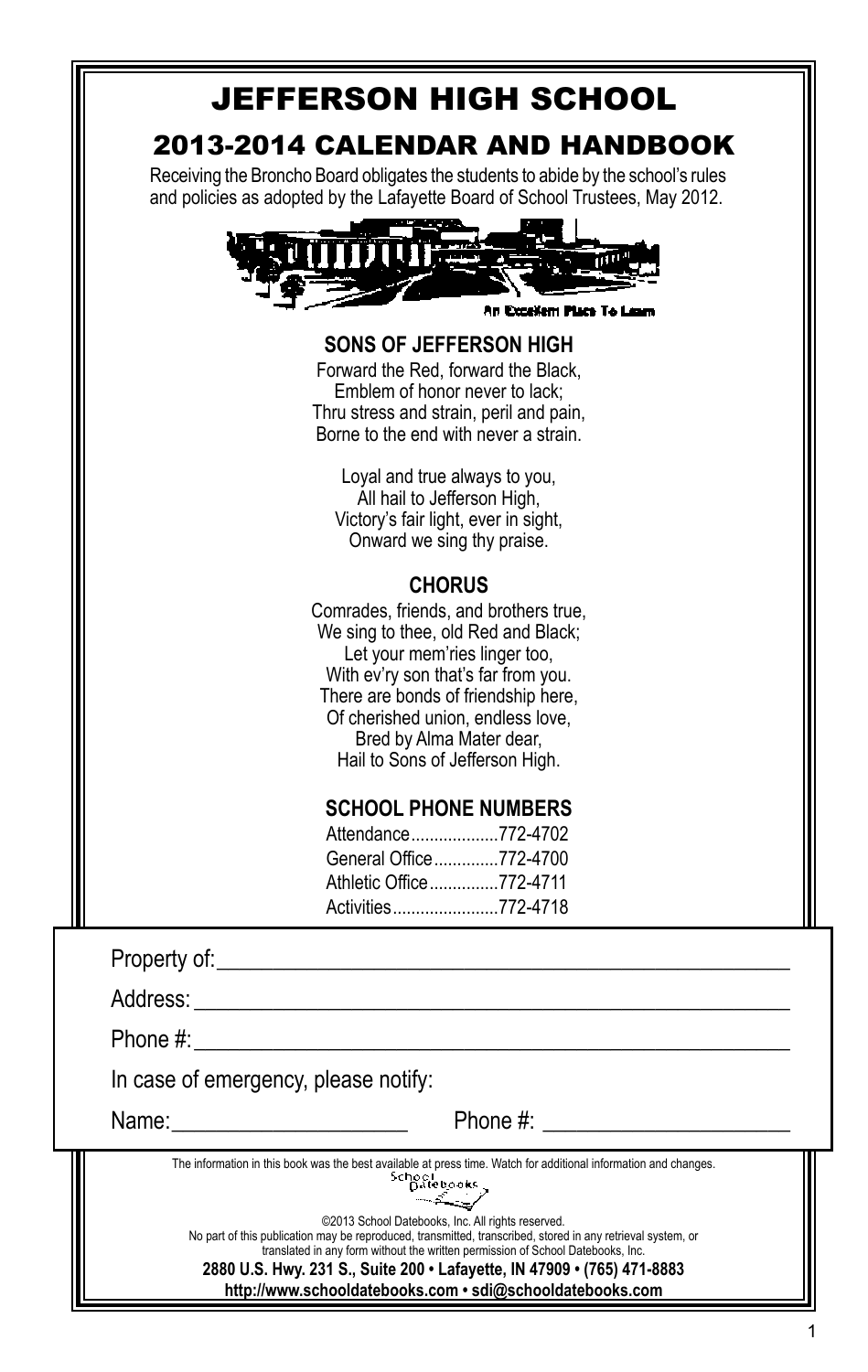

# **2013-2014 STUDENT HANDBOOK**

Receiving the Broncho Board obligates the student to abide by the school's rules and policies as adopted by the Lafayette Board of School Trustees, May 2011.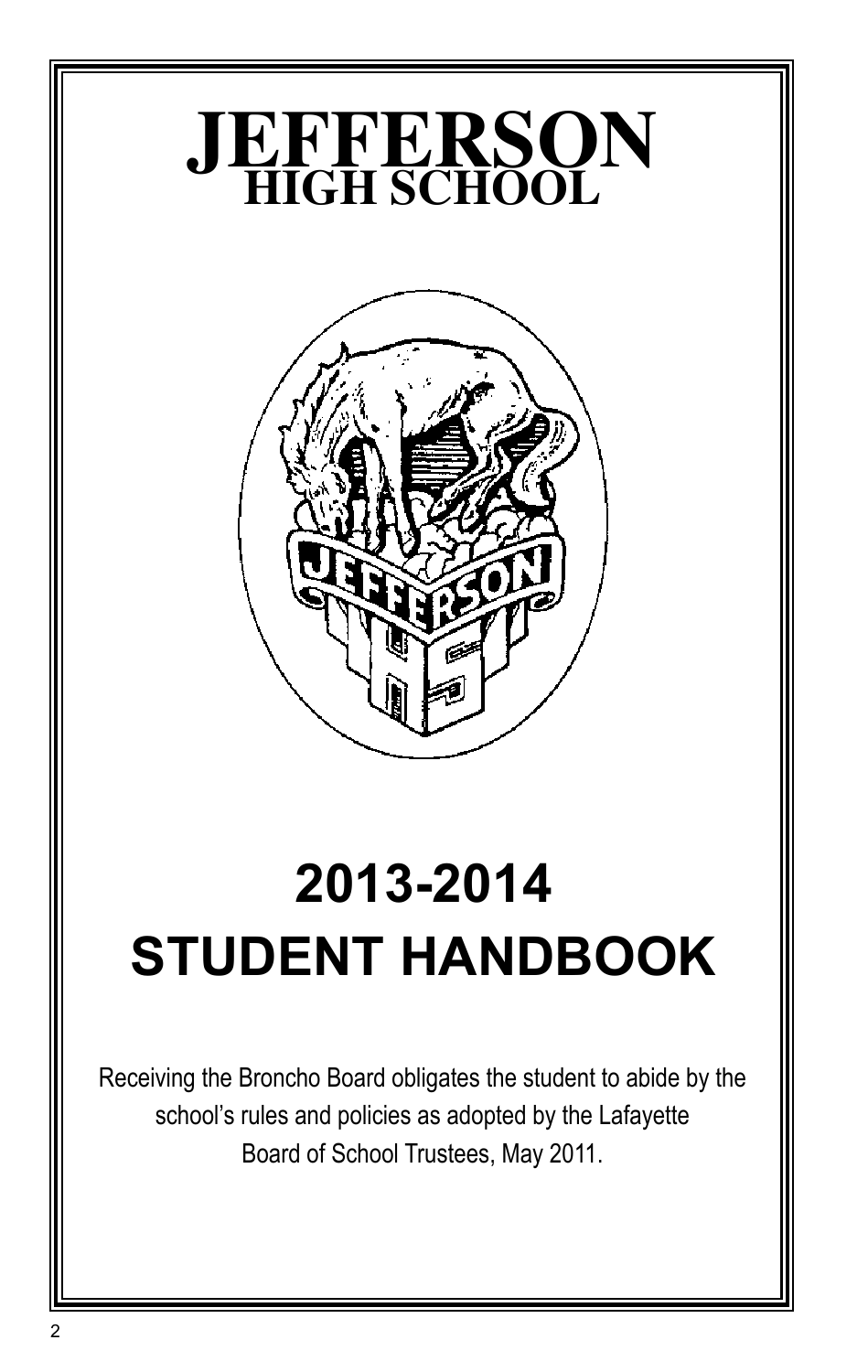# History of Jefferson High School

The provisions for higher education of the young people of the City of Lafayette were made as early as 1864. The demand for courses in Latin, Physics, Chemistry, Philosophy, Botany, Rhetoric, Astronomy, History, Drawing, and Music were met by organizing a high school in the Central School Building on the northeast corner of 6th and Brown Streets. The first graduating exercises were held on June 18, 1869. Three girls and two boys received diplomas.

In 1869, the high school classes were held in the new Ford School Building. The cost of the building was \$30,000. In twenty years the Lafayette High School Building was outgrown and a new high school was built on North 9th Street and was completed in 1914 at a cost of \$350,000. In the new location the Lafayette High School adopted the name of Jefferson High School. By 1928, it was necessary to add an addition to Jefferson High school causing the closing of Cincinnati Street to complete the linking of the new addition. The completed unit was designed to accommodate 1,500 students.

In the early 1960's it was evident that the Board of Trustees of the Lafayette School Corporation would need to search for a new home for the Bronchos. In June 1969, the current Jefferson High School opened doors for classes. The multi-million dollar structure located at 1801 South 18th Street is one of the finest facilities in the nation. Jefferson High School is a highly functional building with facilities and curriculum to challenge the abilities, talents, and potential of the youth of Lafayette.

# Origination of Nickname "Broncho"

In the year 1921, several Jefferson High School students were challenged to compete against a local church team. Always ready for a good basketball scrimmage, several Jefferson High School boys volunteered, including four members of the varsity squad. Although the game was poorly attended, it was held behind closed doors and a small admission was collected. The event went unnoticed until one week before the sectional tilt, and then it happened. Some interested party or parties reported this event of good intent to the state officials, and four members of Jeff's varsity squad were declared ineligible for tourney play. Immediately, Coach "Fritz" Groshans recruited replacements for his lineup, and the editor of the yearbook, a cheerleader, and a member of the "y" team helped fill out the squad. Although height, experience, and ability were sacrificed, the team played courageously and won the sectional crown, moving on to the regional to battle their rivals from Frankfort. In tribute to such perseverance, spirit, and ability, Jefferson High School students and faculty met in the auditorium for a rally. When Coach Groshans praised his squad, he remarked that his little team played like "Fighting Bronchos." Thus, it was that year that the term "Bronchos" was born.

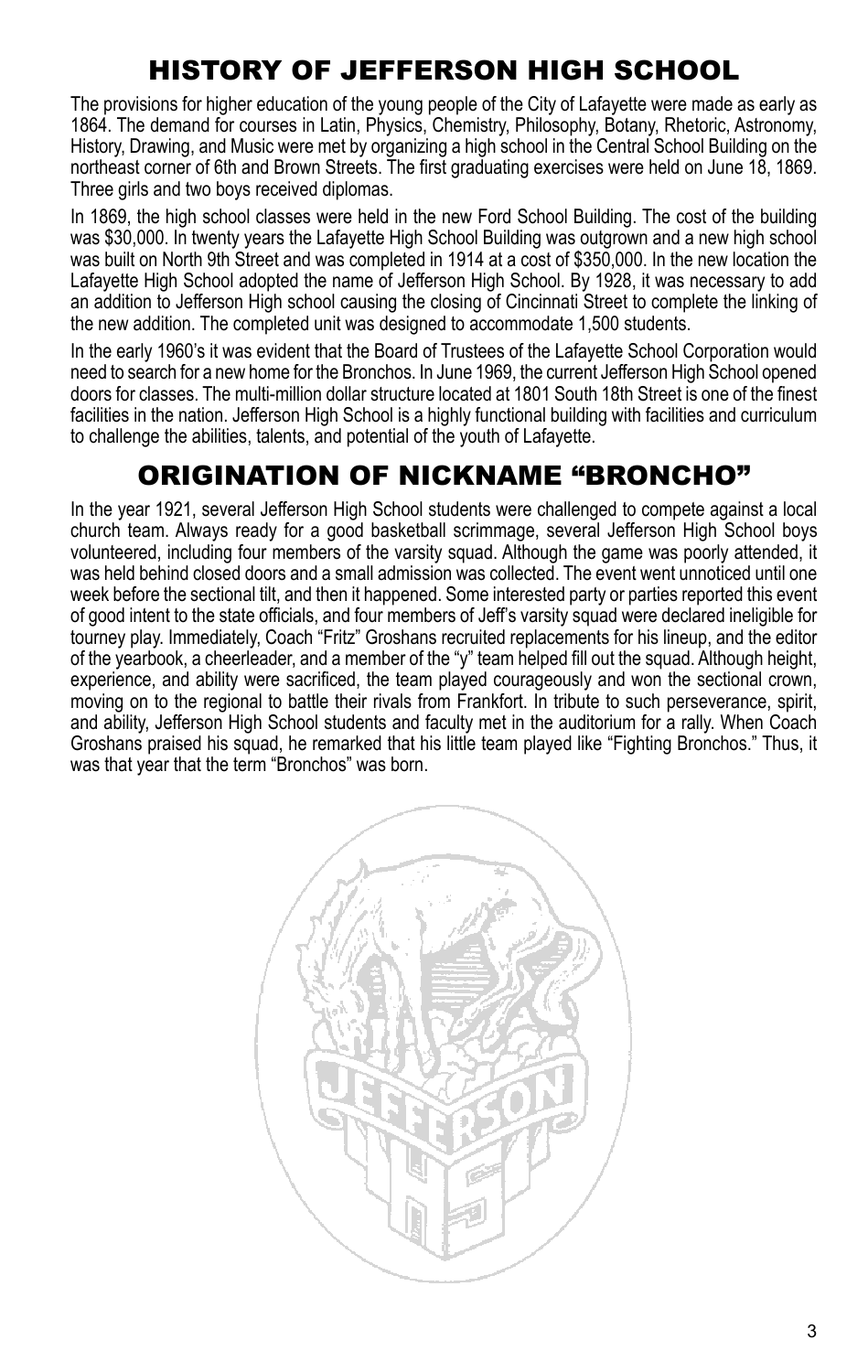# Table of Contents

| Administration of Lafayette School Corporation  10                                        |  |
|-------------------------------------------------------------------------------------------|--|
| Administration of Medication at School  63                                                |  |
| Administration of Medication Policy 63                                                    |  |
|                                                                                           |  |
|                                                                                           |  |
|                                                                                           |  |
|                                                                                           |  |
|                                                                                           |  |
|                                                                                           |  |
|                                                                                           |  |
|                                                                                           |  |
| Class Registration and Schedule Changes 36                                                |  |
| Co/Extra - Curricular Activities Policy  61                                               |  |
|                                                                                           |  |
| Codes of Conduct Athletic Expectations 42                                                 |  |
| College and Career Resource Center  35                                                    |  |
| College Preparation Schedule for Seniors  35                                              |  |
|                                                                                           |  |
|                                                                                           |  |
|                                                                                           |  |
|                                                                                           |  |
|                                                                                           |  |
|                                                                                           |  |
|                                                                                           |  |
|                                                                                           |  |
| Enforcement of the Code of Conduct 42                                                     |  |
|                                                                                           |  |
|                                                                                           |  |
| Excellence at Jefferson High School  5<br>Excessive Absences (Non-Exempt or Truancy)  12  |  |
|                                                                                           |  |
|                                                                                           |  |
|                                                                                           |  |
| Expected Standards of Conduct 46<br>Family Educational Rights and Privacy Act of 1984  52 |  |
|                                                                                           |  |
|                                                                                           |  |
|                                                                                           |  |
|                                                                                           |  |
|                                                                                           |  |
|                                                                                           |  |
|                                                                                           |  |
|                                                                                           |  |
|                                                                                           |  |
|                                                                                           |  |
|                                                                                           |  |
|                                                                                           |  |
|                                                                                           |  |
|                                                                                           |  |
|                                                                                           |  |
|                                                                                           |  |
|                                                                                           |  |
|                                                                                           |  |
|                                                                                           |  |
|                                                                                           |  |
|                                                                                           |  |
|                                                                                           |  |
|                                                                                           |  |
| Law Enforcement and Security Personnel  15                                                |  |
|                                                                                           |  |
|                                                                                           |  |
|                                                                                           |  |
|                                                                                           |  |

| Messages and Deliveries for Pupils  24                |  |
|-------------------------------------------------------|--|
| Mission of the Lafayette School Corporation 8         |  |
|                                                       |  |
| New And/Or Revised Handbook                           |  |
|                                                       |  |
|                                                       |  |
| Organizations Not Sponsored by the School 48          |  |
| Origination of Nickname "Broncho"  3                  |  |
| Parking and Driving Regulations  23                   |  |
| Performing Arts Co-Curricular Code of Conduct  45     |  |
|                                                       |  |
|                                                       |  |
| Policy of Students Re-Entering 33                     |  |
| Practices: Regular, Vacation * School Closing  45     |  |
|                                                       |  |
|                                                       |  |
|                                                       |  |
|                                                       |  |
|                                                       |  |
|                                                       |  |
|                                                       |  |
|                                                       |  |
|                                                       |  |
|                                                       |  |
|                                                       |  |
|                                                       |  |
|                                                       |  |
|                                                       |  |
| School Sponsored Trips - Classes or Organizations  24 |  |
|                                                       |  |
|                                                       |  |
|                                                       |  |
|                                                       |  |
|                                                       |  |
| Special Education for Special Children  38            |  |
|                                                       |  |
|                                                       |  |
|                                                       |  |
|                                                       |  |
|                                                       |  |
|                                                       |  |
|                                                       |  |
|                                                       |  |
|                                                       |  |
|                                                       |  |
| Summer School Attendance and Student Discipline  37   |  |
|                                                       |  |
| Testing                                               |  |
|                                                       |  |
|                                                       |  |
|                                                       |  |
|                                                       |  |
| Valedictorian and Salutatorian Eligibility 34         |  |
|                                                       |  |
|                                                       |  |
|                                                       |  |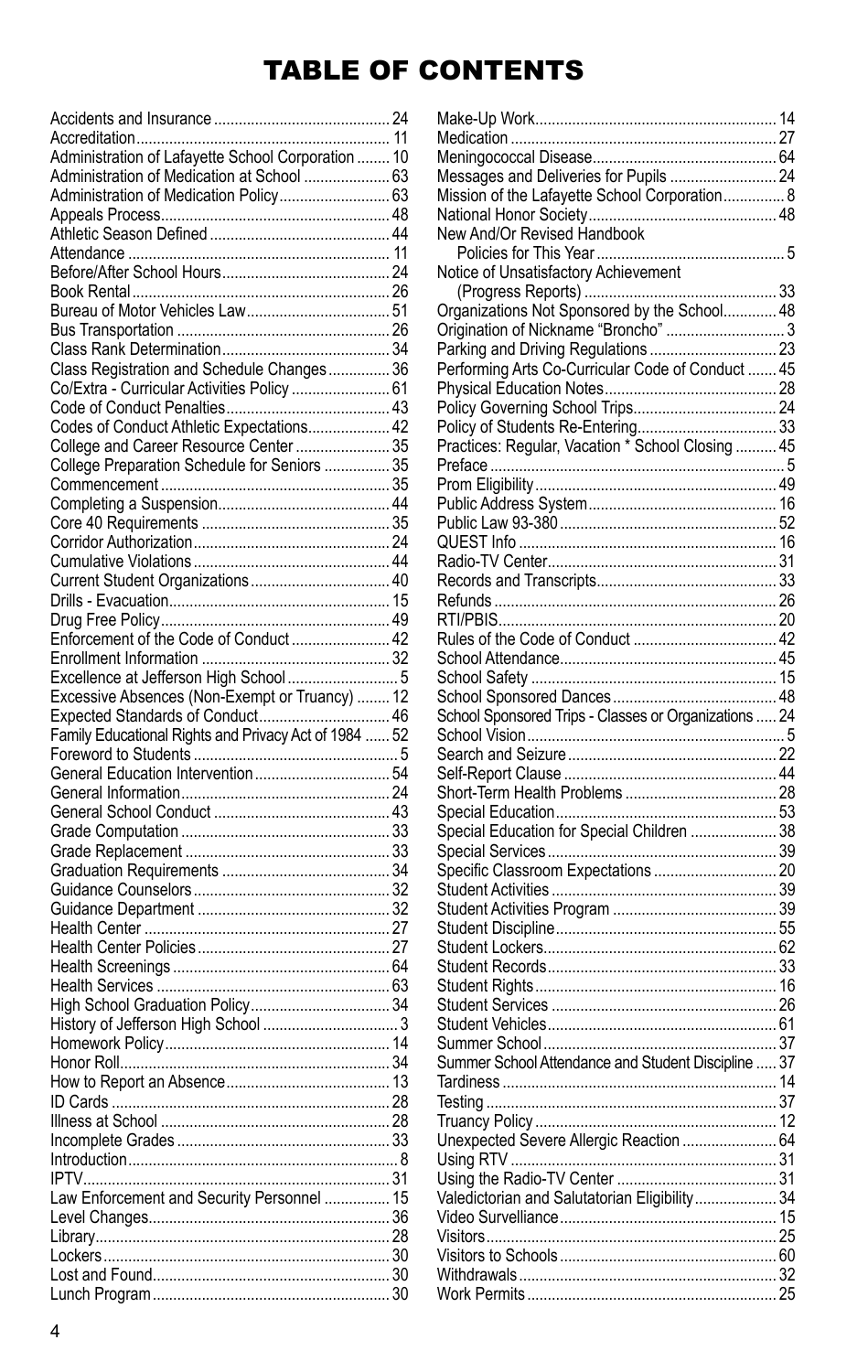# School vision

#### **"212º: The extra degree of effort will make all the difference."**

### **PREFACE**

Each school is a district of the Lafayette School Corporation and operates under rules, regulations, and policies established by the Board of School Trustees and by directives from the office of the Superintendent of Schools. Each school, however, may have some variations in general administrative procedures to provide for differences that exist in various parts of the Corporation.

Knowledge and understanding of school policies are important in helping the student make a satisfactory adjustment to the school community.

### **FOREWORD TO STUDENTS**

This handbook contains information for students of Jefferson High School. In this handbook many of the questions asked by students and parents are answered. Also, many items of information which will help students and parents develop a better understanding of the operation of the school are included in this handbook.

### **Excellence at Jefferson High School**

The strength of our school is dependent on the excellence of our students. Jefferson High School has much to offer in the form of extensive curricular offerings and extracurricular activities. We urge you to participate to the best of your ability.

### **New and/or revised handbook policies for this year**

• **IPTV**

Teachers have access to 18 "channels" of television programming via the school's IPTV system. Only teacher computers in classrooms can access these channels. From a PC open Internet Explorer and click on the Favorites Link. Click on LSC TV Channels and then follow the prompts. Channels available include CBS TV-18, The Discovery Channel, MSNBC, CNN, National Geographic, The History Channel, and Animal Planet. In addition, there is a Jefferson High School channel where news and announcements run 24/7 during school hours. For more information on the IPTV system please contact Randy Brist in Radio-TV, Ext. 2580.

#### **• Using RTV**

All staff members will receive an update "Using the Radio-TV Center" handout via email within the first week of school. It includes information on both student and staff use, including the video recording of student teachers.

All questions can be directed to Mr. Brist in the Radio-TV Center, Ext. 2150 or 2151.

#### **• Electronic Communication Devices**

Students may use electronic devices (cell phones, computers, and other communication devices) before and after school, during lunch, and during passing periods provided that such use is in a safe, respectful, and responsible manner. Such use should not create a safety issue nor should it disrupt the environment in the hallways. Under no circumstances is it appropriate for music to be played without the use of individual earphones/ear buds. Teachers have the authority to regulate the use of electronic devices within their classrooms. Each teacher will have an electronic use policy outlined in their course syllabus.

Photographic images taken of students or school personnel are forbidden without prior consent of the individuals photographed or recorded. Failure to comply with this policy may result in disciplinary penalty and the item being confiscated and returned only to the parent or guardian. Information contained on devices is subject to inspection. (See: Appendix F)

#### **• Library**

J.H.S. students not only have access to the library facility in the school but also to the digital library resources available through the school Fusion page (login directions are available in the library). Students are invited to use the library and its resources for class assignments, for personal research, and for leisure reading. To ensure that all library patrons are provided an environment that is conducive to achieving those purposes, it will be necessary that everyone observes the following: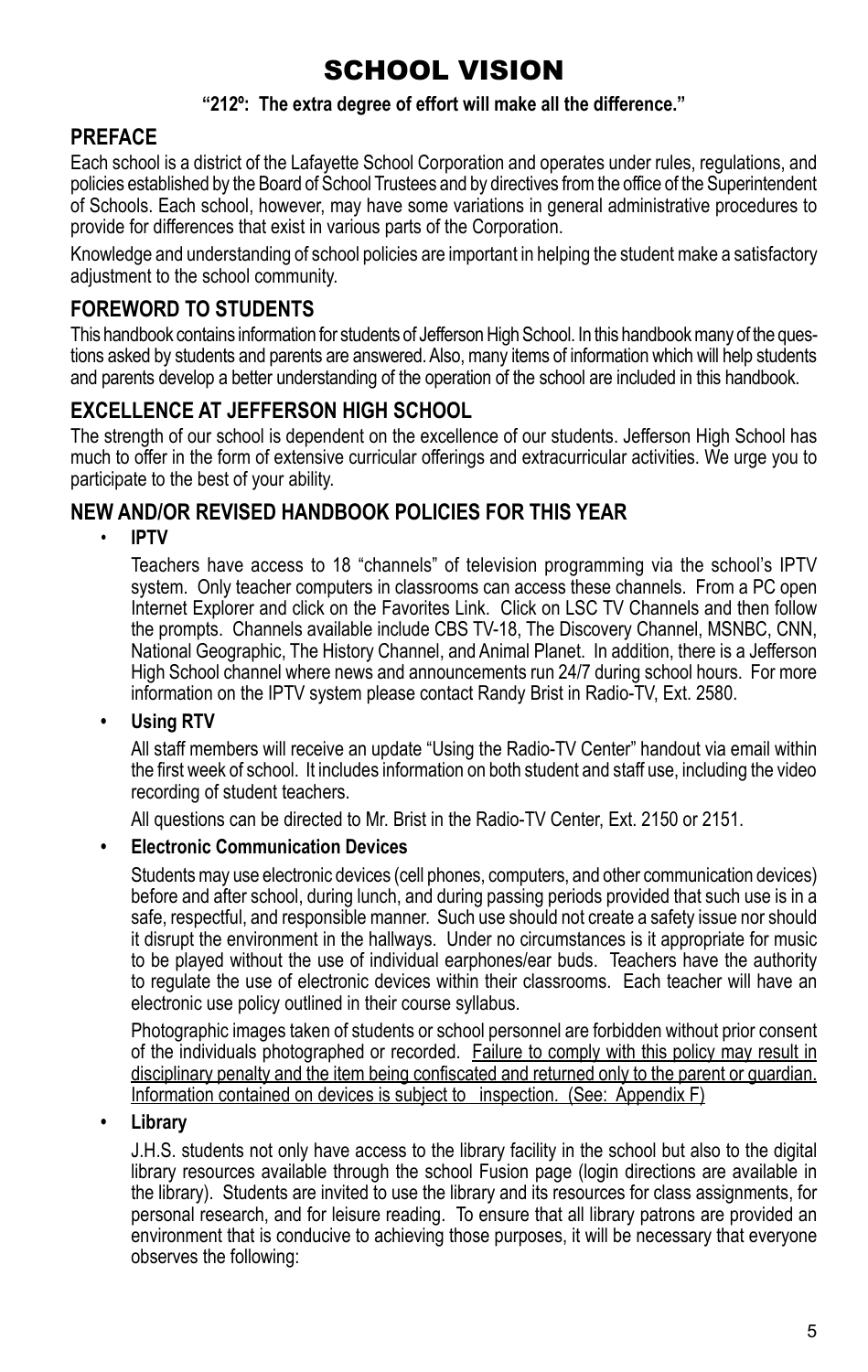#### **General Information**

- 1. Library Hours: 7:00 a.m. 3:30 p.m. on school days.
- 2. Up to three print items at any one time may be checked out from the library for two weeks with a valid student ID. Students may use materials past the due date by bringing them to the circulation desk for renewal. Students can check their due dates by logging into Destiny Library. Past-due date reminders will be sent to students. Parents of students who fail to respond to due dates will be notified of the overdue materials and replacement costs for the items if necessary. Students with overdue, lost, or damaged materials may not check out any more items until they are returned or paid for. However, students may still *use* library materials *in the library.* For circumstances that might require special arrangements, students or parents should contact the school library administrator.
- 3. Students also may borrow educational electronic devices from the library, but only if they have no other items already checked out. Parents and students should be aware that replacement costs for such items are generally much higher than those for regular print books. Electronic devices that are checked out cannot be renewed for a longer check-out period. Students who check out such devices assume responsibility for returning them on time, undamaged and unaltered in any way electronically. Failure to do so will result in losing privileges to check out any more electronic devices and having to pay possible replacement costs.
- 4. Seniors who have overdue, lost, or damaged library materials will not be issued tickets to commencement exercises until the materials are returned or paid for.
- 5. Certain materials must remain in the library and cannot be checked out. However, the library will provide up to six free copies from any such printed materials for any student.

#### **Behavior Expectations for Students Using the Library**

- 1. During the school day from 8:05 3:30, students MUST present a hall pass from a staff member to enter the library (students on release must present their student IDs displaying the release symbol). This includes during lunch. Students must leave their hall passes at the front desk, legibly sign in on the attendance sheet and state their arrival time, purpose for using the library, and the teacher under whose direction the work is being done. Students must also sign out when they leave. This is *entirely each student's* responsibility. Failure to log in on the library attendance record could result in the student being counted truant. Students will not be given permission to leave the library for any reason other than to return to class.
- 2. When entering the library before and after school, students must legibly sign the attendance sheet at the front desk. Hall passes are not required during these times.
- 3. During school hours, students will be assigned specific stations in the library where they are expected to work quietly and stay on task.
- 4. Students may use personal electronic devices in the library that do not interfere with the learning environment, their ability to stay on appropriate school tasks, or the ability of other library patrons and workers to stay on task. Talking on cell phones is not permitted. Headphones must be used for sound-emitting devices. Determining appropriate or inappropriate use of all such devices will be at the sole discretion of the library staff on duty. Staff will issue one warning to put away or modify use of a device before disciplinary action is taken. A repeated incident of misuse will result in the student losing such privileges in the library.
- 5. Library computers are to be used only for school related work. To use a computer, students must have an assigned login and have an internet permission form on file with the LSC.
- 6. Any attempt, successful or not, to damage, alter, or hack into a library computer will result in immediate disciplinary action. There will be no warnings. Such action will result in a discipline referral and immediate dismissal to the office.
- 7. Students are not to interfere in any way with a teacher's class or any other patron who is using the library.
- 8. Students will be respectful of the library staff, other library patrons, and library property, treating all library materials with care and leaving work areas clean.
- 9. Food and drinks are not permitted in the library. Students who bring in food or drinks will be asked to hand them to library staff for immediate disposal. Either failure to comply or a second such incidence will result in disciplinary action.
- 10. All other student behavior expectations as stated in the J.H.S. student handbook apply in the library as well.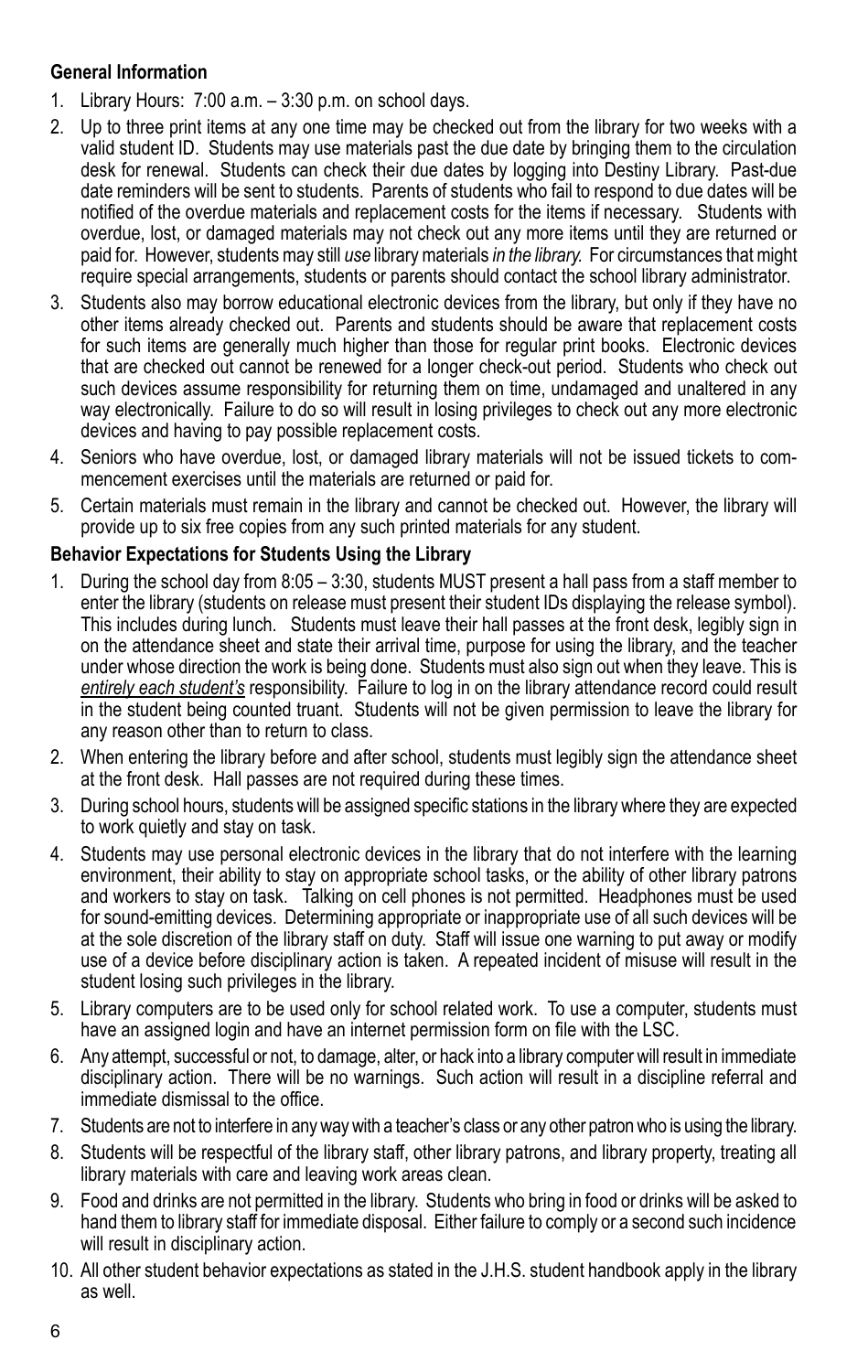### **Disciplinary Action**

Unless stated differently above, failure to follow library behavior expectations will result in a verbal warning that is documented. A second failure will result in a discipline referral and no library privileges for one month unless accompanied by a classroom teacher. These instances will count whether they occur on the same day or on separate days. Any overt misbehavior that disrupts the library atmosphere to the extent that normal routines cannot continue will result in immediate dismissal to the office and loss of library privileges for the remainder of the semester unless the student is using the library accompanied by a classroom teacher.

#### **LAFAYETTE SCHOOL CORPORATION COMPLIANCE PLAN FOR SECTION 504 OF THE REHA-BILITATION ACT OF 1973**

The **Compliance Plan** serves students, parents, employees, and applicants for employment, patrons, and programs within the LAFAYETTE SCHOOL CORPORATION, hereinafter referred to as LSC.

- 1. LSC assures students, parents, employees, applicants for employment, and patrons that it will not discriminate against any individual.
- 2. The Section 504 Compliance Coordinator is as follows: Patricia Miller, Assistant Principal/Section 504 Coordinator.
- 3. Parents are provided procedural safeguards, which are included in the "Notice of Disabled or Who Are Believed To Be Disabled."
- 4. An impartial due process hearing and review (appeal) are provided upon request. Procedures are detailed in the "Notice of Parent/Student Rights In Identification, Evaluation, and Placement of Individuals Who Are Disabled or Who Are Believed To Be Disabled."
- 5. Notice to students, parents, employees, and general public of non-discrimination assurances and parent/student rights in identification, evaluation, and placement will be disseminated annually in the following manner:
	- a) Public service announcement in local newspapers;
	- b) Announcement in local school systems; and,
	- c) Posted notice in each public school building.

Additionally, the notice will be included in the professional handbook and disseminated to each principal for inclusion in each student/parent handbook.

- 6. LSC has established the following local grievance procedure to resolve complaints of discrimination *(These procedures parallel those outlined in The Family Educational Rights and Privacy Act [FERPA].):*
	- a) An alleged grievance under Section 504 must be filed in writing fully setting out the circumstances giving rise to such grievance.
	- b) Such claims must be made in writing and filed with the following individual: *Patricia Miller, Assistant Principal/Section 504 Coordinator, Sunnyside Middle School, 530 N. 26th Street, Lafayette, IN 47094.*
	- c) A hearing will be conducted according to the procedures outlined in the regulations implementing the Family Educational Rights and Privacy Act (FERPA).
	- d) The Section 504 Coordinator will appoint a hearing officer who will conduct the hearing within a reasonable time after the request was received.
	- e) The Section 504 Coordinator shall give the parent, student, employee, applicant, or patron reasonable advance notice of the date, time, and place of the hearing.
	- f) The hearing may be conducted by any individual, including an official of the local school district, who does not have a direct interest in the outcome of the hearing.
	- g) The local school district shall give the parent, student, employee, applicant, or patron full and fair opportunity to present evidence relevant to the issues raised. The grievant may, at their own expense, be assisted or represented by individuals of his or her choice, including an attorney.
	- h) The local school district shall make its decision in writing within fifteen (15) days after the hearing.
	- i) The decision must be based solely on the evidence presented at the hearing and shall include a summary of the evidence and reasons for the decision.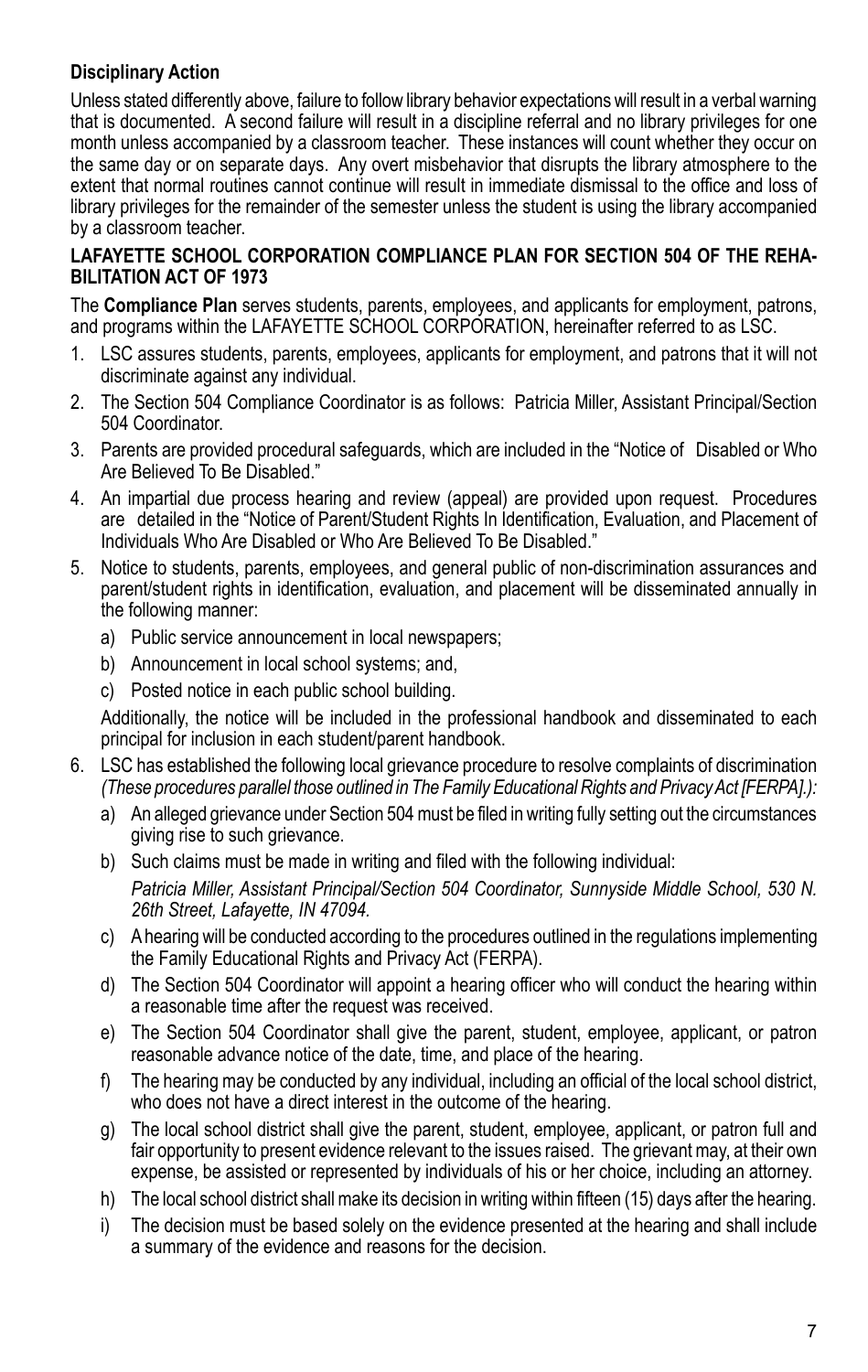- 7. LSC will conduct an extensive annual "Child Find" campaign with the goal to locate and identify all Section 504 qualified individuals with disabilities (ages 0 to 21) who reside within the participating school districts.
- 8. LSC will inform all individuals with disabilities and their parents or guardians of the district's responsibilities and procedural safeguards under Section 504, as well as those under Indiana Article 7-- Special Education Regulations and the Individuals with Disabilities Education Act (IDEA) of 1997.
- 9. LSC will seek to identify individuals with disabilities in our community that wish to receive access to our facilities, activities, programs, and services.
- 10. LSC will notify the community of our responsibilities according to the Americans with Disabilities Act (ADA) with regard to recruitment, advertisement, application, and employment.

#### **Book Rental**

The Board of School Trustees authorizes a rental and fee program for providing textbooks and related materials. Fees will be assessed at the beginning of each semester, and the administration will be empowered to collect all fees by methods that may include a collection agency or legal action in court. Parents/guardians will also be responsible for all reasonable costs of the collection of this account, which may include, but not be limited to, late fees, client collection fees, collection agency fees, reasonable attorney fees and court costs on any outstanding balance. Costs are programmed for a textbook life. processing of the textbooks, and the maintenance for normal wear and tear.

Textbooks are purchased and processed for each student enrolled in a course; therefore, the textbooks are purchased by the Book Rental Department prior to the first day of school.

Students who do not wish to take advantage of the rental plan may purchase textbooks and will not be assessed a book rental fee. Every student will be individually notified of the amount due for book rental, workbooks, and fees approximately three weeks after each semester starts. New students will be notified of the book rental and fees due after enrollment is complete.

A receipt will be issued to every student indicating what payment has been made. All textbooks will be issued through the Book Rental Office. Students are responsible for returning their textbooks to book rental at the end of the semester/year. If a textbook is not returned in reasonable condition, the student will be responsible for paying for what repairs are necessary. If it can be repaired in our Book Rental Department, the cost will be assessed based on damage to the book. If the book must be rebound, the charge will be the cost of having it rebound. If the bar codes are removed or damaged, the charge will be the cost of replacing the bar code. If the book is lost, the cost will be the replacement price of the book. Students losing textbooks are to report the loss and make payment to the Book Rental Office.

Some courses require the use of supplementary textbooks. These are also purchased by the Book Rental Department, and students using these books are responsible for reasonable care when using these books and assume the same responsibility as outlined for rental textbooks.

Students requiring **state assistance to pay book fees (and/or school lunches**) should obtain assistance application forms in the Book Rental Office.

### **INTRODUCTION**

**"212º: The extra degree of effort will make all the difference."**

### **Mission OF THE LAFAYETTE SCHOOL CORPORATION**

The Lafayette School Corporation family shares a vision of creating a culture that nurtures the promise of our children.

**Our mission is to nurture, inspire, and empower all children to learn, hope, dream, appreciate, create, innovate, integrate, excel, and contribute.**

Toward that end the LSC is organized to provide an unusually broad range of curricular and

extra-curricular programs of exceptional quality. Graduates are admitted to and are graduated from some of the most prestigious colleges, universities, conservatories, and academies in America. Excellent programs in all areas of study prepare students for the work place, for additional technical training or for directly entering the work force upon graduation. Special education and gifted and talented programs provide a continuum of services for all areas of exceptionality.

The district is home to an extraordinarily talented team of 7,300 students and 1,200 staff housed in eight elementary schools, one middle school, one junior high school, and one high school. The school district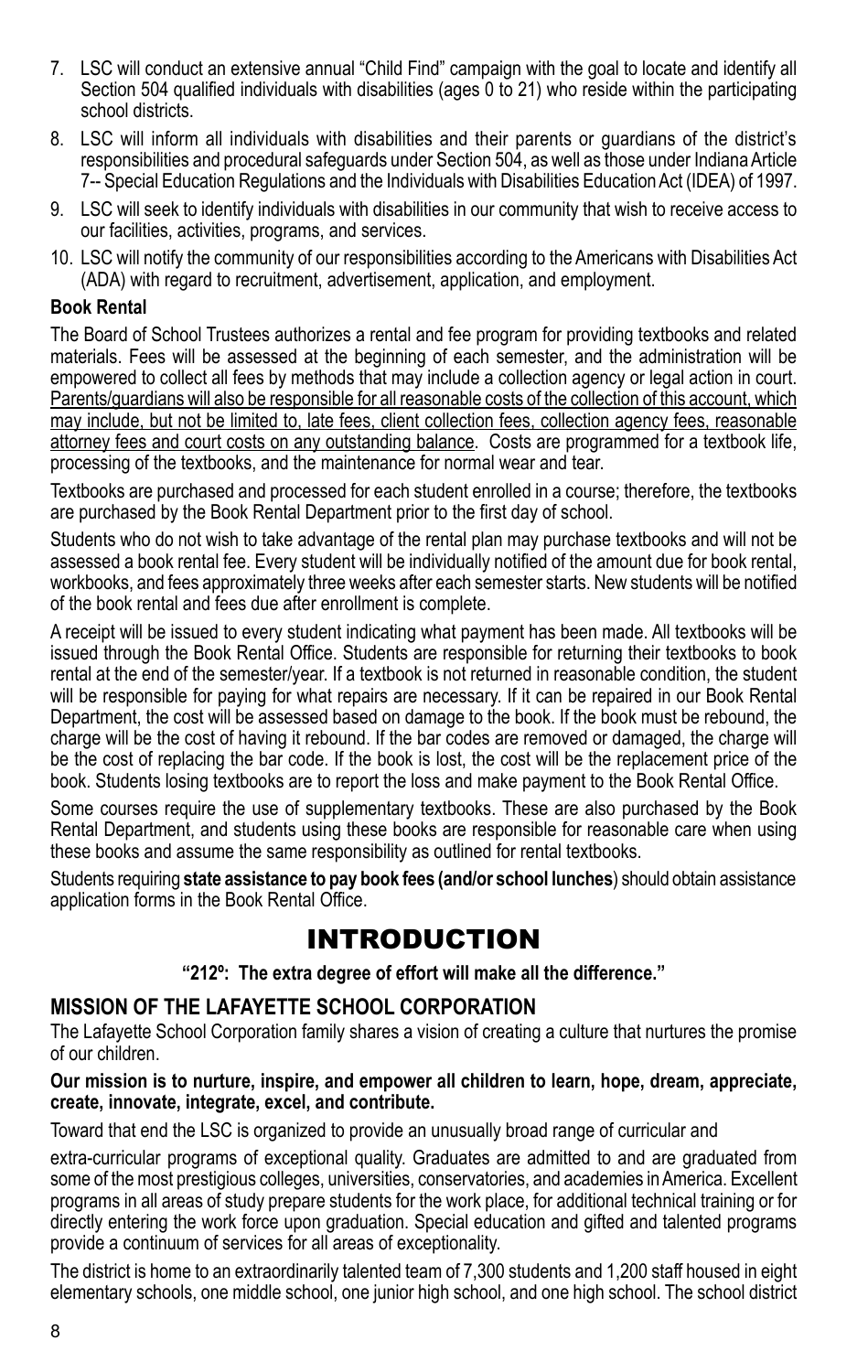has a storied reputation as one of the premier school districts in the State of Indiana. Jefferson High School has twice been recognized by the United States Department of Education as a National Blue Ribbon School of Excellence. In addition, middle and elementary schools within the school corporation have received a number of regional and state awards. Students have earned dozens of state championships as well as a number of regional and national honors in academics, the arts, athletics, and other extra-curricular activities.

The faculty of the school district is exceptionally well educated and dedicated to teaching and learning. Two percent of the teaching faculty has earned doctoral degrees. Two percent have been awarded educational specialist degrees. A clear majority of our faculty have earned a Masters degree. The vast majority of faculty who has completed their Masters continue to seek additional education.

The school district enjoys the support of our community as evidenced by the facilities made available to students. Community members and visitors are invited to visit schools. The Lafayette School Corporation is an excellent place to learn.

**Jefferson High School**, a collaboration of staff, students, parents and community, educates students to be successful by helping them gain knowledge, develop life-long learning skills, practice responsible citizenship, and develop positive self-images.

#### **Beliefs Statement**

The Jefferson High School Community believes that all students deserve…

- 1. A safe, respectful environment that facilitates learning opportunities
- 2. Relevant curriculum based upon high expectations and standards
- 3. A highly qualified staff that provides instruction, leadership, and guidance
- 4. The appropriate resources to meet educational goals and succeed in life-long endeavors

#### **Desired Learner Outcomes**

- I. BASIC SKILLS
	- A. Reading locates, understands, and interprets written information in prose and in documents and texts
	- B. Writing communicates thoughts, ideas, information, and messages in writing; creates documents such as letters, directions, reports, and graphs
	- C. Mathematics approaches practical problems by choosing appropriately from a variety of mathematical techniques
	- D. Listening receives, attends to, interprets, and responds to verbal messages and other cues
	- E. Speaking organizes ideas and communicates orally

### II. THINKING SKILLS

- A. Creative thinking generates new ideas
- B. Decision making specifies goals and constraints, generates alternatives, considers risks, and evaluates and chooses the best alternative
- C. Problem solving recognizes problems; devises and implements a plan of action
- D. Visualizing organizes and processes symbols, pictures, graphs, objects, and other information
- E. Knowing how to learn uses efficient learning techniques to acquire and apply new knowledge and skills
- F. Reasoning discovers a rule or principle underlying the relationship between two or more objects and applies it when solving a problem
- III. AESTHETIC APPRECIATION
	- A. Understands and appreciates the impact of the visual and performing arts on society
	- B. Communicates, orally or in an artistic medium, aesthetic ideas and concepts
	- C. Attends concerts, art exhibits, and theater performances, and appreciates the arts as a form of life-long learning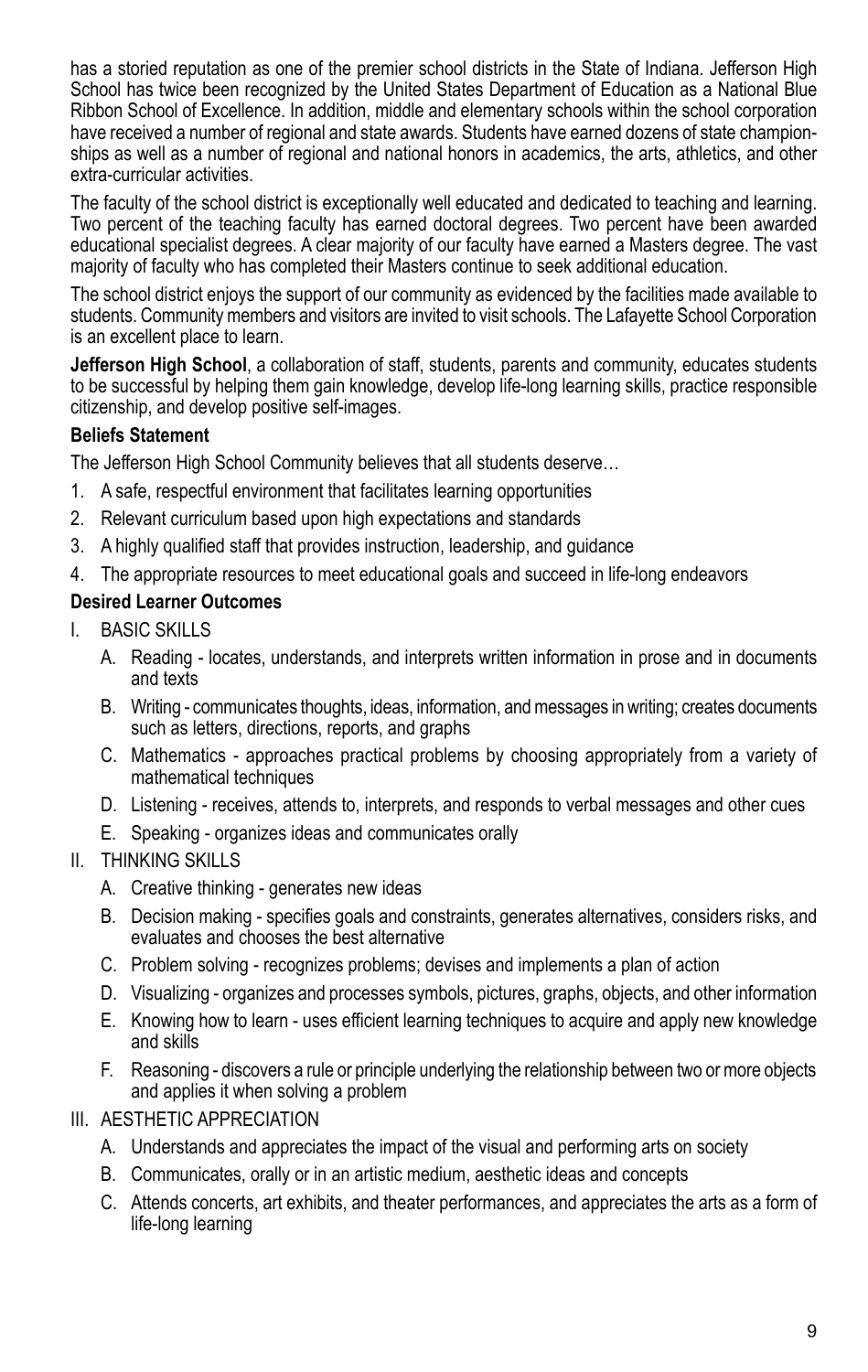#### IV. PERSONAL QUALITIES

- A. Responsibility exerts a high level of effort and perseveres towards goal attainment
- B. Self-esteem believes in own self-worth and maintains a positive view of self
- C. Sociability demonstrates understanding, friendliness, adaptability, empathy, and politeness in group settings
- D. Self-management assesses self accurately, sets personal goals, monitors progress, and exhibits self-control
- E. Integrity/Honesty chooses ethical courses of action
- F. Healthy lifestyles practices healthy lifestyles and participation in leisure time activities
- G. Respect demonstrates respect for self, others, and environment

### V. INTERPERSONAL

- A. Participates as a member of a team or contributes to group effort
- B. Teaches others new skills
- C. Exercises leadership communicates ideas; persuades and convinces others
- D. Negotiates works toward agreements involving exchange of resources, resolves divergent interests, and practices conflict resolution
- VI. INFORMATION
	- A. Organizes, processes, and evaluates
	- B. Communicates
	- C. Uses computers and other electronic media to process and disseminate information

#### VII. TECHNOLOGY

- A. Selects technology chooses procedures, tools, or equipment including computers and related technologies
- B. Applies technology to task understands overall intent and proper procedures using technology to complete tasks

### **ADMINISTRATION OF LAFAYETTE SCHOOL CORPORATION**

The school system is governed by the Board of School Trustees consisting of seven members, all of whom are elected. The Board of School Trustees, working with the Superintendent, sets forth rules, regulations, and policies for the efficient operation of the schools. The Superintendent is the Chief Executive Officer of the Board and the Administrative Head of the schools. He, in turn, with the aid of the business manager and various directors, delegates responsibility for the operation of various departments but is responsible for the results produced.

The principal is responsible for the overall operation of the school. Subject to the rules and regulations of the Board and to the instructions issued by the Superintendent of Schools, Business Manager, and various directors and/or Associate Superintendents, the principal has full control and complete responsibility for the building and grounds; all supplies and equipment; all activities; and all students, teachers, custodians, and others occupied in or about the buildings or grounds. He supervises the school curriculum, works with the staff and students to establish school policies, schedules classes, assigns special duties, coordinates the calendar of school events, and works with the staff and special supervisors in curriculum improvements.

#### **ADMINISTRATIVE STAFF**

Jeff Studebaker - Principal Wendy Haag - Assistant Principal Stefani Goetz - Assistant Principal Mark Preston - Assistant Principal/Director of Athletics Cheryl Wiles - Assistant Principal Kyle Spray - Dean of Students Mike McIver - School Resource Officer/LPD John Wilder - Security Laura Speicher - Director of Student Services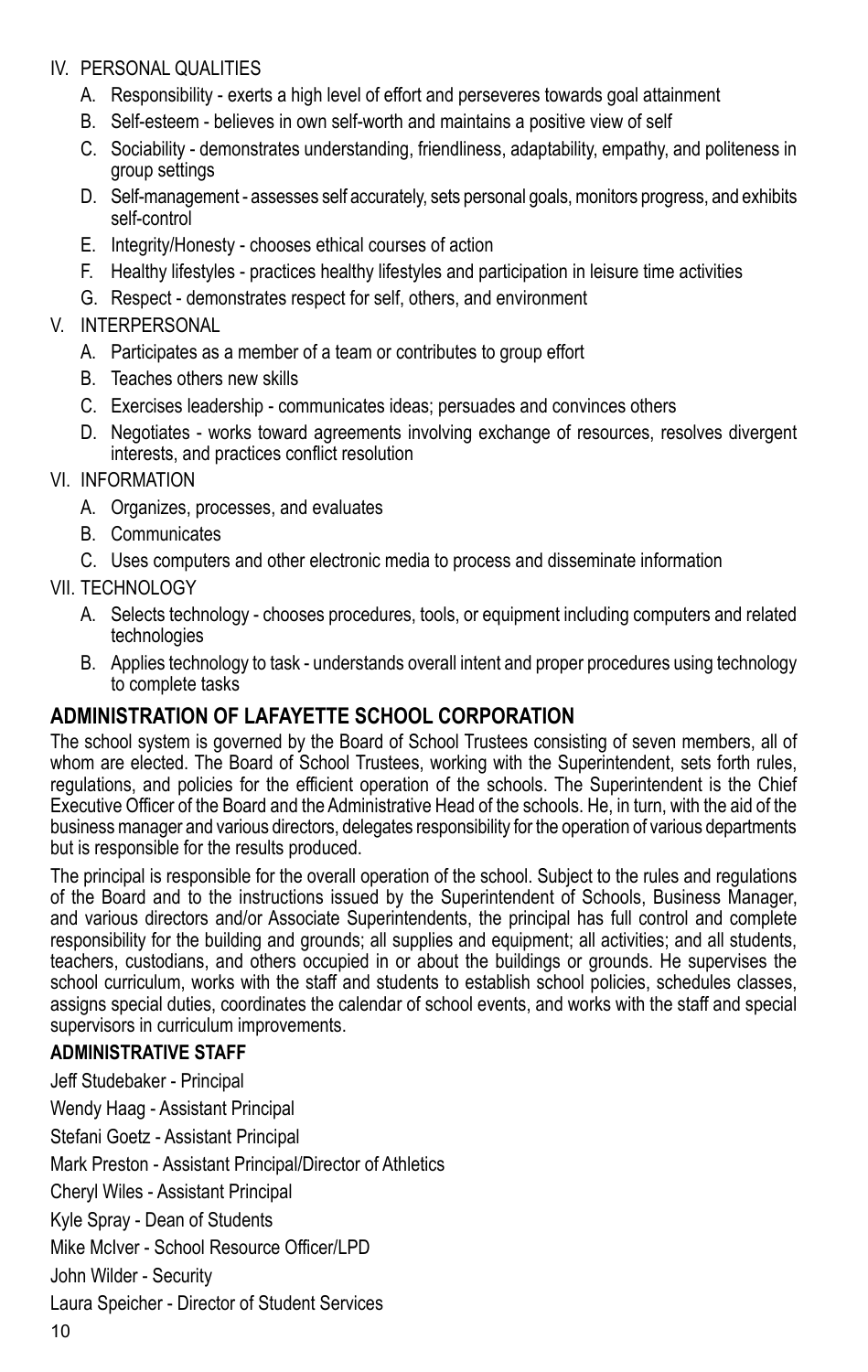### **ACCREDITATION**

Jefferson High School is fully accredited by the Indiana State Board of Education and is an accredited member of North Central Association/ CASI. Jefferson High School was also selected as an outstanding school in 1993 by the U.S. Department of Education. Jeff was one of only two Indiana high schools to be so nominated and was named a Blue Ribbon School. Jeff is one of only a few schools in the nation to receive that honor twice, having earned it in 1985 and 1993.

High academic standards assure students entrance opportunities to universities and colleges throughout the United States and give non-college bound students a healthy start along a career path.

# CHAPTER I - Attendance

#### **"212º: The extra degree of effort will make all the difference."**

#### **ATTENDANCE POLICY**

A student's attendance is essential to learning. Learning includes not only factual subject matter, but also attendance habits, work habits, and attitudes. Poor attendance interrupts the educational process by impeding the continuity of the lessons presented and the students' ability to establish proper work habits. Whether the goal is the work force or post-secondary education, students need to come to school every day and benefit from interaction, discussion, and teacher support available during class time. **Every absence has the potential to interrupt the student's understanding of the material being presented.**

**Indiana law mandates regular school attendance. Therefore a student may not accumulate more than 12 days (48 class periods) of non-exempt absences (including truancies).** 

IC 20-33-2 Compulsory School Attendance

Sec. 27 (a) It is unlawful for a parent to fail to ensure that the parent's child attends school.

Sec. 11 (b) (1) A definition of a child who is designated as a habitual truant which must, at a minimum, define the term as a student is chronically absent, by having unexcused absences from school for more than (10) days of school in (1 ) year.

The responsibility for a student to be present in school rests with the student and his/her parent(s)/legal guardian(s)s. The school will assist the parent(s)/legal guardian(s) and student in this responsibility. The cooperation of the student, the parent(s)/legal guardian(s) and the school is essential in providing a firm framework for the student to achieve the fundamental foundation of regular attendance.

**It is the responsibility of the parent(s)/legal guardian(s) to inform the school of changes to their contact information. Current contact information is critical in the school's efforts to work together with families to ensure student academic success.**

There are three classifications of absences (5 or more minutes of class missed):

- **1. Exempt** Parent(s)/guardian(s) to school communication, verified by official documentation (parents must report the absence and submit official documentation within 3 school days of return to school in order for the absence to be classified "exempt") and must fall into one of the following categories:
	- **a.** Serving as a page or honoree of the Indiana State Legislature
	- **b.** Observance of a religious holiday
	- **c.** Service on a precinct election board or helper to a political candidate on the date of an election
	- **d.** Working on Election Day
	- **e.** Judicial proceedings, such as a subpoena to appear in court as a witness (with documentation)
	- **f.** College visitation (maximum 3 visits) for seniors prior to May 1 and not immediately before or following vacations (written verification of visit required on letterhead from the college).
	- **g.** Medical visits or doctor's orders with a doctor's note to verify dates of absences
	- **h.** Funeral of immediate family
	- **i.** Active military duty
	- **j.** Participating as a member of the Indiana wing of the civil air patrol for not more than five (5) days
	- **k.** School-sanctioned field trips/programs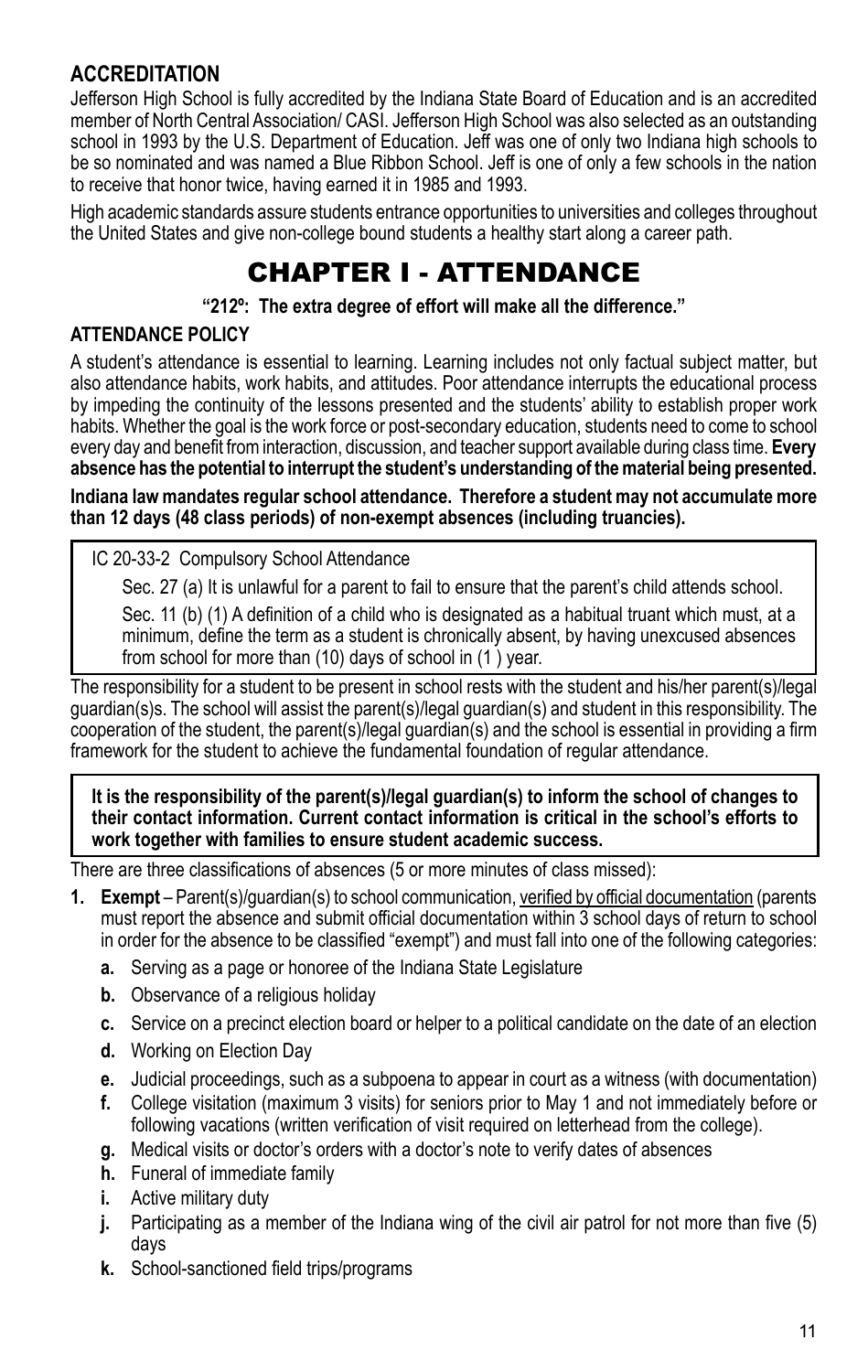- **l.** Participating in an educationally related non-classroom activity which is consistent with and promotes educational philosophy and goals of the school corporation, facilitates the attainment of specific educational objectives, is part of the goals and objectives of an approved course or curriculum, represents a unique educational opportunity, cannot reasonably occur without interrupting the school day, and is approved in advance by the school principal
- **m.** In and/or out of school suspensions
- **n.** Incarceration
- **2. Non-Exempt**  Parent(s)/guardian(s) to school communication in person or by phone
- **3. Truancy**  No parent(s)/guardian(s) to school communication (consider non-exempt absences)

### **TRUANCY POLICY**

Truancy refers to situations where the student is somewhere in the school without authorization, does not attend class as expected, leaves school without authorization, or willfully fails to attend school without the parent(s) and/or legal guardian(s) knowledge. **Students may not accumulate more than 15 class truancies each semester.** 

### **EXCESSIVE ABSENCES (NON-EXEMPT OR TRUANCY)**

The following interventions and/or consequences may be used at any time to address the needs of students who have missed classroom instruction due to excessive (non-exempt and/or truancies) absences.

#### **Tier 1 (1 or more truancies)**

- • Zeros for work missed due to truancy
- • Written notification of truancy to student
- • Automated call home advising of truancy
- Conference with student
- • Conference with parent
- Detentions

#### **Tier 2 (5-14 class truancies and/or 36 non-exempt absences)**

- • Detentions
- Saturday School
- PASS (Positive Alternative to Suspension (in school suspension program)).
- • Out of school suspension
- • Truancy Education class
- • Conference with student
- • Conference with parent
- **Restriction of privileges**

#### **Tier 3 (15 or more class truancies and/or 48 non-exempt class absences)**

- Referral filed with the Juvenile Probation Department or Truancy Mediation Program and/or Child Protective Services
- **Loss of Work Permit**
- • Loss of Driver's License
- Attendance Contract
- Credit denial
- Withdrawal from class assign failing grade
- • Conference with student
- Conference with parent
- Detention
- • Saturday School
- PASS (Positive Alternative to Suspension (in school suspension program)).
- Out of school suspension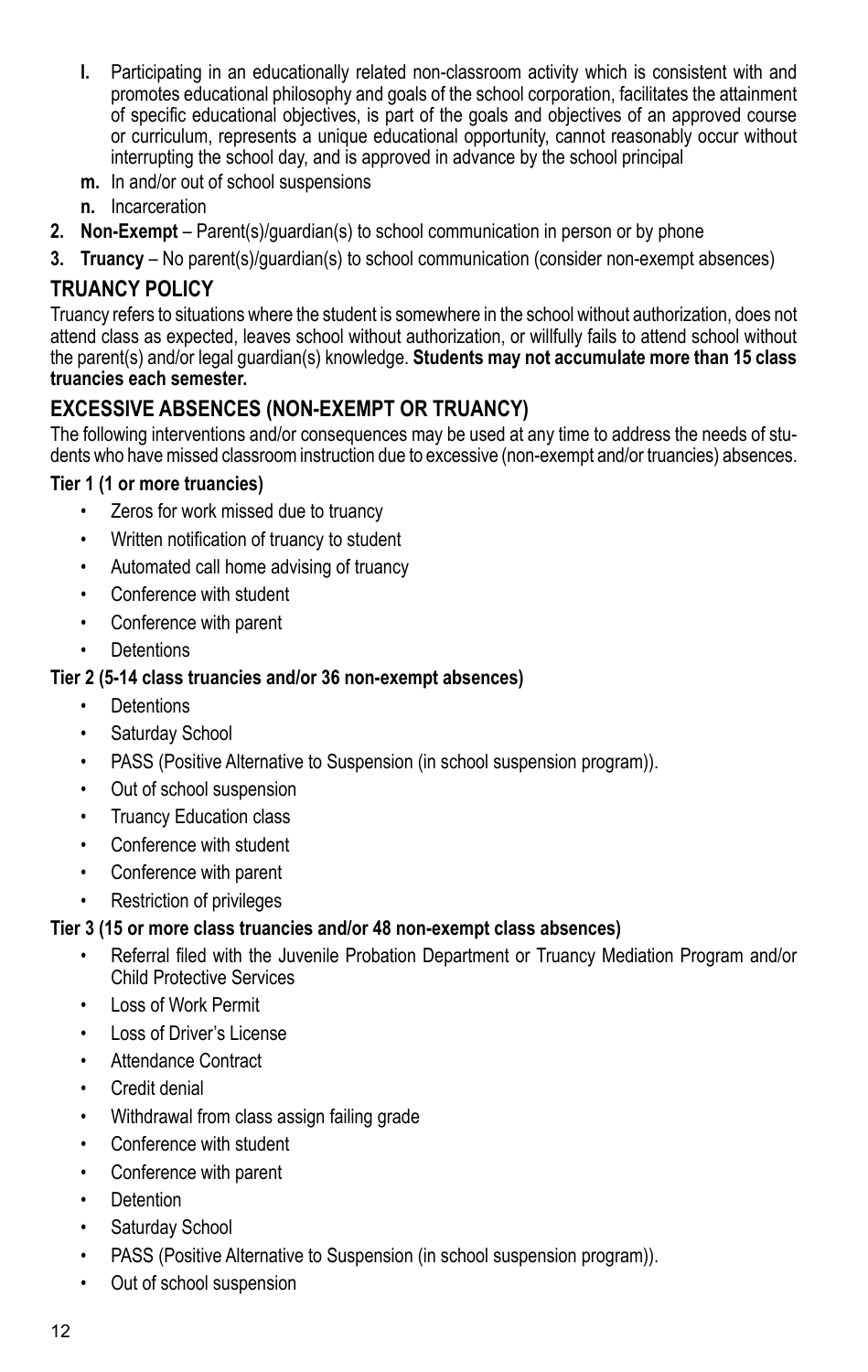- **Truancy Education class**
- • Restriction of privileges
- • Expulsion Agreement
- Referral to community support agency

### **Tier 4 (16 or more class truancies and or 49 non-exempt class absences)**

**Expulsion** 

### **HOW TO REPORT AN ABSENCE (Parents and/or legal guardians)**

It is the responsibility of the parent(s) and/or legal guardian(s) to notify the school regarding their student's absences. The attendance line (**765-772-4702**) is available 24 hours a day, seven days a week. The attendance line is available in English and Spanish.

### Full Day Absences

- It is recommended that the parent(s)/guardian(s) call the day of the absence to avoid receiving an absence verification call from the school that evening.
- A call must be made within 3 school days of the absence in order to prevent the absence from being classified as truant.

### Partial Day Absences

- A call to legally release a student must occur **before** the student leaves the building.
- Calls must be made at least two hours prior to the student's departure. This will allow time for the Student Services Office to create an out-of–school pass and time for the student to pick up the pass.
- Students must pick-up their out-of-school passes before exiting the building. Such passes are not routinely delivered to students.
- Students must also check in to the Student-Services Office when returning from an appointment.
- In **emergency situations** where departure is unplanned, a parent(s)/guardian(s) will need to come to the Student Services Office to release the student.

#### Late Arrival

- Students arriving less than 5 minutes late for a class must report directly to class and will be considered tardy.
- Students arriving more than 5 minutes late to class must report to Student Services to receive a "late admit" slip. This absence will be considered truant unless a parent(s) and/or guardian(s) contacts school within 3 school days.

### Released Students

Students released from all or part of the school day must exit the building. To remain in the **building during release time, a student must be in possession of a pass from the teacher who will be supervising them during the indicated time.**

#### **Parent(s) and/or guardian(s) and students will be informed of attendance issues and concerns through:**

**PowerSchool** – www.lafayettejeff.org / PowerSchool link

**Phonemaster** – automated call system – will notify you of your student's non-reported absence each evening

**Email** – parent(s)/guardian(s) can request attendance reports be sent via email through PowerSchool **Student Notices** – weekly written notification will be provided to students regarding accumulated truancies

Parent(s) and/or guardian(s) may contact individual teachers or Student Services at any time between the hours of 7:45 AM and 3:45 PM with questions or concerns regarding their student's attendance.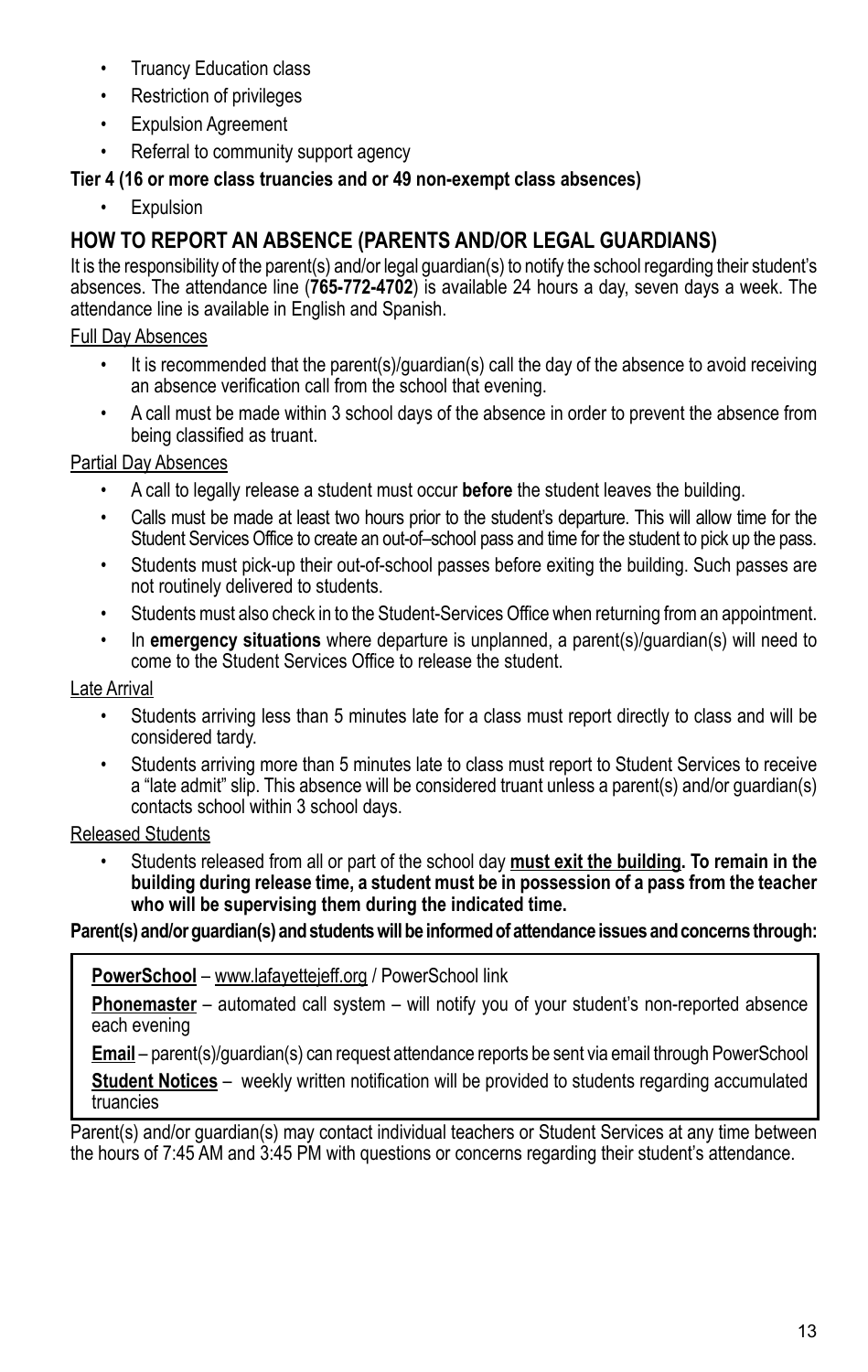### **TARDINESS**

The school accepts the responsibility of helping develop good character habits in its students. Chronic tardiness is a deterrent to success in both education and work environments.

The student will be considered tardy if not in the classroom when the bell rings. Being late to class by more than five (5) minutes becomes a class period absence. Chronic tardiness may result in expulsion from school.

#### *Consequences of tardiness:*

1st tardy- Teacher notifies student

2nd tardy- Teacher notifies student

3rd tardy- Teacher assigns a consequence, notifies parent

4th tardy- Teacher assigns a consequence, notifies parent

5th tardy- Administrator assigns ISS , notifies parent

6th tardy- Administrator assigns ISS, notifies parent

7th tardy- Administrator assigns 1 day out of School Suspension, parent conference

8th tardy- Administrator assigns 3 days out of school suspension, parent conference

9th tardy- Administrator suspends pending expulsion

### **MAKE-UP WORK**

All students are permitted to make up all class and homework missed, except for cases of truancy or absences that exceed five (5) non-exempt absences but under the following conditions:

- 1. The request for the make-up work must be initiated by the student. Any make-up work that is not arranged with the teacher by the end of the 2nd day of returning to class will not qualify for class points.
- 2. The deadline for completing and submitting make-up work is set by the teacher who will allow at least one day for each day of absence, except at the end of a semester.
- 3. Student absences due to field trips and/or school programs are exempt absences. Students must be given the opportunity to make up work missed for exempt absences regardless of their attendance status in the class.
- 4. The student should be encouraged to complete make-up work before the time of an absence if the absence is scheduled in advance.
- 5. In general, the student will not be held responsible for making up an assignment or test on the day following an absence if the work was announced during the time of the absence. If the assignment or test was announced (verbally or on a written assignment sheet) prior to the absence, the student will be responsible for the assignment or test on the day the absent student returns to class.
- 6. A student truant from school will receive failing grades for work missed and will not be allowed to make up such work. (NOTE: All absences which a parent/guardian has not verified for the student are considered truancies.)
- 7. During a period of illness or absence for other causes acceptable to the school administration, homebound instruction may be provided through Greater Lafayette Area Special Services.
- 8. The administration reserves the right to act on a case by case basis.

### **HOMEWORK POLICY**

1. Introduction

Educators and parents share one common goal: to help each student in our schools be successful. Students learn best when they, their parents, and the school work together. Homework is an opportunity for students to spend time strengthening their self-discipline, extending their learning, and practicing skills. Homework is seen as an extension of learning, not as a substitute for classroom instruction. Homework which reinforces, enriches, and enhances instruction is intended to encourage families to become more involved with education.

2. Purpose of Homework

Homework is defined as an out-of-class assignment that contributes to the education of the students. It should be an extension of class work and should be related to curricular objectives. Homework may include practice exercises, reading of material on a specified topic, in-depth extension of classroom activities, or independent project work related to the subject. Homework should fulfill the following objectives:

a. To review, reinforce or extend classroom learning by providing practice and application of knowledge gained.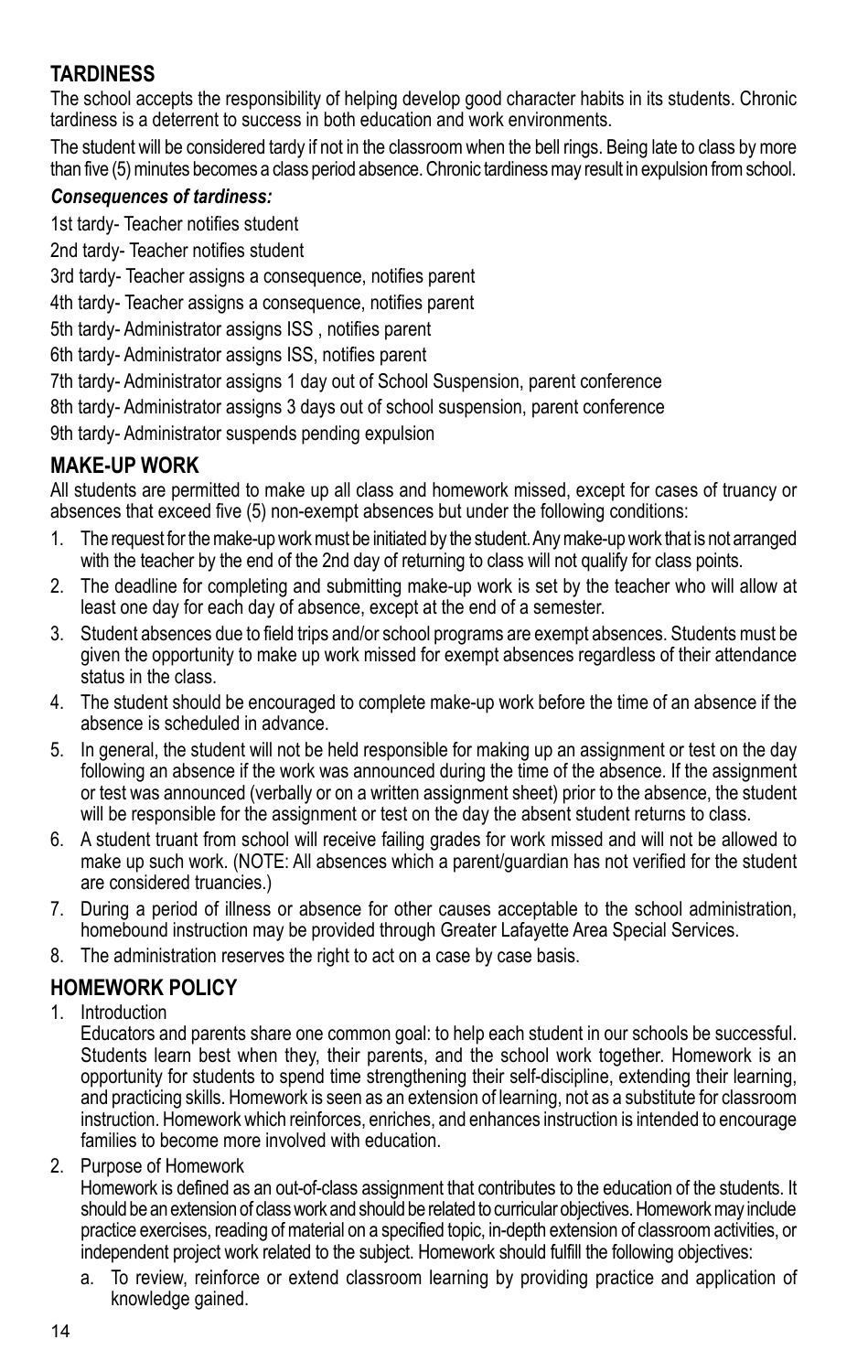- b. To teach students responsibility and organizational skills.
- c. To promote wise and structured use of time.
- d. To encourage a carry-over of worthwhile school activities into a permanent career and leisure interests.
- e. To provide opportunities for broad enrichment activities.
- f. To promote home/school cooperation in the educational process.
- g. To practice skills needed.
- 3. Guidelines
	- a. Homework should be provided for all students at all levels. The amount of homework is to be commensurate with objectives of the class. All students should expect to have some homework each evening.
	- b. **It is understood that there are always unique situations that may be left to the discretion of the teacher in dealing with homework deadlines.**
	- c. Homework for **extended absences** may be requested through the guidance office. An extended absence is defined as an absence of one week—five or more consecutive school days. Homework requests for extended absences may be picked up in the guidance office 24 hours after the request is made. Teachers will not be asked to interrupt a class in order to complete a homework request. Students and parents are also encouraged to call their teachers' voicemail to play the homework recording or to speak with each teacher.
	- d. Students can expect to be held accountable for late homework assignments and receive a reduced grade.

# CHAPTER II - SCHOOL SAFETY

**"212º: The extra degree of effort will make all the difference."**

### **School Safety**

**The responsibility for keeping Jefferson High School safe and secure rests on each person that shares this environment. You play a large part in the safety of the people with whom you learn, laugh, and share experiences. Metal detectors, security personnel, and locked doors can never match the protection power that over two thousand sets of eyes, ears, and hearts can provide.**

**Please do not open a locked door at school to admit anyone. Report a situation (anonymously if you wish) that has the potential to harm an individual or many people. Care enough about your friends and classmates to let a teacher, counselor, or administrator know if they are suffering.**

**Safe School Help line: Please call toll-free (888) 435-7572 or (888) HELP-LSC, to report anonymously suspicious incidents involving drugs, violence, and weapons in our school community.** 

**Another reporting avenue is the WeTip hotline provided by Tippecanoe County. It is available to report any criminal activity you become aware of in the county. The number is 1-800-78-CRIME or 1-800-782-7463.**

### **VIDEO SURVELLIANCE:**

Video cameras are used inside and outside Jefferson High School. The data provides the administration with an additional tool to enhance safety and security of guests, students, staff, and school property. Video data is to be used exclusively by the LSC staff. Storage of recorded data will be limited to 10 calendar days.

### **DRILLS - EVACUATION**

Evacuation and fire drills are held from time to time, and every room has a specific pattern of evacuation. All students and teachers should be familiar with the pattern for any room they occupy.

In a tornado or disaster drill, the teacher will move students into the halls according to the predetermined plan. All alarms are to be followed unless the persons in the office indicate otherwise by means of the intercom.

### **Law Enforcement and Security Personnel**

A School Liaison Officer from the Lafayette Police Department maintains an office at JHS for the purpose of communication and coordination with the local judicial system. Additionally, off-duty police officers are hired to maintain security at the school. They swear to uphold the law at all times. As they are still police officers when they are at the school, they must make arrests as they would if they were on the street.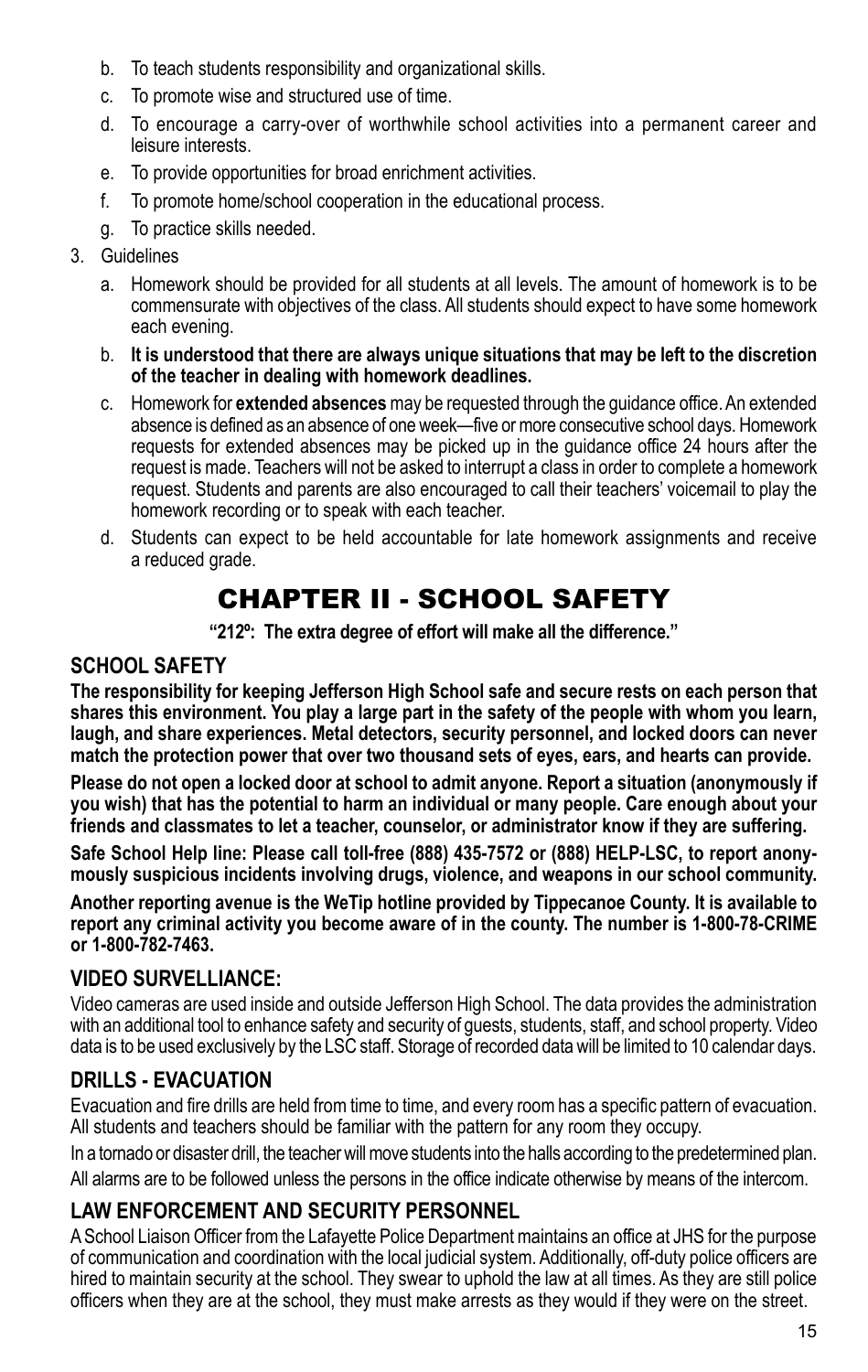### **QUEST Info**

In accordance with the S.A.F.E.P.O.L.I.C.Y. and SHOCAP, information related to attendance, discipline, and grades will be entered into the QUEST database for students who are on court-ordered probation and truancy mediation. In addition, the principal may enter information into the QUEST database for students suspended or expelled from school or students arrested for actions related to school incidents. The QUEST database allows people permitted by the Judge of the Juvenile Court to share information intended to coordinate services for a particular individual or family. People currently designated to share information contained in the QUEST database include people representing schools, probation, Superior Court 3, the Lafayette Police Department, the Prosecutor's Office, Juvenile Alternatives, and Child Protective Services.

### **PUBLIC ADDRESS SYSTEM**

Announcements pertaining to school and school activities are made at the beginning of the second class period. Student participation in the reading of announcements is encouraged, especially when announcements have a message concerning moral conduct or code of ethics.

All items to be included in the announcements must be turned in to the General Office by 8:15 a.m. the day they are to be read and must be signed by the teacher/sponsor.

# CHAPTER III - STUDENT RIGHTS

#### **"212º: The extra degree of effort will make all the difference."**

In the United States, government is based upon the rule of law, which, in turn, is founded upon respect for the dignity of the individual. This statement of rights and responsibilities exists in order to promote better understanding by all members of the school community, including but not limited to students, faculty, administrators and parents; to specify the mutual responsibility of these members of the school community; and to explain school corporation policy and procedures. The rights, responsibilities and procedures stated in this policy are not all inclusive but rather focus on those rights, responsibilities and procedures concerning common occurrences of student behavior. Any rules and regulations governing the conduct of individuals in the Lafayette School Corporation shall be interpreted so as to conform to and promote the policy herein.

This is called a statement of responsibilities in addition to rights because it is only through mutual acceptance of responsibilities that these rights can exist. A right exists only to the extent that there is a responsibility on the part of others to respect that right. It is part of the educational process in Lafayette School Corporation to seek to prepare young people for society with (1) knowledge of the rights that are accorded them as individuals and (2) the responsibility to conduct themselves so that their actions do not interfere with the rights of others.

All members of the school community shall treat each other with respect. Humiliation, personal affront or other indignities are inconsistent with appropriate human relations. Verbal harassment, disparaging names, sexual harassment, racial slurs and sarcasm will not be tolerated. The relationship between individuals of the school community should be one of cooperation, understanding and mutual respect.

Since students will spend their lives in contact with others, they must learn to be self-disciplined and responsible citizens. The Lafayette School Corporation expects reasonable and self-disciplined behavior from each student.

Self-discipline cannot be dictated to or imposed upon a student. It must be developed within the individual as he/she interacts with others. It can develop best when the student has freedom of choice and action, exercising responsibility for meeting the expectations of behavior within the restraints of that freedom, achieving rewards for doing so and accepting the consequences of failing to do so.

The Lafayette School Corporation seeks to develop the talents of every individual and to teach the importance of self-control. The Corporation will impose restraints when necessary for the education of the individual and for the welfare of the group. The student must know his/her responsibilities and must experience the consequences if he/she does not fulfill those responsibilities.

The purpose of these rights, responsibilities and procedures is to develop specific building policies that will encourage behavior that will enable staff and students to develop the most favorable learning environment; an atmosphere of open communication, self-discipline, and clearly understood rules; consistent treatment of all students; and consistent due process which is fair and reasonable.

The rules set forth in the student handbook support, but do not limit, the authority of the school administrative personnel.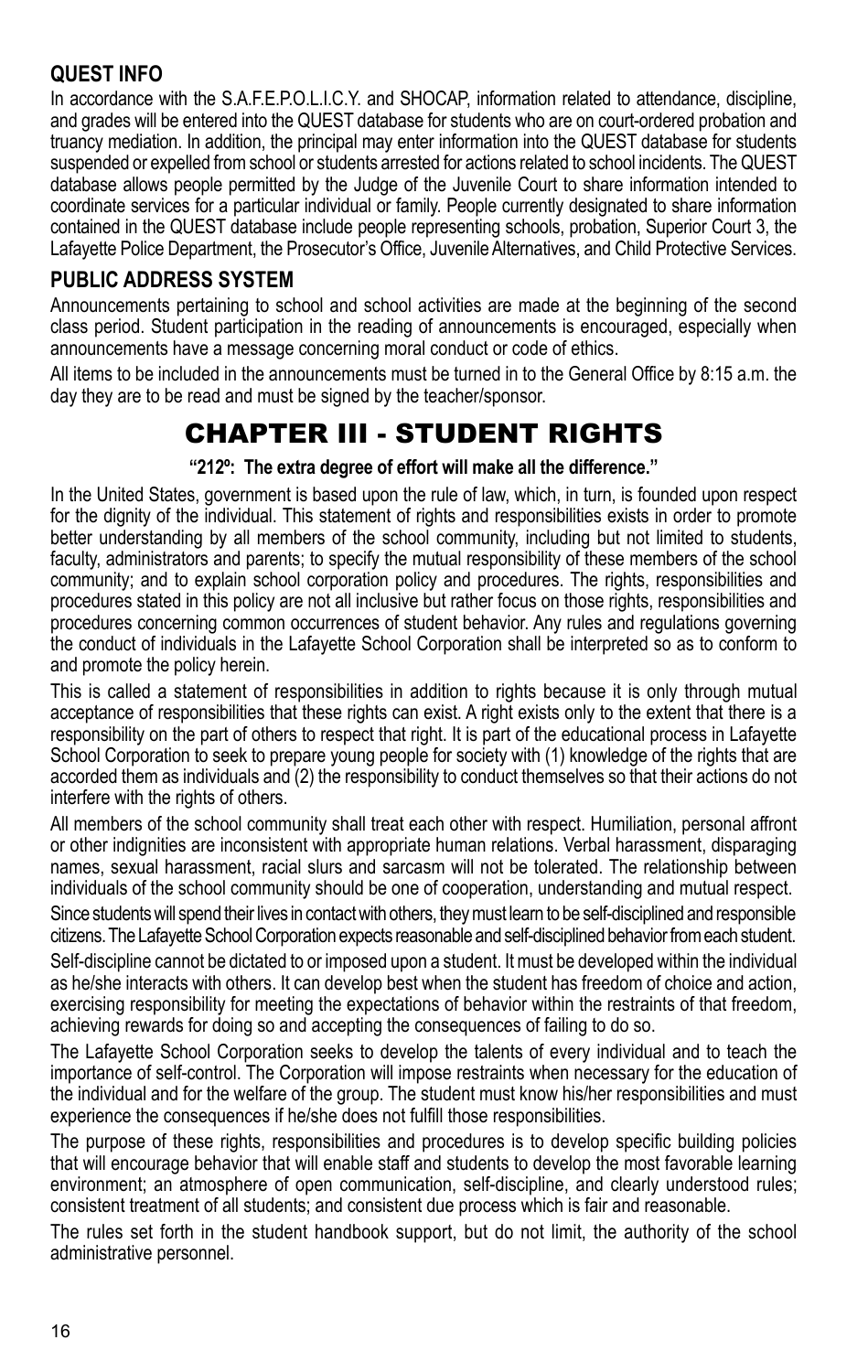### **A. APPEARANCE**

#### **Student Rights**

Public school education is considered formal education, and students should dress appropriately. Appearance, including make-up, dress, and hairstyles, within the prevailing rules of modesty, decency, safety, and health, are the responsibility of the student and his/her parent.

#### **Student Responsibilities**

Student appearance, including dress, make-up, and hairstyles, must conform to the requirements of law and must be conducive to the educational process.

#### **Procedures**

It is expected that students will wear clothing that is neat and clean while attending classes and school functions. Appearance, including dress, make-up, and hairstyles, may be regulated by the school when the health or safety of a student is endangered; the appearance is disruptive, and thus, distracting to the educational process; or there is an existing ordinance or law.

Expectations include but are not limited to the following:

- a. Shoes must be worn at all times.
- b. Coats and jackets may be worn in the building. Hats and other headgear are not to be worn between 8:05 and 3:15 and should be left in lockers or backpacks.
- c. Shorts and skirts should extend to finger-tip length (finger-tip length is determined by having the student stand with their arms fully extended downward at their sides). Tights are not considered pants.
- d. Shirts should be long enough and pants should be high enough that one's stomach does not show. **Shirts/ blouses must have sleeves.** Pants should be worn at or above the hip bone and covering all underwear.
- e. Clothing or accessories which draw negative attention to the individual are not permitted. Students should not wear items of clothing which advertise or promote actions or products which are illegal or against school rules. This includes, but is not limited to, the mention of alcohol, tobacco, and other controlled substances, obscenities, and cartoons or captions of a sexual nature. Symbols or slogans which may be considered racist or ethnically derogatory are not to be worn to school or school events.
- f. Appearance, including dress, make-up, jewelry, and hairstyles, deemed disruptive to the educational process will not be permitted. This includes any accessories that may be a danger to the student or others. This includes, but is not limited to chains or spikes.
- g. It is expected that while at school or at school functions or activities, students will not wear, possess, use, distribute, display, or sell any clothing, jewelry, emblems, badges, symbols, signs, graffiti, or other items deemed to be evidence of membership or affiliation with a gang.

Dance Dress Code: See: Chapter VI - Dances

### **B. ASSEMBLY AND/OR MEETINGS**

A student's right to free speech and assembly as guaranteed by the First Amendment will be honored provided that such activity does not disrupt the educational process.

#### **Student Rights**

- 1. Students may be permitted to hold student meetings on school property within the limitation applicable to all groups under Indiana Law, Lafayette City Ordinances, or Lafayette Board of School Trustees Policy and with the approval of the administration.
- 2. Students shall have the right to gather informally, provided that such activity does not disrupt the educational process, cause disorder, or invade the rights of others.

#### **Procedures**

- 1. Students shall have the right to formal assembly for the purpose of discussing any topic if the following conditions are met:
	- a. Students have administrative approval.
	- b. There is no violation of ordinance or law.
	- c. Students' conduct at the meeting is orderly and peaceful.
	- d. Students will assume full responsibility for their actions as individuals or group members.
	- e. All relevant school regulations and policies are met.
- 2. All organized group meetings shall be scheduled with the school office.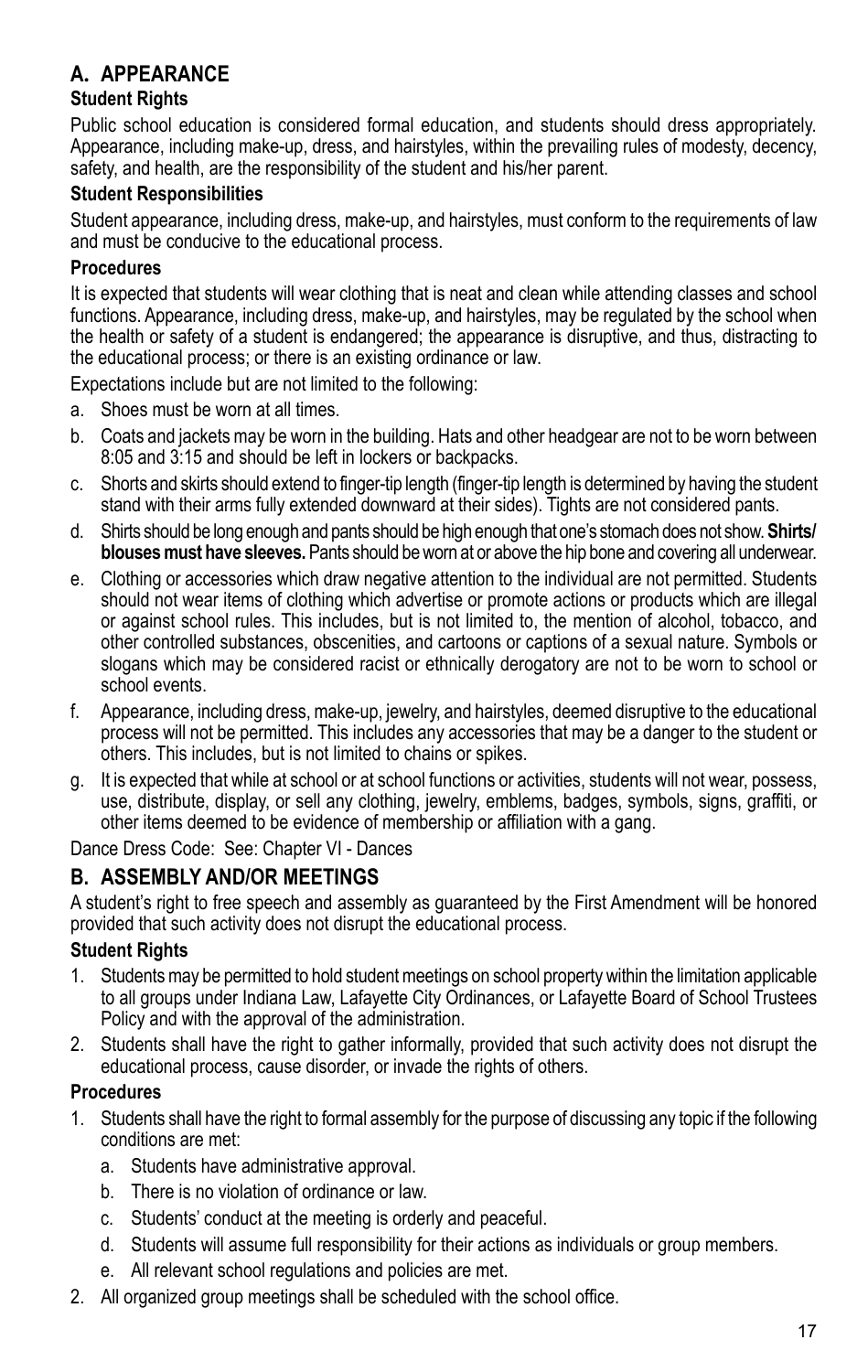### **C. FREEDOM OF EXPRESSION**

One of the basic purposes of education, as stated in the Board of School Trustees Philosophy, is to prepare students for responsible self-expression. The First and Fourteenth Amendments of the United States Constitution guarantee citizens free expression. Students have the right to free expression as long as they do not substantially interrupt the educational process.

#### **Students Rights**

- 1. Students have the right to free expression of ideas and to participate in the publication of such ideas.
- 2. Students have the right to express their opinions, either verbally or symbolically, as long as they do not infringe upon the rights of others through personal attacks or obscenities.

#### **Student Responsibilities**

- 1. All members of the school community shall treat each other with respect. Humiliation, personal affront or other indignities are inconsistent with our human relations philosophy and practice. Use of racial slurs should be reported to an administrator who will respond to the charges in accordance with the LSC racial harassment policy.
- 2. Allegations of sexual harassment should be reported to an administrator who will respond to the charges according to the LSC Sexual Harassment policy.
- 3. It is expected that students will not commit any act or use any speech, either verbal or non-verbal (hand gestures, handshakes, etc.), showing membership or affiliation with or furthering the interest of gangs.
- 4. Public display of affection is not considered freedom of expression as defined above. Contact of a sexual nature including but not limited to groping or fondling is not permitted in school.

### **Procedures**

- 1. All school sponsored publications, such as the school newspaper and yearbook, are closed forums.
- 2. Editorial policies and procedures governing student publications shall be followed.
- 3. School-sponsored newspapers will prohibit obscene or libelous material and will ensure the editing of any materials that would cause a disruption of the education process.
- 4. Procedures for distribution of publications shall be cleared with the principal.

### **D. STUDENT CONDUCT RULES**

In general, the rules of conduct may be summed up as follows: Students are to be in attendance at school and on time; students are expected to treat our staff, school property and their peers with respect; students should observe the accepted forms of good behavior. These rules of conduct apply from "door to door", that is, from the student's home, to school and back. This general philosophy should be observed at all times in the building and on LSC property. Rules of conduct will also apply, but are not limited to, the following situations: participation involving in-school centers, homebound instruction, tutoring attendance in other school corporations, working in community agencies, and other alternative educational programs.

The entire school staff - teachers, administrators, paraprofessionals, counselors, secretaries, security staff, custodians, cafeteria personnel, and bus drivers - share the responsibility for maintaining an atmosphere of student respect and behavior conducive to optimum student learning*. Students are expected to follow any reasonable request made by school employees.*

#### **Cameras, Video and Other Visual Recording Equipment**

All photographic images on school grounds or at a school sponsored activity are not allowed without administrative approval.

### **Electronic Communication Devices**

Students may use electronic devices (cell phones, computers, and other communication devices) before and after school, during lunch, and during passing periods provided that such use is in a safe, respectful, and responsible manner. Such use should not create a safety issue nor should it disrupt the environment in the hallways. Under no circumstances is it appropriate for music to be played without the use of individual earphones/ear buds. Teachers have the authority to regulate the use of electronic devices within their classrooms. Each teacher will have an electronic use policy outlined in their course syllabus.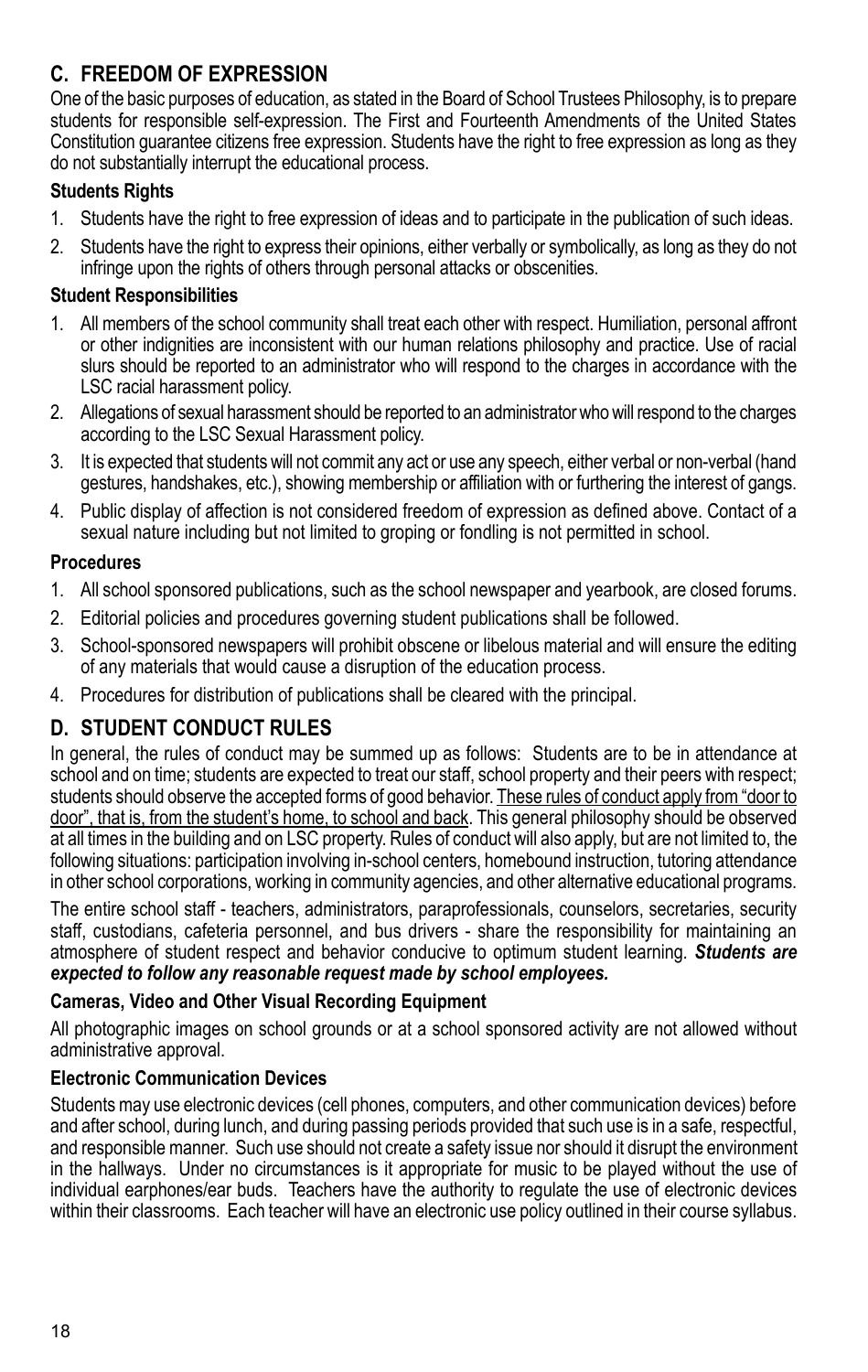Photographic images taken of students or school personnel are forbidden without prior consent of the individuals photographed or recorded. Failure to comply with this policy may result in disciplinary penalty and the item being confiscated and returned only to the parent or guardian. Information contained on devices is subject to inspection. (See: Appendix F)

#### **Important Notice to Students and Parents Regarding Cell Phone Content and Display**

- The Child Abuse/Neglect Law requires school personnel to report to law enforcement or child protective services whenever there is reason to believe that any person/student is involved with "child exploitation" or "child pornography" as defined by Indiana Criminal Statues.
- Child exploitation: It is a Class D felony under I.C. 35-42-4-4(b) for any person/student (1) to exhibit, photograph or create a digitalized image of any incident that includes "sexual conduct" by a child under the age of 18; or (2) to disseminate, exhibit to another person, or offer to so disseminate or exhibit to another person, or offer to so disseminate or exhibit, matter that depicts or describes "sexual conduct" by a child under the age of 18. Sexual conduct is defined at I.C. 35-42-4-4(a).
- Child Pornography. It is a Class D felony under I.C. 35-42-4-4(c), for any person/student to possess a photograph, motion picture, digitalized image, or any pictorial representation that depicts or describes "sexual conduct" by a child who the person knows is less than 16 years of age or who appears less than age 16. Sexual conduct is defined at I.C. 35-42-4-4(a).
- The Indiana Sex Offender Registration Statute at I.C. 11-8-8-7 and the Sex Offender Registry Offense Statute at I.C. 35-42-4-11, as of May 2009, require persons convicted of or adjudicated as a juvenile delinquent for violating the Child Exploitation Statute at I.C. 35-42-4-4(b) to register as a sex offender.
- Because student cell phones have been found in a number of Indiana school districts to have contained evidence of "sexual conduct" as defined above, it is important for parents and students to be aware of the legal consequences should this occur in our school system.

#### **Communication Devices/Recording Devices/Video Or Photo Devices**

A parent(s)/Guardian(s) allowing students to carry electronic devices to school implies permission to the school to have access to any and all information on the device if confiscated for disciplinary or investigative purposes.

#### **Radio, CD, Mp3, iPods and Other Audio Recording/Playback Equipment**

Students may listen to music before school, after school, and during lunch periods. At all other times during the school day between 8:05 and 3:15, listening devices are to be out of sight and placed in student lockers. During a student's lunch period, listening devices may be used in the lunch room and corral areas only. Listening content should be appropriate for the school environment. Please be aware that the school will not be responsible for lost or stolen electronic or media equipment. Failure to comply with this policy will result in the item being confiscated and returned only to the parent or guardian. (See: Appendix F) Teachers may use the above equipment in class with prior written administrative approval.

#### **Use of School Computers and Network**

The school's computers and network are educational tools used to enhance the student's learning experience. The use of the school's computers and accessing the corporation's network are considered privileges extended to students. Violation of the expectations below may be grounds for a penalty that can range from loss of computer privileges up to expulsion.

- 1. The school's computers and network are to be used for instructional purposes only. Recreational use, such as playing games, is to be avoided.
- 2. Students are to honor the corporation's network security protocols at all times.
- 3. Students must use their own password to gain access to computers or the network at all times.
- 4. The network security override system is for staff use only.
- 5. Students must avoid any tampering or interfering with the school's technology in any way.

As school corporation technology is public property, a student shall have no expectation of privacy regarding the student's files, web history, and data stored on LSC servers.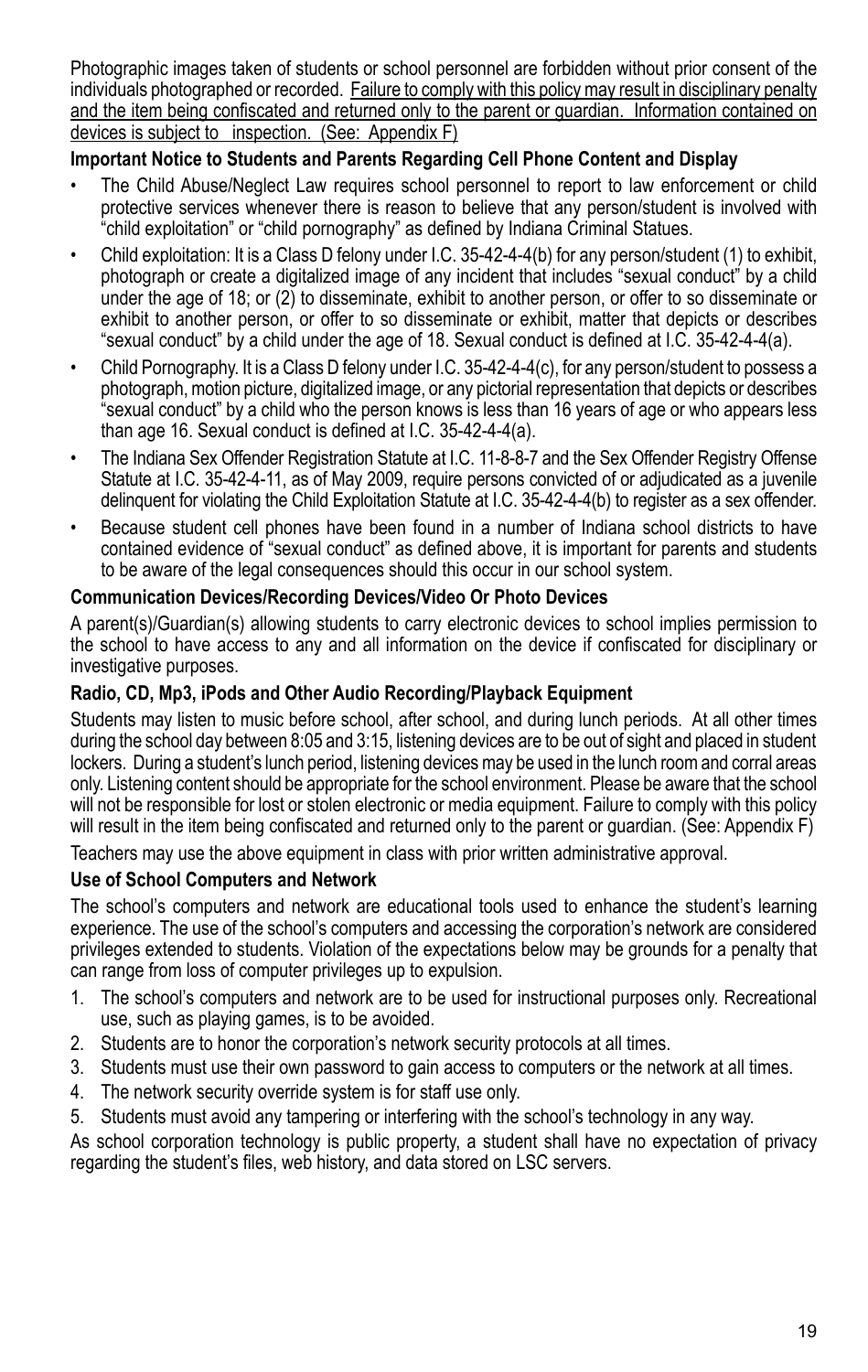### **Progressive Intervention Guidelines for LSC Computer Violations**

The intention of this section of the Student Handbook is to provide students with the interventions which Administrators will use in cases where a student violates the LSC electronic use policy. It is understood that not all situations can fit into an exact set of interventions and the administration has the option to work towards a solution that best meets the needs of all stakeholders.

| Infraction                                            | <b>Penalty Range</b>                                |
|-------------------------------------------------------|-----------------------------------------------------|
| $1st$ log on with wrong id & password                 | Warning to 1 semester loss of computer privileges   |
| $2nd$ log on with wrong id & password                 | 1-2 semesters loss of computer privileges           |
| 3rd log on with wrong id & password                   | Permanent loss of school access                     |
| 1 <sup>st</sup> accessing banned websites             | Warning and logged                                  |
| 2 <sup>nd</sup> accessing banned websites             | 1 semester loss of computer privileges              |
| 3rd accessing banned websites                         | 2 semesters loss of computer privileges             |
| 4 <sup>th</sup> accessing banned websites             | Permanent loss of computer privileges               |
| Threats made using LSC computers                      | From suspension to suspension pending expulsion &   |
|                                                       | loss of privileges permanently. Police notification |
| Hacking or attempted hacking of LSC                   | Suspension pending expulsion & permanent loss of    |
| computer network                                      | computer access. Police notification                |
| 1 <sup>st</sup> attempted downloading or installation | 1-2 semesters of lost privileges                    |
| of unauthorized software                              |                                                     |
| 2 <sup>nd</sup> attempt downloading or installation   | Permanent loss of computer privileges               |
| of unauthorized software                              |                                                     |
| Vandalism/theft of computer hardware or               | Suspension pending expulsion & loss of computer     |
| Software                                              | privileges 2 semesters to permanent loss of         |
| privileges                                            |                                                     |
|                                                       |                                                     |

### **Entering the Building during the School Day**

Students entering or leaving the building between 8:05 a.m. and 3:10 p.m. are to use the Athletic entrance only. No students will be admitted at the south canopy or the South  $18<sup>th</sup>$  Street entrance between those times.

## CHAPTER IV - RTI/PBIS

(Intervention/Discipline)

**"212º: The extra degree of effort will make all the difference."**

### **SPECIFIC CLASSROOM EXPECTATIONS**

Academic achievement is important. Students should understand that homework is expected. Students are to do independent work. Students are to participate in class activities and discussion. Care of equipment is important. Class disruption will not be tolerated.

To strive for that extra degree of effort, students need to do the following in the classroom:

BE SAFE

- Walk in the classroom on time prepared to learn
- • Keep hands, feet, and objects to yourself
- When entering the room go directly to your seat BE RESPONSIBLE
- Bring all materials and supplies every time
- Write homework assignments in Broncho Board
- Follow teacher directions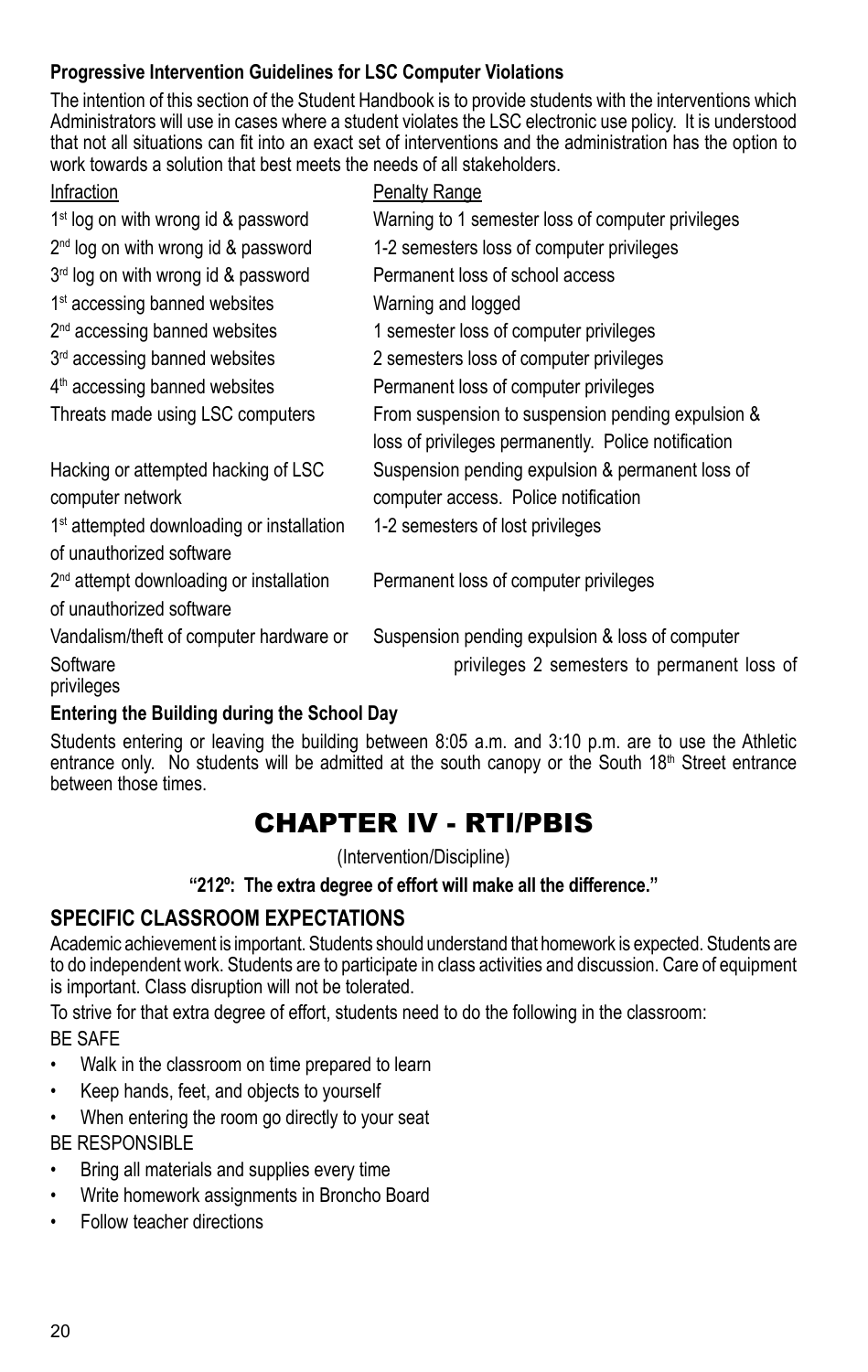### BE RESPECTFUL

- Use appropriate volume, language and tone
- • Pay attention to the teacher
- Use good manners
- • Be kind and supportive

BE POSITIVE

- Take pride in yourself and your school
- • Be pleasant
- Have concern for others

### **Disciplinary Consequences (Violations of the Student Conduct Expectations)**

When teacher interventions have been exhausted, students enter one of the following intervention levels:

Tier One interventions may include but are not limited to the following:

- Letter of apology
- **Conference**
- • Group consultation
- **Detention**
- Parent contact
- Student behavior contracts

Tier Two interventions may include but are not limited to the following:

- • In-school-suspension
- Saturday School
- • Restriction of privileges

Tier Three interventions may include but are not limited to the following:

- • Out of school suspension
- Restriction of privileges
- • Referral to community services
- • Expulsion Agreement

Tier Four

• Expulsion

In case of an expulsion, the Indiana Bureau of Motor Vehicles may be notified, and the expelled student may lose state driving privileges (Appendix B) and Indiana work permit.

#### **The penalty for any serious offense may include suspension or expulsion**. **Serious offenses may include, but are not limited to, the following:**

- a. The possession or use of any tobacco product on school property by a student of any age. (Persons under 18 years old who possess tobacco products are in violation of state law and will be referred to police.)
- b. Fighting or provoking violence by gesture or words, including but not limited to racial/ethnic slurs and objectionable epithets. (Indiana law does not allow persons to physically harm another person in self-defense if other reasonable options, such as leaving the scene or asking for help, exist.)
- c. Failure to serve an assigned detention.
- d. Forgery or alteration of school forms, such as passes, admits, etc., or giving false information to school personnel.
- e. Insubordination toward or disrespectful conduct toward the school staff, including threats of violence or actual violent conduct toward a staff member.
- f. Gambling on school premises or at school activities.
- g. Obscene, vulgar, indecent, or lewd acts or behavior deemed to be harmful to the morals of the student or other students.
- h. Contact of a sexual nature including but not limited to groping or fondling.
- i. Reckless or irresponsible driving (see Parking and Driving Regulations).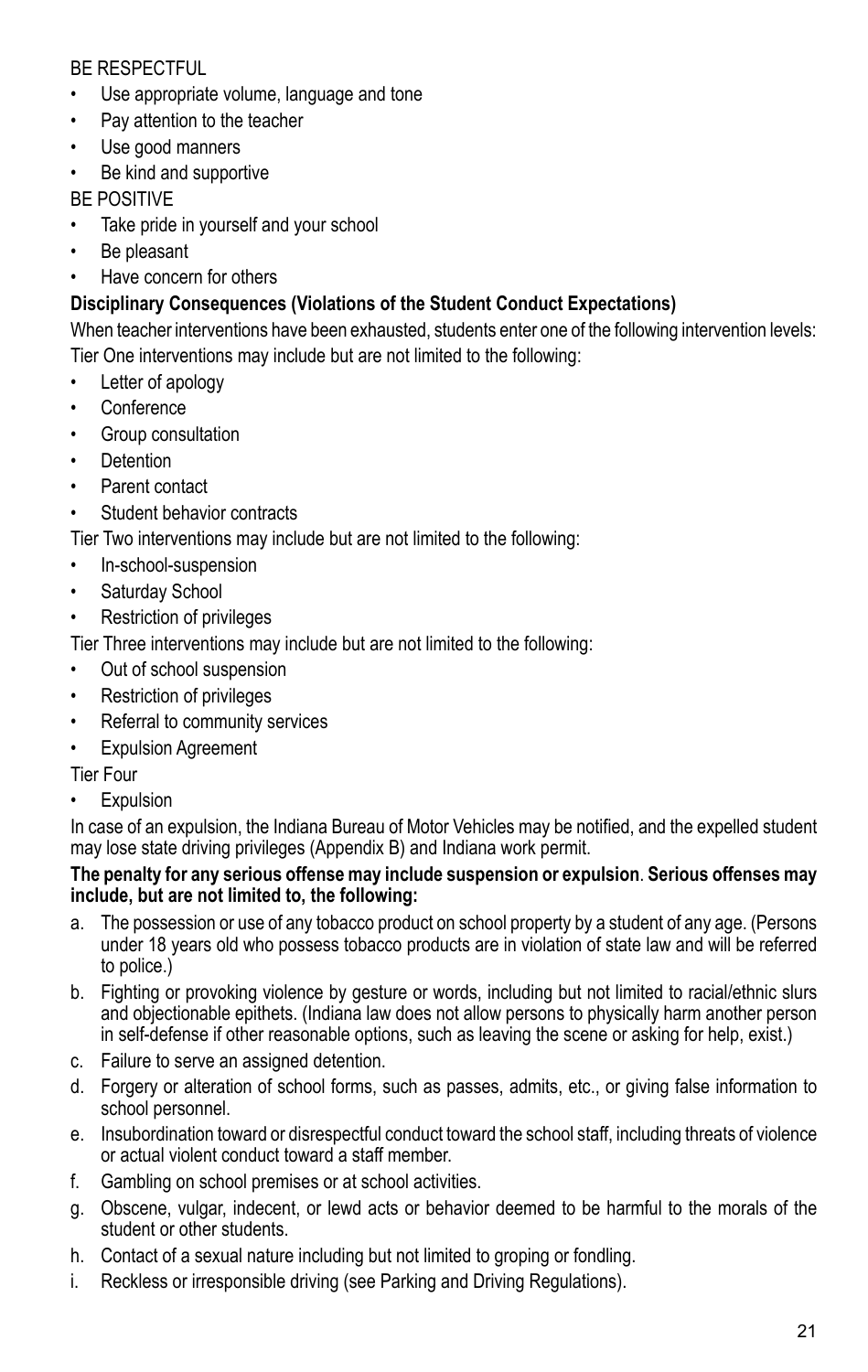- j. Violation of any federal law, state law or city ordinance.
- k. Truancy.
- l. The throwing of objects (may result in suspension from school).
- m. Overt, repeated acts or gestures, including verbal or written communications transmitted; physical act committed; or any other behaviors committed by student or group of students against another student with the intent to harass, ridicule, humiliate, intimidate, or harm the other student (bullying).
- n. Behaviors outlined by the tardy policy.
- o. Misuse of school computers. Students are not allowed to use school computers for non school purposes. "Hacking" or tampering with school technology may result in expulsion.
- p. Behaviors identified as Grounds for Suspension and Expulsion by Corporation Policy J 300.

### **Detention**

Any student receiving a classroom detention is expected to serve the detention under the teacher's supervision within 3 school days after notification unless other arrangements are agreeable to both parties. Failure to serve a detention after the assigned time will result in administrative intervention.

### **SEARCH AND SEIZURE**

Equipment, such as lockers and desks, belongs to the school district and is permitted to be used by students as a convenience. (LSC Student use policies: Appendix I Lockers, Appendix J Vehicles, LSC Policy J492 Desks)

### **Student Rights**

Student individual rights, as well as the general welfare of the school community, shall always be considered. However, the school corporation reserves the right to examine contents of personal belongings brought on school property and school property used by students when administrator has reasonable suspicion to believe that the contents may include items or elements which are illegal to possess, have been lost or stolen, or present a threat to the health safety, or welfare of students or staff.

### **Procedures**

The search of school property assigned to a specific student and the seizure of any illegal items found therein must comply with the following procedures:

- 1. A search or inspection may be conducted under the authorization of the principal or his designee. Searches, based on reasonable suspicion, may be conducted at random or be selective in nature.
- 2. Searches or inspection of personal belongings or an area assigned to a student shall be made in the presence of a witness and, when reasonably possible, in the presence of the student. Tools to aid searches may include technology and/or sniff canines.
- 3. The school corporation reserves the right to inspect personal property of students, including coats, jackets, backpacks, purses, and bags or other personally carried items by non-bite dogs through dog sniffs. Based upon reasonable suspicion, probable cause, or consent, the school corporation may then search the personal property of students. These inspections and potential searches shall occur by students being required to place their coats, jackets, backpacks, purses, and bags, or other personally carried items wherein said items will be placed in a hallway and the students will then remain in or return to classrooms. All students are advised that under these circumstances the students shall have no expectations of privacy of the contents of said coats, jackets, backpacks, purses, and bags or other personally carried items.
- 4. Illegal items as defined by federal, state, or local law or a provision of this policy which may be reasonably determined to be a threat to health, safety or security of others may be seized by school authorities and turned over to the police department.
- 5. Items which are used to disrupt or interfere with the educational process may be removed from a student's possession and may be returned to the parent/guardian.
- 6. Vehicles on LSC property may be searched.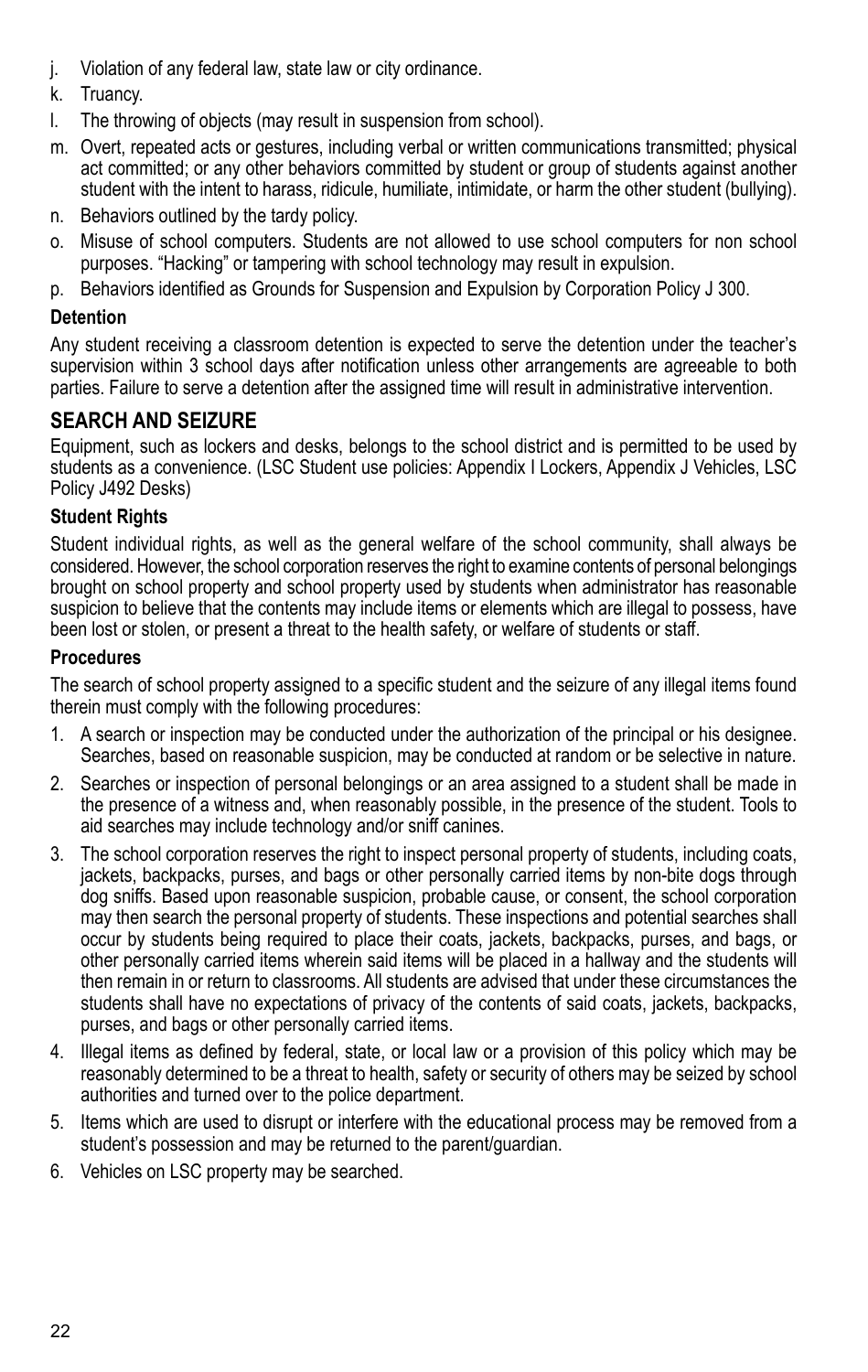### **PARKING AND DRIVING REGULATIONS**

Students are allowed to park in the east parking lot only, but not in the areas reserved for student loading and unloading and areas reserved for visitors or staff. At certain times it may be necessary to restrict parking privileges, e.g., construction or activities at school. Rules for the student use of the parking lot are guided by LSC policy J491 (See: Appendix H: J491 Governing Student-Operated Vehicles).

### **Student use of Jefferson High School parking lot**

Having a safe school site is of the utmost importance to the Lafayette School Corporation. Towards that end the administration reserves the right to examine contents of any vehicles while parked on school premises. *All vehicles are to be registered to JHS students or their families*. Unregistered vehicles raise a reasonable suspicion that the driver is attempting to use the lot undetected. Additionally, specific or random searches may be conducted if there is a reasonable suspicion that the content may include items or elements which are illegal to possess, have been lost or stolen, or present a threat to the health, safety, or welfare of students or staff. Technology and/or sniff canines may be used to aide searches.

- 1. All student automobiles must be registered and the student parking permit placed inside the vehicle so that it is clearly visible from the outside of the vehicle no later than the 10th school day of each school year. After the ten day period, **NO VEHICLE MAY BE PARKED IN THE LOT UNLESS PROPERLY REGISTERED**.
	- a. Motorbikes, etc. must also be registered.
	- b. To register a vehicle, a student must supply the following:
		- Name of student
		- • Parking permit number
		- • License plate number
		- Year in school
		- • Appropriate fee (may vary from year to year)
- 2. All vehicles are to be parked within designated parking lines.
- 3. All vehicles are to be headed into the parking spaces.
- 4. The maximum speed in the parking lot is 10 m.p.h.
- 5. Drivers of passenger vehicles and front seat passengers are required to use seat belts.
- 6. In all cases, pedestrians have the right-of-way.
- 7. All students are required to leave the parking lot by using the 22nd Street exit or the north drive toward 18th Street.
- 8. Horns are not to be sounded in the parking lot except to warn of imminent danger.
- 9. Upon entering the parking lot, vehicles are to be parked immediately; students are to leave them and proceed to building.

Violations to the rules governing the use of the JHS Parking lot may result in parking fines **(\$15.00 each infraction),** discipline penalties, towing at the owner's expense, and/or loss of student's parking privileges.

Students who fail to follow the rules for the use of the Parking lot may have their vehicles Booted. Damage caused to the vehicle and/or the LSC Boot equipment in an effort to avoid the restraint will be at the vehicle owner's expense.

#### **JHS Parking Fines:**

Two or more unpaid parking fines or repeated violations may result in:

- Assignment of disciplinary penalty
- Parent notification
- Towing at owner's expense
- Suspension of parking privileges on Lafayette School Corporation property
- • Unpaid fines held as outstanding fees against graduation tickets, diploma, and/or transcripts
- • A student's parking privilege being revoked for misconduct or violation of these rules.
- The assignment of a detention may be made by any faculty member for violation of these rules.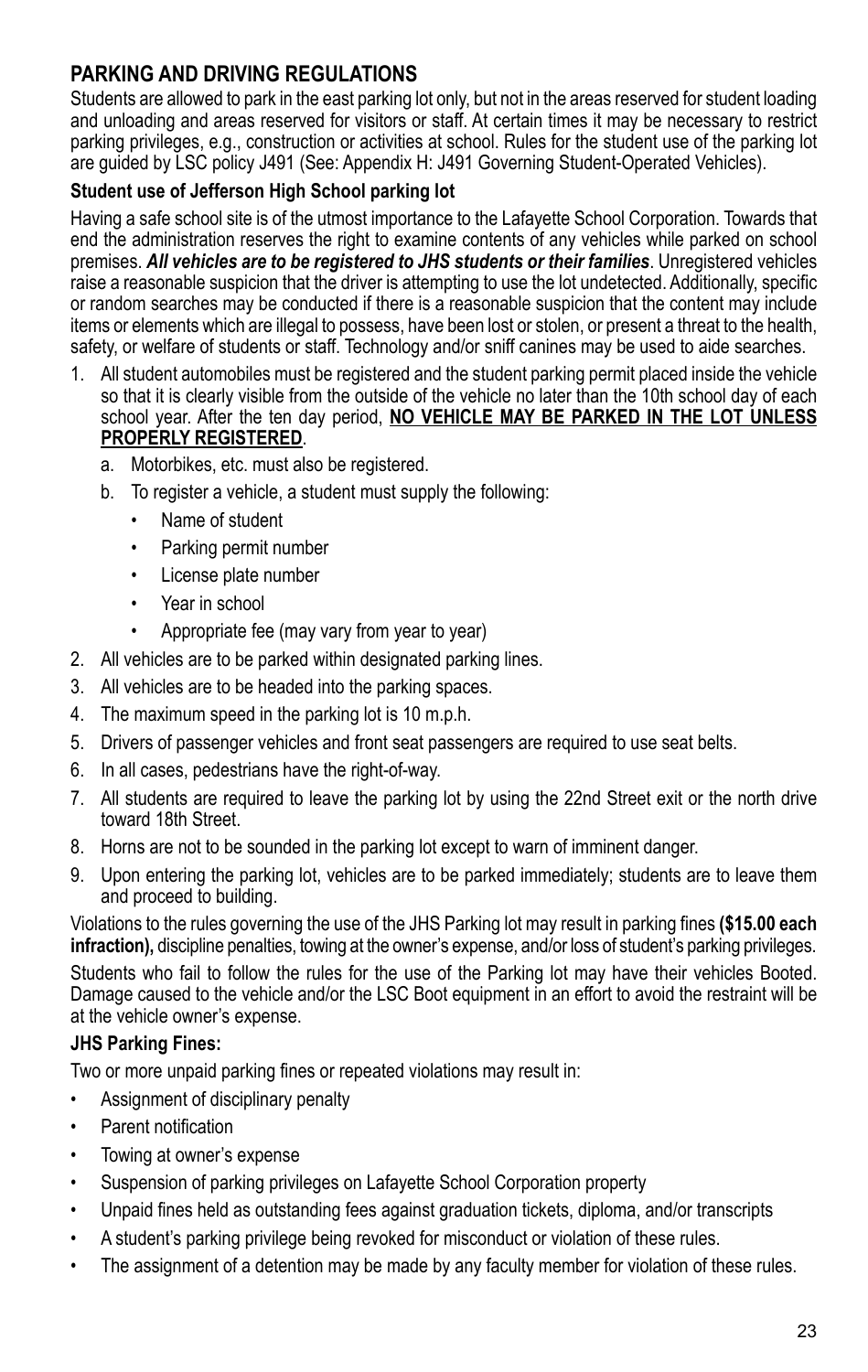# CHAPTER V - GENERAL INFORMATION

**"212º: The extra degree of effort will make all the difference."**

### **ACCIDENTS AND INSURANCE**

Any accident occurring on school premises is to be reported to the nurse. A record of each reported accident is filed in the nurse's office.

If a student is injured at school or at a school extracurricular function, the parent or guardian is responsible for any resulting medical cost. If there is a question of school liability, the Lafayette School Corporation's insurance carrier will be responsible for determining any such liability.

Indiana statutes do not allow school corporations to purchase medical or accident coverage for students. However, parents or guardians can be provided an opportunity to purchase accident insurance. The Board of School Trustees has approved making such insurance available. Each school has applications available for parents to purchase accident insurance if they so desire. These applications will be available at the school office. If you as a parent do not receive an application and do wish to apply, please contact the principal.

### **before/AFTER SCHOOL HOURS**

Students arriving to school before classes begin should not enter the academic wing until 7:30 unless they are under the supervision of a teacher, coach, or activity sponsor. All students should be out of the building at 3:30 p.m. unless they are under the supervision of a teacher, coach, or activity sponsor.

### **CORRIDOR AUTHORIZATION**

During school hours, students must be in possession of an appropriate pass or Scouting badge while in the hallways at any time other than passing periods.

### **MESSAGES AND DELIVERIES FOR PUPILS**

Students are requested to remind parents that they should not call the student at school except in cases of emergency. Students will not be called to the phone, nor will messages be taken except in cases of extreme emergency. Students are requested to inform their employers that this condition exists and that employers should not expect messages to be delivered. Likewise we cannot allow flowers and/or gifts to be delivered to students; local florists know this policy.

### **SCHOOL SPONSORED TRIPS - Classes or Organizations**

Permission must be granted by the principal for any school-sponsored trips whether taken on school or non-school days. Students are not to drive cars. Parent release forms and medical information forms must be secured from the general office by the group sponsoring the trip. These release forms must be properly signed by the parent and be presented to the sponsor before a student will be allowed to go on a school trip. The completed forms should be returned to the general office.

#### **Student absences due to field trips and/or school programs are exempt absences. Students must be given the opportunity to make up work missed regardless of their attendance status in the class.**

### **POLICY GOVERNING SCHOOL TRIPS**

The sponsor or sponsors of the individual organization are responsible for establishing, maintaining, and enforcing rules, regulations and procedures within the guidelines of normal school behavior. Regulations governing school trips should include proper chaperoning with explicit duties; curfew regulations; regulations governing student rights and responsibilities outlined in this student handbook; and expectations of students as representatives of Jefferson High School. If, in the opinion of the sponsor or sponsors, these regulations or procedures are not followed, the student will be disciplined according to the severity of the offense.

Penalties that will be considered are the following:

- 1. The student may be requested to return home at his own expense.
- 2. The student may be prohibited from all future school-sponsored trips.
- 3. The student may be removed from the organization that sponsored the trip.
- 4. The student may receive a temporary suspension from school or classes.
- 5. The student may be assessed a major penalty according to school policy.
- 6. The student may be expelled from school depending on the nature of the offense.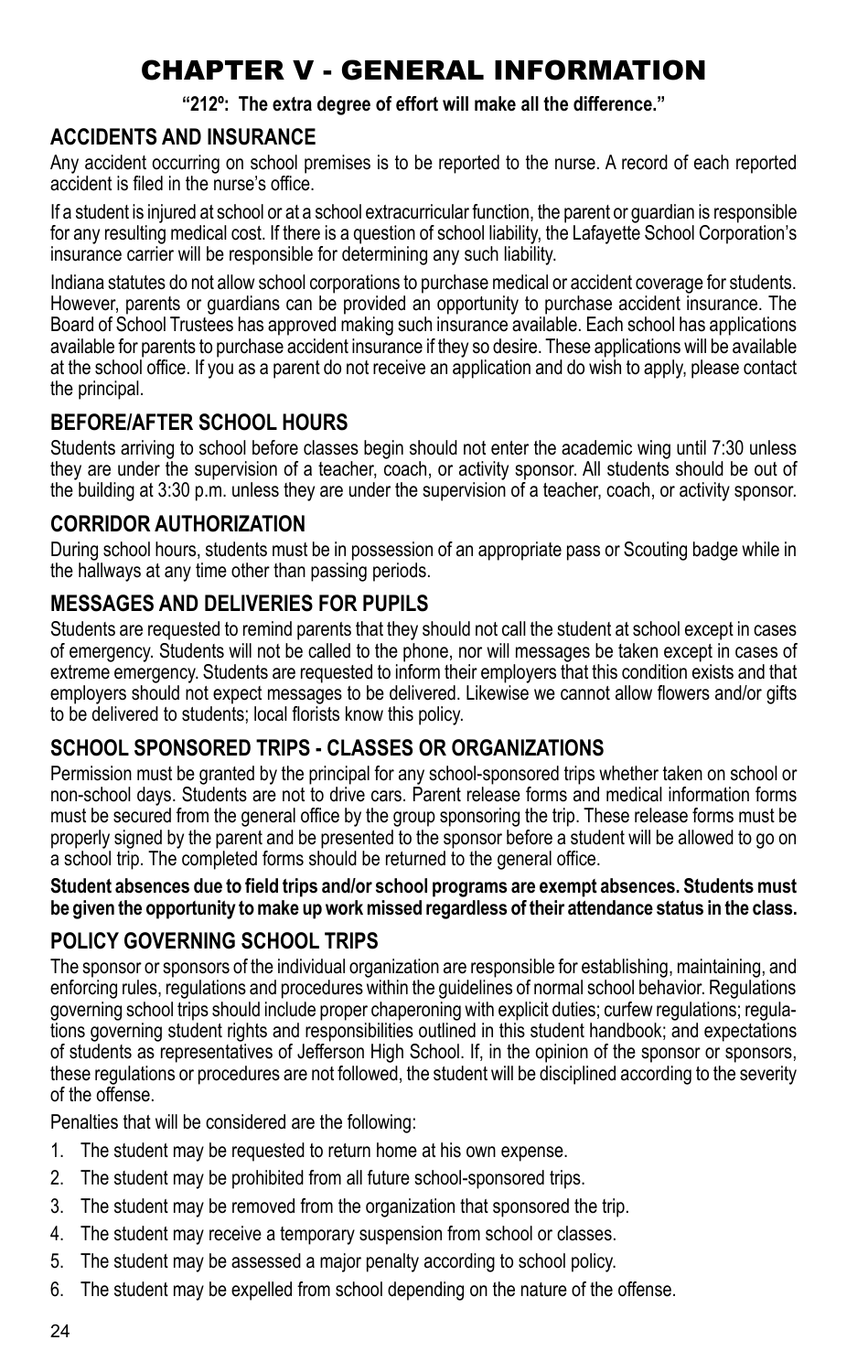### **WORK PERMITS**

The student must pick up an "Intention to Employ" form in the Guidance Office. The student must complete the general information portion on the form. The employer must sign the "Intention to Employ" form stating the exact nature of the job. The student's parent must sign the form. The form is then returned to the Guidance Office. General rules governing work permits are listed on the work permit form.

The form will be registered to the state (takes approximately 24 hours). The student takes the form (now referred as a" Work Permit") to the employer for his/her files.

### **Visitors**

#### **Visitor Procedures (Appendix G)**

- 1. No visitors are permitted to enter classrooms without prior permission from the Principal or his/her designee.
- 2. An attempt will be made to provide adequate notification to staff prior to a requested visitation.
- 3. Visitors report to the General Office and sign in as a guest visitor.
- 4. Visitors will be provided with a visitor's pass, a building map, and the class schedule of the person being visited.
- 5. Visitors should visit only classes they have been given permission to attend.
- 6. Visitors should enter the classroom prior to the beginning of class in order to greet the teacher and find the location where they will sit.
- 7. Visitors need to be respectful of the class instruction taking place by shutting off any cell phones or pagers that may disrupt the class.
- 8. Visitors should not participate in the discussions or activities in the class unless asked to do so by the instructor.
- 9. Only the person approved for the visit may attend the class. No substitute visitors or children are permitted to accompany the visitor.
- 10. Visitors should not attempt to discuss grades or individual concerns with the teacher during the visitation. Instead the visitor needs to make an appointment to meet at another time.
- 11. If visitors wish to eat lunch at Jefferson during the visit, they must notify the general office prior to the classroom visit.
- 12. If visitors are approached by school personnel in the hallways, visitors need to show their visitor's permission slip.
- 13. The school has limited visitations to one day per semester unless the visit is connected with a court order verified by the administration.
- 14. Once the visit is completed, visitors need to return to the general office to drop off their visitor's badge and to sign out.
- 15. The administration and security have the option to remove a guest at any time if the guidelines are not followed or a disturbance occurs which interferes with the educational process.
- 16. The Administration may direct that a visitor be permitted to observe a teacher's classroom.
- 17. Former students must be met at the administrative offices by the teacher they are visiting. Further, the alumni must be accompanied by a staff member while they remain in the building.
- 18. The following people may be granted visitor's permission:
	- a. Visitors with specific appointments
	- b. Former students with pre-arranged visits to teachers on planning periods
	- c. Prospective students accompanied by their families. Arrangements for guided building tours must be made through the Guidance Office.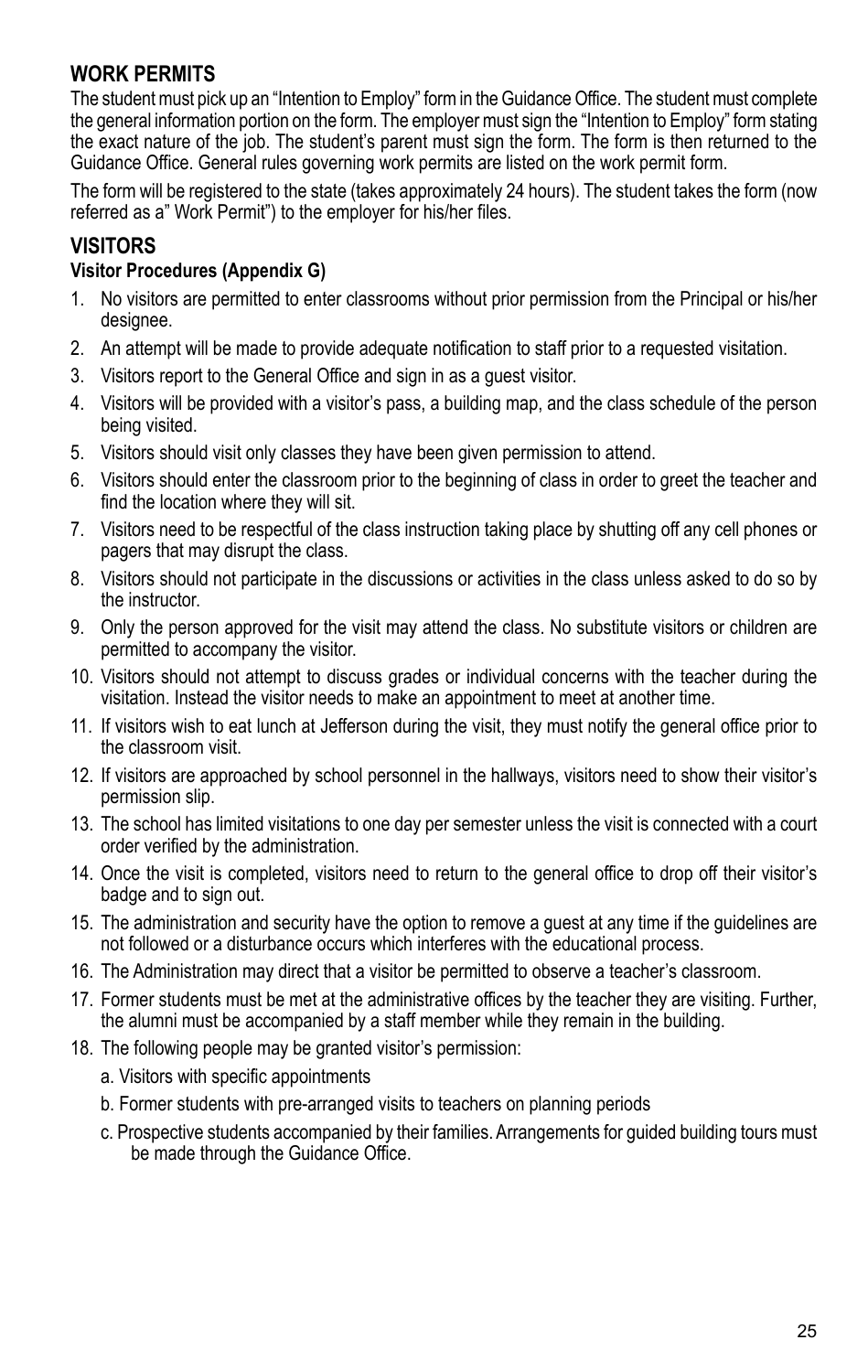# CHAPTER VI - STUDENT SERVICES

#### **"212º: The extra degree of effort will make all the difference."**

### **BOOK RENTAL**

The Board of School Trustees authorizes a rental and fee program for providing textbooks and related materials. Fees will be assessed at the beginning of each semester, and the administration will be empowered to collect all fees by methods that may include a collection agency or legal action in court. Parents/guardians will also be responsible for all reasonable costs of the collection of this account, which may include, but not be limited to, late fees, client collection fees, collection agency fees, reasonable attorney fees and court costs on any outstanding balance. Costs are programmed for a textbook life, processing of the textbooks, and the maintenance for normal wear and tear.

Textbooks are purchased and processed for each student enrolled in a course; therefore, the textbooks are purchased by the Book Rental Department prior to the first day of school.

Students who do not wish to take advantage of the rental plan may purchase textbooks and will not be assessed a book rental fee. Every student will be individually notified of the amount due for book rental, workbooks, and fees approximately three weeks after each semester starts. New students will be notified of the book rental and fees due after enrollment is complete.

A receipt will be issued to every student indicating what payment has been made. All textbooks will be issued through the Book Rental Office. Students are responsible for returning their textbooks to book rental at the end of the semester/year. If a textbook is not returned in reasonable condition, the student will be responsible for paying for what repairs are necessary. If it can be repaired in our Book Rental Department, the cost will be assessed based on damage to the book. If the book must be rebound, the charge will be the cost of having it rebound. If the bar codes are removed or damaged, the charge will be the cost of replacing the bar code. If the book is lost, the cost will be the replacement price of the book. Students losing textbooks are to report the loss and make payment to the Book Rental Office.

Some courses require the use of supplementary textbooks. These are also purchased by the Book Rental Department, and students using these books are responsible for reasonable care when using these books and assume the same responsibility as outlined for rental textbooks.

Students requiring **state assistance to pay book fees (and/or school lunches**) should obtain assistance application forms in the Book Rental Office.

### **REFUNDS**

For industrial technology and art classes, if the withdrawal is made during the first grading period a partial refund of the lab fee will be made.

For withdrawals after the first grading period of the semester, no refund will be made.

Computer mathematics refund of lab fees will be handled by the individual teacher and the book rental office.

Fees for workbooks and lab books will not be refunded if they have been used. The amount of Book Rental and Fees and physical education fees that will be refunded is 50% of the amount paid if the withdrawal is made during the first nine (9) weeks of the semester. There will be no refund if the withdrawal is made during the remainder of the semester.

#### **BUS TRANSPORTATION**

The Lafayette School Corporation operates buses to and from all schools every school day. Though buses do not pass each student's home, bus routes include all neighborhood areas within the LSC boundaries.

The privilege of riding a school bus is subject to a rider maintaining acceptable behavior while boarding, riding, and getting off the bus. Students who violate bus rules or fail to follow directives issued by the driver will face disciplinary actions by the school.

The following items are non-transportable objects: any item that is too large to be held on a student's lap or placed on the floor between student's legs or between the side wall of the bus and student's leg, live animals, glass objects, guns, ammunition, explosives, or dangerous materials.

The following guidelines will be used in determining band and orchestra instruments that students will be allowed to carry on school buses: Instruments must be able to be carried on the student's lap or rest on the floor between the student's legs or between the side wall of the bus and student's leg. Students with instruments should be assigned a seat next to the window and probably near the front for ease of boarding and exiting. Instruments will not hinder a student's ability to evacuate the bus quickly. Students and drivers need to cooperate to make this work effectively. Instruments which can safely be transported in a student's possession: saxophone, trombone, trumpet, flute/piccolo, clarinet, and violin.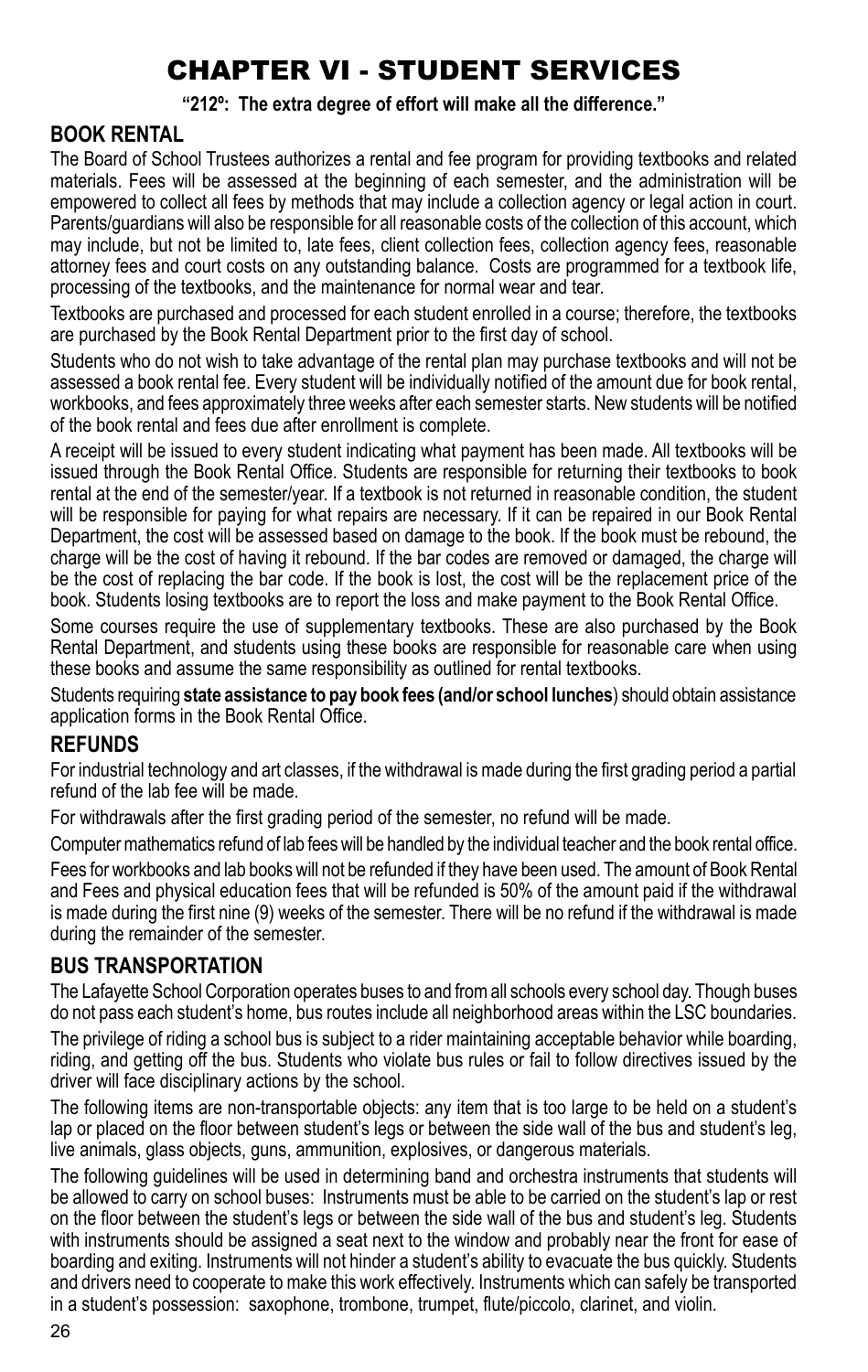The following is an explanation of Lafayette School Corporation policy regarding alternatives to regular transportation routes.

There will be no transfers for students who want to go home with friends or an alternate location. In the event of an emergency, a transfer can be approved in writing, signed and dated by a school principal or the head of the LSC Transportation. The emergency must be in the interest of the safety of the student and limited to a time period considered "necessary".If a student wants to go home with a friend or to a place other than to home, a note must be signed and dated by a parent or guardian, signed by a building administrator, and then presented to the bus driver.

Parents of students needing permanent bus transportation to an alternate address, such as to a place of employment, must present a letter of request to the transportation department for their child to ride a bus to the alternate location. Bus transportation to an alternate destination is **not the responsibility of the school corporation. Bus routes are established for students living in a specific area. Approval will depend upon seating availability.** A request letter will be processed for possible transportation. A written reply will be sent from the transportation office before transportation is to begin.

### **Health Center Policies**

The Health Center is open 20 minutes before classes begin in the morning and 30 minutes after school. Students are to take care of minor, non-emergency health problems during those times rather than during class time.

### **HEALTH Center**

**Parents must let the school office know about changes in phone numbers or addresses or temporary situations which may affect the school's ability to contact the parent in emergencies.**  A student is never released unless permission is given by the student's parent, guardian, or other responsible adult.

**Parents must let the school nurse know if students suffer from a life-threatening conditions or chronic health-related problems, such as asthma, severe allergies, seizures, etc. In cases of severe injury, severe illness, or medical emergency, an ambulance will be called, and the student will be taken to the hospital.** Please send doctor's orders for activity restrictions, treatments, or medication use at school to the Health Center. (See: Appendix K- LSC Medication Policy)

#### **Severe Allergies**

The school cafeteria will have "Allergy Free Tables" designated for students with identified life threatening food allergies. Students that carry **EpiPens** (epinephrine injections) to school for severe allergic reactions must notify the school nurse. Each school is equipped with an emergency EpiPen to be used in cases of unexpected anaphylaxis reaction. The school nurse or trained first responder will administer the EpiPen injection when assessment shows that severe allergic reaction symptoms are life threatening. A 911 call will be made by school personnel.

### **Medication**

The written consent of the parent or guardian and the written order of the physician are required for medication to be administered at school**. All prescriptions and non-prescription medications to be administered at school or school functions must be FDA approved. LSC Medication Policy requirements must be met for a student to carry and self-administer medications. (See: Appendix K: J700- Lafayette School Corporation Policy**

#### **Other Health Center services:**

- First aid, when needed, is administered by available school personnel. If questions arise or in case of serious injury, it is the policy of the school to contact parents, if at all possible, and arrange for the student to be taken home. Further care and treatment are the responsibility of the parents.
- • Limited health counseling is provided to students and parents about health-related problems and concerns. However, school authorities, school nurse, or other school personnel do not attempt to treat or diagnose cases of illness or injury.
- Health Screenings: (See Appendix K J700)

**Immunization requirements:** Indiana law requires that all students in grades 9-12 have 5 DPT, 4 Polio, 2MMR**,** 3 Hepatitis B, 2 varicella, 1Tdap, and 1MCV4. It is the parent's responsibility to provide verified records of immunizations. Students may enroll but not attend school without documentation or required immunizations or verified medical or religious exemptions. All exemptions must be renewed every year.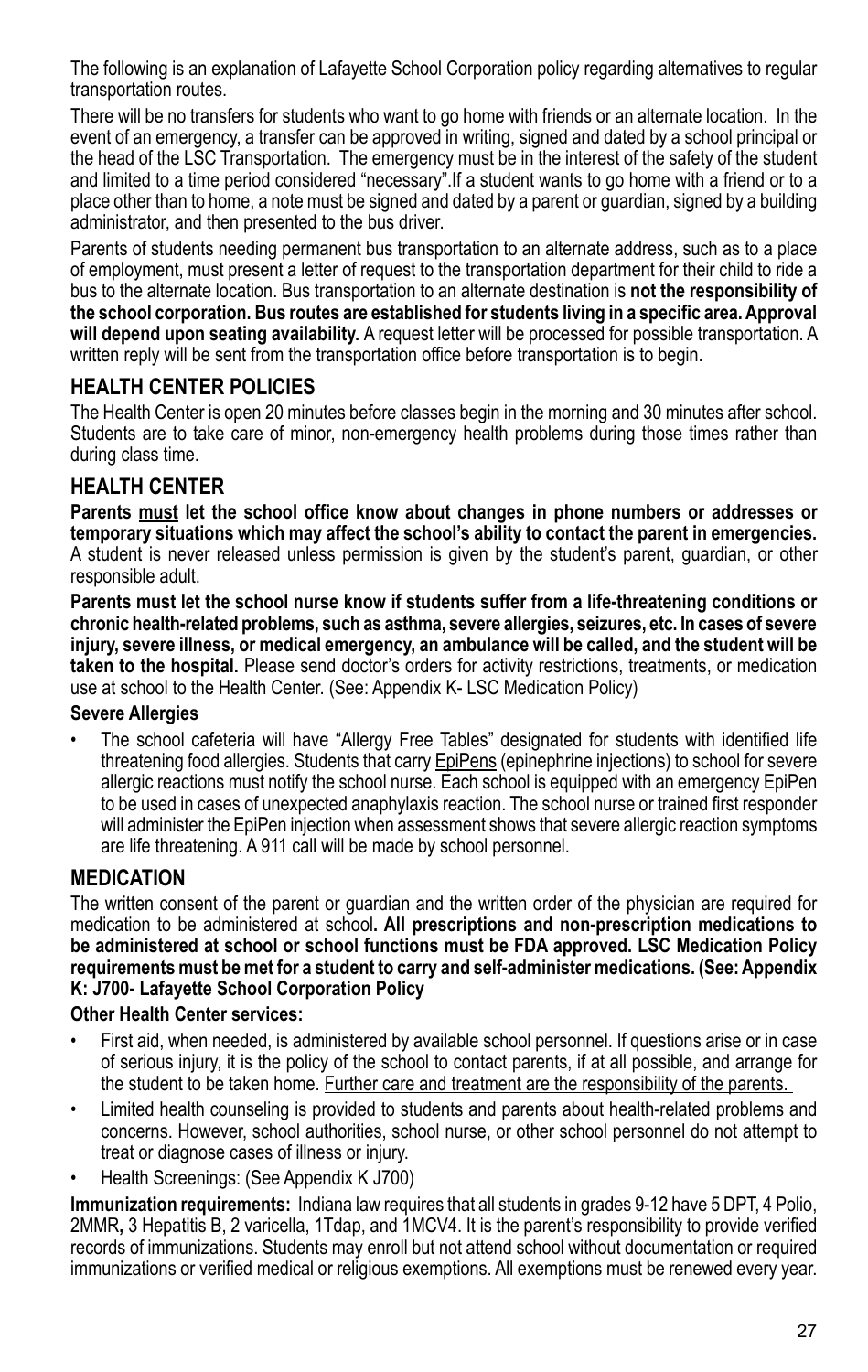**Meningococcal Disease:** The following information is provided in compliance with IC 20-30-5-18: Meningococcal disease is a dangerous disease that can strike children and youth. One type of meningitis is caused by bacteria called *Neisseria meningitidis.* Infections caused by this bacterium are serious and may lead to death. Symptoms of this infection may include a high fever, headache, stiff neck, nausea, confusion, and a rash. This disease can become severe very quickly and often leads to deafness, mental retardation, loss of arms or legs, and even death. It can spread through the air or by direct contact with saliva from another person with the disease.

There is a vaccine (Menactra) that can prevent most cases of meningitis caused by this bacterium in people over age 2. Beginning with the 2010-2011 school year, one dose of Menactra will be required for students in grades 6-12. This is a new legal requirement.

### **SHORT-TERM HEALTH PROBLEMS**

Students with short-term health problems such as casts, braces, or conditions requiring frequent use of the restroom, should report to the nurse before school to obtain an early pass, elevator key, or a note for teachers to explain the problem. If you need an elevator key for more than one day, you will be required to post a \$5.00 deposit for the key. The deposit will be refunded when the key is returned.

### **ILLNESS AT SCHOOL**

- Students who are ill and have a fever of over 100 degrees (F) should not attend school until the temperature has been below 100 degrees for at least 24 hours.
- Students seeking release from school due to illness and/or other problems must report to the *Health Center.* The nurse will contact the parent or guardian and will advise them of symptoms or difficulty. *It is the decision of the parent or guardian whether the student should be dismissed from school. Transporting students from school to home is the responsibility of parents.*
- If a student has a communicable disease (such as pink-eye or head lice), the nurse will contact the parent and send the student home. Proof of medical treatment must be presented to the nurse before the student will be readmitted to school.
- Students may lie down in the Health Center only with written permission from the teacher whose class will be missed. Students may, with the nurse's permission, rest in the Health Center during a study hall period.

**Class absences** resulting from a student being sent home by the nurse are not exempt, and students must follow the regular procedure for being re-admitted to classes. Students missing a particular class more than once, because they are in the Health Center without being sent home, may be counted *truant* with no make-up allowed for the work missed.

### **Physical Education Notes**

Students who need to be excused from P.E. for a short-term problem, such as a bad cold, ear or throat infection, menstrual period, etc., should report to the nurse before school with a note from the parent. A copy of the note will be placed in the student's health record and a copy given to the P.E. teacher*. If a student has a health problem which prohibits or limits him/her from active participation in P.E. classes for 2 or more days, a physician's note is necessary to accompany the parent's note. Students have 5 days to bring in a doctor's note. Participation exemptions will only be granted for 5 days prior to receiving the doctor's note.*

NOTICE: Successful completion of P. E. classes is required to graduate.

### **ID CARDS**

Students at Jefferson High School are issued an identification card for school purposes only. Students failing to possess their student identification card will be provided a one-day temporary identification, and the student may be assigned a minor infraction. These cards will be used for identification purposes and therefore may not be defaced or altered.

Students should also carry their cards when attending school related events. Students may not be admitted to school sponsored extracurricular or social events without presenting their own, current ID card. Lost cards can be replaced at Student Services for \$2.00 and lanyards for \$1.00. Students who have withdrawn or who are expelled must surrender their ID cards.

### **LIBRARY**

J.H.S. students not only have access to the library facility in the school but also to the digital library resources available through the school Fusion page (login directions are available in the library). Students are invited to use the library and its resources for class assignments, for personal research, and for leisure reading. To ensure that all library patrons are provided an environment that is conducive to achieving those purposes, it will be necessary that everyone observes the following: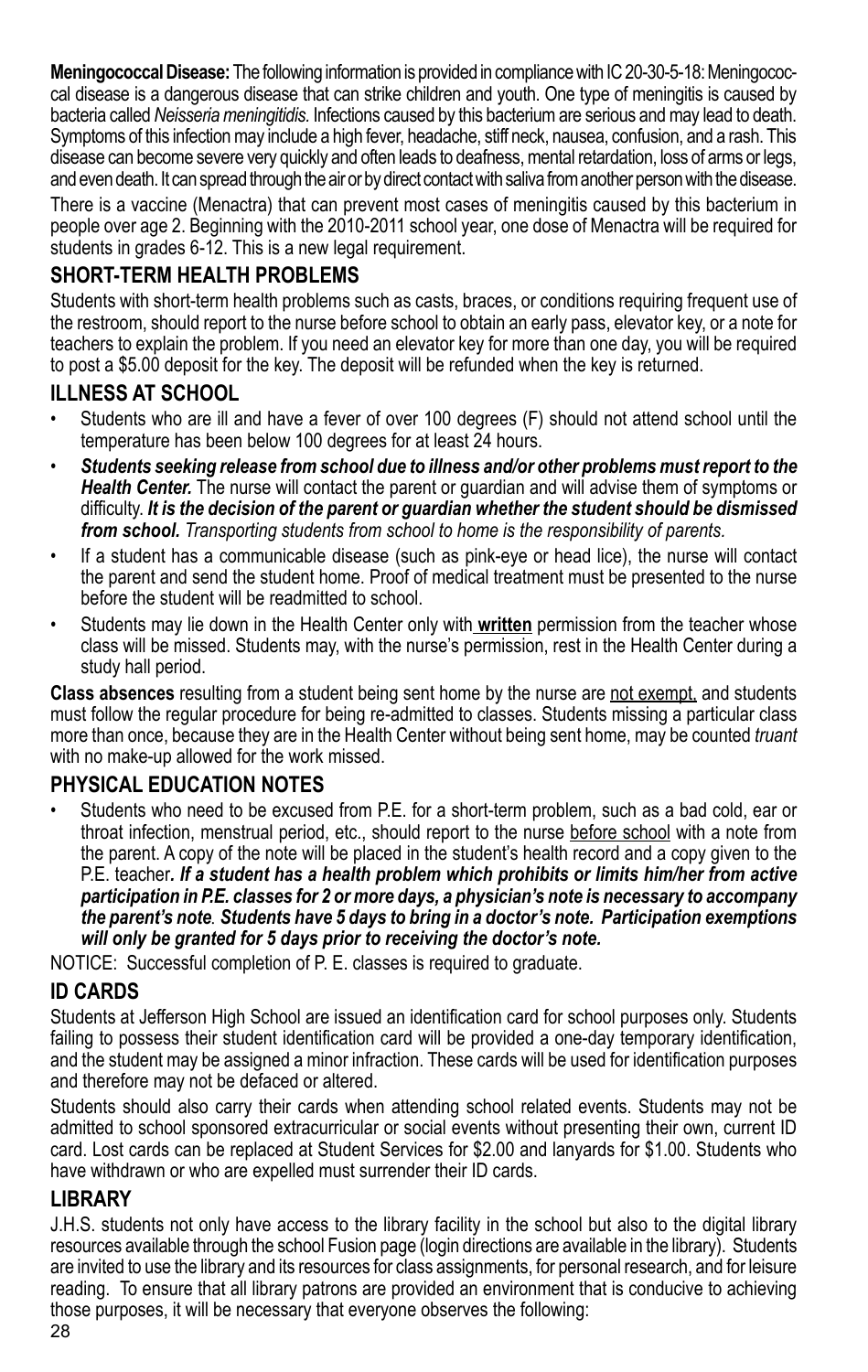#### **General Information**

- 1. Library Hours: 7:00 a.m. 3:30 p.m. on school days.
- 2. Up to three print items at any one time may be checked out from the library for two weeks with a valid student ID. Students may use materials past the due date by bringing them to the circulation desk for renewal. Students can check their due dates by logging into Destiny Library. Past-due date reminders will be sent to students. Parents of students who fail to respond to due dates will be notified of the overdue materials and replacement costs for the items if necessary. Students with overdue, lost, or damaged materials may not check out any more items until they are returned or paid for. However, students may still *use* library materials *in the library.* For circumstances that might require special arrangements, students or parents should contact the school library administrator.
- 3. Students also may borrow educational electronic devices from the library, but only if they have no other items already checked out. Parents and students should be aware that replacement costs for such items are generally much higher than those for regular print books. Electronic devices that are checked out cannot be renewed for a longer check-out period. Students who check out such devices assume responsibility for returning them on time, undamaged and unaltered in any way electronically. Failure to do so will result in losing privileges to check out any more electronic devices and having to pay possible replacement costs.
- 4. Seniors who have overdue, lost, or damaged library materials will not be issued tickets to commencement exercises until the materials are returned or paid for.
- 5. Certain materials must remain in the library and cannot be checked out. However, the library will provide up to six free copies from any such printed materials for any student.

#### **Behavior Expectations for Students Using the Library**

- 1. During the school day from 8:05 3:30, students MUST present a hall pass from a staff member to enter the library (students on release must present their student IDs displaying the release symbol). This includes during lunch. Students must leave their hall passes at the front desk, legibly sign in on the attendance sheet and state their arrival time, purpose for using the library, and the teacher under whose direction the work is being done. Students must also sign out when they leave. This is *entirely each student's* responsibility. Failure to log in on the library attendance record could result in the student being counted truant. Students will not be given permission to leave the library for any reason other than to return to class.
- 2. When entering the library before and after school, students must legibly sign the attendance sheet at the front desk. Hall passes are not required during these times.
- 3. During school hours, students will be assigned specific stations in the library where they are expected to work quietly and stay on task.
- 4. Students may use personal electronic devices in the library that do not interfere with the learning environment, their ability to stay on appropriate school tasks, or the ability of other library patrons and workers to stay on task. Talking on cell phones is not permitted. Headphones must be used for sound-emitting devices. Determining appropriate or inappropriate use of all such devices will be at the sole discretion of the library staff on duty. Staff will issue one warning to put away or modify use of a device before disciplinary action is taken. A repeated incident of misuse will result in the student losing such privileges in the library.
- 5. Library computers are to be used only for school related work. To use a computer, students must have an assigned login and have an internet permission form on file with the LSC.
- 6. Any attempt, successful or not, to damage, alter, or hack into a library computer will result in immediate disciplinary action. There will be no warnings. Such action will result in a discipline referral and immediate dismissal to the office.
- 7. Students are not to interfere in any way with a teacher's class or any other patron who is using the library.
- 8. Students will be respectful of the library staff, other library patrons, and library property, treating all library materials with care and leaving work areas clean.
- 9. Food and drinks are not permitted in the library. Students who bring in food or drinks will be asked to hand them to library staff for immediate disposal. Either failure to comply or a second such incidence will result in disciplinary action.
- 10 All other student behavior expectations as stated in the J.H.S. student handbook apply in the library as well.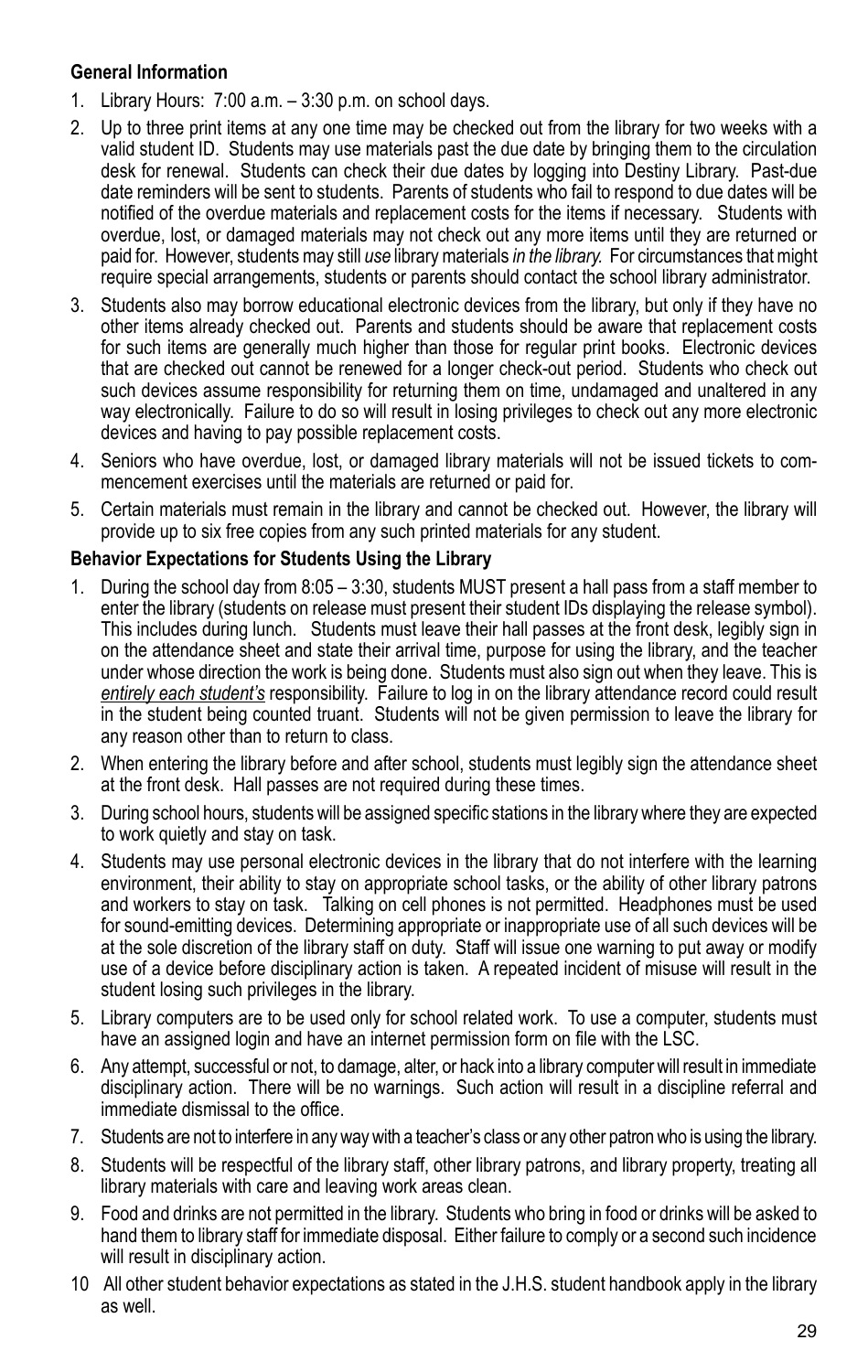### **Disciplinary Action**

Unless stated differently above, failure to follow library behavior expectations will result in a verbal warning that is documented. A second failure will result in a discipline referral and no library privileges for one month unless accompanied by a classroom teacher. These instances will count whether they occur on the same day or on separate days. Any overt misbehavior that disrupts the library atmosphere to the extent that normal routines cannot continue will result in immediate dismissal to the office and loss of library privileges for the remainder of the semester unless the student is using the library accompanied by a classroom teacher.

### **LOCKERS**

Equipment, such as lockers and desks, belongs to the school district and is permitted to be used by students as a convenience. Student individual rights, as well as the general welfare of the school community, shall always be considered. Students have no expectation of privacy from school authorities as to the desks and lockers that the student uses, and such equipment may be inspected or searched by school authorities when school authorities deem it appropriate. Technology and/or the use of sniff canines may be used to aid searches. (See: Appendix J)

In the interest of safety for your possessions, you should not reveal the combination for your locker to other students. It is not the intent of the office to change your locker if someone else learns the combination. You should use only your own locker. Be sure it is kept clean and orderly and that it is locked when you leave it. TO OPEN, FOLLOW THESE INSTRUCTIONS:

- 1. Turn dial right two or three whole turns and stop at the first number.
- 2. Then turn the dial left one whole turn past the first number and stop at the second number.
- 3. Now turn the dial right and stop at the third number.
- 4. Now lift the locker handle. In case of locker difficulty, report to the Student Services. In the event a student needs the combination, it must be secured from the General Office. At the end of the school year, all lockers are to be emptied so that they can be cleaned during the summer vacation. **Locker locations are as follows:**

| LOUNG NOGALIONS AIG AS IUNUWS. |                          |                          |  |  |
|--------------------------------|--------------------------|--------------------------|--|--|
| 1001 - 1378 Corridor GA1       | 2549 - 2644 Corridor 1A4 | 3397 - 3462 Corridor 2A4 |  |  |
| 1379 - 1766 Corridor GA3       | 2645 - 2876 Corridor 1A3 | 3463 - 3630 Corridor 2A3 |  |  |
| 2001 - 2232 Corridor 1A1       | 3001 - 3226 Corridor 2A1 | 3671 - 3826 Corridor 2A6 |  |  |
| 2331 - 2548 Corridor 1A2       | 3281 - 3338 Corridor 2A3 | 3867 - 4098 Corridor 2A5 |  |  |
| S1 - S316 Corridor 1D5         |                          |                          |  |  |

### **LOST AND FOUND**

All articles found in or near the building should be taken to the Book Rental Office. Upon discovering a loss, a student should promptly check in the Book Rental Office. If the article has not been found at that time, he should inquire later.

### **LUNCH PROGRAM**

The cafeteria has multiple serving lines at lunch offering several different meal options that include an entrée, vegetable, fruit, grain and milk offered daily for the \$2.10.

Breakfast is available from 7:30 to 8 a.m. A breakfast meal is \$1.20 and consists of two choices daily from the following: cereal, granola bars, yogurt, breakfast burrito, peanut butter & jelly sandwich, cheese sticks, pop tarts and hot breakfast sandwich. Juice or fresh fruit and milk are served daily.

Many ala carte foods are also available that are paid for individually. Ala carte items are not available under the free/reduced program.

Any cafeteria purchase can be paid for from the student's cafeteria account (checks made out to Jeff Food Service, please include student's name on the check) or with cash. **No charging is allowed in the cafeteria**.

Students that do not have enough money in their account to cover the total purchase must bring the remainder the next day. No change will be returned if students have a negative balance in their account. No ala carte purchases are allowed until negative balances are paid. Withdrawing and graduating students are to have negative balances paid up before leaving school.

Students with free or reduced meal status are responsible for any debt incurred due to a status change.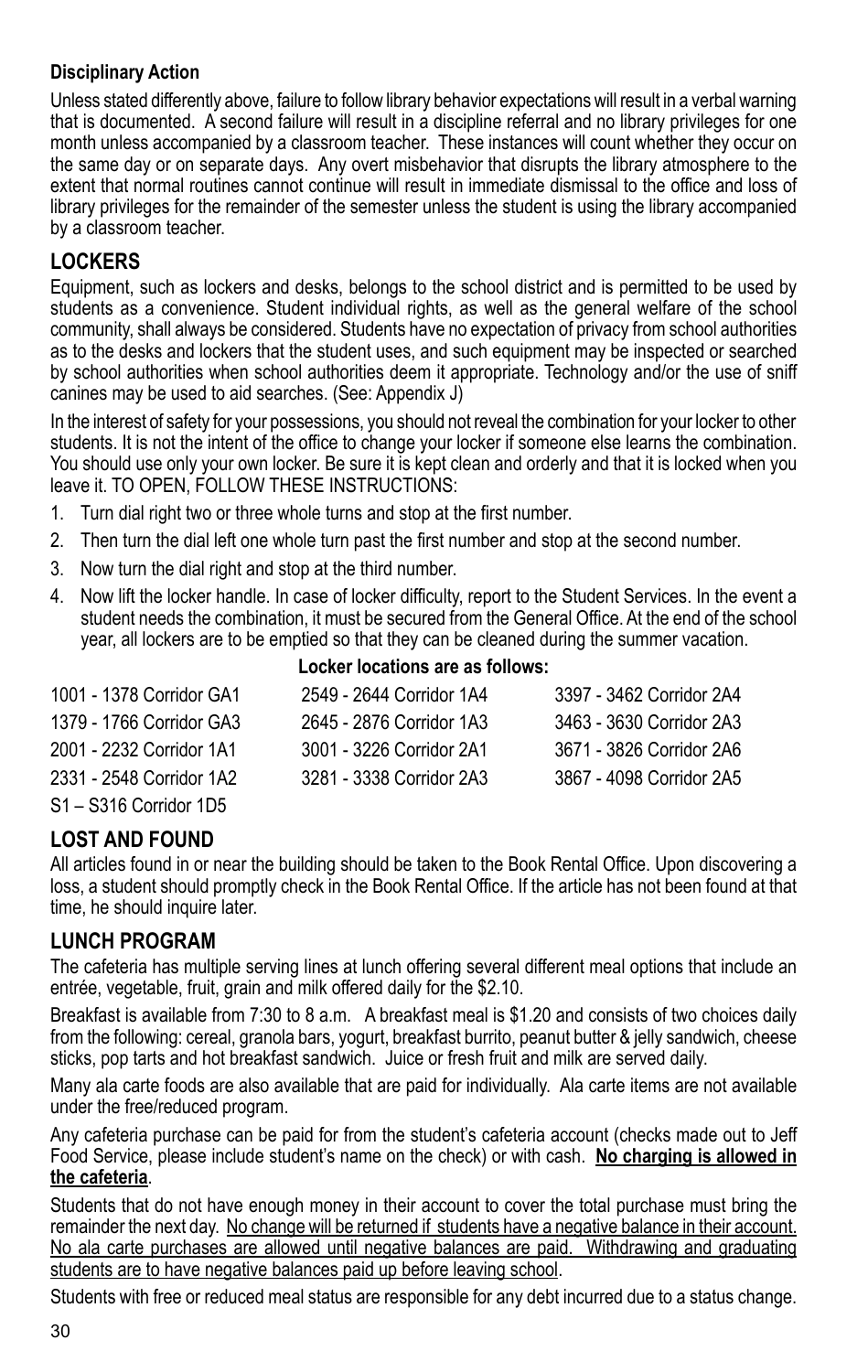**Any student who takes food from the serving area without paying for it will be reported to the Jeff administration for disciplinary action**. Using another student's account is also considered theft. Disciplinary action for these offenses is outlined in the student handbook.

The following guidelines should be followed in the cafeteria;

- do not eat food while in the cashier line,
- do not cause congestion in the serving area by visiting with friends,
- students should pick up their own trash and put trays in the return window.

Jefferson High School operates under the policy of a "Closed Campus." Students may not leave the building during the lunch period. (See: Attendance, Lunch Absences) We ask your cooperation in going to and from the cafeteria during lunch period, as classes will be in session. The parking lot, gym, and academic areas of the building are off limits to students during lunch periods.

Free and Reduced Lunch Application Forms are available in the Book Rental Office.

Textbook Assistance Application Forms are available in the Book Rental Office.

### **RADIO-TV CENTER**

The Jefferson High School Radio-TV Center has video and audio equipment available for student use. Advanced Radio-TV students and RTV Center staff are available to assist students or classes with their projects. Available equipment includes videotape editing systems (all student-supplied videotape MUST be recorded in 2-hour mode), camcorders, cassette recorders, CD players, and mini-disc players. None of the equipment can leave the building. The television studio is also available for projects. Times available for student project work include before school, non-advanced RTV class periods, and after school until 4:00 p.m. All work must be scheduled in advance. Schedule forms and information are available in Radio-TV. Students are strongly advised to schedule as far in advance as possible to guarantee both a time slot and project completion.

### **USING THE RADIO-TV CENTER**

Students wishing to work on class projects needing digital images or video can utilize the Radio-TV Center. Digital still cameras and digital video cameras are available for checkout. Cameras can be checked out for a maximum of 5 consecutive days (including weekends). Students are responsible for providing their own batteries for the still cameras, and Mini-DV tapes for the camcorders. The Mini-DV tapes WILL NOT play back in a standard VHS machine. They must be played back from the camera, or can be copied to a VHS tape as necessary. *Radio-TV does not sell or provide videotapes or digital camera batteries.*

Students must fill out an equipment request form in the Radio-TV Center that indicates the dates the camera will be used and when it will be returned. Students are expected to return the equipment in the condition it was received. If you do not return the equipment when due, you will no longer be able to check out the cameras. All students are encouraged to plan ahead when checking out the equipment. This will assure that it will be available when you need it.

### **IPTV**

Teachers have access to 18 "channels" of television programming via the school's IPTV system. Only teacher computers in classrooms can access these channels. From a PC open Internet Explorer and click on the Favorites Link. Click on LSC TV Channels and then follow the prompts. Channels available include CBS TV-18, The Discovery Channel, MSNBC, CNN, National Geographic, The History Channel, and Animal Planet. In addition, there is a Jefferson High School channel where news and announcements run 24/7 during school hours. For more information on the IPTV system please contact Randy Brist in Radio-TV, Ext. 2580.

### **USING RTV**

All staff members will receive an update "Using the Radio-TV Center" handout via email within the first week of school. It includes information on both student and staff use, including the video recording of student teachers.

All questions can be directed to Mr. Brist in the Radio-TV Center, Ext. 2150 or 2151.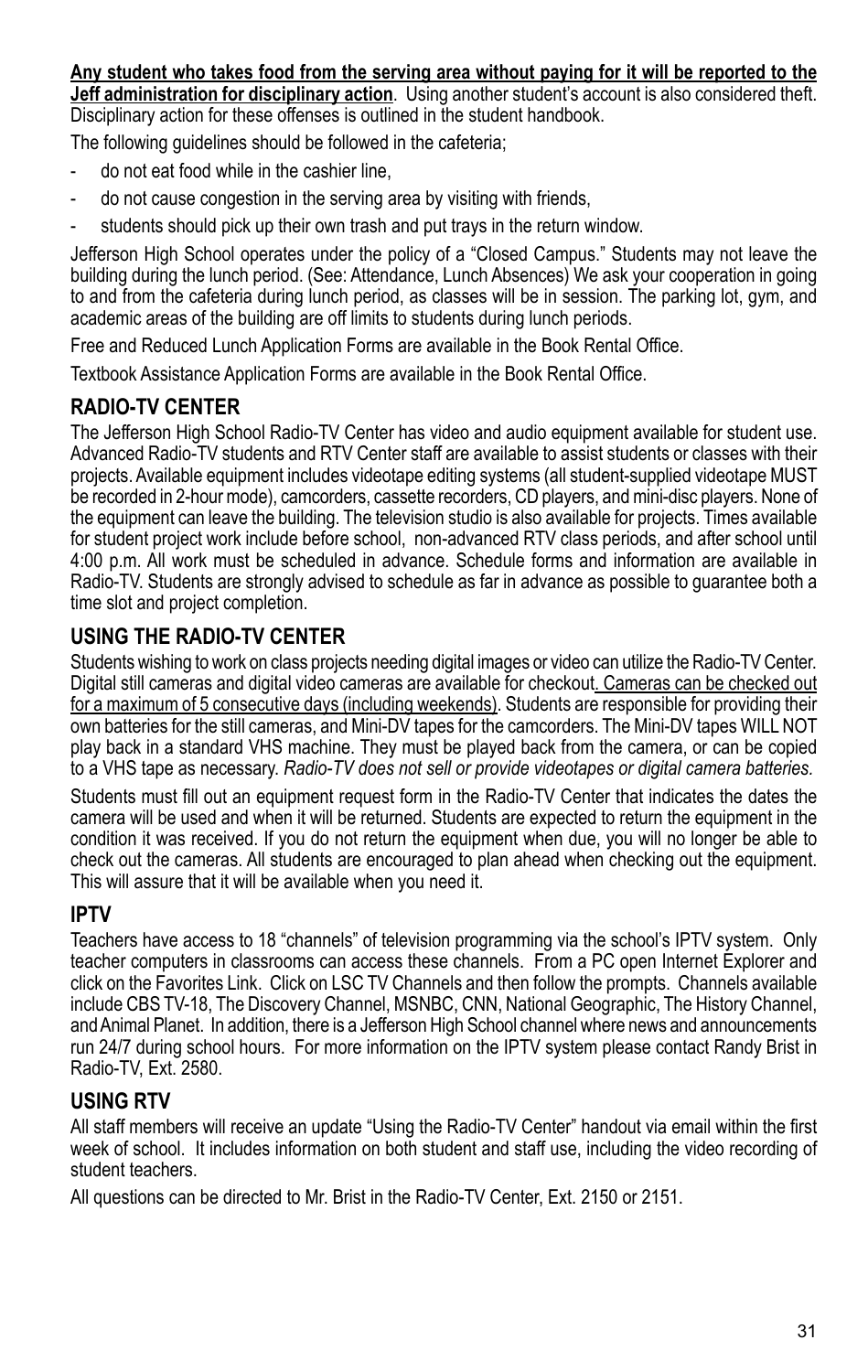# Chapter VII - GUIDANCE DEPARTMENT

#### **"212º: The extra degree of effort will make all the difference."**

### **GUIDANCE COUNSELORS**

Each student who enters Jefferson High School is assigned a counselor who is professionally qualified and licensed by the state of Indiana in guidance and counseling. Services include but are not limited to the following:

- 1. Student Assistance Services
	- A. Prevention services
	- B. Assessment
	- C. Intervention
	- D. Referral
- 2. Educational Services
	- A. Admission and orientation
	- B. Study skills and tutoring
	- C. Achievement testing
	- D. Advising and scheduling
- 3. Career Services
	- A. Career education
	- B. Career information
	- C. Career assessment
	- D. Career planning
	- E. Placement and follow-up

### **ENROLLMENT INFORMATION**

- 1. Each student must have eight (8) assignments during each semester of attendance. **Students may not attend with partial day schedules.**
- 2. Every student must be in attendance on a full day schedule for a minimum of seven semesters to meet graduation requirements.
- 3. Schedule Error Correction Students are given many opportunities to review their course selections before a semester begins. The student has 10 school days from the first day of a semester to make any schedule error corrections.
- 4. Students may not audit courses during summer school or during the regular school year without administrative approval.

### **WITHDRAWALS**

All students desiring to withdraw from school must clear it through their guidance counselor. The counselor will give the student the instructions for withdrawal. All delinquent fees are to be paid, and all books returned before the withdrawal is complete. Parental permission must be obtained before permission to withdraw will be granted.

A student who is under threat of disciplinary action (including but not limited to suspension and expulsion) who chooses to withdraw from school will, upon eventual return to school, be admitted only under conditions that the student complete the original disciplinary action OR conditions set by the principal or the principal's designee.

A student who is under threat of expulsion cannot stop the expulsion process by withdrawing from school. The school will continue the expulsion process. Therefore, a student may not avoid the consequences of expulsion by withdrawing from school.

NOTE: Withdrawal under certain conditions will cause a pupil to lose the right to drive in the state of Indiana. (See: Appendix B)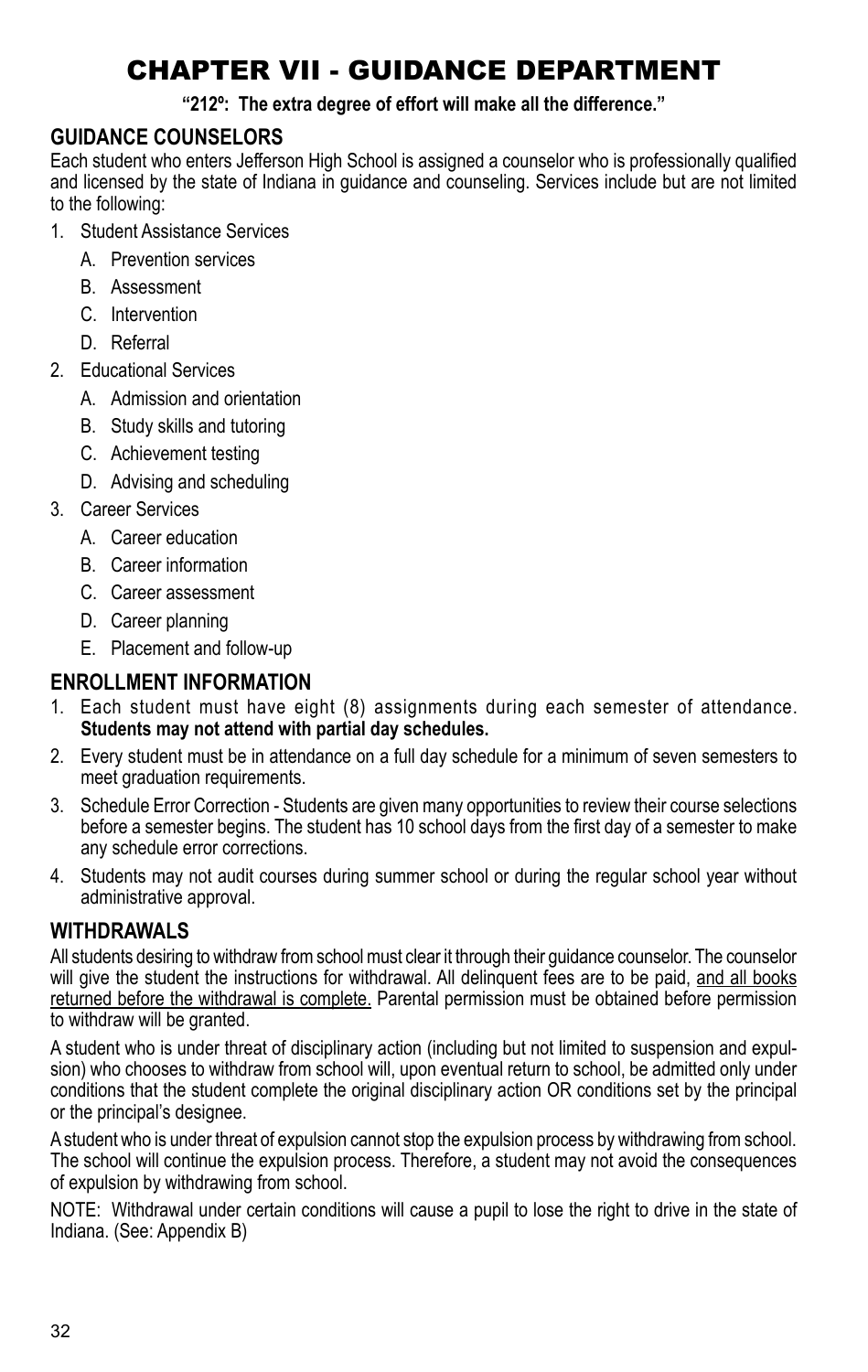### **POLICY OF STUDENTS RE-ENTERING**

A student who has been withdrawn from Jefferson High School for chronic behavior or attendance problems in his previous tenure as a Jefferson High School student may re-enter the second time on a probationary basis for one semester. Probationary status will be maintained because it is felt that a sincere desire to continue one's education would not justify tolerating repetition of previous behavioral patterns. Should inappropriate behavior continue after the student's return, the student may again be removed from school.

### **STUDENT RECORDS**

All grades and test scores from K-12 are included and maintained as confidential records that are protected under the Family Rights and Privacy Act (See: Appendix C). This information is used for evaluation purposes to assist in counseling students and to guide them in their course of study.

### **RECORDS AND TRANSCRIPTS**

A permanent record of the courses taken by each student, the semester grades received, his/her attendance record, and scores on special tests is kept in the Guidance Office. Upon request by the parent or student (if the student is 18 years of age), in compliance with the Federal Privacy Law, the office will forward transcripts of records to admission offices of colleges and universities. After graduation from Jefferson High School a fee of \$2.00 is charged for each transcript. If a student transfers from Jefferson High School to another school, a copy of this permanent record is sent to the requesting school.

### **GRADE COMPUTATION**

Grades for the semester are determined by combining the percentages for each nine weeks and the final assessment. Each nine-week grade is weighted 3/7 of the semester grade, and the final assessment grade is a maximum 1/7 of the semester grade.

### **INCOMPLETE GRADES**

Nine week grades are to be made up by the end of the first two weeks of the next grading period. Semester grades are to be made up by the end of the first two weeks of the next semester. After the deadlines, incomplete grades become "F's." Students who have been absent during final assessment week receive failing grades. Students must make up the assessment by the end of the 2nd week of the new semester or the grade remains an "F." The final assessments missed by such an absence may not be taken early. Students who, due to vacations, miss final assessment projects which cannot be made up may receive failing grades for those projects. Students whose absences during final assessments are unexcused will receive failing grades. Students who have excessive absences throughout the semester may fail (See: Attendance Policy).

### **GRADE REPLACEMENT**

Students may either want or need to retake classes in which they have received a low grade. The following procedure explains how retaken classes will be handled for transcription and GPA purposes.

- 1. A course may be retaken for credit and for grade replacement.
- 2. In order to replace a grade, the **exact** course must be retaken. *For example, if a student has a low grade in Chemistry H, then only Chemistry H may be used to replace that grade. Any other version of Chemistry will count as a new course and will NOT be used to replace any other Chemistry course's grade.* The original grade will remain on the student's transcript but will not be used toward GPA calculation.
- 3. Once a course has been completed with a grade higher than the previous attempt, the old grade will be replaced.

### **NOTICE OF UNSATISFACTORY ACHIEVEMENT (Progress Reports)**

At the middle of each nine-week grading period, teachers prepare academic progress reports for those students whose class performance at that time indicates they are in danger of failing that grading period. Copies of these reports are mailed to the parents or guardians of the students.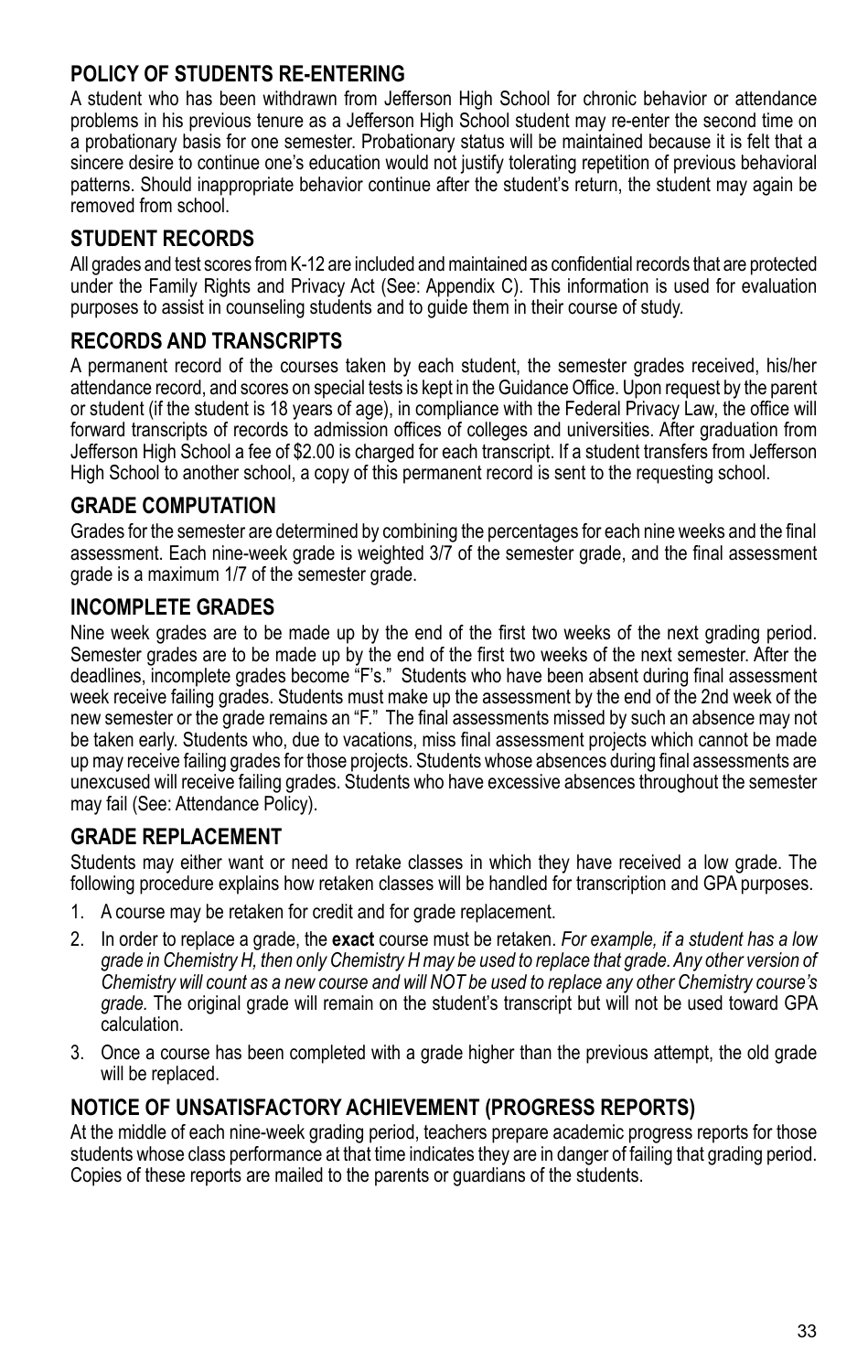### **HONOR ROLL**

The following regulations govern honor roll:

- 1. Honor roll is reported on a nine-week or semester basis.
- 2. Beginning in the 2012-2013 school year, PE1 and PEII credits are included in honor roll calculations.
- 3. To make honor roll, a student must take at least five solid subjects.

Classifications for recognition are as follows:

- 1. Distinguished Honor Roll, 3.75 or above
- 2. Honor Roll, 3.25 3.749
- 3. Academic Recognition (**not** honor roll), 3.0 3.249

### **Class Rank Determination**

For the classes of 2012, 2013, and 2014 class rank will be determined by rank ordering of all members of the senior class by their cumulative GPA.

Beginning with the class of 2015, student class rank will be calculated using the following formula:

(GPA raw score) + (# Credits earned/56 credits) = Rank Points (results reported will only carry two decimal places)

Students will be rank ordered from highest number of Rank Points to lowest. This rank order will be used to determine class rank for purposes of determining such things, but not limited to, the Top Ten, Valedictorian, and Salutatorian.

### **Valedictorian and Salutatorian Eligibility**

For the classes of 2012, 2013, and 2014:

- Whoever has the highest GPA after 8 academic-year semesters of enrollment in high school will be the Valedictorian. Whoever has the second highest GPA after 8 academic semesters will be the Salutatorian. An academic year semester is defined as a semester that occurs during either the 1st or 2nd semester of the school year proper, August through June. Semesters in which the student was concurrently enrolled in a junior high will not be counted as part of the 8 academic-year semesters, nor will any summer school semesters. And,
- In order to be eligible for either award, a student must have been enrolled at Jefferson High School for a minimum of two academic-year semesters.

For the class of 2015 and beyond:

- Whoever has the highest total of Rank Points will be the Valedictorian. Whoever has the second highest total of Rank Points will be the Salutatorian.
- In order to be eligible for either award, a student must have been enrolled at Jefferson High School for a minimum of two academic-year semesters.

### **HIGH SCHOOL GRADUATION POLICY**

**Graduation requirements for Lafayette School Corporation students shall be those minimally established by the State Board of Education as modified by locally adopted standards reflected in the Lafayette School Corporation board policy. Special education students who do not qualify for a high school diploma, but complete their I.E.P. programs and are recommended by their case conference committee, may participate in graduation ceremonies and be awarded a certificate of completion.** 

### **GRADUATION REQUIREMENTS**

**All JHS students are counseled to meet or exceed the Indiana Core 40 Diploma course requirements. An opt-out process is available for students who qualify and can meet those requirements.**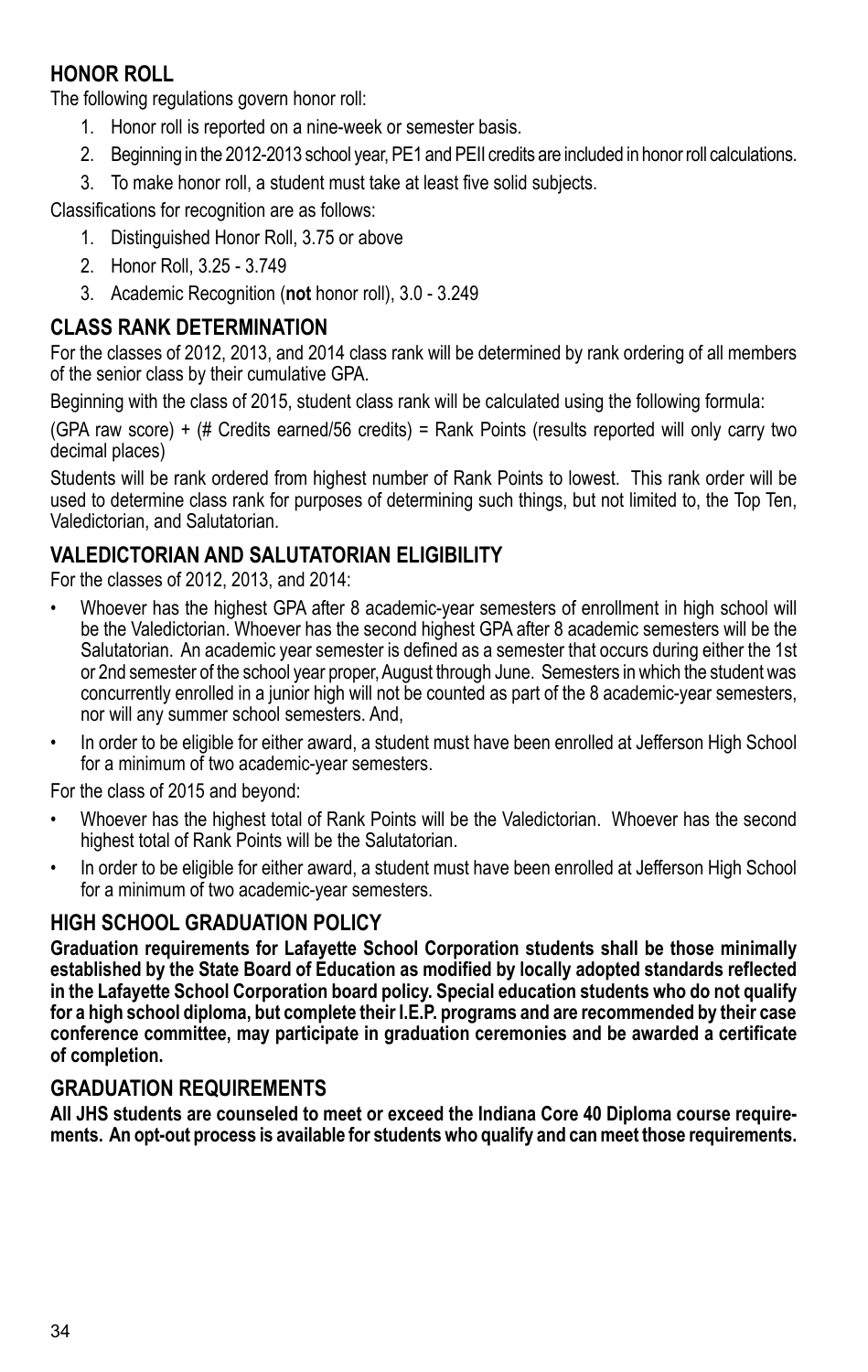### **CORE 40 REQUIREMENTS**

This course of study requires 40 credits in the following disciplines;

- 8 credits English
- 6-8 credits math including algebra I, geometry, and algebra II
- 6 credits science including biology, chemistry, or physics
- 6 credits in social studies
- 2 credits physical education
- 1 credit health
- 8 credits foreign language, arts, computers, and career area
- 2-4 credits other courses

Other diploma options may be discussed with your counselor. Additional information may be found in the *Curriculum and Academies Handbook* which is available in the guidance office.

### **COMMENCEMENT**

Commencement ceremonies are usually held in the Crawley Athletic Center. (Seniors who have overdue library materials, owe financial obligations to the school such as outstanding parking tickets, or owe for Book Rental fees or lost or damaged textbooks are not issued commencement tickets for family and friends until the obligations are met.)

To participate in any Jefferson High School commencement ceremony, a student must have completed all requirements for a diploma, Certificate of Completion or Certificate of Credit Completion before their original expected graduation date while maintaining regular attendance at Jefferson High School. There will be two commencement ceremonies, one held at the end of the academic year and one held at the end of the summer prior to the beginning of the next school year.

### **COLLEGE AND CAREER RESOURCE CENTER**

The College and Career Resource Center (CCRC) is open to all students during school hours. Any student may request a pass to visit the CCRC from their counselor, or their teachers. The CCRC has numerous resources for career exploration and decision-making, post-secondary education opportunities, and military information. Reference materials provide in-depth details of business schools, vocational and technical schools, and two and four-year colleges and universities. Annual visits by college admissions counselors give students the chance to ask questions and receive the latest news from campus experts. The center also offers assistance with job-seeking skills, college entrance exams (COMPASS, SAT, ACT), college applications, financial aid and scholarships.

### **College Preparation Schedule for Seniors**

### **August**

- Continue searching/applying for scholarships
- Review admission requirements of potential college choices; make sure senior schedule reflects those requirements
- Talk to your counselor about graduation requirements and early decision options

### **September**

- Request letters of recommendations for early admission/early decision allow for appropriate turnaround time
- Apply for early admissions to colleges of choice

### **October**

- Attend college fairs and financial aid nights with your parents.
- Note all deadlines for college admission applicants
- Narrow down your school choices

### **November**

- Request transcripts, test scores and letters of recommendation for college application and scholarship applications
- Apply for admission to schools
- Apply to at least three schools: 1) dream school; 2) realistic school and 3) back up school (one you can easily gain admission)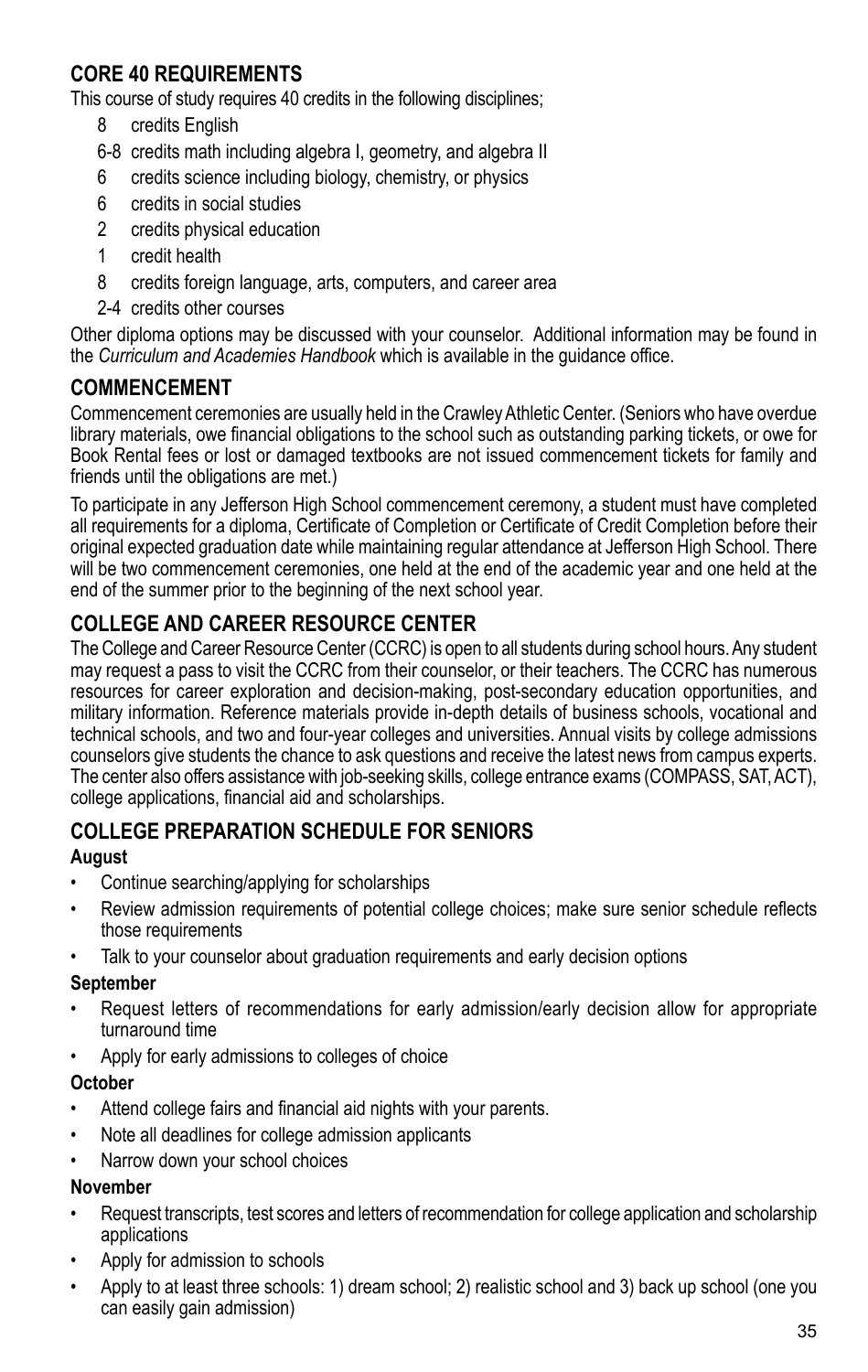#### **December**

- Apply for your Personal Identification Number (PIN) from FAFSA online at www.pin.ed.gov
- Attend financial aid workshops with parent(s)
- Schedule interviews with college admission officers when applicable

#### **January**

- Complete tax returns and gather additional financial statements
- File the Free Application for Federal Student Aid (FAFSA) online between January 1 and the deadline of March 1 at www.fafsa.ed.gov

#### **February**

- Respond promptly to any request for additional information from colleges
- Continue researching and applying to scholarships (note deadlines)

### **March**

Look for acceptance letters from colleges and respond promptly to any request for additional information

### **April**

- Compare financial aid packages of the various schools, verify cost and calculate amount of aid needed
- Request final transcripts and follow-up with Financial Aid Office at your college/university
- Make a decision and sign your letter of intent

### **May**

• Schedule college/university orientation

### **CLASS REGISTRATION AND SCHEDULE CHANGES**

Guidance counselors meet with every student during a school year to register for classes for the following year. During the registration process, parents are encouraged to communicate with their child and his/ her counselor about the proposed classes. The proposed classes may be found on the school's website in the Power School Parents/Students link. Revisions to the student's registration list may be made until the JHS master schedule is in place

Once a schedule is in place for the student, the student will need to qualify to make further changes. Completed student schedules determine the number of sections of courses and the class averages in those courses. Therefore, changes in individual schedules can have a negative impact for the overall JHS schedule. Schedule changes qualify for the following reasons:

- A. Students may correct schedule errors through the second week of the semester. After that, the student's schedule will not change.
- B. Students may drop a course to be a teacher assistant through the second week of the semester.
- C. After the second week of the semester, any schedule change will require administrative approval before being implemented.

### **LEVEL CHANGES**

Occasionally students will discover that they have enrolled in a class that is significantly more difficult than they can successfully complete. In these instances, it may be possible to change the level of a course during the semester that is in progress. This change is defined as a *level change*.

The following procedure will be used in order for a student to complete a level change:

- a. The level change request must occur within the first 10 weeks of the semester.
- b. The student must receive a copy of the "Parent Permission for Change of Subject Levels". These may be obtained from his/her teacher or from his/her guidance counselor.
- c. The student must then obtain a signature and recommendation from the teacher with which they are currently enrolled. **The first signature on the "Parent Permission for Change of Subject Levels" must be the teacher's** as this recommendation will be one important factor in deciding if a level change is in order. *It must be noted that if the teacher does not sign the form first, the form will be discarded and the process will start again.* It is imperative that the counselor and the parent see the teacher's recommendation, either for or against the level change, in order to make the best decision for the student. (This is a teacher recommendation only, and does not constitute permission or denial on the teacher's part).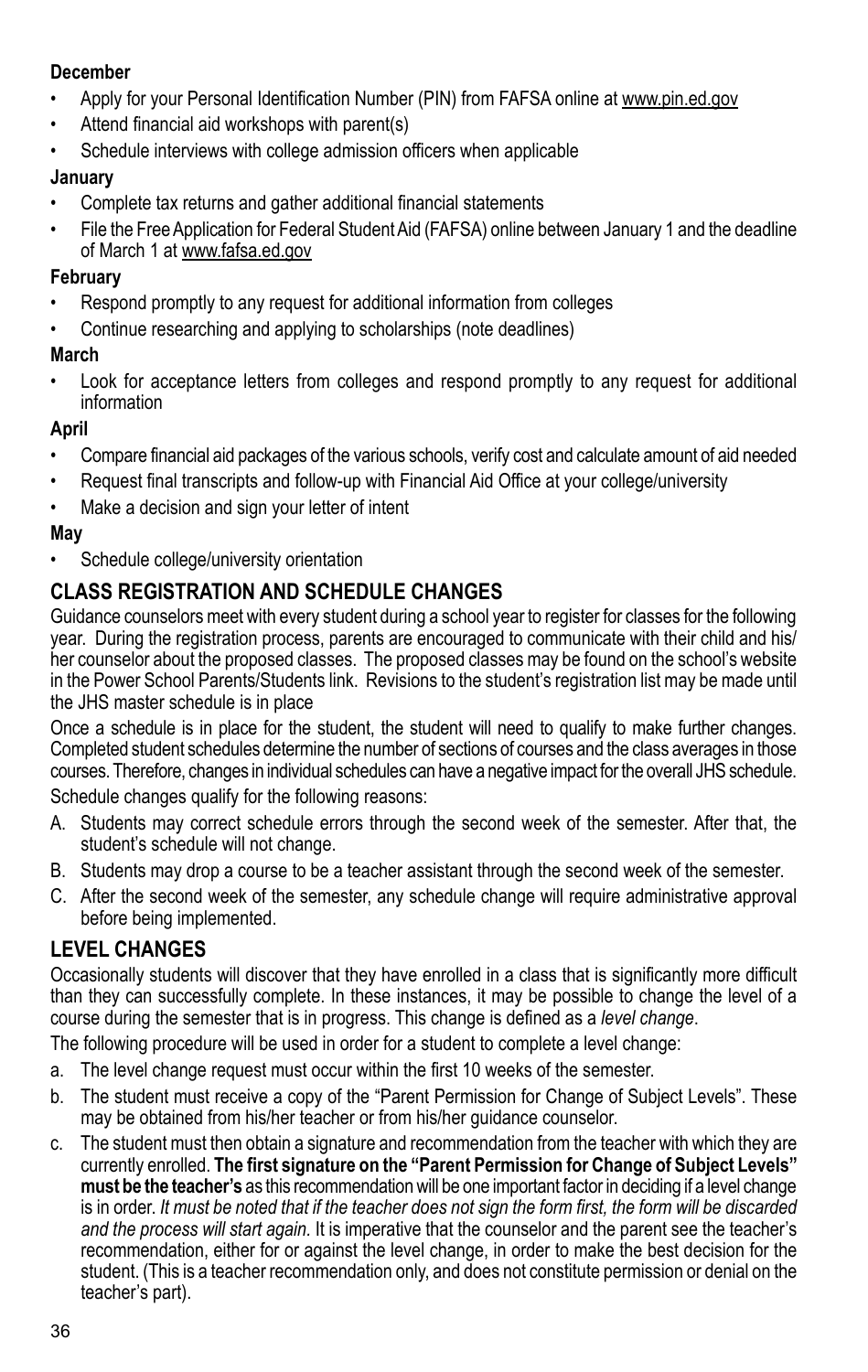- d. Once the teacher has signed the form, the student must then get a signature from their guidance counselor. (This is a counselor recommendation only, and does not constitute permission or denial on the counselor's part.)
- e. Once the counselor has signed the form, the student must then get a signature from their parent.
- f. Once the parent has signed the form, the form must be returned to the student's guidance counselor. An administrator will then review the form and make the final determination.

If the level change is granted, the student must remain in that new level for the remainder of the school year. The student's grade in-progress will travel with the student to the new course and will be used to calculate the grade in the new course. Upon completion of the semester, the transcript will list the course completed.

### **TESTING**

The Guidance Department maintains a file of test materials that may be used on an individual basis with students as the need arises. Available tests include ability, aptitude, interest, and achievement batteries.

Students who are eligible to graduate by 2010 are required to pass the Indiana standardized test for graduation known as the GQE test.

Students eligible for graduation in the class of 2010 and beyond must pass Indiana standardized tests for graduation known as ECAs which are required upon completion of Algebra I and English I0. Both testing types (GQE and ECA) are scheduled so that each student has multiple attempts to meet his/her state test graduation requirement.

Jefferson High School is a test center for the administration of many national standardized tests. They include the following:

| PSAT-NMSQT:              | Preliminary Scholastic Aptitude Test and National Merit Test                 |
|--------------------------|------------------------------------------------------------------------------|
| SAT:                     | Scholastic Aptitude Test used for college admission                          |
| <b>SAT Subject Test:</b> | Scholastic Aptitude Test used by colleges for placement in specific subjects |
| <u>ACT:</u>              | American College Testing Program used for college admission                  |

## **SUMMER SCHOOL**

Summer school is in session each year for a six-week period. This affords those students who fail a subject the opportunity to get the credit which was lost in failure completed satisfactorily. It also provides students an opportunity to enrich their regular school program by getting some of the required subjects completed during summer school.

### **SUMMER SCHOOL ATTENDANCE AND STUDENT DISCIPLINE**

Attendance and Student Discipline will follow alternative procedures that reflect the schedule of summer school. An absence is defined as more than 10 minutes of missed class time. A student will be removed from summer school for two absences without parent to school communication or more than three absences with parent to school communication. Classification of an "exempt" absence does not exist for summer school (See: Attendance for definitions).

In general, student discipline will follow the same rules as the regular school year. Exceptions are that a student will be recommended for removal from summer school if either two discipline issues occur or immediate removal for severe behavior incident.

### **LAFAYETTE SCHOOL CORPORATION COMPLIANCE PLAN FOR SECTION 504 OF THE REHABILITATION ACT OF 1973**

The **Compliance Plan** serves students, parents, employees, and applicants for employment, patrons, and programs within the LAFAYETTE SCHOOL CORPORATION, hereinafter referred to as LSC.

- 1. LSC assures students, parents, employees, applicants for employment, and patrons that it will not discriminate against any individual.
- 2. The Section 504 Compliance Coordinator is as follows: Patricia Miller, Assistant Principal/Section 504 Coordinator.
- 3. Parents are provided procedural safeguards, which are included in the "Notice of Disabled or Who Are Believed To Be Disabled."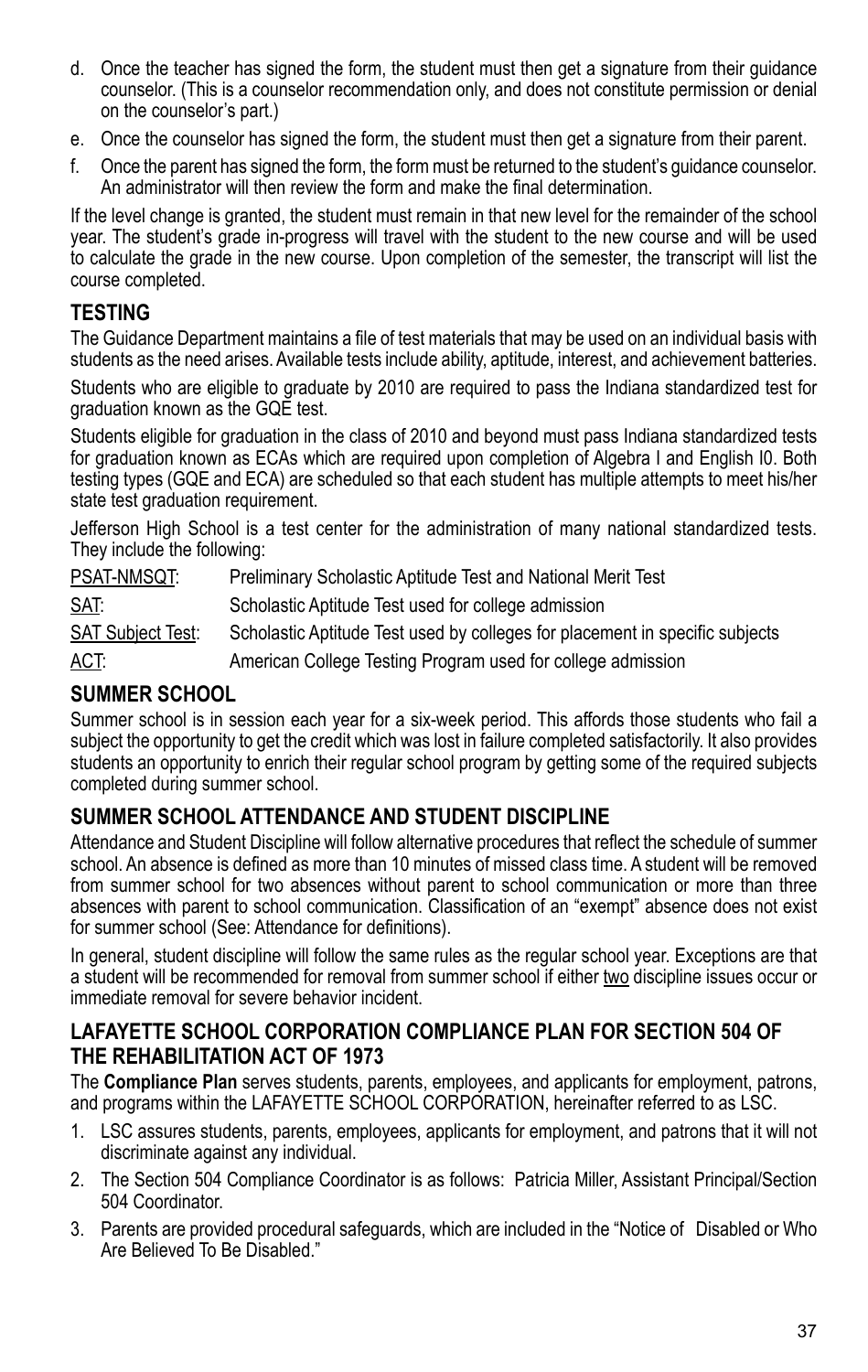- 4. An impartial due process hearing and review (appeal) are provided upon request. Procedures are detailed in the "Notice of Parent/Student Rights In Identification, Evaluation, and Placement of Individuals Who Are Disabled or Who Are Believed To Be Disabled."
- 5. Notice to students, parents, employees, and general public of non-discrimination assurances and parent/student rights in identification, evaluation, and placement will be disseminated annually in the following manner:
	- a) Public service announcement in local newspapers;
	- b) Announcement in local school systems; and,
	- c) Posted notice in each public school building.

Additionally, the notice will be included in the professional handbook and disseminated to each principal for inclusion in each student/parent handbook.

- 6. LSC has established the following local grievance procedure to resolve complaints of discrimination *(These procedures parallel those outlined in The Family Educational Rights and Privacy Act [FERPA].):*
	- a) An alleged grievance under Section 504 must be filed in writing fully setting out the circumstances giving rise to such grievance.
	- b) Such claims must be made in writing and filed with the following individual: *Patricia Miller, Assistant Principal/Section 504 Coordinator, Sunnyside Middle School, 530 N. 26th Street, Lafayette, IN 47094.*
	- c) A hearing will be conducted according to the procedures outlined in the regulations implementing the Family Educational Rights and Privacy Act (FERPA).
	- d) The Section 504 Coordinator will appoint a hearing officer who will conduct the hearing within a reasonable time after the request was received.
	- e) The Section 504 Coordinator shall give the parent, student, employee, applicant, or patron reasonable advance notice of the date, time, and place of the hearing.
	- f) The hearing may be conducted by any individual, including an official of the local school district, who does not have a direct interest in the outcome of the hearing.
	- g) The local school district shall give the parent, student, employee, applicant, or patron full and fair opportunity to present evidence relevant to the issues raised. The grievant may, at their own expense, be assisted or represented by individuals of his or her choice, including an attorney.
	- h) The local school district shall make its decision in writing within fifteen (15) days after the hearing.
	- i) The decision must be based solely on the evidence presented at the hearing and shall include a summary of the evidence and reasons for the decision.
- 7. LSC will conduct an extensive annual "Child Find" campaign with the goal to locate and identify all Section 504 qualified individuals with disabilities (ages 0 to 21) who reside within the participating school districts.
- 8. LSC will inform all individuals with disabilities and their parents or guardians of the district's responsibilities and procedural safeguards under Section 504, as well as those under Indiana Article 7-- Special Education Regulations and the Individuals with Disabilities Education Act (IDEA) of 1997.
- 9. LSC will seek to identify individuals with disabilities in our community that wish to receive access to our facilities, activities, programs, and services.
- 10. LSC will notify the community of our responsibilities according to the Americans with Disabilities Act (ADA) with regard to recruitment, advertisement, application, and employment. (See Appendix L).

### **SPECIAL EDUCATION FOR SPECIAL CHILDREN**

Every child has the right to a free, appropriate public education - even a special child with the most severe disability. This right was clearly established in the **Education for All Handicapped Children Act**, P.L. 94-142. In Indiana, Rule S-1, which governs and implements the Special Education Services Act 1969, has been revised to comply with 94-142. (See: Appendix D.)

Children with special educational needs in our school corporation are served by GLASS (Greater Lafayette Area Special Services). GLASS is a cooperative program with Lafayette School Corporation, Tippecanoe School Corporation, and West Lafayette Community School Corporations. GLASS serves children who are not capable of being properly educated through normal classroom instruction because of a physical,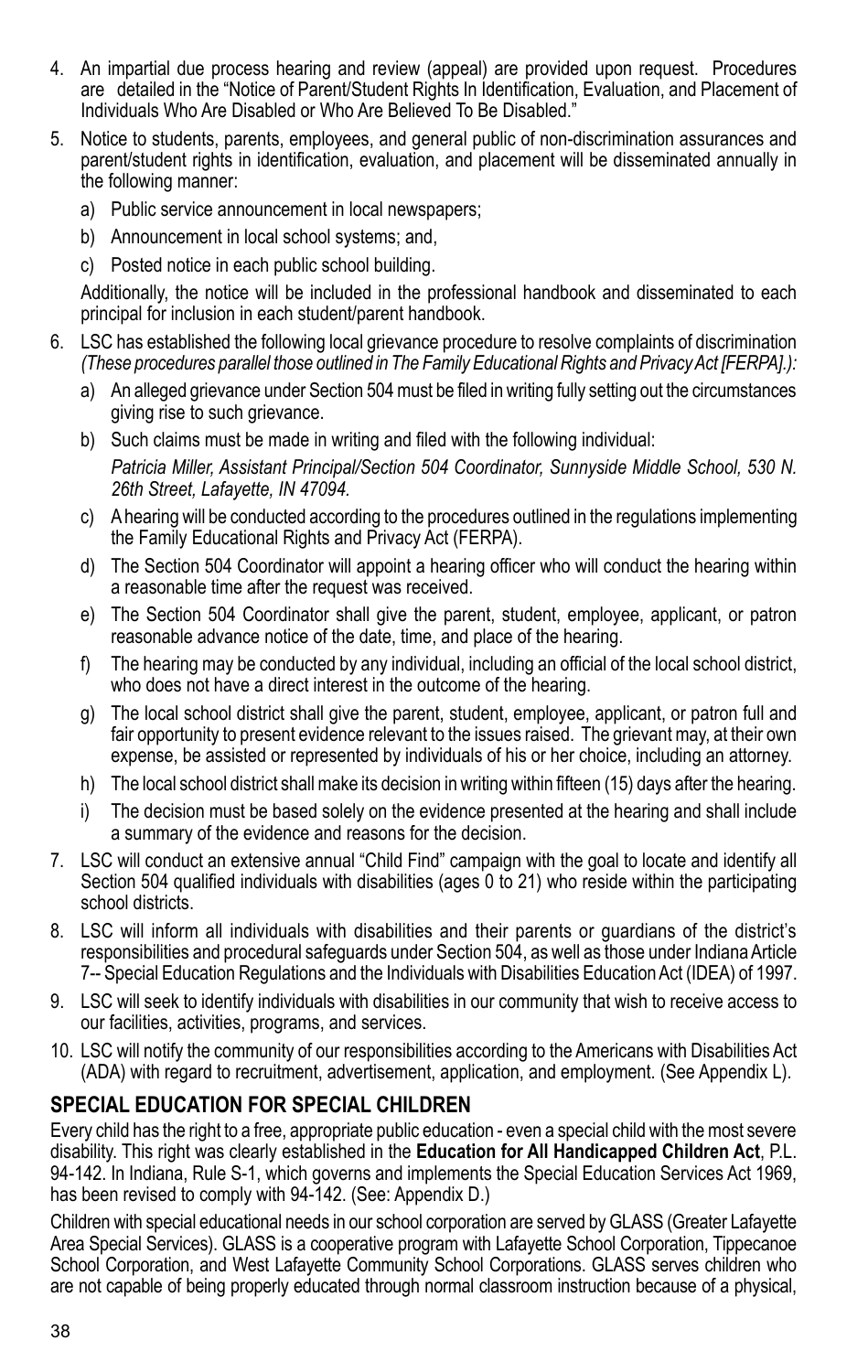emotional, or mental disability or a learning problem. Special education for these children is "special" in that specific method, programs, and teaching techniques are developed to meet each child's particular needs.

One of the most significant changes in public policy brought about by P.L. 94-142 is involvement of parents in every step of providing services for their disabled child. A child may be referred to GLASS for evaluation by a teacher, principal, or parent. Parental permission must be obtained before any testing may be done. Then if a special education placement seems advisable from the test results, the parents and professionals work together in the planning of the educational program for that individual child and then in the placement decision. The rights of the parents are specified in P.L. 94-142 in order that parents may protect the rights of their children.

If you have a child whose educational needs you do not feel are being met in his/her present classroom setting and you would like to refer this child for evaluation or re-evaluation, please contact your building principal for the proper procedures.

## **SPECIAL SERVICES**

The school maintains the following special services for the benefit of all students:

Psychological Services personnel assist other members of the school community and parents in producing the optimal learning environment for the growth of each student in grades kindergarten through twelve. They may assist staff in planning for remediation in learning and adjustment, provide in-service training, or consult with staff in the areas of curriculum development, motivation, evaluation, assessment, group process, behavior management and mental health.

The Special Services department may refer students with special problems to appropriate agencies located at Purdue or in the Greater Lafayette community.

School age children who are found to be disabled are generally placed in special programs in the Lafayette School Corporation. Speech and Hearing classes are held for those in need of such specialized training.

## CHAPTER VIII - STUDENT ACTIVITIES

**"212º: The extra degree of effort will make all the difference."**

### **STUDENT ACTIVITIES PROGRAM**

The school provides educational experiences of several types. The classroom instructional program is the dominant means of attaining the school's objectives. The student activities program is an additional means of fulfilling the school's objectives characterized by extensive student participation in both planning and carrying out of these activities.

Students who become involved in an organization develop wider and stronger interests in the school and develop a good school spirit. Students with good school spirit are better motivated and find school more rewarding, thus promoting better achievement in school subjects.

Experiences in the student activities program are designed to help meet the leisure, recreational, social, and emotional interests and needs of all students. These experiences also provide opportunities for specialization in areas of the curriculum of particular interest to individual students.

The student activities program is planned:

- 1. To broaden social contacts and develop desirable social attitudes.
- 2. To develop understanding and cooperation among social and ethnic groups within the student body.
- 3. To develop democratic leadership and positive cooperative attitudes.
- 4. To provide the students an opportunity for fun, positive, cooperative activities.
- 5. To provide opportunity for students with special interests, and to provide opportunities for carry-over value to out of school life.
- 6. To provide an opportunity for student opinion and expression.
- 7. To provide the students with the opportunity to exercise responsibility and to acquire an appreciation for authority and the principles of fair play.

#### **Expectations for Students in School Organizations**

Any student who represents Jefferson High School should exhibit the highest standards of personal behavior. When a student becomes an active member of the school organization which functions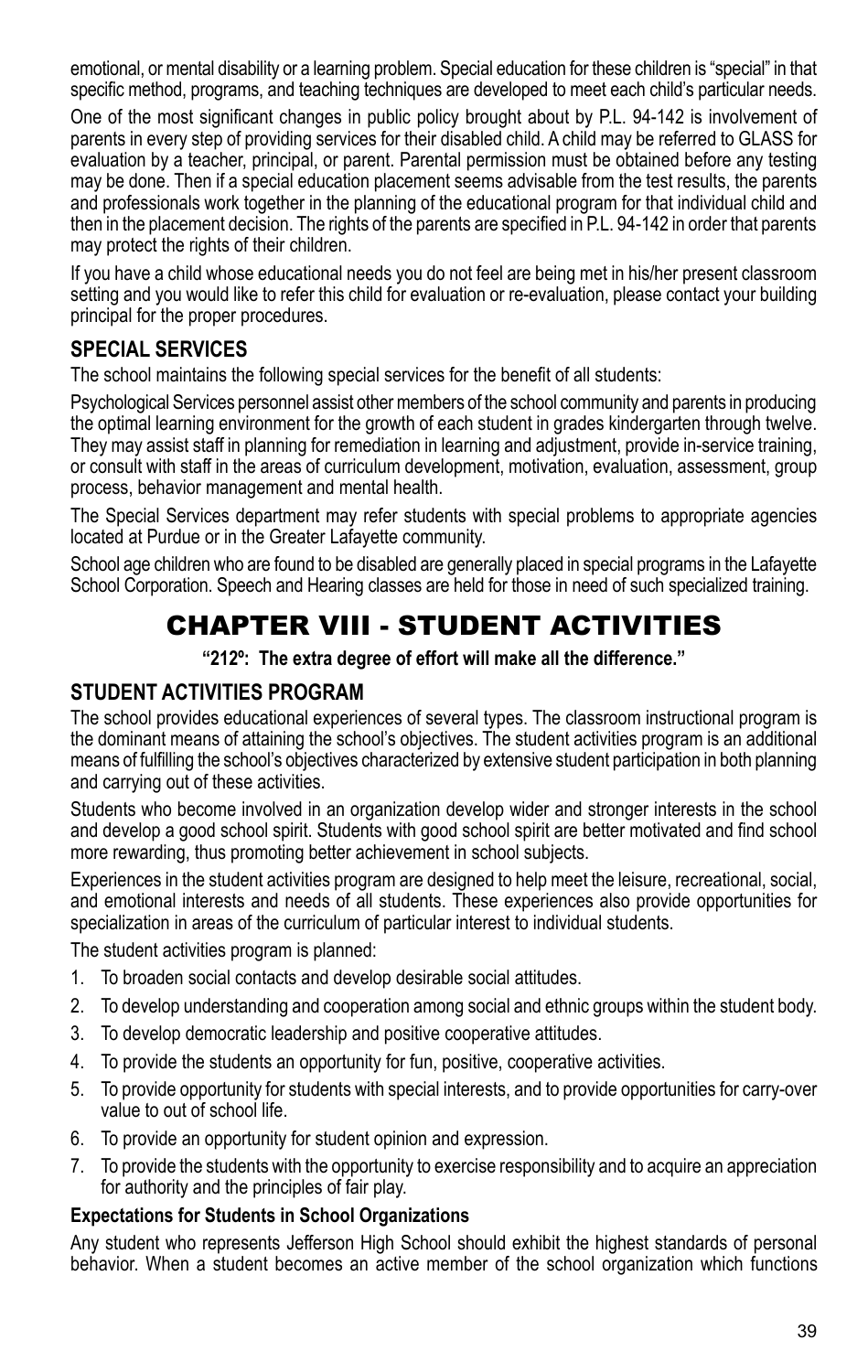during non-instructional time, that student takes on a special responsibility to conduct himself/herself in an exemplary manner. She/he must conscientiously fulfill all the rules established for the organization.

*Behavior:*

Students involved in organization activities are expected to behave in accordance with the school rules. Failure to meet these expectations when at school or while representing the school may result in disciplinary actions.

*Guidelines:*

- 1. Students attending social events are expected to be present throughout the event. Those who leave may not return.
- 2. Fund raising projects should be limited. All fund raising projects must be cleared through the assistant principal in charge of activities.
- 3. Students and staff wishing to add a new activity or organization should contact the assistant principal in charge of activities.
- 4. Signs, posters, and/or bulletins must be stamped by the assistant principal in charge of activities, indicating approval for posting before being posted around the school. Unapproved signs will be removed by custodians.
- 5. Organizations and activities wishing to use bulletin boards, bulletin cases, and display cases or hand signs in the cafeteria should contact the assistant principal responsible for facilities.
- 6. No private home meetings are permitted.

## **CURRENT STUDENT ORGANIZATIONS**

The following listing includes most of the organizations offered to students. Students with specific areas of interests not listed here may wish to check for further groups or pursue adding an organization.

| African-American Leaders of Tomorrow  J. Beasley/B. Bass |  |
|----------------------------------------------------------|--|
|                                                          |  |
|                                                          |  |
|                                                          |  |
|                                                          |  |
|                                                          |  |
|                                                          |  |
|                                                          |  |
|                                                          |  |
|                                                          |  |
|                                                          |  |
|                                                          |  |
|                                                          |  |
|                                                          |  |
|                                                          |  |
|                                                          |  |
|                                                          |  |
|                                                          |  |
|                                                          |  |
|                                                          |  |
|                                                          |  |
|                                                          |  |
|                                                          |  |
|                                                          |  |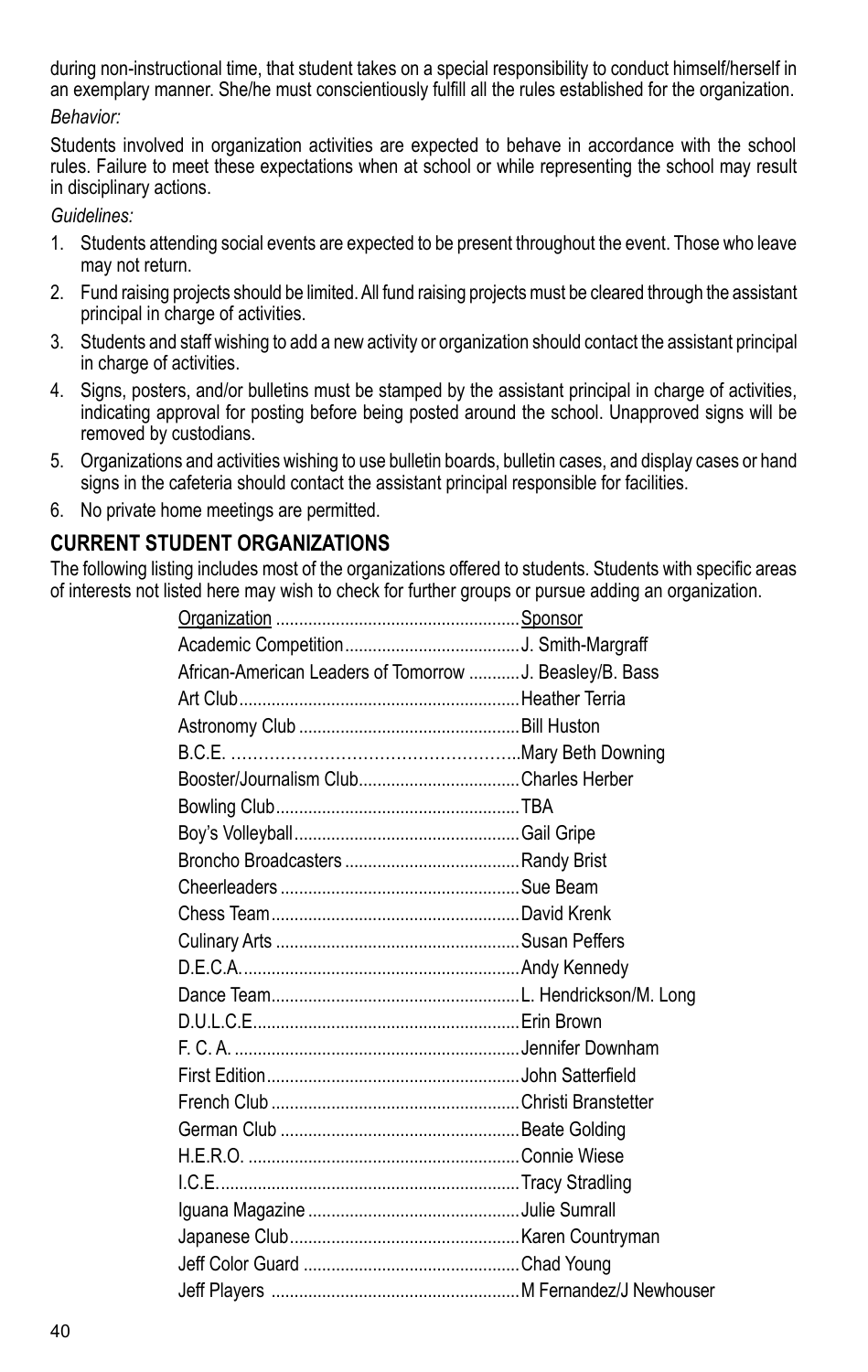#### **Expectations for Students in Leadership or Role Model Positions**

Students desiring to be elected into an at-large leadership or role model position must be reviewed by a screening committee and meet a quality standard as established by the school administration. The screening committee is to be composed of students from Student Government or the sponsoring organization of an activity and faculty members.

Criteria used to screen the candidates should include, but not necessarily be limited to, scholarship, school behavior, leadership, acceptance of responsibilities and school representation. At-large leadership or role model positions are defined as, but not limited to, the following: student government officers, class officers, and King and Queen Candidates.

When a student accepts a leadership or role model position, that student takes on a special responsibility to conduct himself/herself in an exemplary manner. Scholastic achievement, being of prime importance, dictates that these students must have and must maintain athletic eligibility within the school year.

Any of the following violations will result in removal from the leadership or role model position:

- a. Possessing or using alcoholic beverages or illegal drugs;
- b. Being found guilty of violating city, state, or federal codes/laws;
- c. Getting a major penalty in discipline and/or attendance within the school year.

Due process, as defined in the student handbook, will be followed.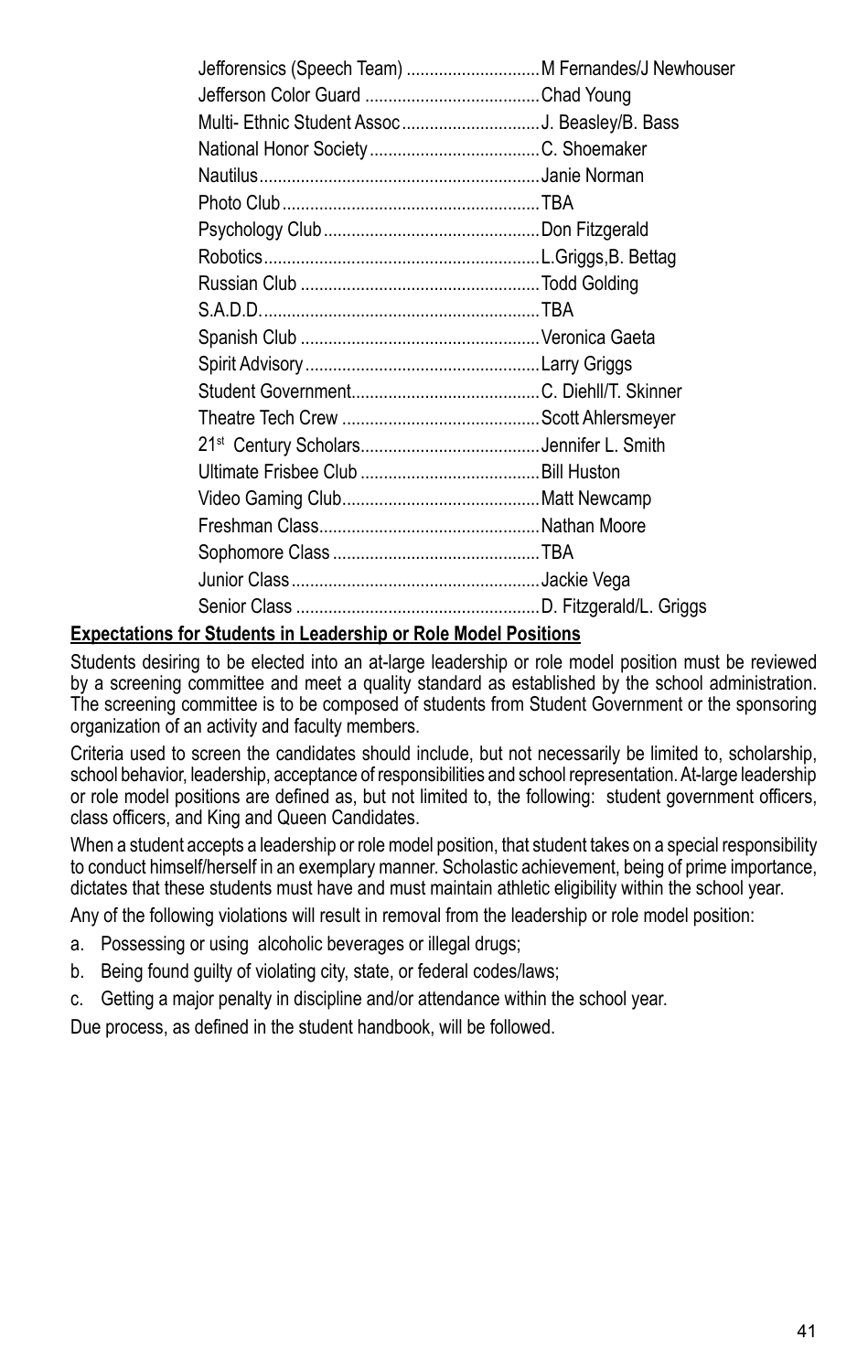## Codes of Conduct Athletic Expectations

### **STATEMENT**

The following Lafayette Jefferson athletic rules are in accordance with the Indiana High School Athletic Association constitution.

The conduct of participants in athletics at Lafayette Jefferson, in or out of school, year-round, shall be such as: 1) not to reflect discredit upon our school, and 2) not to create a disruptive influence on the discipline, good order, moral or educational environment in our school. Any such violation of these principles shall be subject to disciplinary measures. All discipline related to sports' participants shall reflect the understanding of procedures and practices included in the policy for Students' Rights and Responsibilities. Procedures of disciplinary action are listed in the document—Appendix I DUE PROCESS FOR EXTRA-CURRICULAR ACTIVITIES.

#### **JEFF ATHLETIC HONOR CODE**

(The Honor Code outlines certain standards of ethical conduct for persons associated with the Lafayette Jefferson High School athletic department. The policies of the Honor Code apply to athletes, coaches, and administrators.)

All athletes shall abide by a code of ethics. Any conduct that results in dishonor to the athlete, the team or the school will not be tolerated. Jeff athletes should be diligent in preparation, relentless in effort, disciplined by nature, respectful in action, self-controlled with works, humbled in spirit, and aggressive in pursuit of excellence, without regard to the score, opponent time, referees etc. (Violation of the Honor Code may result in the disciplinary action in the discretion of the coach or Athletic Director.)

**Respect**- I understand that respect for self and others is the guide for all interactions at Jeff. I will maintain respect for authority, just as I will expect the same in return.

**Honesty**- I will not take unfair advantage of members of my school or community. I will be honest and trustworthy to myself and others.

**Responsibility**- I understand that respect demands responsibility. I also understand that I will be held accountable for my actions. My integrity as an individual during competition, where I must learn to discern and apply right from wrong, is reinforced and affirmed.

**Leadership**- I will not abuse nor take advantage of my position of leadership. I will set a positive example through dedication and commitment to my school and community.

### **ENFORCEMENT of the Code of Conduct**

The Athletic Director or his/her designee shall enforce all rules and regulations as described in the Code of Conduct (hereafter the Code) for athletes. All rules regarding behavior and/or training as outlined in IHSAA regulations apply. The Code will be reinforced by the coach of each sport during the year. Parents/Guardians and athletes are required to sign the acknowledgment, consent, injury awareness and disclosure document stating that they understand the Code and the athlete is subject to disciplinary measure should he/she violate the Code.

Any alleged violation of the Code shall be reported first to the coach or his/her designee and then is to be followed by an investigation by any or all of the following people... athletic director, principal or his/ her designee. If a violation of the Code has been determined to have occurred, a meeting will take place between the Athletic Director or his/her designee and the athlete in question.

**The Code is in force twelve (12) months a year, grades nine through twelve (9-12).**

### **RULES of the CODE of CONDUCT**

**PROCEDURE:** Offender goes before the Athletic Director. The Athletic Director reads the code and applies the punishment for that offense.

APPEAL: Refer to Appendix I: 1450 of the Lafayette Jeff Student Handbook.

- A. USE OF INTOXICATING BEVERAGES the use or possession of an intoxicating beverage in any form or quantity is prohibited. \*This also includes attending social situations where minors are consuming alcohol.
- B. USE OF ILLEGAL DRUGS the use or possession of controlled substances (not prescribed to that individual by a doctor) is prohibited. \*This also includes attending social situations where minors are using illegal drugs.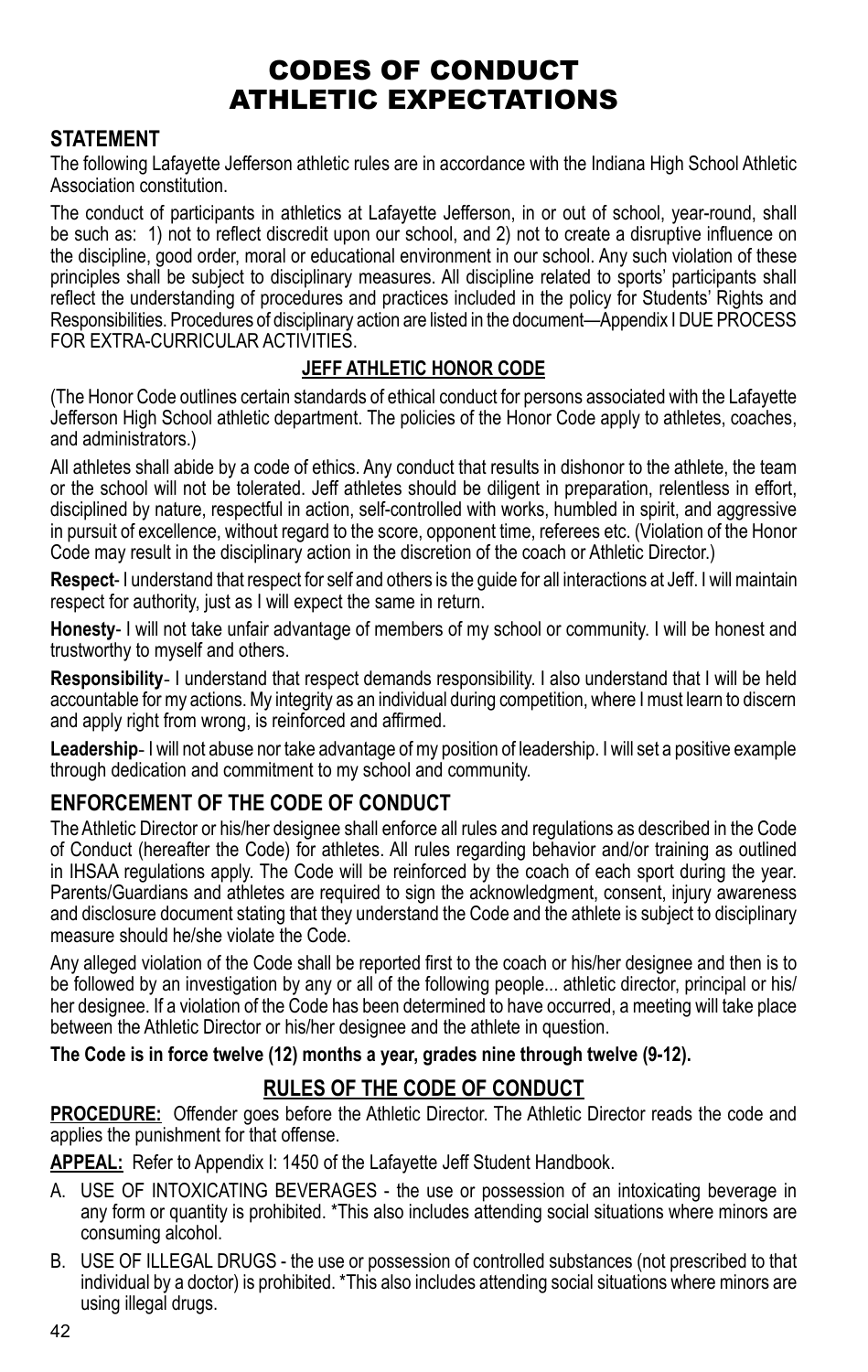- C. USE OF TOBACCO the use or possession of any tobacco product is prohibited. \*This also includes attending social situations where minors are using tobacco.
- D. DELINQUENT BEHAVIOR- Theft/Vandalism/Misdemeanor The Athletic Director may act upon evidence the AD has in making a determination whether an infraction has occurred.
- E. Bullying/Intimidation/FIGHTING- This includes situations that happen in school, out of school or in any team setting.
- F. "Hazing" will be considered a serious violation of the General Conduct rules as well as the Athletic and Student Handbooks and will be dealt with as a serious matter. Hazing includes any ritual or other activity that involves harassment, abuse, ridicule, criticism, humiliation, or assignment of a task to be completed which is used as a way of initiating a person into a group. The Athletic Director will determine if an incident constitutes hazing.
- H. "MAJOR" CASES OF INFRACTION: Some major infractions may not fall under the general conduct ruling and will be presented to the Review Committee for an imposed penalty.

\*Failure to leave a party where alcohol or drugs are present ("leave" means immediately – leave and wait outside if necessary) will result in a violation of the athletic code.

### **CODE OF CONDUCT PENALTIES**

Being an athlete at Jeff is considered a privilege and not a right. Training rules will be adhered to during the entire year. Violations will accumulate throughout the athlete's career. ie. if a first violation occurs during the athlete's freshman year and a second violation occurs during the athlete's senior year, the second violation will incur a full year penalty. The following penalties will be imposed for violations:

#### **First Offense:**

| *Intoxicating Beverage         | - 30% of contests (Self Report- 15%)                                 |
|--------------------------------|----------------------------------------------------------------------|
| *Illegal Drugs                 | - 30% of contests (Self Report- 15%)                                 |
| *Tobacco                       | - 30% of contests (Self Report- 15%)                                 |
| Bullying/Intimidation/Fighting | -30% of contests (Self Report-15%)                                   |
| "Hazing"                       | - 30% of contests (Self Report- 15%)                                 |
| Delinguent Behavior            | -30% of contests (With or without Law Involvement) (Self Report-15%) |

**Second Offense:** one-year suspension of contests.

#### **Third Offense:** Career Suspension

(**Serious acts of misconduct** – Should a student athlete be arrested and charged with a felony or misdemeanor the matter will be reviewed by the high school athletic director and high school principal and a penalty will be assessed which may entail a career suspension from participation. Conviction of a felony will result in the automatic imposition of career suspension from participation.)

\* The student must undergo formal **Drug/Alcohol Assessment** which may be provided by the school. If it is determined that the student needs assistance in this area, the student will follow the appropriate recommendation of either intervention or education. The parent/guardian will be responsible for all costs associated with services of the recommended program. Further, the student will submit proof of enrollment in, regular participation in, and eventual completion of the recommended program. For one year the student will submit to drug testing during any season in which they are participating. The athletic director or his/her designee will determine the number of times and scheduling of the drug testing. The parent/guardian will be responsible for all costs associated with the drug testing.

### **General School conduct**

1st Suspension from school 10% of season 2nd Suspension from school 50% of season 3rd Suspension from school One calendar year 4th Suspension from school Career Suspension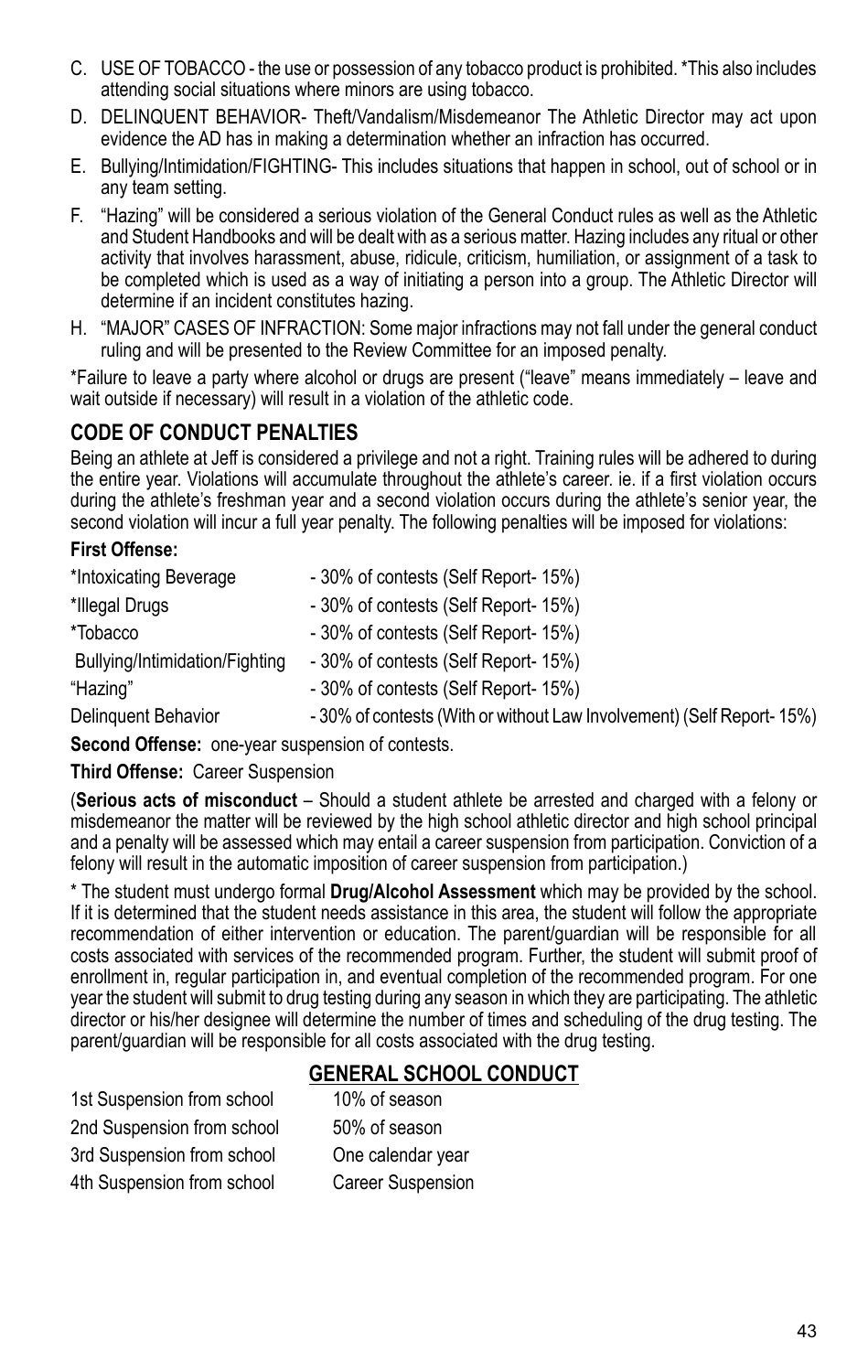If a suspension for general school misconduct has not been served during the current year, the suspension must be served during the following school year. Violations under the "General School Conduct" portion of the student handbook are not cumulative throughout an athlete's career.

The Jeff Athletic Department reserves the right to use a variety of methods to investigate potential Code of Conduct violations. These include, but are not limited to, information from law enforcement and the probation system, internet websites, parent communication, and other personal contacts. Violations of the Code of Conduct have no statute of limitations and will be dealt with as discovered by coaches or administrators. **Violators of any of the above rules will be dealt with under the "Code of Conduct" portion of the Athletic Handbook.**

#### **SELF-REPORT CLAUSE**

It is the intent of Lafayette Jefferson to assist students with developing responsibility for their actions and to encourage honesty. Therefore, except for a student who commits a felony, any student who voluntarily self-reports a violation of the Code of Conduct within 48 hours of the infraction will be granted leniency. If the violation occurs over Thanksgiving, winter break, spring break, summer break, or other extended breaks the student still has 48 hours in which to reach a coach, the Athletic Director or school administrator. Personal contact with one of these officials is strongly encouraged but email or voice mail will constitute initiation of the self-reporting process. If a parent or student has acted "above and beyond" in self-reporting an incident, the time limit on self-reporting may be waived through the appeals process. The student who self-reports will serve a reduced penalty for the infraction. Self-reporting will have the effect of reducing the penalty imposed by half, but as a minimum a student must miss at least one game/ match. This self-report clause may only be used one time to automatically reduce a proposed penalty.

### **ATHLETIC SEASON DEFINED**

The athletic season is defined as commencing with the first practice and ending with the elimination of the team and/or individual from the state tournament series. Penalties for violations take effect immediately upon verification of any violation and will include games in succession, i.e. season schedule, tournaments and state series, in order of competition.

### **COMPLETING A SUSPENSION**

When serving a temporary suspension, the athlete is expected to be present at ALL athletic contests and practices involving his/her team or squad. The athlete is a member of the team and is expected to fulfill this responsibility. If the athlete does not attend the contest, credit will not be given toward fulfilling the requirements of the suspension. The coach's discretion can excuse the athlete. If a student is a dual sport athlete (two sports at the same time), he/she must serve the suspension in both sports.

### **CUMULATIVE VIOLATIONS**

Violations from middle school shall not be carried over to high school, but all high school violations shall be considered cumulative.

**ATHLETIC CODE PARAMETERS AND PROTOCOL** (The examples below are used for illustrative purposes only.)

- 1. Suspensions are to begin immediately subsequent to the offense.
- 2. In order for a suspension to be considered complete, an athlete must serve his/her entire suspension in their current sport. If not, it then carries over to his/her next athletic season that they have participated in before. i.e., an athlete is a football player and has a first time violation and loses 30% of the football season or 3 games. There are only 2 games left in the football season. The remaining **percentage** would be served in the next sport in which he/she has already participated. When determining the number of contests for a suspension, the number is always rounded up. i.e., an athlete has a violation and loses 30% of the season. There are 9 contests in their sport. That equates to a 2.7 game suspension. The athlete would have to sit out 3 contests.
- 3. If an athlete is suspended from school, he/she will automatically be suspended from all practice and game participation for the period of the school suspension.
- 4. Jamboree or scrimmages will not be considered a contest for suspension purposes.
- 5. The decision to allow a suspended athlete (from an athletic code violation) to participate in a jamboree or scrimmage will be left up to each individual coach.
- 6. If an athlete participates in two sports during the same season (i.e. cheerleading and volleyball), the penalty will be assessed in each sport. For example, a 30% penalty for such an athlete would suspend the athlete from 15% of the volleyball season as well as 15% of the cheerleading season.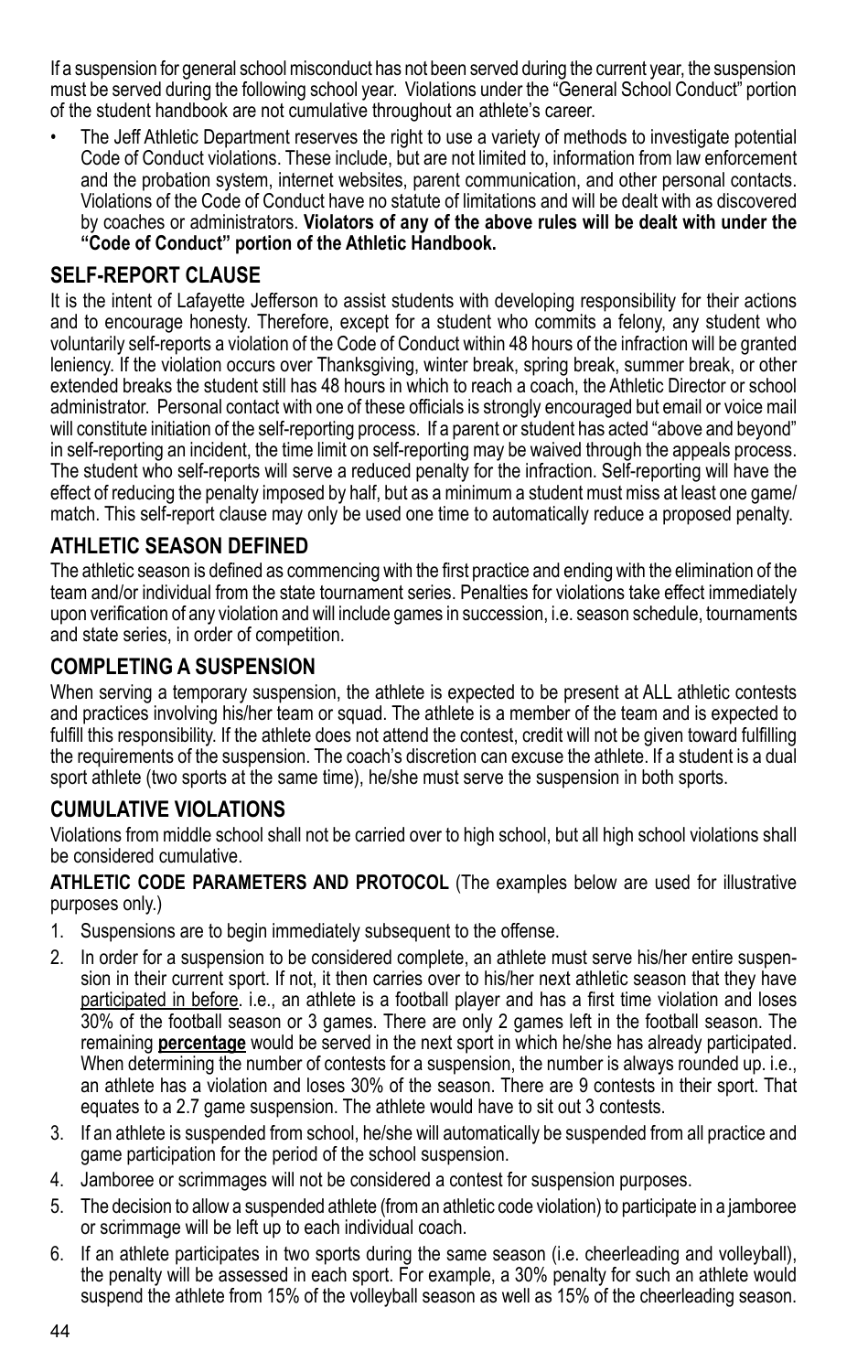- 7. An athlete will not be able to serve his/her suspension in a sport they have never participated in or established themselves in prior to the suspension. i.e. the athlete has participated in golf in the fall, basketball in the winter, and nothing in the spring. (Exceptions may be made to 9th graders who have not yet had the opportunity to establish themselves in a particular sport.)During the basketball season the athlete violates the code for the second career offense. The athlete receives a 30% suspension from contests. There were 20 contests scheduled which includes the sectional. There were four contests remaining including one sectional contest which we lost. The athlete therefore has missed 4 of the 20 basketball contests or 20%. The athlete still has 10% of a penalty remaining which will be served when golf season arrives in the fall because he/she participated in fall golf and not in a spring sport the previous year.
- 8. All suspensions will be based on contests at which level the athlete participates. i.e. freshman, jv, or varsity.
- 9. If a code or apparent code violation occurs, and the individual refuses to cooperate with the investigation by school authorities, he/she may be suspended from the sport until cooperation is obtained or until the investigation is complete, at which time further penalties may be imposed.
- 10. A season is defined as the total number of regularly scheduled contests. (This would be the number of contests listed on a team's schedule.) This does not include IHSAA tournament contests.
- 11. A student may not participate (except practice if allowed by the code) during the appeals process. He/ She has already been judged to have violated the code and therefore the penalty begins immediately upon his/her hearing with the Athletic Director.
- 12. Because we adhere strongly to the policy that a student athlete is a representative of his school and community, all athletes are responsible to hold themselves to this code and to high standards of behavior 365 days per year for the four years of high school. This code comes into effect when a student officially graduates from the 8th grade. The policy has no jurisdiction over non-athletes or over athletes who renounce their eligibility to compete.

## **PRACTICES: REGULAR, VACATION \* SCHOOL CLOSING**

All team members are expected to attend all practices. Practice schedules during school vacations are set by the coach and only the coach can excuse an athlete from practice. Practice during a school closing time (snow, cold, etc.) are sometimes held and attendance at these practices are considered voluntary.

### **School Attendance**

Shall attend school a minimum of the last two periods of a school day in order to practice or compete in athletic contests. Individual circumstances which may prove to be the exception shall be handled by the athletic director.

## Performing Arts Co-Curricular Code of **CONDUCT**

#### **STATEMENT**

The conduct of co-curricular students at Lafayette Jefferson shall: 1) enhance the reputation of and promote the discipline, good order, morale, and educational environment of Jefferson High School.

## **ENFORCEMENT of the Code of Conduct**

The Jefferson High School administration or their designee shall enforce all rules and regulations as described in the Code of Conduct (hereafter the Code). The sponsor of each activity will reinforce the Code during the year. The Music Department reserves the right to use a variety of methods to investigate potential code of conduct violations. These include, but are not limited to, information from law enforcement, the probation system, internet websites, parent communication, and other personal contacts. Violations of the Code of Conduct have no statute of limitations and will be dealt with as discovered by teachers or administrators. **Violators of any of the rules will be dealt with under the "Code of Conduct" portion of the Performing Arts Co Curricular Code of Conduct Handbook.** Parents/ Guardians and students are required to sign the acknowledgment, consent, disclosure document stating that they understand the Code and the student is subject to disciplinary measures should he/she violate the Code. If a potential violation of the Code has been determined to have occurred, a meeting will take place between an administrator or their designee and the student in question.

**The Code is in effect twelve (12) months a year, grades nine through twelve (9-12).**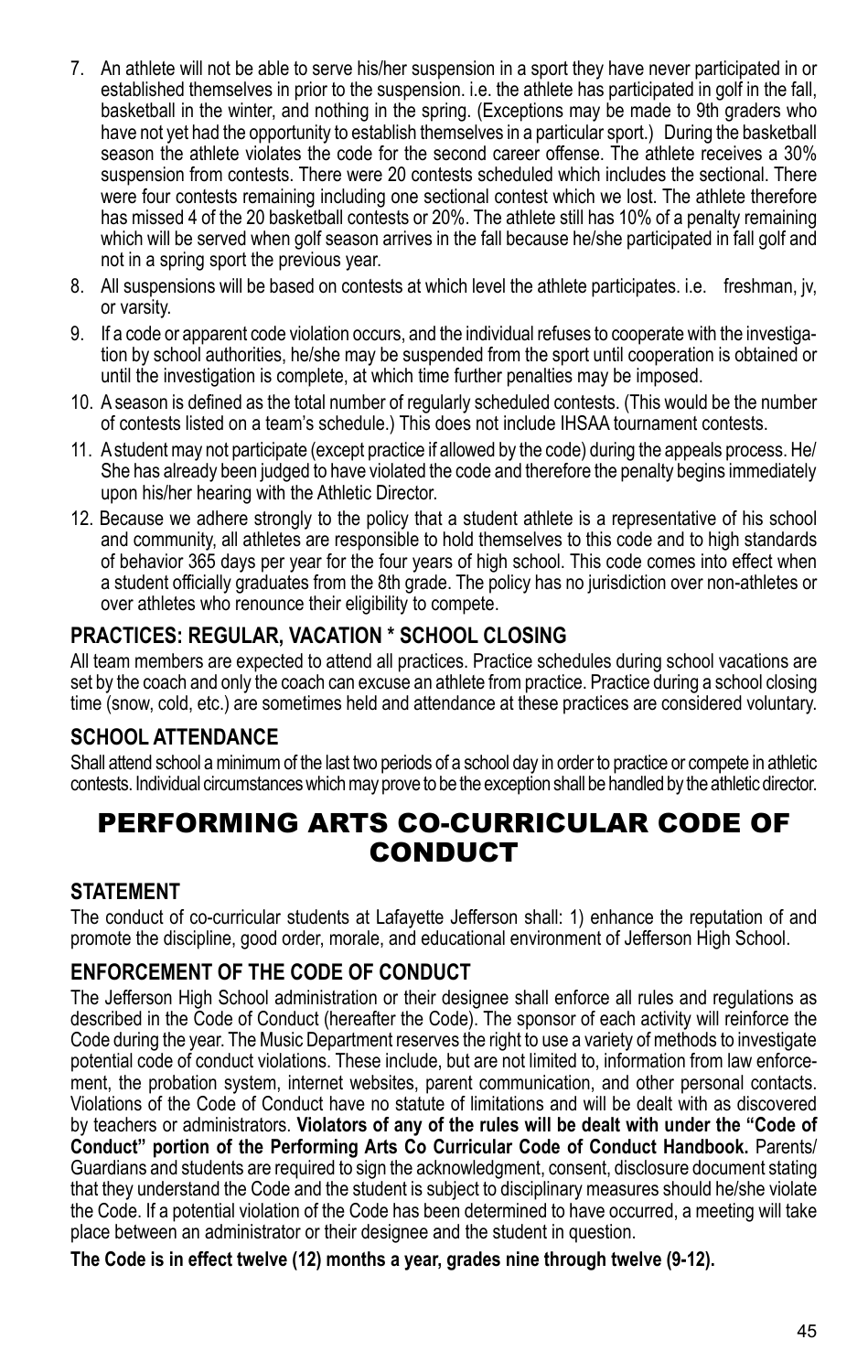## **EXPECTED STANDARDS of CONDUCT**

- a. The good of the group is first and foremost. While individual needs are important, teamwork is an expectation.
- b. No student(s) shall employ illegal tactics to gain an undeserved advantage.
- c. All students shall care for all equipment as though it were their own personal property. If equipment is lost or misused, the student will pay for the replacement or repair of the item(s).
- d. All students shall obey the specific training and practice rules of their team or group as given to them by the professional staff.
- e. Students shall comply with school board policies including J 300 regarding student conduct. Engaging in any prohibited activity is harmful and harms the team or group as well as the student because maximum effort and performance cannot be achieved when a student participates in such behavior.
- f. Group members should plan their time so they devote energy to their studies to ensure passing grades in all classes that represent their true abilities.
- g. Students shall be a positive influence in all they attempt to do. They are to work for the betterment of Lafayette Jefferson and set a good example.
- h. Students should be respectful and show appreciation for the opportunities afforded to them.
- i. All Lafayette Jefferson students in a performing arts co-curricular group must comply with the standards of our Code of Conduct and school rules or be subject to disciplinary action or dismissal from a group.

## **RULES of the CODE of CONDUCT**

The guidelines set forth below are intended to clarify the consequences for specific behaviors. The guidelines are not intended to serve as a complete list. In the event a student engages in conduct not covered by the guidelines set forth below the student's status will be reviewed by the school administration with input from the activity sponsor. The school administration shall determine the appropriate disciplinary measures to be taken on a case by case basis.

#### **Rule 1- Students in performing arts co-curricular groups shall not use or be in possession of illegal drugs, alcoholic beverages and/or tobacco.**

#### **First Violation:**

- 1. The student will be suspended for 30% of the major performances scheduled for the semester of the ensemble that the student is a participant. If the total amount of suspended performances cannot be served during the semester of the infraction it will carry over to the next musical ensemble in which the student is a participant. The major performances for each ensemble will be established by the activity sponsor. It will be left to the discretion of the director of the ensemble whether a student would be allowed to participate in a performance that might occur during class or the school day during this time of suspension.
- 2. The student may continue to practice after school (outside normal class time) only with the permission of instructor.
- 3. Since these groups depend on performances as a culminating experience essential to the evaluation of the student's progress and should the director of the ensemble allow the student to continue in class, students who are suspended for any required performance will be given an alternative assessment which will receive a grade. The alternative assessment will be decided by the director of the ensemble. No more than 60% of the original credit for the required performance will be given for this alternative assessment.
- 4. The student must undergo formal drug/alcohol assessment or in the case of tobacco use smoking cessation program which may be provided by the school. If it is determined the student needs assistance, the student will follow the appropriate recommendation of intervention and/or education. The parent/guardian will be responsible for all costs associated with services of the recommended program. Further, the student will submit proof of enrollment, regular participation, and completion of the recommended program.
- 5. The student will not be allowed to hold any leadership or solo positions in any musical co-curricular groups, be eligible for any department awards for the remainder of the current school year or participate in any incentive trips offered by the ensemble.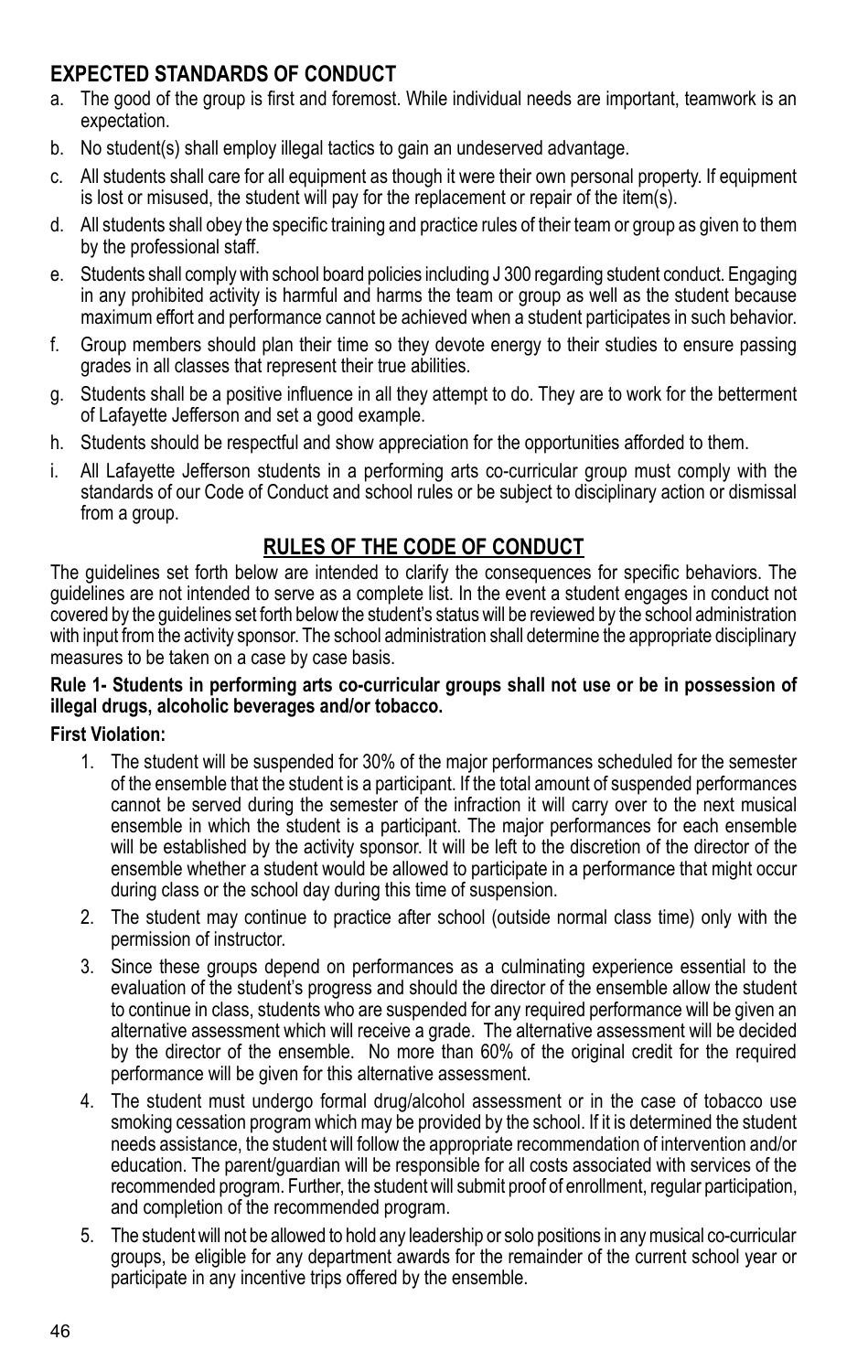#### **Rule 2- Misdemeanors and acts of delinquency.**

#### **First Violation:**

- 1. Any student arrested or detained as a juvenile on such a charge will be suspended from participation pending investigation of the incident.
- 2. Commission of a misdemeanor including charges to which a student may plead *nolo contendere* shall subject the student to suspension of not less than 30% and not more than 50% of the major events with practice at the discretion of each director. The exact length of suspension shall be at the discretion of the administration.
- 3. Since these groups depend on performances as a culminating experience essential to the evaluation of the student's progress and should the director of the ensemble allow the student to continue in class, students who are suspended for any required performance will be given an alternative assessment which will receive a grade. The alternative assessment will be decided by the director of the ensemble. No more than 60% of the original credit for the required performance will be given for this alternative assessment.
- 4. The student will not be allowed to hold any leadership or solo positions in any musical co-curricular groups, be eligible for any department awards for the remainder of the current school year or participate in any incentive trips offered by the ensemble.

### **Rule 3- Felony**

#### **Consequence**:

- 1. Any student arrested or detained as a juvenile on a felony charge will be suspended from participation pending the school administration's investigation of the incident.
- 2. Commission of a felony shall exclude the student from any further participation in co-curricular activities outside the normal school day for one full year from the date the violation.
- 3. Since these groups depend on performances as a culminating experience essential to the evaluation of the student's progress and should the director of the ensemble allow the student to continue in class, students who are suspended for any required performance will be given an alternative assessment which will receive a grade. The alternative assessment will be decided by the director of the ensemble. No more than 60% of the original credit for the required performance will be given for this alternative assessment.

**Rule 4- Students participating in co-curricular activities serve as representatives of Jefferson High School and the Lafayette community. Students are expected to act as role models to other students. In the event a student exhibits personal behavior while in or outside the school that in the judgment of the ensemble director reflects very poor judgment and is not consistent with the conduct expected of a Jefferson High School Performing Arts student a student may be suspended from participation in events. For example,**

Attendance at private social events (parties, dances, etc.) is up to the student and his/her parent/ guardian(s). However, students are expected to leave such social events immediately when there is illegal use of a chemical substance, alcohol, or tobacco. All students must understand failure to leave such events is a violation of the code of conduct.

#### **First Violation:**

- 1. Any student found exercising poor judgment and failing to meet the expected standard of conduct may be suspended for a period up to 50% of the major events with practice at the discretion of each director. The exact length of suspension shall be at the discretion of the administration.
- 2. Since these groups depend on performances as a culminating experience essential to the evaluation of the student's progress and should the director of the ensemble allow the student to continue in class, students who are suspended for any required performance will be given an alternative assessment which will receive a grade. The alternative assessment will be decided by the director of the ensemble. No more than 60% of the original credit for the required performance will be given for this alternative assessment**.**

**Rule 5-** Any student who is in violation of school rules resulting in truancy, suspension, classroom disruption or other such acts will be disciplined by established school rules. The student may be dealt with further within the structure of the Code of Conduct. If a student is suspended out-of-school or in-school for any reason, he/she will be ineligible for all contests and practices during the term of their suspension. A student may start participation on the next day (including Saturday) after the last day of suspension.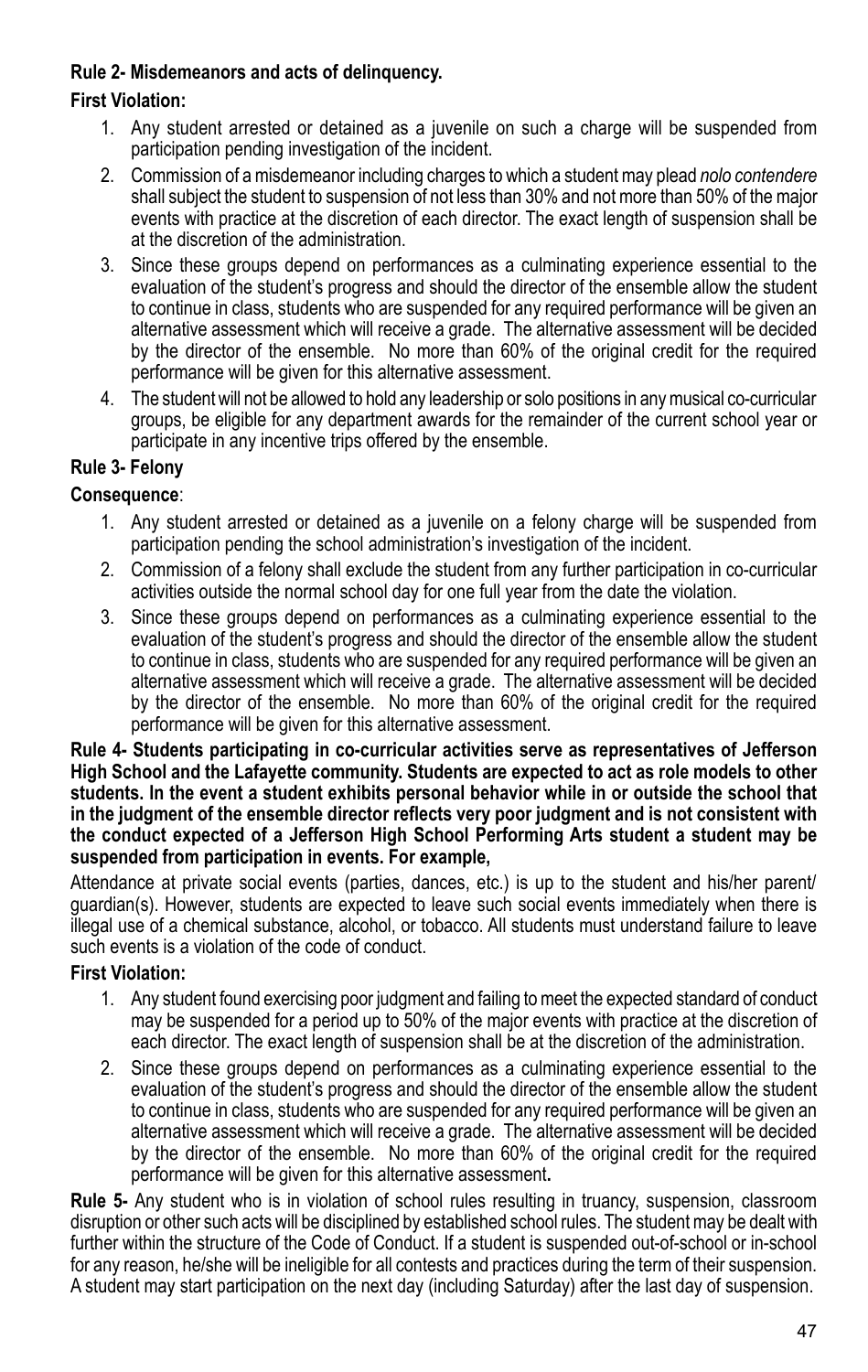**Rule 6.** The sponsor of each activity may set specific rules that are not addressed in this document. These rules and the penalties for breaking them will be given to the students in writing by the sponsor at the first meeting or practice of the season. These written regulations must be approved and on file with the administrator in charge of the group.

#### **Second Violation of the Code of Conduct:**

1. Any student who commits a second violation of the Code of Conduct will be suspended from all activities at the discretion of the administration for a period of up to one (1) calendar year from the date of the second occurrence.

#### **Third Violation of the Code of Conduct:**

1. Any student who commits a third violation of the Code of Conduct shall be excluded from any further participation in co-curricular activities outside the normal school day.

## **SELF-REPORT CLAUSE**

It is the intent of Lafayette Jefferson to assist student with developing responsibility for their actions and to encourage honesty. Therefore, except for a student who commits a felony, any student who voluntarily self-reports a violation of the Code of Conduct within 48 hours of the infraction will be granted leniency. If the violation occurs over Thanksgiving, winter break, spring break, summer break, or other extended breaks, the student still has 48 hours in which to reach a teacher or school administrator. Personal contact with one of these officials is strongly encouraged but email or voice mail will constitute initiation of the self-reporting process. If a parent or student has acted "above and beyond" in self-reporting an incident, the time limit on self-reporting may be waived through the appeals process. The student who self-reports will serve a reduced penalty for the infraction. Self-reporting will have the effect of reducing the penalty imposed by half, but as a minimum as student must miss at least one performance. This self-report clause may only be used one time to automatically reduce a proposed penalty.

### **APPEALS PROCESS**

The appeals process will be covered under the ECA appeals process already in the Jeff Student Handbook.

## **ORGANIZATIONS NOT SPONSORED BY THE SCHOOL**

In order to avoid any misunderstanding or undesirable situations between student groups or organizations not sponsored by the school, these groups must abide by the following regulations or understandings:

- 1. Make no use of the school buildings, grounds, or other school facilities for their regular or special activities.
- 2. Make no announcements at school nor ask that the school make announcements for them. Post no written notices or posters upon school bulletin boards or any other school property;
- 3. Use no fund-raising sales or activities which have any direct or indirect relation to school activities. According to Indiana law: "It shall be unlawful for the pupils of any of the elementary or high schools of this state to form secret societies, fraternities, or other similar organizations in such schools; and the board of school commissions or board of trustees of any school township; and superintendent of any school are

hereby required to enforce the provisions of this act by suspending, or if necessary, expelling a pupil in any elementary or high school who refuses or neglects to obey such rules or regulations or any of them."

### **National Honor Society**

National Honor Society (NHS) is an active service organization. Members are selected based on the qualities of scholarship, leadership, character, and service. Jefferson High School's chapter of NHS operates according to the organization's National Constitution in addition to its own by-laws. In order to maintain membership, students must continue to meet the JHS standards and obligations of the JHS chapter. For more specific information concerning NHS, obtain an NHS brochure in the Guidance Office.

### **School Sponsored DANCES**

Jefferson High School provides students with the opportunity to engage a variety of dance experiences. There are semi-formal dances (i.e. Gallop) and a formal dance (Prom). Mixers and other informal types of dances are also sponsored throughout the year.

Rules governing school dances are as follows:

1. Non-Jeff guests are permitted at formal and semi-formal dances only. Such guests are permitted if they are dates of Jeff students and must remain with their date at all times. All formal and semi-formal dances require purchase of advance tickets and advance registration of attending couples no later than 48 hours preceding the dance.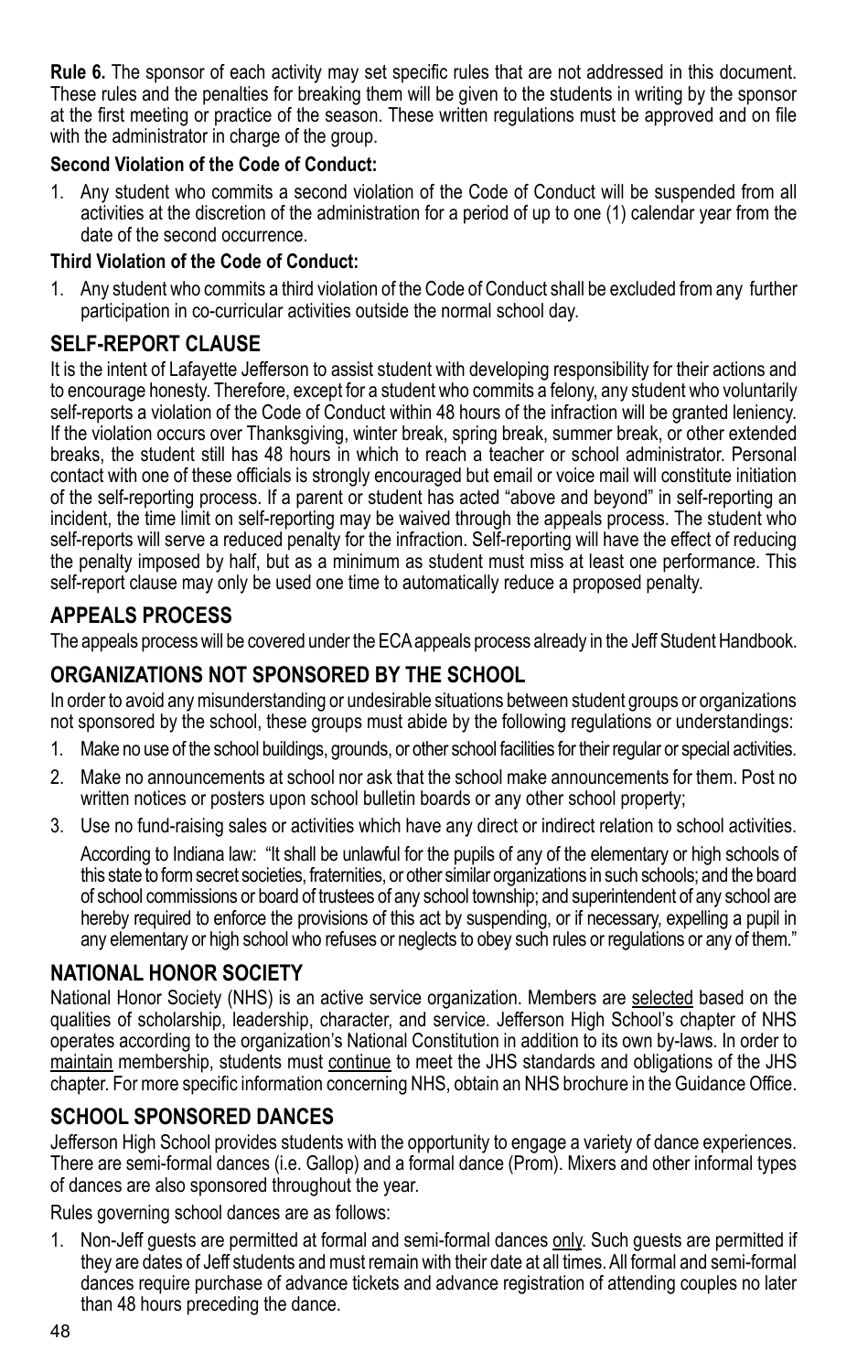- 2. Only Jefferson students will be admitted to informal dances. Every Jeff student must present his/her current Jeff ID card at the door to be admitted.
- 3. The chaperones are responsible for maintaining discipline at the dance. If in the opinion of a chaperone a student's behavior does not meet school standards, the student will be asked to leave the dance or will be denied entrance to the dance. Inappropriate conduct while dancing will not be allowed. All dancing must be face to face. Examples of inappropriate conduct include erotic dancing or inappropriate touching. (See: Appendix F, Grounds for Expulsion, items 12 and/ or 16).
- 4. Appropriate dress is expected and must be consistent with the nature and/or theme of the dance.

Formal and Semi Formal Dress Expectations:

Accessories such as canes and chains are prohibited.

Ladies:

- a. Two piece dresses may be worn, IF they cover the entire stomach and navel area. Dresses must securely close no lower than the bust line.
- b. Skirts and dresses with slits may be worn as long as slit length or length of skirt is not higher than the student's fingertips while the arms are extended straight down from shoulder towards the knee. (See: Chapter 11: Student Rights, Responsibilities, and Procedures, Section B: Appearance)
- c. Sheer or "see through" panels on dresses are not acceptable for covering the stomach, chest, or navel area. Also, sheerness is not acceptable for any part of the skirt area above the fingertip point addressed in b. above.

d. Backless dresses may be worn so long as no area other than the back and shoulders are exposed. Gentlemen:

- a. During the dance, tux or suit shirts must be worn at all times. The jacket, vest, and tie may be removed during the evening. Tank tops or undershirts may be worn but not exposed during the dance.
- 5. Pass-outs will not be issued.
- 6. Students suspended or expelled from school will not be admitted to the dance.
- 7. Students that are meeting attendance and behavior expectations at LSC alternative placement schools are allowed to attend dances.

#### **PROM ELIGIBILITY**

Students become eligible to purchase prom tickets for themselves and a guest only in the school year during which they are second semester seniors.

Mid-term graduates who need only one semester in 12th grade are eligible the year during which they complete their high school courses.

## APPENDIX A - LSC POLICY J480–Drug Free **POLICY**

#### **I. THE POLICY**

- A. It is the policy of the Lafayette School Corporation to maintain a learning and working environment that is free of illicit drugs, alcohol, marijuana and controlled substances.
- B. It shall be a violation of this policy for any student of the Lafayette School Corporation to consume, possess, offer, provide, transmit, administer, or be under the influence of an illicit drug, alcohol, marijuana, controlled substance, a prescription drug (except as authorized in a prescription by a licensed health care provider and in accordance with policy J700)' inhalant, solvent, or other volatile substances, or combination of volatile substances, contrary to safety instructions provided on the product's labeling, or the direction of school personnel, or to abuse an over-the-counter-medication while under the jurisdiction of the Lafayette School Corporation.
- C. It shall be a violation for a student to possess a raw material, an instrument, a device, or other object that the student intends to use for:
	- 1. Introducing into the person's body a controlled substance;
	- 2. Testing the strength, effectiveness, or purity of a controlled substance; or
	- 3. Enhancing the effect of a controlled substance.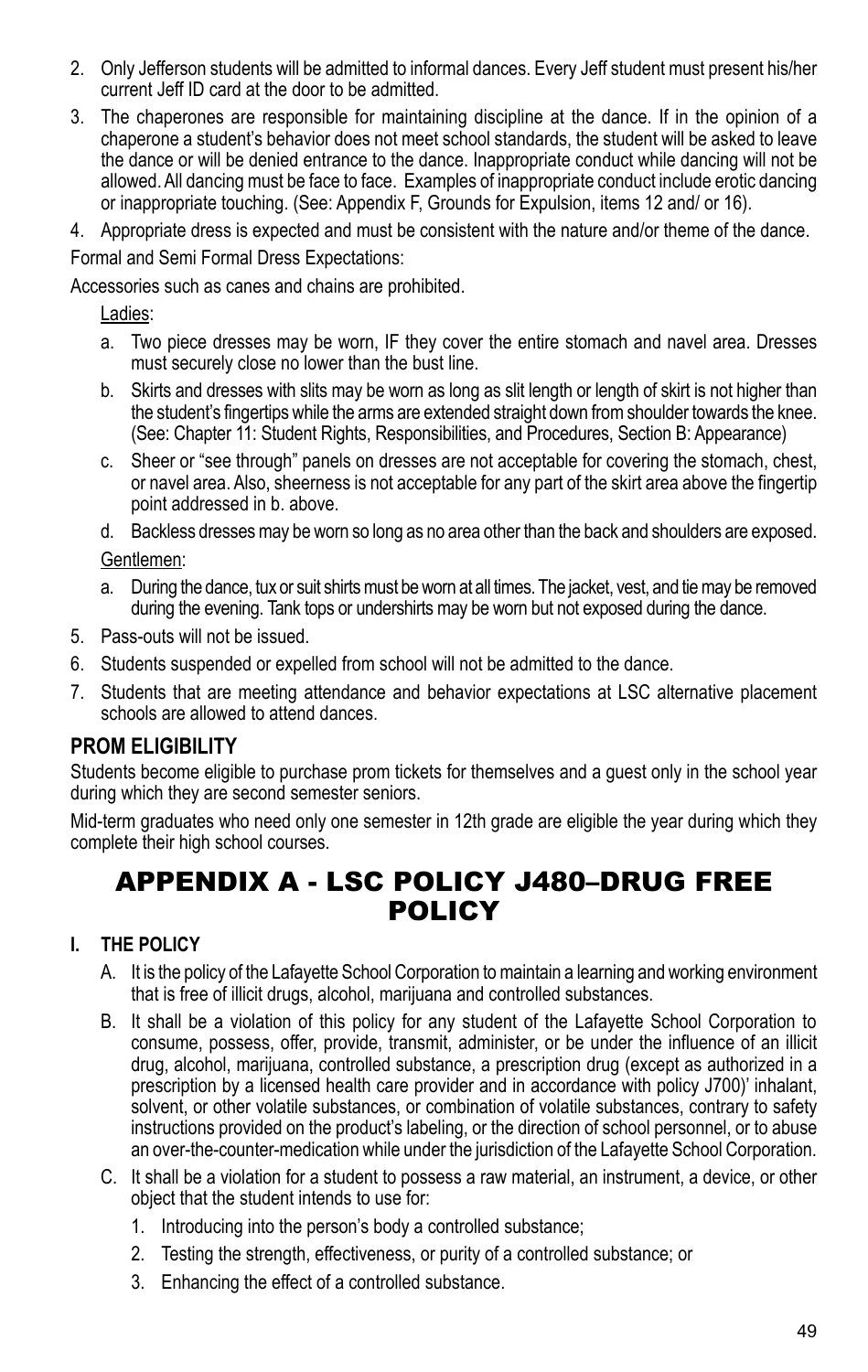D. For any student participating in extra-curricular, co-curricular, or leadership activities, there is a higher expectation regarding the use of the substances described in section I.B. This higher expectation applies to conduct on or off school grounds, beyond the normal school day, and beyond the normal school year.

#### **II. DEFINITIONS/EXPECTATIONS**

- A. A controlled substance is defined as set out in the Indiana Criminal Code (I.C. 35-48-1-9) and includes but is not limited to narcotic drugs, hallucinogenic drugs, amphetamines, barbiturates, marijuana, inhalants, or intoxicants of any kind. In this policy, any substance represented to be or thought by the intended recipient to be an illicit or prescription drug is considered to be a controlled substance.
- B. The Lafayette School Corporation's jurisdiction is defined as:
	- 1. On school grounds, including facilities where school programs are conducted, at any time;
	- 2. Off school grounds at a school activity, function, or event; and
	- 3. Traveling to or from school or a school activity, function, or event; and
	- 4. On or off school grounds, beyond the normal school day, and beyond the normal school year for students participating in extra-curricular, co-curricular, or leadership activities.
- C. Abuse of an over-the-counter medication is defined as the consumption of a dosage of medication in excess of the recommended maximum dosage listed on the original container.
- D. Extracurricular participation is defined as the participation of a student who represents any school in the Lafayette School Corporation in any of the following circumstances: athletics, school organizations which function during non-instructional time, co-curricular activities that perform or have activities that take place outside of the normal school day or school year, or positions of leadership/role model (defined as, but not limited to, student government officers and class officers). When a student participates in any of these activities, the student accepts and assumes a special responsibility to conduct himself/herself in an exemplary manner. S/he must abide by the higher conduct described in Section I.D. and set forth in Appendix D.
- E. In addition to the higher expectations cited in the sections I.D., II.D., and III. C., students choosing to participate in an extra-curricular, co-curricular, or leadership activity are expected to comply with any rule or rules that the coach, teacher, director, or sponsor of the activity may deem necessary for the success of his/her extra-curricular, co-curricular, or leadership activity. These rules shall be provided in writing.
- F. The Letter of Participation (J480 –Appendix D) shall be signed by all students who participate in any extra-curricular, co-curricular, or leadership activity in the Lafayette School Corporation.

#### **III. PROCEDURES For Reporting a Violation to the Drug Free Policy**

- A. Any person who alleges violation of the drug policy by any student in the Lafayette School Corporation may use the reporting procedure explained below in Section III. C. or may complain directly to her/his immediate supervisor or building principal. Filing of a valid complaint or otherwise reporting violations of the drug free policy will not reflect upon the said complainant's status, nor will it affect future grades or work assignments.
- B. The right of confidentiality, both of the complainant and of the accused, will be respected consistent with the school corporation's legal obligations and the necessity to investigate allegations of misconduct and to take corrective action when this conduct has occurred.
- C. All allegations of violations of the drug free policy shall be handled in the following manner:
	- 1. Any and all reports of the violation shall be investigated by the building principal, supervisor, superintendent, or designee;
	- 2. Reports must be in writing on forms supplied by the Corporation. The person making the report must sign the report. The name of the person making the report will remain confidential unless there is a written waiver of this confidentiality or as required by law;
	- 3. Reports must name the person/s charged with the violation if known and state the facts;
	- 4. Reports must be presented to the building principal where the student attends. The building principal shall inform the superintendent or his/her designee of all filed reports;
	- 5. The building principal who receives a report shall investigate the alleged violation within ten (10) days or as soon as practical;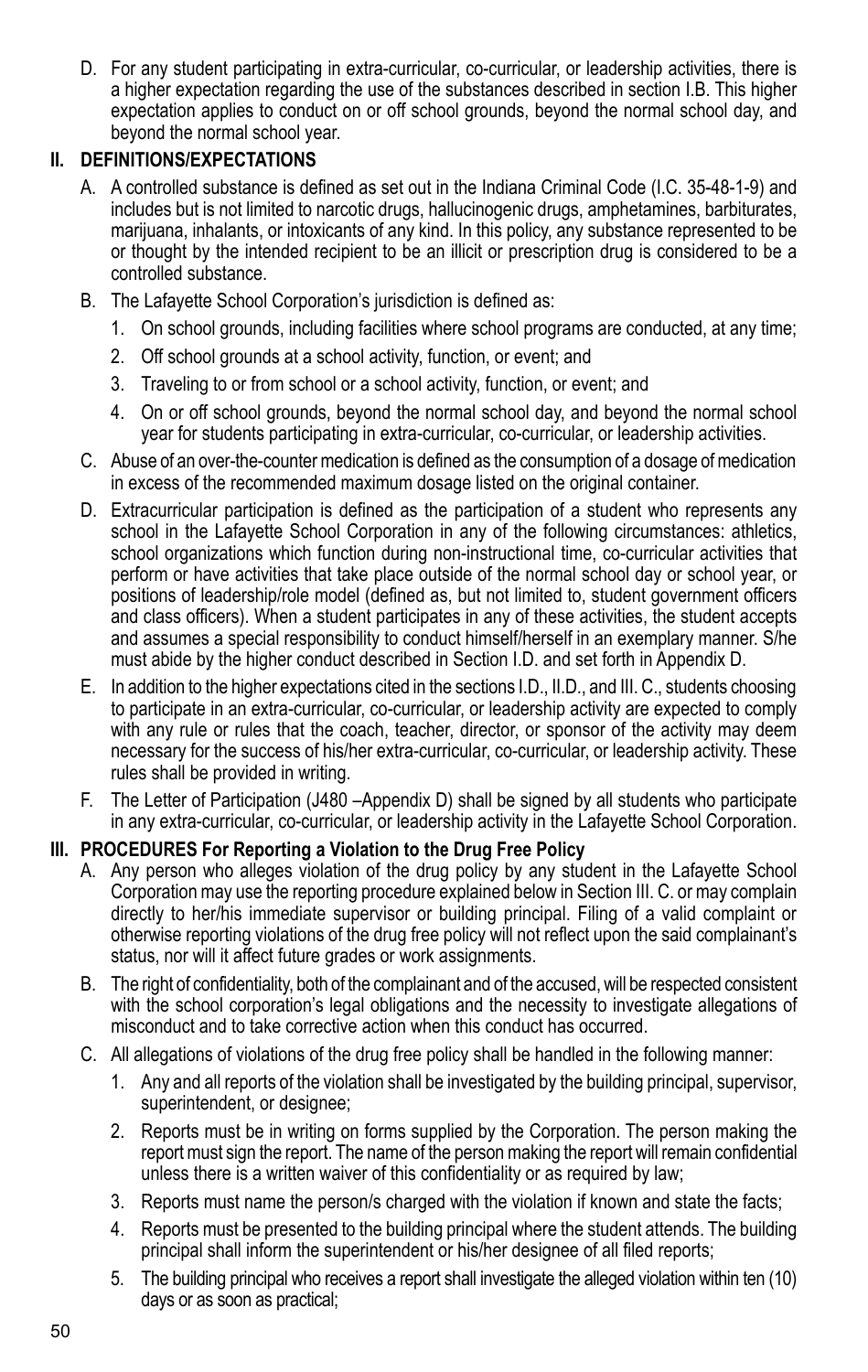- 6. The report and the results of the investigation will be presented to the superintendent or his/her designee within ten (10) days of the completed investigation or within a reasonable period of time;
- 7. The superintendent or designee will take appropriate action consistent with due process; and
- 8. The complainant shall not be subjected to any adverse treatment for having made a valid complaint of a violation of the drug-free policy.

#### **IV. SANCTIONS FOR MISCONDUCT**

A substantiated charge against a student in the school corporation shall subject that student to disciplinary action including:

- 1. Suspension and/or expulsion consistent with state law and/or disciplinary action outlined in the student handbook.
- 2. For violations of the extra-curricular expectation, consequences will be made in accordance with the procedures outlined in the Extra-Curricular and/or Athletic Code of Conduct.
- 3. For students participating in co-curricular activities, the consequences will be made in accordance with the procedures outlined in the Co-Curricular and/or Athletic Code of Conduct.
- 4. For a student recommended for expulsion and charged with the first offense for possession or use, the principal may offer to have the student's expulsion suspended if he/she enrolls and participates in an appropriate intervention-training program as recommended by the assessment counselor. If a student does not enroll and complete the recommendation of the assessment counselor, the expulsion order shall remain in force. The assessment counselor's recommendation may require the student to:
	- a. Participate in an appropriate educational program approved by the principal;
	- b. Participate in an out-patient counseling program; and/or
	- c. Participate in an in-patient program.
- 5. Parents shall be responsible for paying any costs associated with services recommended by the assessment counselor.

### **V. FALSE REPORTING**

Any complainant who knowingly files false charges against an employee or student in an attempt to demean, harass, abuse, or embarrass that individual shall be subject to disciplinary action consistent with school policy and state law.

#### **VI. NOTIFICATION OF THIS POLICY**

Notice of the policy will be circulated to all schools and departments of the Lafayette School Corporation and incorporated in each student handbook.

## APPENDIX B - BUREAU OF MOTOR VEHICLES LAW

#### **Reasons for Loss of Driver's License/Permit**

Under Indiana Law 9-24-2-4,\* it is unlawful for the Bureau of Motor Vehicles to issue a driver's license or permit to an individual under the age of eighteen who:

- is under expulsion from school,
- is under a second suspension from school in the same school year,
- is under an exclusion from school for misconduct.
- • is a habitual truant as defined in this handbook, or
- has withdrawn from school prior to graduation.

#### **Length of Loss of Driver's License/Permit**

- An individual's driving privileges are denied until age 18 if that individual is expelled from school or withdraws prior to graduation.
- If an individual under age 18 has been suspended at least twice in a school year, that individual's driving privileges are withdrawn for whichever is the longest: 120 days or the end of the semester during which the second suspension occurs.
- In all cases, the minimum suspension of a license/permit will be no less than 120 days.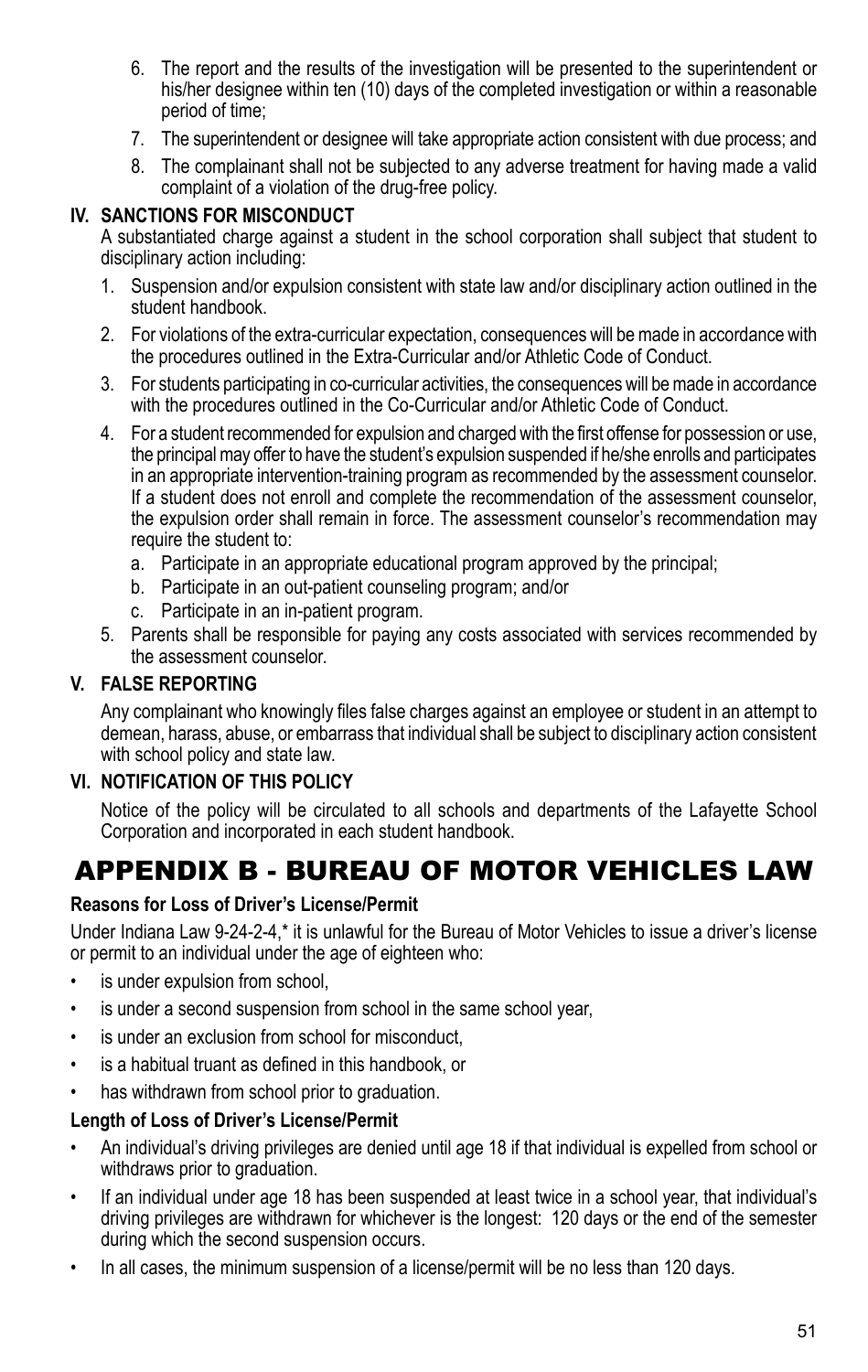#### **Reinstatement of Driver's License/Permit**

A person who has been notified by the Bureau of Motor Vehicles of loss of driving privileges until age 18 may earn driving privileges back by:

- Showing the school principal or his designee a copy of a G.E.D. the individual has earned since being expelled or withdrawn.
- Returning to school and completing, after attaining 16 years of age, either Summer School or 30 days of regular school in good standing. (This statement refers to those pupils who were under 16 when privileges were denied. In no case will loss of privileges be less than 120 days.)
- • All Indiana schools are mandated to notify the Indiana Bureau of Motor Vehicles of any student who falls under the jurisdiction of this law.

## APPENDIX c - FAMILY EDUCATIONAL RIGHTS AND PRIVACY ACT OF 1984

### **PUBLIC LAW 93-380**

The Student Records Policy of the Lafayette School Corporation complies with the provisions of the Family Educational Rights and Privacy Act of 1984, Public Law 93-380.

In broad outline, this policy provides for the following:

- 1. The Act concerns the student records of both elementary and secondary schools.
- 2. The parent's right under this Act extends until the student is 18 years of age, or is enrolled in a post-high school institution; hereafter, only the student may exercise the rights.
- 3. Parents have a right to examine their children's records at reasonable times and, in certain circumstances in accordance with school policy, to purchase a copy of such records.
- 4. The parents have a right to have a record corrected if it is inaccurate, misleading, or is otherwise in violation of the privacy or other rights of students.
- 5. If, as a result of a hearing, the school decides that the information in the record is not inaccurate, misleading, or otherwise in violation of the privacy or other rights of the student, parents have the right to place in the education records of their child a statement commenting upon the information in the education records and/or setting forth any reasons, for disagreeing with the decision of the school to leave the contested information in the students record.
- 6. A record must be kept with each student record showing who examined it, the date on which it was examined, and the purpose of the examination. School officials of this district who have a legitimate education interest in the student are exempted from this requirement by the Act.
- 7. Certain persons may examine student records without parents' consent. These include school officials, including teachers who have a legitimate education interest; officials of other schools or school systems where a transfer is made; and certain representatives of the state and federal government with various limitations.
- 8. Any person may receive the records, if the parents execute a written consent specifying the records to be released, the reasons for such release, and the person to whom they are to be released. A copy will be sent to the parents in such case if requested. The parent may also request and receive a copy of any student record forwarded to another school or school system with a transfer.
- 9. A copy may also be furnished pursuant to a court order or subpoena, but only if the parents are given advance notice.
- 10. Certain directory information, including the students name, address, telephone number, date and place of birth, major field of study, participation in officially recognized activities and sports, weight and height of members of athletic teams, dates of attendance, awards received, and other similar information, may be released without parental consent unless a parent notifies the school district in accordance with the Student Records Policy that they do not want certain designated directory information released without prior consent.

The Board of School Trustees has adopted a policy implementing the provisions of this Act. A copy of this policy and the Act are on file and available for inspection at the office of each school principal and at the office of the superintendent of schools.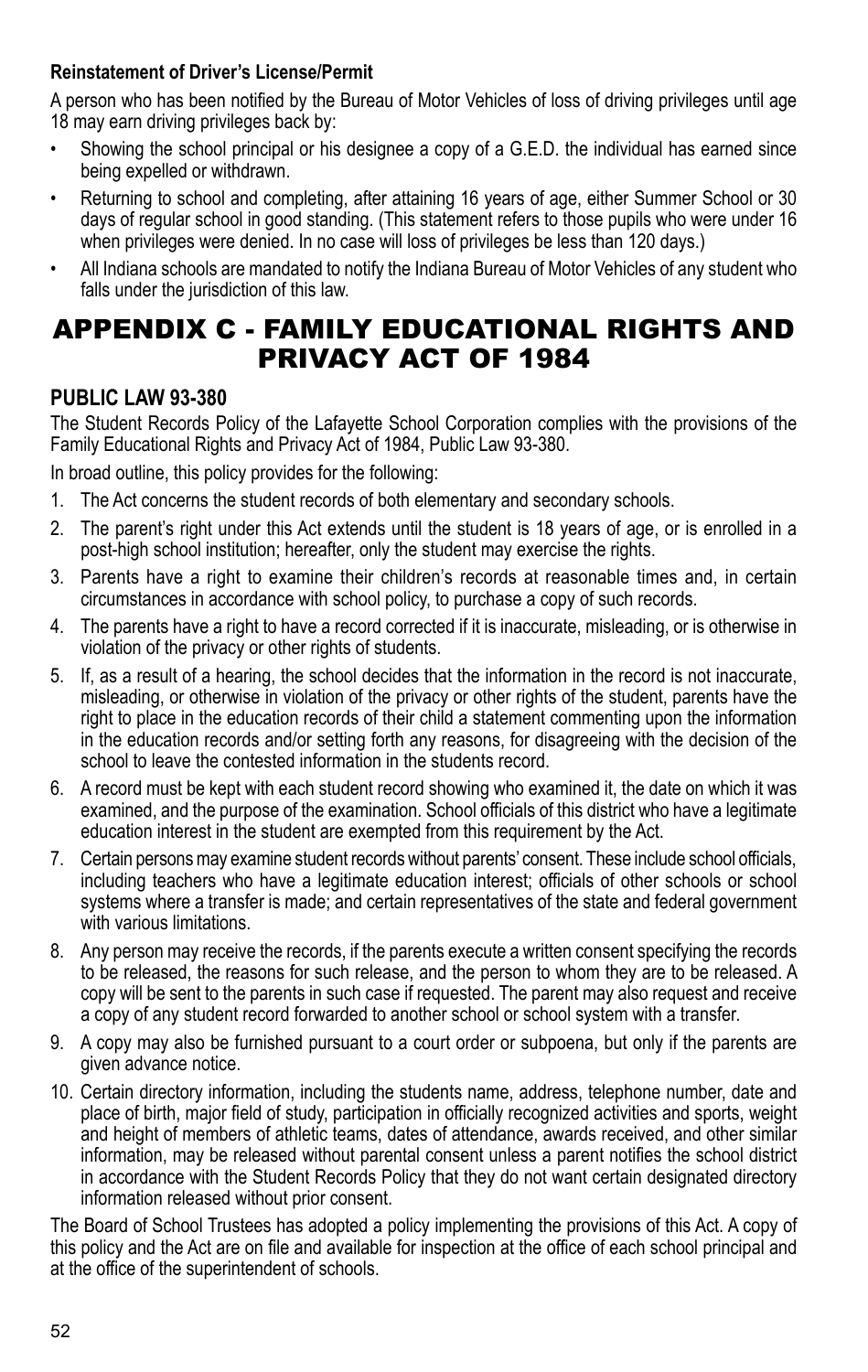## APPENDIX D - SPECIAL EDUCATION

The Individuals with Disabilities Education Act of 1990 (IDEA) is a federal law which guarantees all students with disabilities between the ages of 3 through 21 the right to a free appropriate public education designed to meet their individual needs. It also offers protection for the rights of students with disabilities and their parents/guardians or educational surrogate parents.

The Indiana Special Education Rules, known as Article 7, Rules 3-16, provide the legislative and department of education guidelines for implementing special education programs in Indiana, effective January 8, 1992. Article 7 regulates special education programs and related services provided by the public schools as well as the state operated and state supported programs.

Greater Lafayette Area Special Services, better known as G.L.A.S.S., is a special education cooperative sponsored by Lafayette School Corporation, Tippecanoe School Corporation, and West Lafayette Community School Corporation. General educators and special educators work together to implement the responsibilities of public schools defined in Article 7. Parents are also involved in every step of planning educational services for a student with a disability.

Students who are eligible to receive special education services must be evaluated by a multidisciplinary evaluation team and, at a case conference, must be determined eligible based on one of the following eligibility categories: Autism, Communication Disorder, Dual Sensory Impairment, Emotional Handicap, Hearing Impaired, Learning Disabled, Mental Handicap, Multiple Handicap, Orthopedic Impairment, Other Health Impairment, Traumatic Brain Injury, or Visual Impairment.

The case conference committee, which includes the student's parents, will then develop an individualized education program (IEP). The IEP will be designed to meet the student's unique needs and will include related and other supportive services as needed in order to assist a student with disability to benefit from special education. Each student with a disability should be educated in his least restrictive environment. The amount of time the student with a disability spends with students who have no disabilities will be determined on an individual basis.

Parents, teachers, school administrators or specialists may initiate an educational evaluation for a student. Students are referred for an educational evaluation when:

- • General education intervention procedures have been exhausted or
- • The nature and severity of the suspected disability is such that general education intervention would be of no benefit; or
- Review of recent diagnostic and treatment information from a hospital psychiatric unit or residential treatment center by the school psychologist indicates the need for further evaluation; or
- The parent has requested an educational evaluation and does not elect to withdraw or delay the request.

The parent, teacher, school administrator or specialist can obtain a referral form from the principal/ designee. This form should be completed and returned to the principal/designee. The parent may also initiate a referral by sending a letter requesting an educational evaluation to the principal or to the G.L.A.S.S. office, 2300 Cason Street. The principal/designee will then schedule a meeting with the parent and the school psychologist to explain the reason for the referral, the assessment techniques to be used and parent rights. A case conference will be scheduled within 40 school days of the parent signing permission to evaluate.

Parents who have questions regarding referral procedures should contact the school principal or the G.L.A.S.S. office, 449-3208.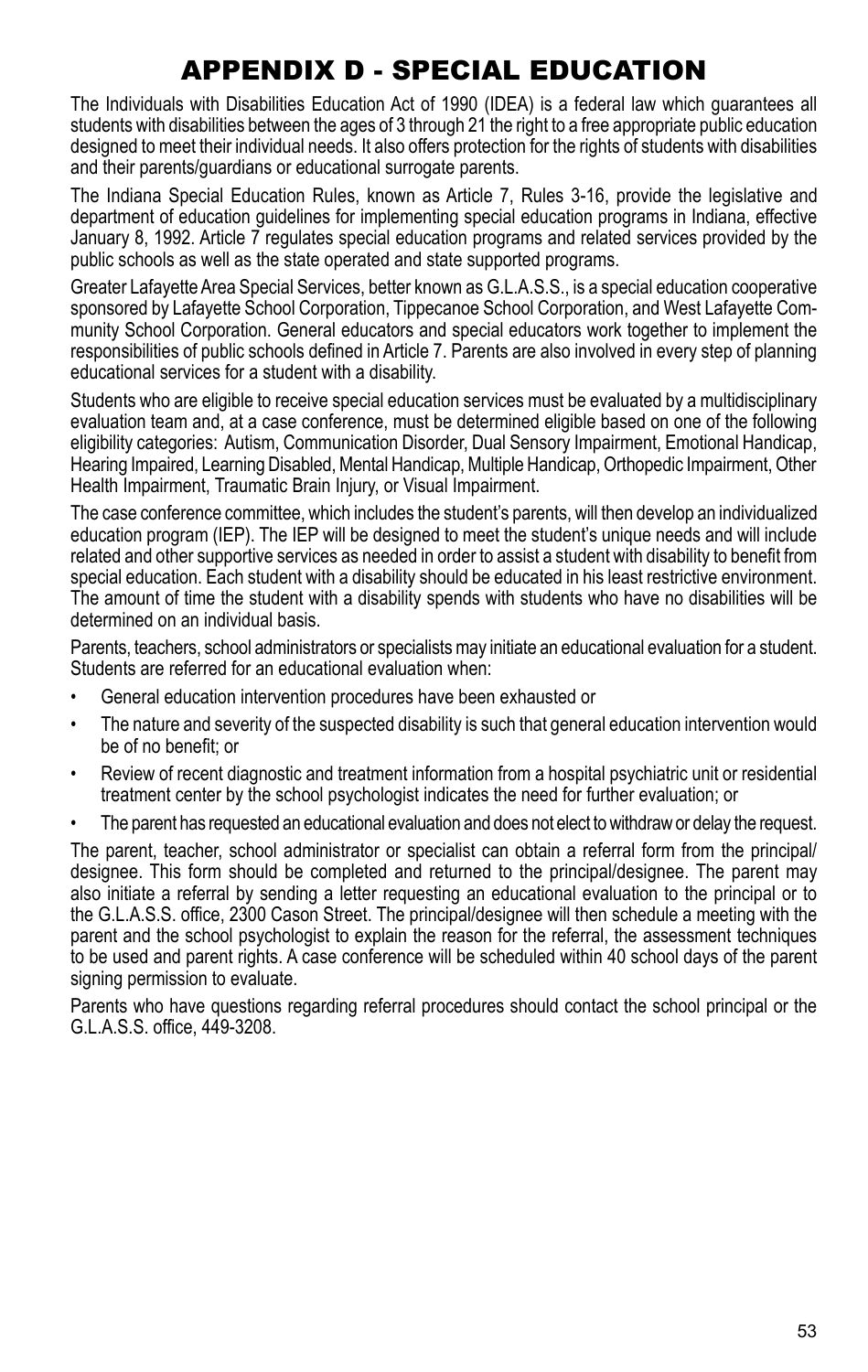## APPENDIX E - GENERAL EDUCATION INTERVENTION

The following procedure meets the requirements set forth by the state for general education intervention when there is concern about the educational progress of a student. In most situations this procedure is a prerequisite for referral to special education.

Procedures:

1. A student study may be initiated by a parent, a teacher, a specialist or an administrator who is concerned about the educational progress of a student. The referring agent will obtain the "Request for Student Study" form from the building principal or his designee.

This form will include a checklist of criteria behavior.

- 2. The general education intervention procedure shall not preclude or delay an educational evaluation if:
	- a. The nature and severity of the student's learning problems, or suspected or known disability, are such that general education intervention is considered to be of no benefit; or
	- b. The parent has requested an educational evaluation and does not elect to withdraw or delay that request.
- 3. The date the "Request for Student Study" form is complete and received by the principal or his designee begins a twenty instructional day period during which the following will occur:
	- a. The building principal/designee will convene a building based team which includes the student's general education teacher.
	- b. The building based team will review the "Request for Student Study" and determine whether interventions in the general classroom are appropriate to pursue. If so, the checklist will be used to generate appropriate intervention strategies.
	- c. If general education interventions are not appropriate, the team determines whether an Article 7 referral or a Section 504 referral should be initiated.
- 4. School personnel are not required to notify a student's parent that generalized observation of the student in the course of the student's daily school activities prior to or during the implementation of general education intervention procedures by school personnel may or will occur.
- 5. The design of the general education intervention strategies will include specific timelines for implementation in the classroom and the review of the results of those strategies. At the end of the specified period of time, if the interventions have not produced a desirable change in the student's educational progress, one of the following will occur:
	- a. The intervention will be redesigned, implemented for another specified period, and documented.
	- b. The parent will be asked to consent to an Article 7 or Section 504 education evaluation.
- 6. The building principal/designee will send the parent the "Parent Notification of General Education Intervention Plan". This form letter will include the following:
	- a. The types of intervention to be used and the reasons for the interventions.
	- b. The timelines established for implementation and review of the interventions.
	- c. The parent's right to meet with the persons involved in the interventions.
	- d. The parent's right to initiate a formal request for an educational evaluation.
- 7. All forms and checklists become part of the student's educational record and, as such, can be released and/or accessed by the parent.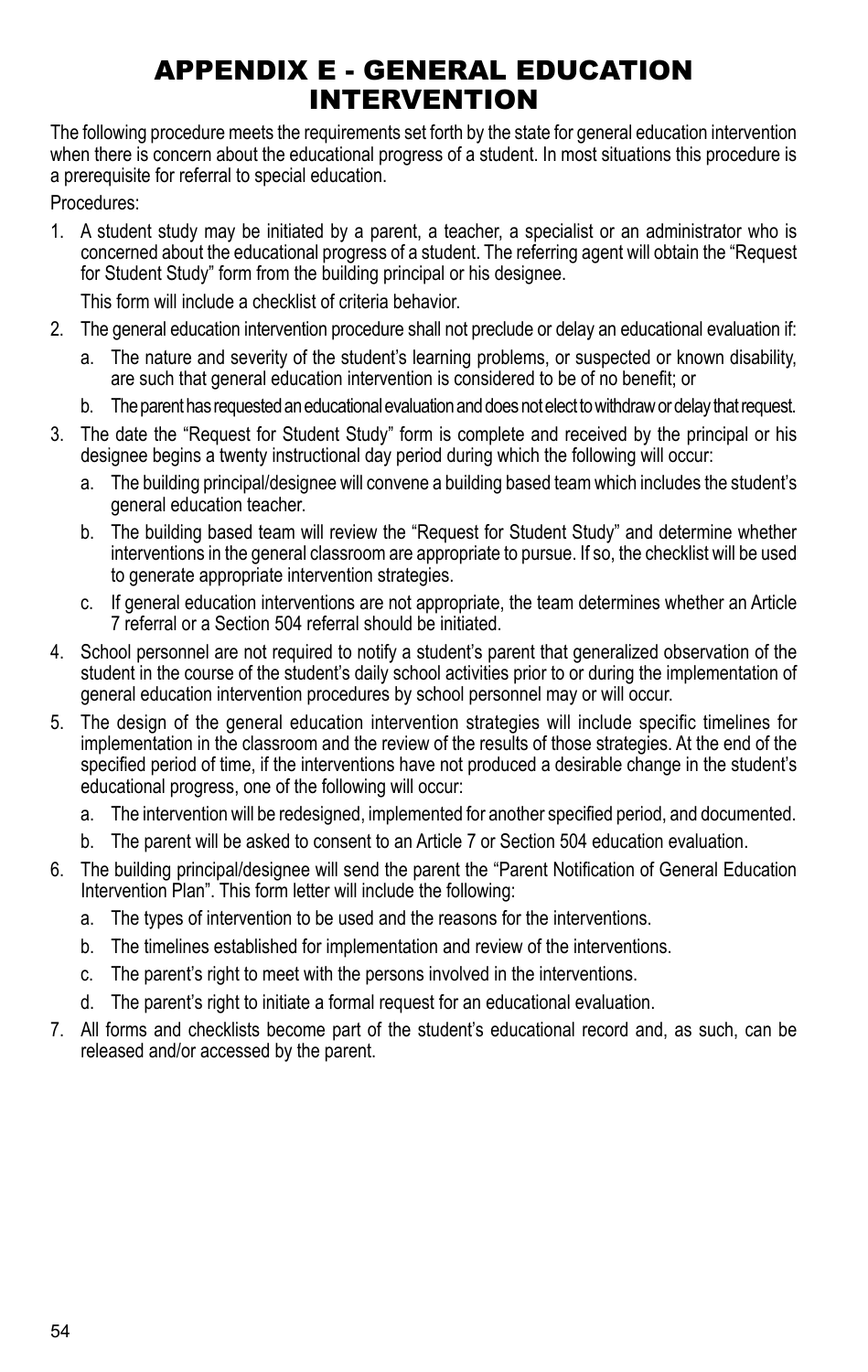## APPENDIX F - LSC POLICY J300 – Student Discipline

Recognizing that the behavior of some students may be so disruptive that it interferes with school purposes or educational functions of the school corporation, school officials may find it necessary to discipline a student. In this event and in accordance with the provisions of IC 20-8.1-5.1, administrators and staff members may take the following actions:

- 1. REMOVAL FROM CLASS OR ACTIVITY TEACHER: A teacher may remove a student from his/ her class or activity for a period of up to one (1) school day if the student is assigned regular or additional work to be completed in another school setting.
- 2. SUSPENSION FROM SCHOOL PRINCIPAL: A school principal (or designee) may deny a student the right to attend school or take part in any school function for a period of up to ten (10) school days.
- 3. EXPULSION: A student may be expelled from school for a period no longer than the remainder of the current semester plus the following semester, with the exception of possession of a firearm, destructive device or a deadly weapon listed under the Grounds for Suspension and Expulsion, which may result in an expulsion period of at least one (1) calendar year.

#### **Grounds for Expulsion or Suspension**

The grounds for suspension or expulsion listed in Sections A, B and C below apply when a student is:

- a. On school grounds immediately before, during, and immediately after school hours and at any other time when the school is being used by a school group;
- b. Off school grounds at a school activity, function, or event;
- c. Traveling to or from school or a school activity, function, or event;
- d. On grounds for summer school; or
- e. Using property or equipment provided by or belonging to the school.

#### **A. MISCONDUCT AND/OR DISOBEDIENCE**

Examples of student misconduct and/or disobedience for which a student may be suspended or expelled include, but are not limited to:

- 1. Using violence, force, noise, coercion, threat, intimidation, fear, passive resistance, or other conduct constituting an interference with school purposes, or urging other students to engage in such conduct. The following enumeration is only illustrative and not limited to the type of conduct prohibited by this rule:
	- a. Occupying any school building, school grounds, or parts thereof with intent to deprive others of its use.
	- b. Blocking the entrances or exits of any school building or corridor or room therein with intent to deprive others of lawful access to or from, or use of the building, corridor, or room.
	- c. Setting fire to or damaging any school building property.
	- d. Prevention of or attempting to prevent by physical act the convening or continued functioning of any school or educational function, or of any meeting or assembly on school property.
	- e. Intentionally making noise or acting in any manner so as to interfere with the ability of any teacher or any of the other person to conduct or participate in an educational function.
- 2. Causing or attempting to cause damage to school property; stealing or attempting to steal school property.
- 3. Causing or attempting to cause damage to private property; stealing or attempting to steal private property.
- 4. Causing or attempting to cause physical injury or behaving in such a way as could reasonably cause physical injury to any person.
- 5. Any student who overtly or covertly participates in repeated acts or gestures, including verbal or written communications transmitted; physical act committed; or any other behaviors committed by a student or a group of students against another student with the intent to harass, ridicule, humiliate, intimidate, or harm the other student. This includes bullying and/or racial and/or sexual harassment. Bullying includes cyber bullying which takes place on or immediately adjacent to school grounds, at any school sponsored activity, or on school provided transportation or at any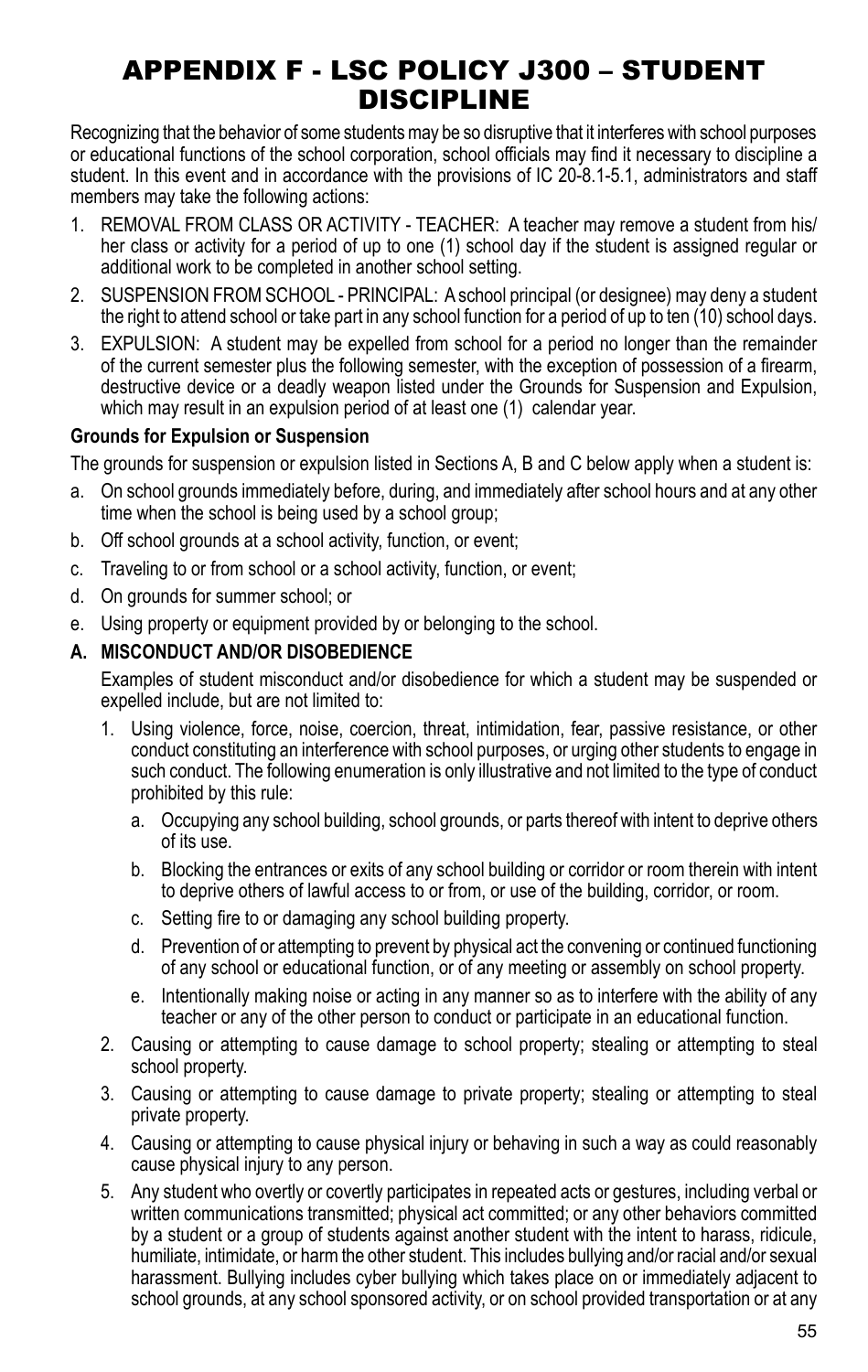official school bus stop, through the use of the district's Internet system while on or off campus, through the personal use of a personal digital device on campus, or off campus activities that cause or threaten to case a substantial disruption at school.

- 6. Failing to report the actions or plans of another person to a teacher or administrator where those actions or plans, if carried out, could result in harm to another person or persons or damage property, when the student has information about such actions or plans.
- 7. Possessing, using, or transmitting a knife or any object that can reasonably be considered a weapon, is represented to be a weapon, or looks like a weapon.
- 8. Possessing, using, transmitting, or being under the influence of any controlled substance, prescription drug, narcotic drug, hallucinogenic drug, amphetamine, barbiturate, marijuana, alcoholic beverage, intoxicant or depressant of any kind, or any paraphernalia used in connection with the listed substances. Also prohibited is the consumption of any of the stated substances before attending school or a school function or event.
	- a. Exception to Rule 8: A student with chronic disease or medical condition may possess and self-administer prescribed medication consistent with the provisions outlined in LSC policy J700.
- 9. Possessing, using, or transmitting any substance which is represented to be or looks like a narcotic drug, hallucinogenic drug, amphetamine, barbiturate, marijuana, alcoholic beverage, stimulant, depressant, or intoxicant of any kind.
- 10. Possessing, using, transmitting, or being affected by caffeine-based substances, substances containing phenylpropanolamine (PPA), or stimulants of any kind, be they available with or without prescription.
- 11. Engaging in the selling of a controlled substance or engaging in a criminal law violation that constitutes a danger to other students or constitutes an interference with school purposes or an educational function.
- 12. Failing in a number of instances to comply with directions of teachers or other school personnel during any period of time when the student is properly under their supervision, where the failure constitutes an interference with school purposes or an educational function.
- 13. Falsely accusing any person of sexual harassment or of violating a school and/or state or federal law.
- 14. Engaging in any activity forbidden by the laws of Indiana that constitutes an interference with school purposes or an educational function.
- 15. Aiding, assisting, or conspiring with another person to violate these student conduct rules of state or federal law.
- 16. Violating any rules that are reasonably necessary in carrying out school purposes or an educational function, including but not limited to:
	- a. Engaging in sexual behavior on school property;
	- b. Disobeying administrative authority;
	- c. Being willfully absent or tardy to classes;
	- d. Engaging in speech, conduct, or behavior, including clothing, jewelry or hair style, which is profane, indecent, lewd, vulgar, offensive, disruptive to school purposes, or interferes with the educational environment. This includes racial and/or sexual harassment.
- 17. Using on school grounds during school hours an electronic paging device or hand held portable telephone in a situation not related to a school purpose or education function. A Parent(s) / Guardian(s) allowing students to carry electronic devices to school implies permission to the school to have access to any and all information on the device if confiscated for disciplinary or investigative purposes.
- 18. Exhibiting or participating in any behavior related to gang membership or affiliation, recruiting or furthering the interest of gangs, or possessing, using, distributing, displaying, wearing or selling anything deemed to be evidence of gang membership or affiliation.
- 19. Possessing, using, transmitting or selling tobacco.
- 20. Failing to completely and truthfully respond to questions from a staff member regarding schoolrelated matters including potential violations of the student conduct rules or state or federal law.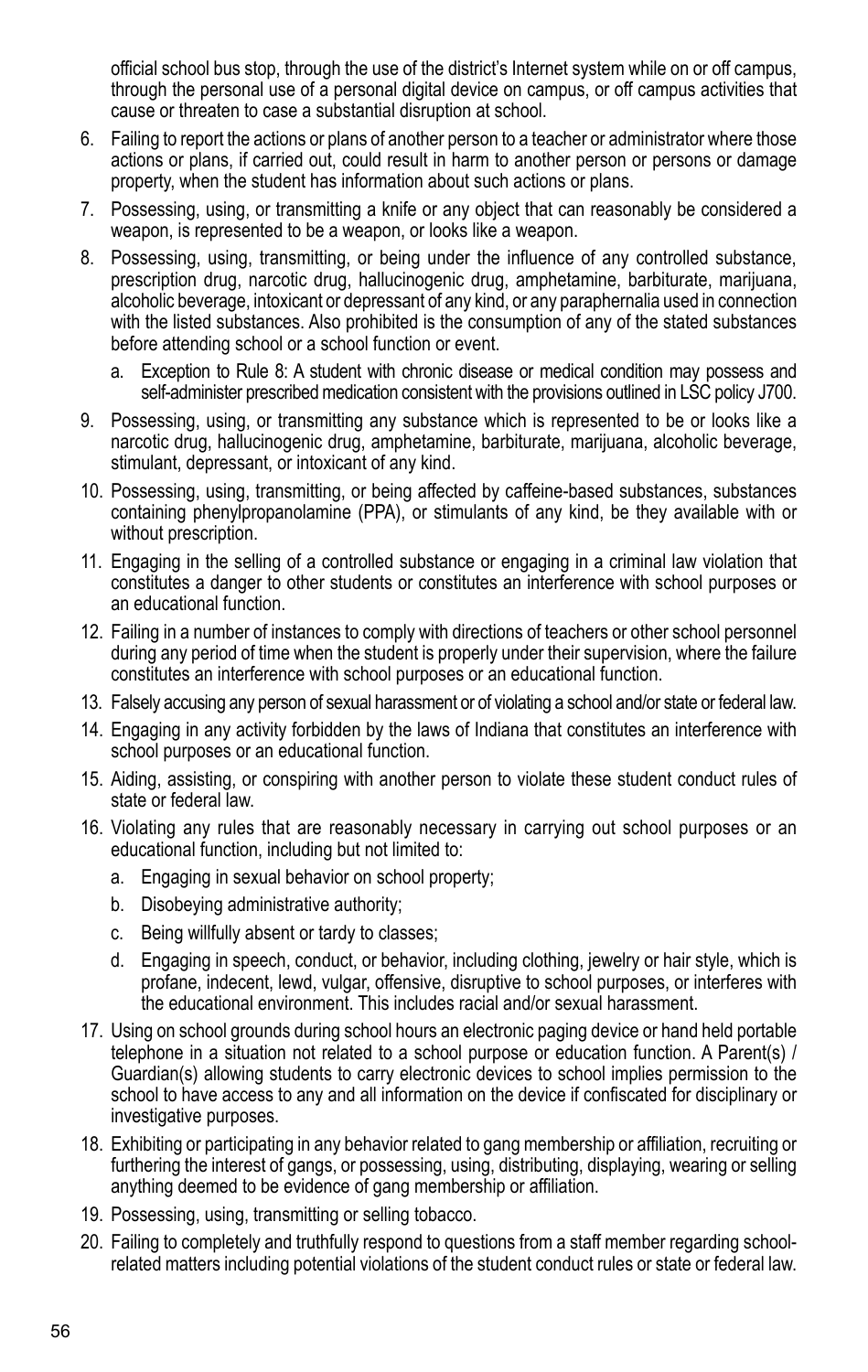#### **B. POSSESSING A FIREARM OR A DESTRUCTIVE DEVICE**

- 1. No student shall possess, handle or transmit any firearm or destructive device on school property.
- 2. The following devices are considered to be a firearm under this rule:
	- Any weapon that will, or is designed to, or may readily be converted to, expel a projectile by the action of an explosive
	- The frame or receiver of any weapon described above
	- Any firearm muffler or firearm silencer
	- Any destructive device which is an explosive, incendiary, or poison gas bomb, grenade, rocket having a propellant charge of more than four ounces, missile having an explosive or incendiary charge of more than one-quarter ounce, mine, or any similar device
	- Any weapon that will, or that may be readily converted to, expel a projectile by the action of an explosive or other propellant, and that has any barrel with a bore of more than one-half inch in diameter
	- Any combination of parts either designed or intended for use in converting any device into any destructive device in the two immediately preceding examples, and from which a destructive device may be readily assembled
	- An antique firearm
	- A rifle or shotgun which the owner intends to use solely for sporting, recreational, or cultural purposes
- 3. For the purposes of this rule, a destructive device is
	- An explosive, incendiary or over pressure device that is configured as a bomb, a grenade, a rocket with a propellant charge of more than four ounces, a missile having an explosive or incendiary charge of more than one-quarter ounce, a mine, a Molotov cocktail or a device that is substantially similar to an item described above;
	- A type of weapon that may be readily converted to expel a projectile by the action of an explosive or other propellant though a barrel that had a bore diameter of more than one-half inch; or
	- A combination of parts designed or intended for use in the conversion of a device into a destructive device. A destructive device is NOT a device that although originally designed for use as a weapon, is redesigned for use as a signaling, pyrotechnic, a line throwing, safety, or similar device.
- 4. The penalty for possession of a firearm or destructive device: suspension for up to ten (10) days and expulsion from school for at least one calendar year with the return of the student to be at the beginning of the first semester after the one-year period. The length of the expulsion may be reduced by the superintendent if the circumstances warrant such reduction.
- 5. The superintendent shall notify the appropriate law enforcement agency when a student engages in behavior described by this rule.

#### **C. POSSESSING A DEADLY WEAPON**

- 1. No student shall possess, handle or transmit any deadly weapon on school grounds.
- 2. The following devices are considered to be deadly weapons as defined in I.C. 35-41-1-8:
	- A weapon, taser or electronic stun weapon, equipment, chemical substance, or other material that in the manner it is used, or could ordinarily be used, or is intended to be used, is readily capable of causing serious bodily injury
	- An animal readily capable of causing serious bodily injury and used in the commission or attempted commission of a crime
- 3. The penalty for possession of a deadly weapon: up to ten (10) days suspension and expulsion from school for a period of not more than one calendar year.
- 4. The superintendent shall notify the appropriate law enforcement agency when a student engages in behavior described in this rule.

### **D. UNLAWFUL ACTIVITY**

A student may be suspended or expelled for engaging in unlawful activity on or off school grounds if the unlawful activity may reasonably be considered to be an interference with school purposes or an education function, or the student's removal is necessary to restore order or protect persons on school property. This includes any unlawful activity meeting the above criteria which takes place during the weekend, holidays, other school breaks, and the summer period when a student may not be attending classes or other school functions.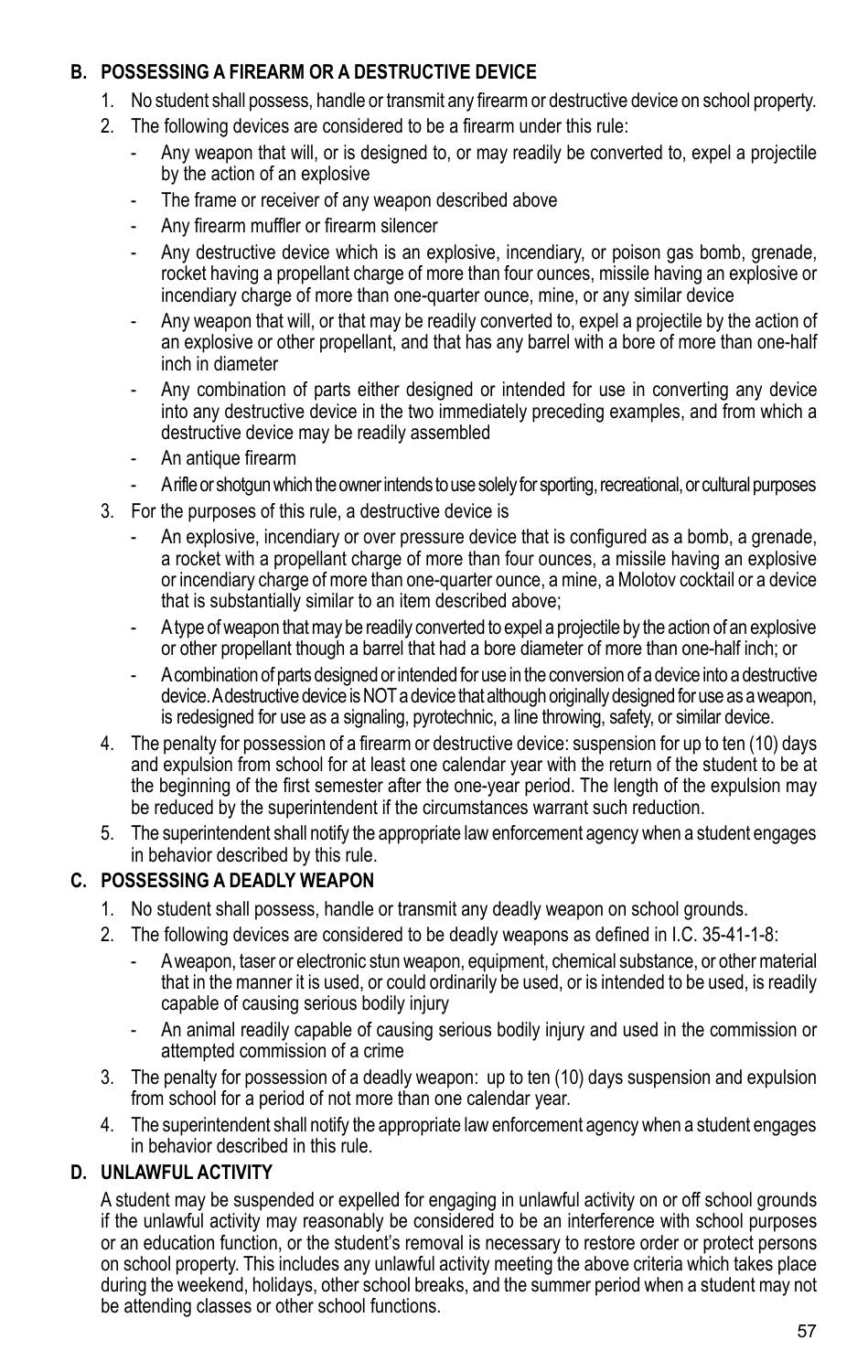#### **E. LEGAL SETTLEMENT**

A student may be expelled if it is determined that the student's legal settlement is not in the attendance area of the school where the student is enrolled.

#### **F. RIGHT TO APPEAL**

The student or parent has the right to appeal an expulsion decision to the school board within 10 days of the receipt of notice of the action taken. The student or parent appeal to the school board must be in writing. If an appeal is properly made, the board will consider the appeal unless it votes not to hear the appeal. If the board hears the appeal, it will consider the written summary of the expulsion meeting and the arguments of both the school administration and the student and/or the student's parent. The board will then take any action deemed appropriate.

#### **Suspension Procedures**

When a principal (or designee) determines that a student should be suspended, the following procedures will be followed:

- 1. A meeting will be held prior to the suspension of any student. At this meeting the student will be entitled to
	- a. A written or oral statement of the charges;
	- b. If the student denies the charges, a summary of the evidence against the student will be presented; and
	- c. An opportunity to explain his or her conduct.
- 2. The meeting shall precede suspension of the student except where the nature of the misconduct requires immediate removal. In such situations, the meeting will follow the suspension as soon as is reasonably possible following the date of the suspension.
- 3. Following the suspension, the parents or guardians of suspended students will be notified in writing. The notification will include the dates of the suspension, the student's misconduct, and the action taken by the principal.

#### **Expulsion Procedures**

When a principal (or designee) recommends to the superintendent (or designee) that a student be expelled from school, the following procedures will be followed:

- 1. The superintendent (or designee) may conduct an expulsion meeting or may appoint one of the following persons to conduct the expulsion meeting:
	- a. Legal counsel
	- b. A member of the administrative staff who did not expel the student and was not involved in the events giving rise to the expulsion.
- 2. An expulsion will not take place until the student and the student's parent or guardian are asked to appear at an expulsion meeting conducted by the superintendent or the person designated above. Failure by a student or a student's parent or guardian to appear at this meeting will be deemed a waiver of rights administratively to contest the expulsion or to appeal it to the school board.
- 3. The request to appear at the expulsion meeting will be in writing, delivered by certified mail or by personal delivery, and contain the reasons for the expulsion and the date, time, place, and purpose of the meeting.
- 4. At the expulsion meeting, the principal (or designee) will present evidence to support the charges against the student. The student or parent will have the opportunity to answer the charges against the student and to present evidence to support the student's position.
- 5. If an expulsion meeting is held, the person conducting the expulsion meeting will make a written summary of the evidence heard at the meeting, take any action found to be appropriate, and give notice of the action taken to the student and the student's parent.

The student or parent has the right to appeal the decision of the person conducting the expulsion meeting to the school board within ten (10) days of the receipt of notice of the action taken. The student or parent appeal to the school board must be in writing. If the Board receives an appeal, the Board shall vote on whether or not it wants to hear the appeal. The Board will hear the appeal unless one of the following criteria is met in which case the Board will not hear the appeal:

A. The student has not been expelled or required to attend an alternative school.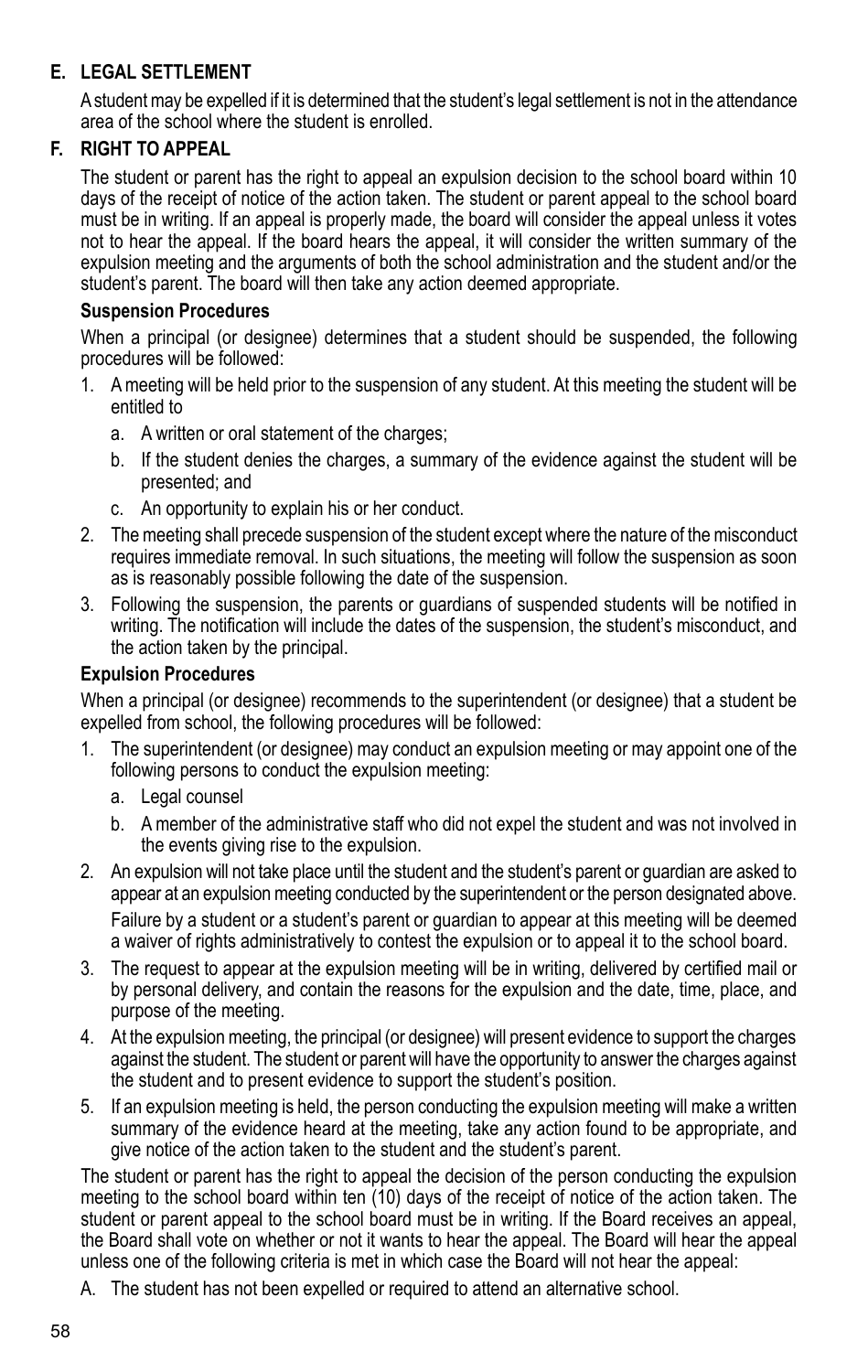- B. The expulsion officer has found the student has engaged in prohibited conduct of the type enumerated below, unless a) the student has denied commission of the misconduct for which expulsion has been ordered and b) significant new evidence favorable to the student and not available at the time of the expulsion meeting has been discovered, and is specifically described in the request for appeal:
	- 1. Occupying any school building, school grounds, or part thereof with intent to deprive others of its use.
	- 2. Blocking the entrance or exits of any school building or corridor or room therein with intent to deprive others of lawful use of or access to or from the building, corridor, or room.
	- 3. Setting fire to or substantially damaging any school building or property.
	- 4. Possessing, firing, displaying, or threatening to use firearms, explosives, or other weapons on the school premises.
	- 5. Preventing or attempting to prevent by physical act the convening or continued functioning of any school or educational function, or of any lawful meeting or assembly on school property.
	- 6. Causing or attempting to cause substantial damage to school property, stealing or attempting to steal school property of substantial value, or repeatedly damaging or stealing school property of small value.
	- 7. Intentionally behaving in such a way as to endanger the safety of any person, except where self-defense or reasonable action undertaken on the reasonable belief that it was necessary to protect some other person has been raised at the expulsion meeting as a defense to finding of a violation of this provision.
	- 8. Threatening or intimidating any student or school employee for the purpose of, or with the intent of, obtaining money or anything of value from the student.
	- 9. Except for approved school purposes, knowingly possessing, handling, or transmitting a knife or any other object that can reasonably be considered a weapon, or looks like a weapon.
	- 10. Knowingly possessing, using, transmitting, or being affected by of any narcotic drug, hallucinogenic drug, amphetamine, barbiturate, depressant, stimulant, cocaine, marijuana, anabolic steroid, look-a-like drug, alcoholic beverage, or intoxicant of any kind. Proper medical use of a prescription or non-prescription drug is not a violation of this subdivision.
	- 11. Engaging in the unlawful selling of a controlled substance or engaging in a criminal law violation that constitutes a danger to other students or constitutes an interference with school purposes or an education function.
- C. The student has admitted to the rule violation for which expulsion has been ordered, unless the appeal is limited to a challenge to the imposition of expulsion or the length of the expulsion imposed.
- D. The length of the expulsion imposed is less than one semester or is the remainder of the current semester.

The Board may also make exceptions to these criteria if the Board deems it necessary out of fairness considerations or an extraordinary circumstance.

#### **Exclusion**

Any student may be excluded from school in the following circumstances, subject to procedural provisions of this chapter:

- 1. If the student has a dangerous communicable disease transmissible through normal school contact that poses a substantial threat to the health or safety of the school community.
- 2. If the students' immediate removal is necessary to restore order to protect persons on school corporation property. This shall include conduct off school property where, on account thereof the student's presence in school would constitute an interference with an educational function or school purpose.

#### **G. INTERPRETATION**

- 1. Any member of the school community who desires an interpretation of the applicability of this statement to a particular set of facts or procedures may apply in writing to the Superintendent of Schools or his/her designee setting forth the facts on which an interpretation is sought and citing the portions of the statement which are questioned.
- 2. The superintendent shall present the request and a recommended interpretation to the Board of School Trustees as one of the administrative items to be considered at the next regular meeting of the Board of School Trustees. The person requesting the interpretation may submit additional written materials as he/she desires, but no speakers will be heard unless the Board of School Trustees so directs.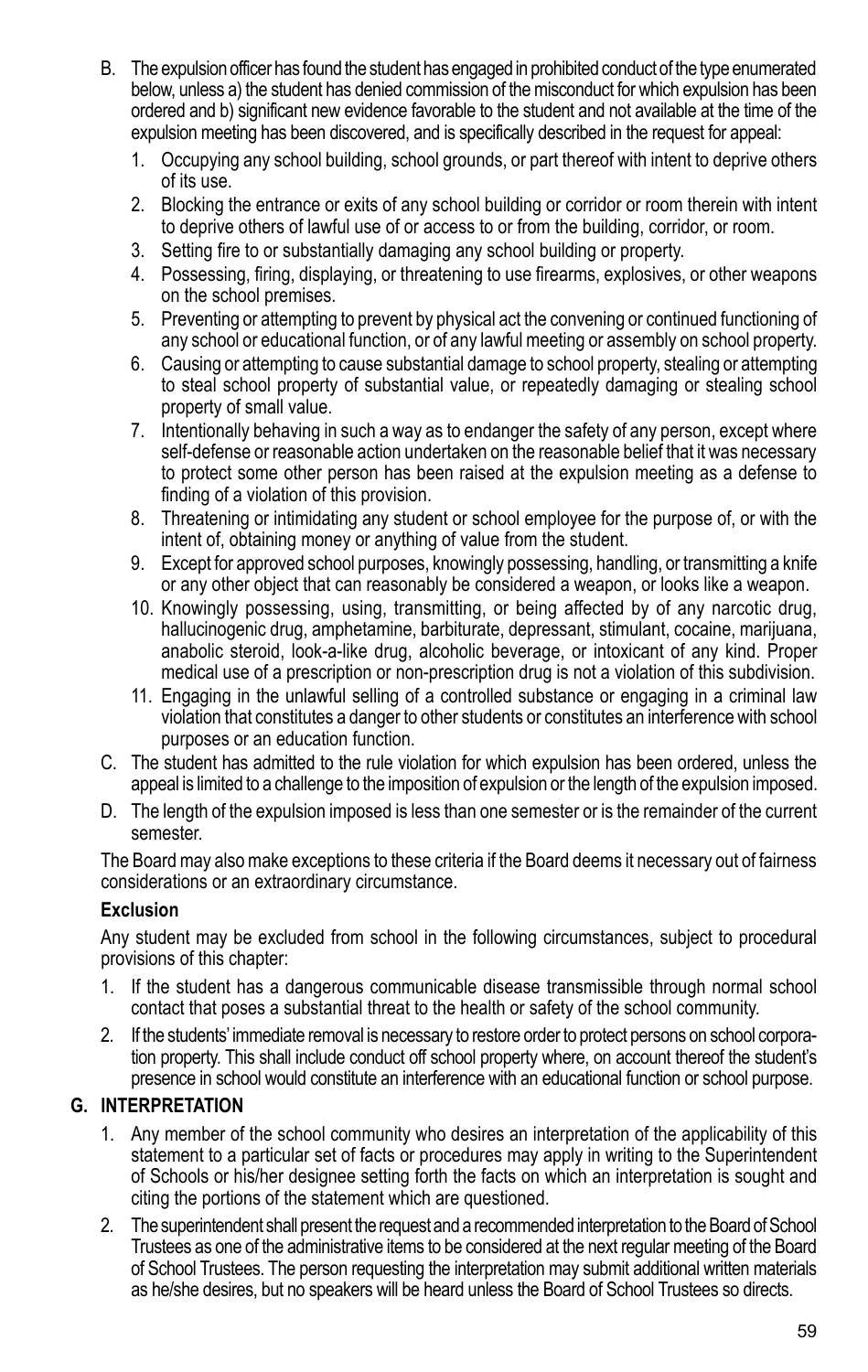## APPENDIX G - LSC POLICY K122– Visitors to **SCHOOLS**

The board invites parents and/or citizens of the school corporation to visit schools. Because schools are a place of learning, the following stipulations are established concerning these visits:

- A. A visitor is defined as anyone who is not a regular staff member or student of a particular school.
- B. Any visitor shall inform the principal's office of his/her presence upon arrival at the school.
- C. Parents or citizens who desire to observe a particular classroom while school is in session shall obtain approval for such visits in advance from the principle, assistant principal, or central office administrator. In the event the principal is not available, the principal shall designate an assistant principal to determine the approval for such visits. Before approving any visit the principal or designated assistant principal shall confer with the teacher whose class is to be visited not less than 24 hours before the requested visit to determine whether and when a visit may be appropriate, the length of the visit and any other issues or concerns the teacher may have. Time limitations may be established so that class disruptions and distractions may be kept to a minimum.
- D. Teachers who arrange visitors to their own classrooms or school shall inform the principal's office of such visitations.
- E. Teachers shall not take instructional time to discuss class events, procedures or individual matters with visitors. It is recommended that a separate time be arranged with the teacher to discuss the visitor's classroom observations.

Building principals are authorized to refuse entry to schools to persons who do not have legitimate business at the school and to request any unauthorized person or persons engaging in unacceptable conduct to leave the school grounds. Furthermore, building principals or designees are authorized to request assistance of law enforcement officers in cases of emergency and to seek prosecution to the full extent of the law when persons violate the provisions of the district policy including but not limited to trespassing on school grounds, damage to school property, loitering, and disruptive activity.

#### **Visitor Procedures:**

- 1. The following people may be granted visitor's permission:
	- a. Visitors with specific appointments
	- b. Former students with pre-arranged visits to teachers on planning periods
	- c. Prospective students accompanied by their families. Arrangements for guided building tours must be made through the Guidance Office.
- 2. Any visitor must obtain a visitor's pass which is to be worn in a manner that is clearly visible (lapel, etc.).
- 3. No visitors' passes will be granted during lunch hours.
- 4. Visitor's clearance need not be requested if a person's presence limits him to business in the General Office, Guidance Office, Principal's Office, Athletic Office, Book Rental Office or Theater Box Office (tickets, parental conferences, etc.). Former students wishing to re-enroll may not see a counselor without an appointment. School personnel who are present for a specific school service or maintenance (salesmen excluded) need not receive visitor's clearance.
- 5. Any person not abiding by the regulations governing visitors will be subject to trespassing charges as defined in city ordinance. This includes former students who have been expelled from school. Individuals expelled from school may not come onto school property without specific written permission of the principal, permission written in advance of the visit. Individuals granted such permission are required to report first to the principal's office accompanied by a parent or legal guardian.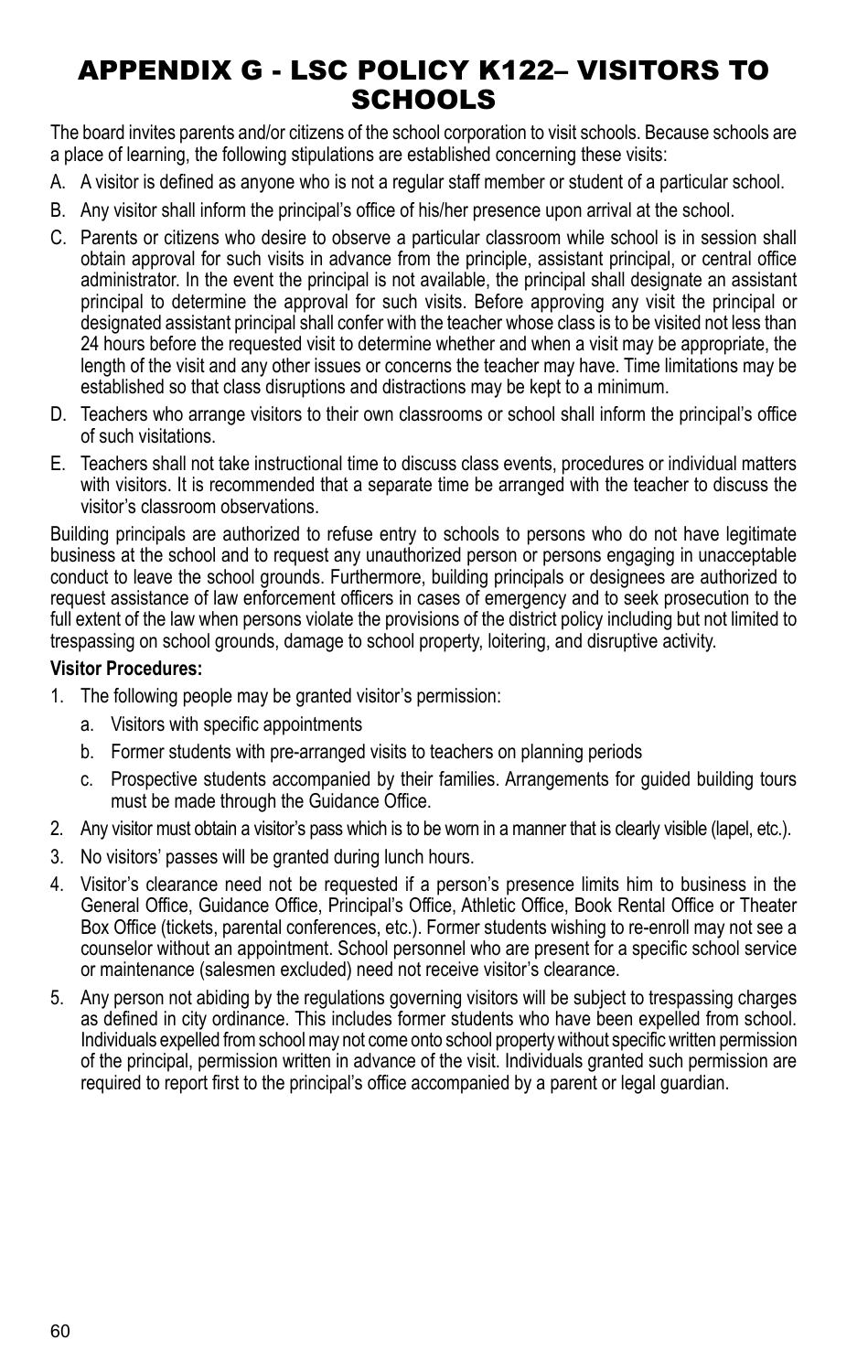## APPENDIX H - LSC Policy J 491 Student vehicles

Parking facilities at Jefferson High School and other school premises may be made available to students upon approval of the school administration. The school corporation, however, reserves the right to establish reasonable rules for the use of such vehicles, including the right to examine the contents of any such vehicles while parked on school premises when an administrator has reasonable suspicion to believe there may have been a violation of state or federal law, or that the contents of such vehicles may include items or elements which are illegal to possess, have been stolen or lost, or present a threat to the health, safety, or welfare of students or staff. Vehicles in violation of parking lot regulations may be towed if student have been informed at the time the student is given a parking permit or in conjunction with a violation. Repeated violations of parking lot regulations by a student may be addressed through the discipline plan at Jefferson High School or other appropriate discipline plan.

At the direction of the Superintendent, or his designee, the Administration may make use of dogs, law enforcement officials, or appropriate technologies to inspect school premises, including student vehicles.

- 1. Students may drive automobiles, ride motor scooters or other self-propelled vehicles, or ride bicycles to and from school provided they have the approval of their parents; however, the vehicle must be parked in a designated area and must remain parked there throughout the school day.
- 2. Students operating self-propelled vehicles may not move them during the school day unless written permission from the parent has been filed in the office of the principal prior to moving the vehicle.
- 3. The school corporation reserves the right to establish reasonable rules for the use of such vehicles, including the right to examine contents of any such vehicles while parked on school premises when an administrator has reasonable suspicion to believe that the contents of any such vehicles may include items or elements which are illegal to possess, have been lost or stolen, or present a threat to the health, safety, or welfare of students or staff.
- 4. Vehicles in violation of parking lot regulations may be towed.
- 5. Repeated violations of parking lot regulations by a student will be addressed through the discipline plan at Jefferson High School.

## APPENDIX I - I450 Co/Extra – Curricular Activities Policy

In an effort to discourage any and all decisions which subordinate academic decisions to extracurricular decisions, students are eligible to participate in performing extracurricular activities only during their first eight (8) semesters of enrollment at Jefferson High School. Attendance at Jefferson High School for sixteen (16) or more days during a given semester constitutes enrollment during that semester. However, if after fifteen (15) days, a student is seriously injured or suffers from serious illness which necessitates the student's complete withdrawal from school for the semester and the student does not receive academic credit for the semester, then that semester shall not count as a semester of enrollment under this guideline.

In order to provide due process for students in extracurricular activities, the following procedures are to be used as guidelines.

- 1. Responsibilities
	- a. All extracurricular activities develop rules to govern the conduct of students enrolled in the activity. The rules should include a partial but representative list of offenses for which a student could be denied participation in the activity. All rules developed should be clearly stated.
	- b. Developed rules are submitted to the assistant principal in charge of activities, and if approved are sent to the Board of School Trustees.
	- c. Adopted rules are published and made available to students, parents, and faculty.
- 2. The assistant principal in charge of activities will establish an appeal board consisting of three members. The composition of the board may include faculty advisors to extracurricular activities, students, and other administrators. This board will not have the authority to alter any decision, but will make recommendations relative to the validity of the charge and severity of the penalty or penalties. After reviewing the board findings and recommendations, the assistant principal in charge of activities will make the final decision on the appeal.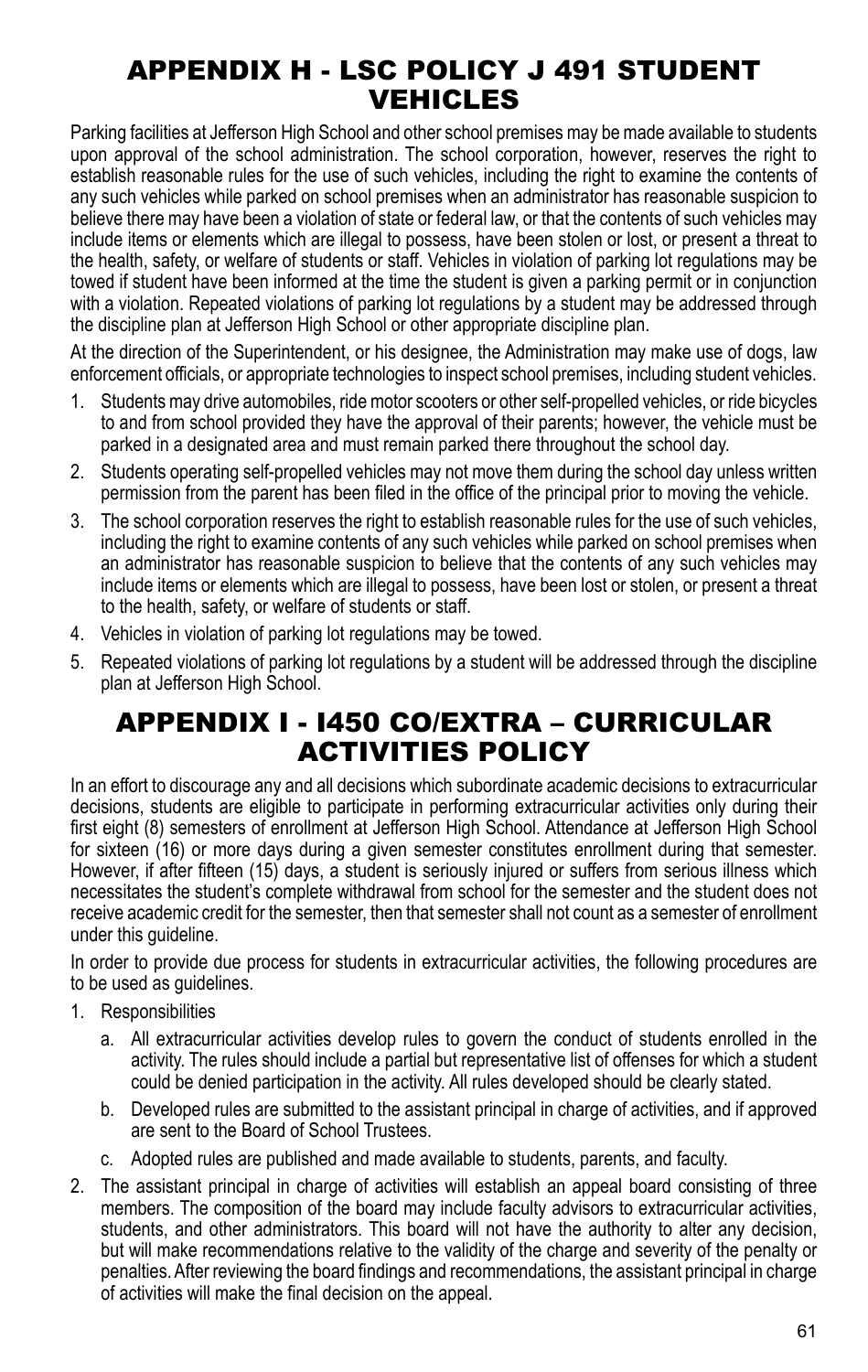- 3. The faculty advisor is responsible for:
	- a. Developing the rules for the activity and submitting for approval to the assistant principal in charge of activities.
	- b. Determining if a student has violated a rule.
	- c. Administering the rules.
	- d. Notifying students of the intent to deny participation in the extra- or co-curricular activity.
	- e. Conducting the informal hearing.
	- f. Advising students of their right to appeal.
	- g. Maintaining the student certificates acknowledging they have read and understand the rules of activity.

#### 4. Process

To provide due process in extracurricular activities, all the following must be adhered to:

- a. Rules shall be made available to students.
- b. Students must certify that they have read and understand the rules. Students may not be enrolled in the activity until they have signed the activity roster.
- c. When violation of the rules is indicated, the faculty sponsor should investigate.
- d. If there is an apparent violation, the faculty sponsor should notify the student of the charges and the intent to deny the student participation, and should establish an informal hearing time and date.
- e. The faculty sponsor should conduct the informal hearing and determine if denial of participation should be invoked.
- f. The assistant principal in charge of activities should be notified of the denial to participate.
- g. The student should notify the assistant principal of an intent to appeal.
- h. The assistant principal will establish an appeal board to hear the appeal and notify the student of the date and time of hearing.
- i. The appeal board will hear appeal and forward findings and recommendations to the assistant principal.
- j. The assistant principal will review appeal board findings and recommendations, then render a decision on the appeal. The assistant principal may, if deemed appropriate, interview the student prior to making his/her decision. The assistant principal's decision will be recorded on a due process form and the student will be advised of the decision. Both parties should expedite actions in order to solve the concern.
- k. The assistant principal will report the decision to the principal, who will review all action taken in the case to assure that the process was followed as outlined above.

#### APPENDIX J - LSC POlicy j490 - Student **LOCKERS** lockers

All lockers made available for student use on the school premises, including lockers located in the hallways, physical education and athletic dressing rooms, industrial education classrooms and art classrooms, are the property of the school corporation. These lockers are made available for student use at the school, but the lockers are not to be used to store items which cause, or can reasonably be foreseen to cause, an interference with school purposes or an educational function, or which are forbidden by state law or school rules. A student may not expect to have privacy in a locker or its contents.

At the direction of the Superintendent, or his designee, the administration may make use of dogs, law enforcement officials, or appropriate technologies to inspect school premises, including school lockers.

The student's use of the locker does not diminish the school corporation's ownership or control of the locker. The school corporation retains the right to inspect the locker and its contents to ensure that the locker is being used in accordance with its intended purpose, and to eliminate fire and other hazards, maintain sanitary conditions, attempt to locate lost or stolen material, and to prevent use of the locker to store prohibited or dangerous materials such as weapons, illegal drugs, paraphernalia, or alcohol.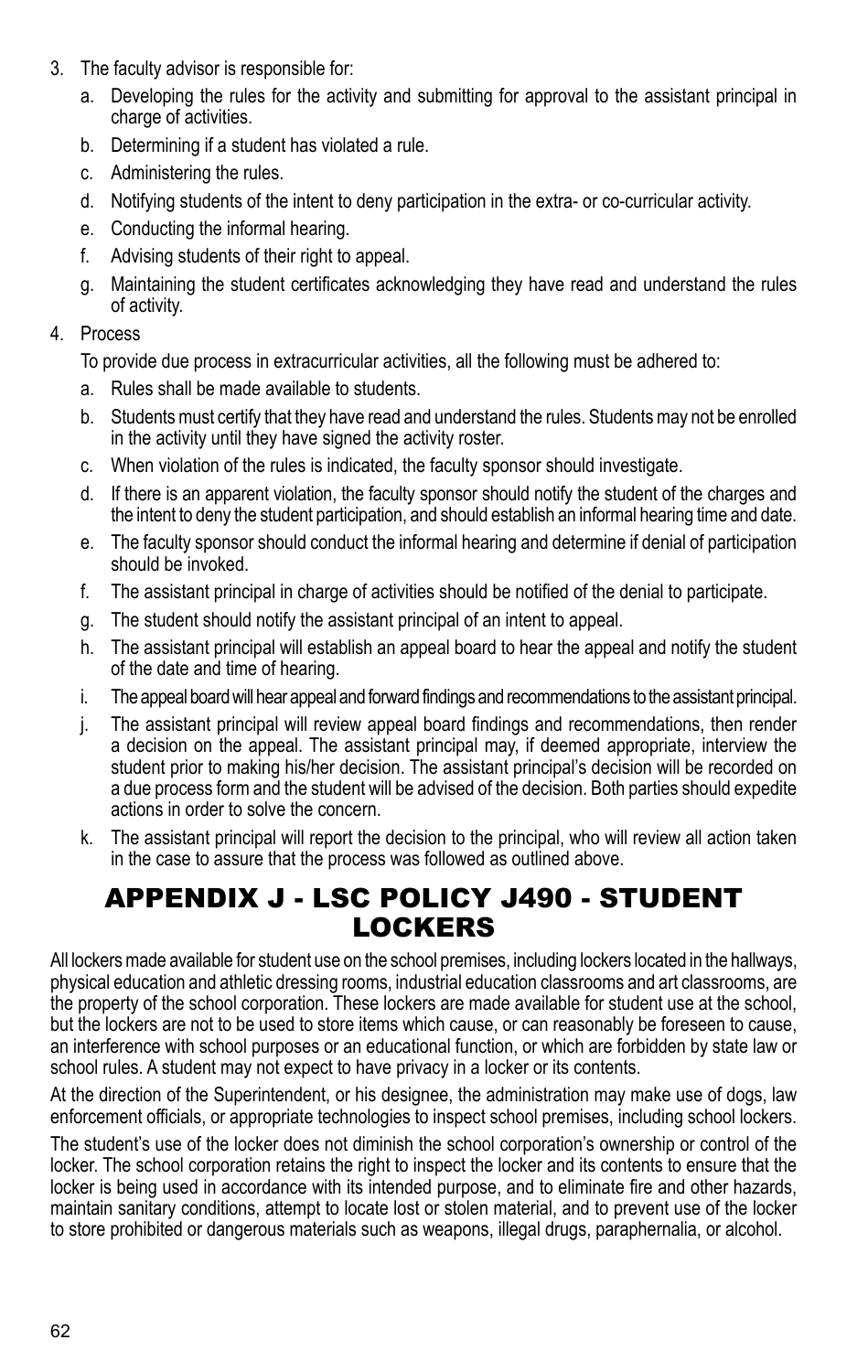## APPENDIX K - LSC POlicy j700 – Administration of Medication at School

## **HEALTH SERVICES**

The health services program of the school is under the direction of the school administration, school doctor, and school nurse. All school personnel cooperate in this program.

Jefferson High School has a full-time and part-time registered nurse. First aid, when needed, is administered by available school personnel. If questions arise or in case of serious injury, it is the policy of the school to contact parents, if at all possible, and arrange for the student to be taken home. Further care and treatment are the responsibility of the parents. A student is never released unless permission is given by the student's parent, guardian, or other responsible adult. School authorities, school nurse, or other school personnel do not attempt to treat or diagnose cases of illness or injury. The nurse is available to counsel students and parents about health-related problems and concerns.

**Parents should let the school nurse know if students suffer from a life-threatening condition or health-related problem, such as asthma, severe allergies, seizures, etc. In case of severe injury, severe illness, or medical emergency, an ambulance will be called, and the student will be taken to the hospital.**

**Parents MUST let the school office know about changes in addresses or phone numbers or temporary situations which may affect the school's ability to contact the parent in emergencies.**

Students who are ill and have a fever of over 100 degrees (F) should not attend school until the temperature has been below 100 degrees for at least 24 hours.

## **Administration of Medication Policy**

No medication shall be administered to a student without the written and dated consent of the student's parent or guardian. The consent of the parent or guardian shall be valid only for the period specified on the consent form and in no case longer than the current school year or program. All non-prescription medicine to be administered to a student must be accompanied by a statement describing the medicine, the dosage, and the time for it to be administered to the student. For prescription medicine, including injectable medicine, to be administered to a student and for all blood glucose tests by finger prick to be administered to a student, these must be a physician's prescription and a copy of the original prescription and pharmacy label on file with the school nurse. If the medication is to be terminated prior to the date on the prescription, the written and dated consent or withdrawal of consent of the parent or guardian is required. The written consent of the parent or guardian and the written order of the physician shall be kept on file**. All prescriptions and non-prescription medications to be administered at school or school functions must be Food and Drug Administration approved.**

Medication shall be administered in accordance with the parent's or guardian's statement (in the case of non-prescription medicine) or the physician's order (in the case of prescription medicine) only by a school nurse or other employee(s) designated in writing by the school principal unless the medical condition requires the student to self-administer the medication. All administration of medicine shall be documented in writing. Any designated employee who is responsible for administering injectable insulin or a blood glucose test by finger prick, shall receive proper training and such training shall be documented in writing.

Students may possess and self-administer medication if the following conditions are met:

- 1. The student's parent or guardian has filed an authorization with the student's principal for the student to possess and self-administer the medication. The authorization must include the statement described in part (2) below.
- 2. A physician states in writing that:
	- a. The student has an acute or chronic disease or medical condition for which the physician has prescribed medication;
	- b. The student has been instructed in how to self-administer the medication; and
	- c. The nature of the disease or medical condition requires emergency administration of the medication.

The authorization and statement described in parts (1) and (2) above must be filed with the student's principal annually.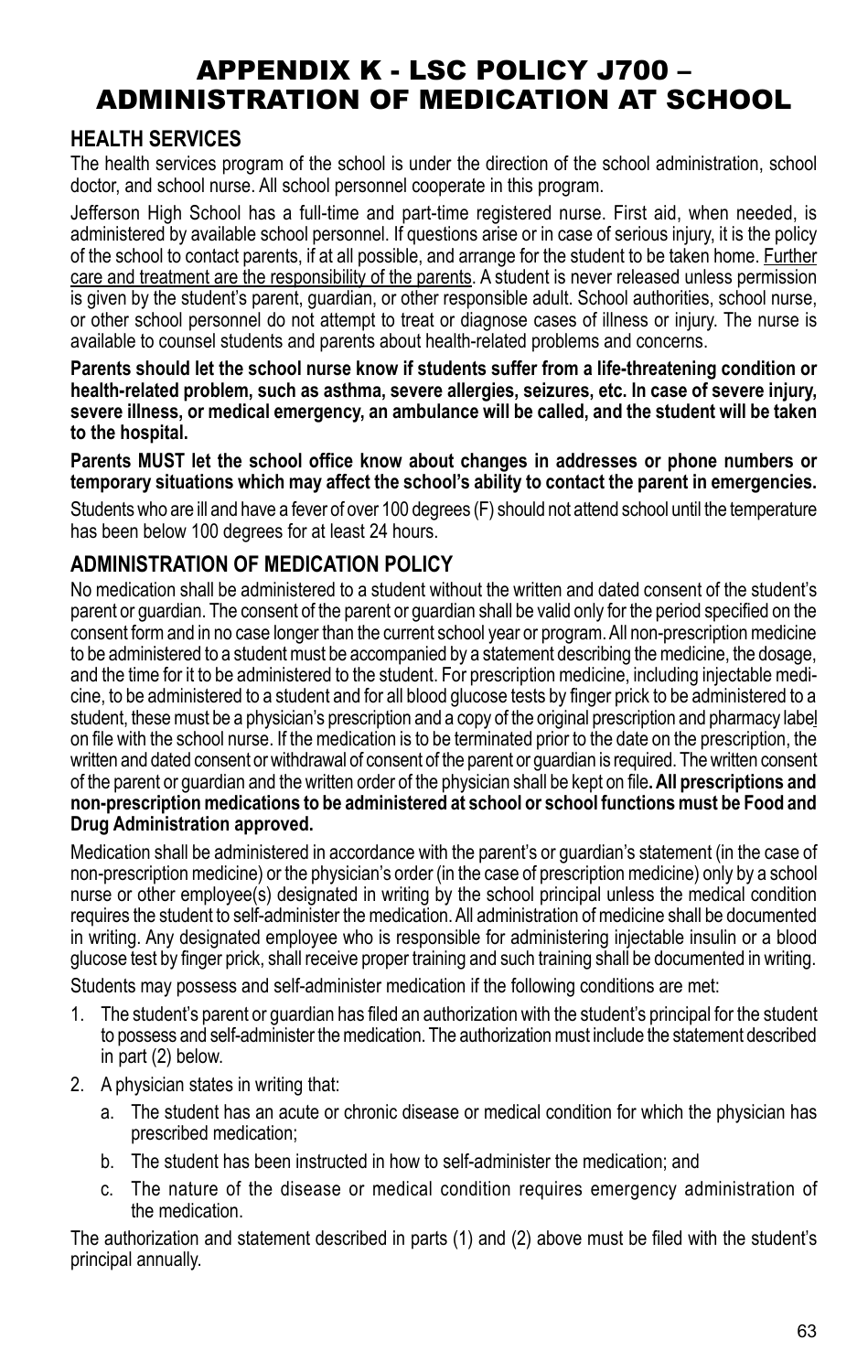Medication that is possessed by a school for administration during school hours or at school functions for a student may be released to:

- 1. The student's parent or guardian; or
- 2. An individual who is:
	- a. At least eighteen (18) years of age; and
	- b. Designated in writing by the student's parent or guardian to receive the medication.

Medication possessed by the school for administration during school hours or at school function may be sent home with a student in grades 9 through 12 if the student's parent or guardian provides written permission for the student to receive the medication.

Legal Reference: I.C. 20-1-1-6

I.C. 20-1-6-2.1 I.C. 34-4-1-16.5-35 511 IAC 7-6-7 I.C. 20-8.1-5.1-7.5 I.C. 20-8.1-7-22

## **Health Screenings**

- 1. Cleanliness and freedom from communicable diseases: Students are to be as clean as possible when sent to school. Periodically the nurse may discuss cleanliness with students and check them for head lice, skin disorders, and other possibly contagious conditions. Students may be excluded from school if acute and/or chronic health conditions are found.
- 2. Vision screenings are available to students upon referral.
- 3. Hearing screenings are required by state law to be administered to all students in 10th grade, all new students, and all those referred. Parents not wishing to have their child have hearing screenings may notify the principal, in writing, of their objection.
- 4. Immunization: All students must comply with state immunization laws. Failure to comply can result in the student being excluded from Indiana's public schools.

### **MENINGOCOCCAL DISEASE**

Parents/guardians are strongly recommended to have children immunized against the potentially fatal bacterial infection commonly known as meningitis. Although rare in occurrence in the general population, high school and college age individuals are at higher risk. Meningococcal disease can come on quickly and cause death or permanent disability in a matter of hours of the first symptoms. If you have questions about meningococcal disease and immunization, please contact your child's physician or school nurse.

### **UNEXPECTED SEVERE ALLERGIC REACTION**

Anaphylaxis is a life-threatening medical emergency. Anaphylaxis is a severe response resulting in cardi collapse (shock) after allergic exposure to an antigen. If this occurs, immediate intervention with EpiPen injection and a 911 call is necessary. Each school health office is equipped with an EpiPen to be used for cases of unexpected anaphylactic reaction. The school nurse or trained first responder will administer the EpiPen when allergic reaction symptoms are life-threatening. If an EpiPen is administered a 911 call will be made. (The school's EpiPen is to be used for life-threatening emergencies only and does not replace the student's own prescribed medication. Students with known allergies should have an individual health care plan and provide prescribed medication at school. If your student has a known severe allergy, please inform your student's school nurse.)

### **RECEIVING THE BRONCHO BOARD OBLIGATES THE STUDENT TO ABIDE BY THE SCHOOL'S RULES AND POLICIES AS ADOPTED BY THE LAFAYETTE SCHOOL CORPORATION.**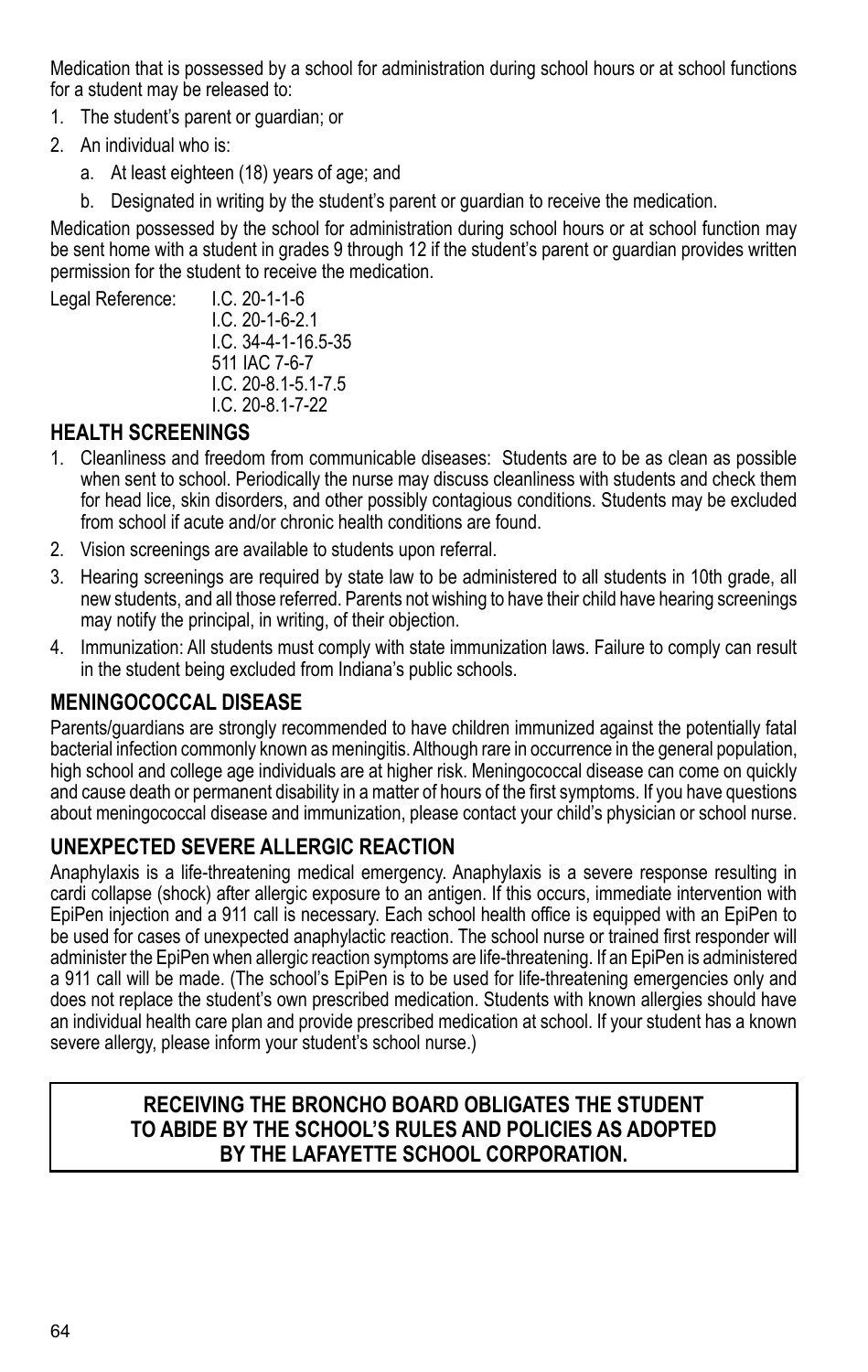## **Jefferson High School Research Guide Gathering Information**

Be sure to follow the guidelines provided by your teacher. **Bibliography Cards**

Make a separate bibliography card for each of your sources. Be sure to use the MLA citation guide on the following pages to ensure you write the information in the correct format.

Bib. Card #

Complete, correct MLA citation

## **Note Cards**

Each note card should contain 4 pieces of information:

The **bib. cards #** corresponds to the source in which the information is found. The **heading** is a word or phrase that lets you know what type of information is on the card. This heading will help you later when you organize your research into paragraphs. Each note card should contain one bit of **information**. Do not write too much on the card; you should not write complete sentences unless you are quoting from your source. If you are using a direct quotation, be sure to use quotation marks. Be sure to record the **page number** on which each bit of information is located. If you are using an online source or other source without a page number, simply write 'NP' for no page.

Heading Bib. Card #

One fact, statistic, or "quote"

Page # **or** NP (if there is no page #)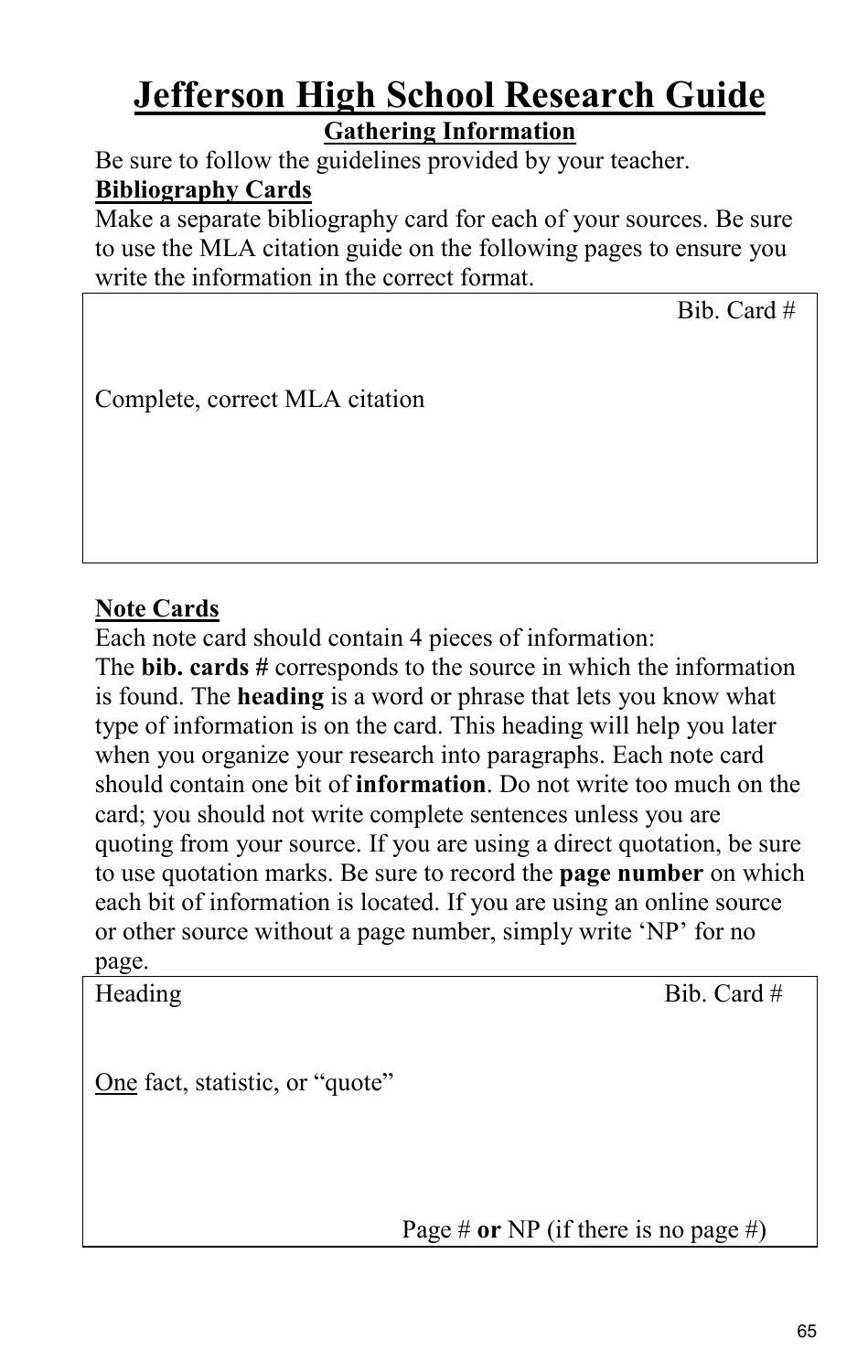## **Guide for Evaluating Internet Sites**

**Accuracy:** Does the information seem right? Are there are no careless mistakes? Are the charts and graphs clearly labeled? **Authority:** Are the sources listed? What is the address? (.org, .edu, .gov, etc.). Is the author known? Does the author have qualifications to write on this subject?

**Copyright:** What is the date on the site? If there is not one, you probably want to skip this site. Is the information up to date? Are the links still current?

**Appearance:** Is the print clear and easy to read? Are graphics clear and meaningful? Does the site look professional?

## **MLA Citation Guide**

NOTE: When writing citations by hand, use underlining in place of *italics*.

## **Print Sources**

## **Book with one author**

Cicneros, Sandra. *The House on Mango Street.* New York: Vintage Books, 1984. Print.

## **Book with more than one author**

Rath, Tom, and Donald Clifton. *How Full Is Your Bucket?* New York: Gallup Press, 2005. Print.

## **A work in an anthology, reference, or collection (including but not limited to Opposing Viewpoints, Current Controversies, and Taking Sides)**

Hughes, Langston. "Mother to Son." *An Introduction to Poetry.* Eds. X.J. Kennedy and Dana Gioia. Boston: Pearson, 2005. 421- 22. Print.

Cohen, William. "Chemical Weapons Should Be Banned." *Weapons of Mass Destruction: Opposing Viewpoints*. Ed. Jennifer Hunley. San Diego: Greenhaven Press, 2001. 124-27. Print.

**Article in an encyclopedia, dictionary, or other reference book**  "Sculpture." *World Book Encyclopedia.* 2003. Print.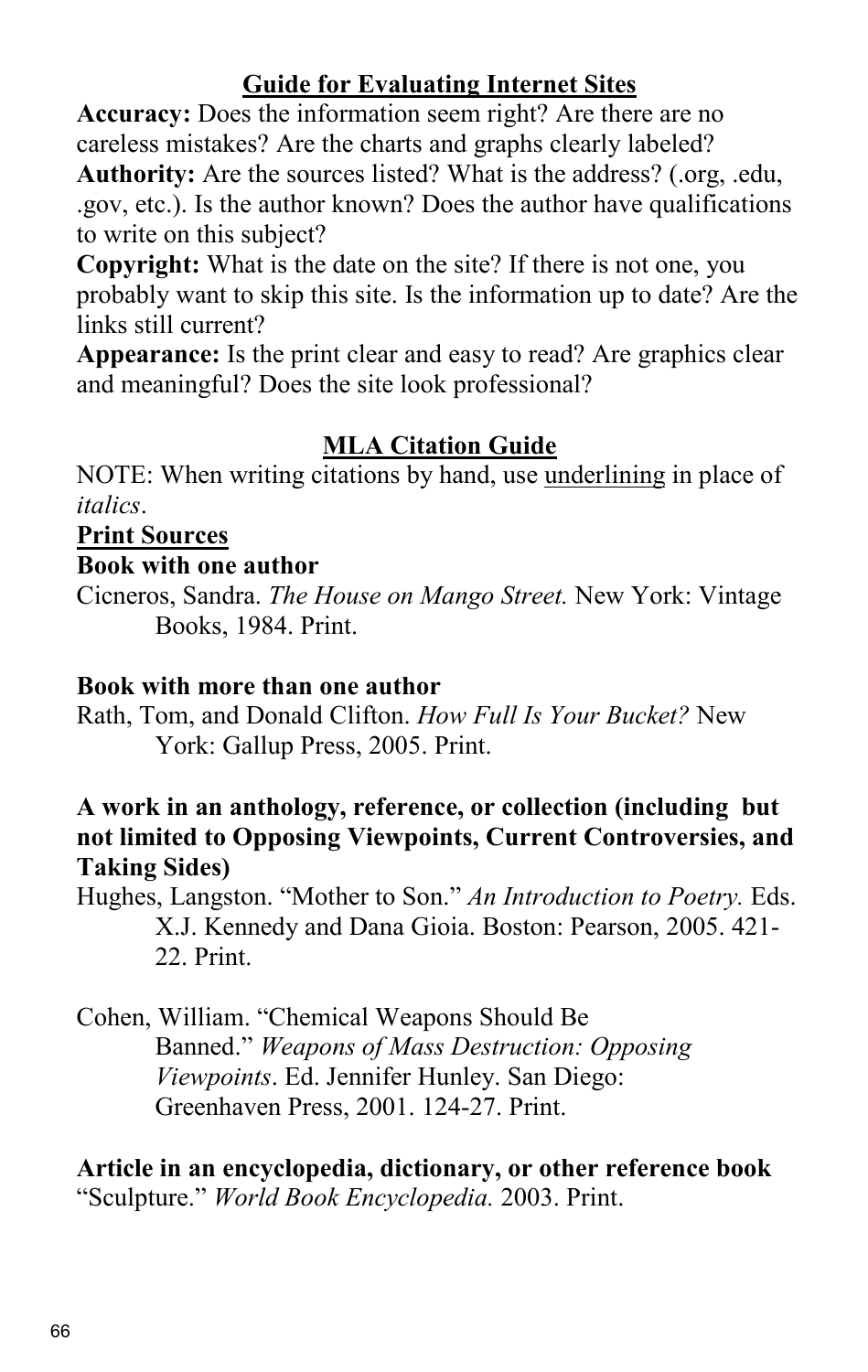## **Pamphlet**

Indiana State Department of Health. *Pandemic Flu and Hygiene: A Key to Slowing Its Spread.* South Deerfield, MA: Channing Bete Company, 2006. Print.

## **Article in a magazine**

Kluger, Jeffrey. "The 50 Best Inventions of the Year." *Time* 23 November 2009: 57-92. Print.

## **Article in a newspaper**

Superville, Darlene. "Obama Targets Dropout Rate." *Indianapolis Star* 2 March 2010: A5. Print.

## **Online Sources**

## **Web pages**

Web pages can vary greatly. Generally, you should include the following information if it is available. See the "Guide for Evaluating Internet Sites" for more information.

- Author or editor's name
- Article title in quotation marks
- Title of web page in italics
- Publisher or sponsoring organization
- Copyright date
- Date you looked at web site

Borade, Gaynor. "Animal Testing Facts." *Buzzle.com.* Buzzle, 24 March 2008. Web. 3 March 2010.

*Climate Change.* United States Environmental Protection Agency, 3 March 2010. Web. 4 March 2010.

## **Magazine or newspaper article online**

Vergrano, Dan. "NASA Spacecraft Approaches Mercury." *USA Today* 30 September 2009. Web. 4 March 2010.

## **Article in an online database**

Franceschina, Peter. "Second-Chance System Turns Criminals into Caregivers." *Sun-Sentinel* (Ft. Lauderdale, FL) 29 Sep. 2009: A1. *SIRS Researcher.* Web. 4 March 2010.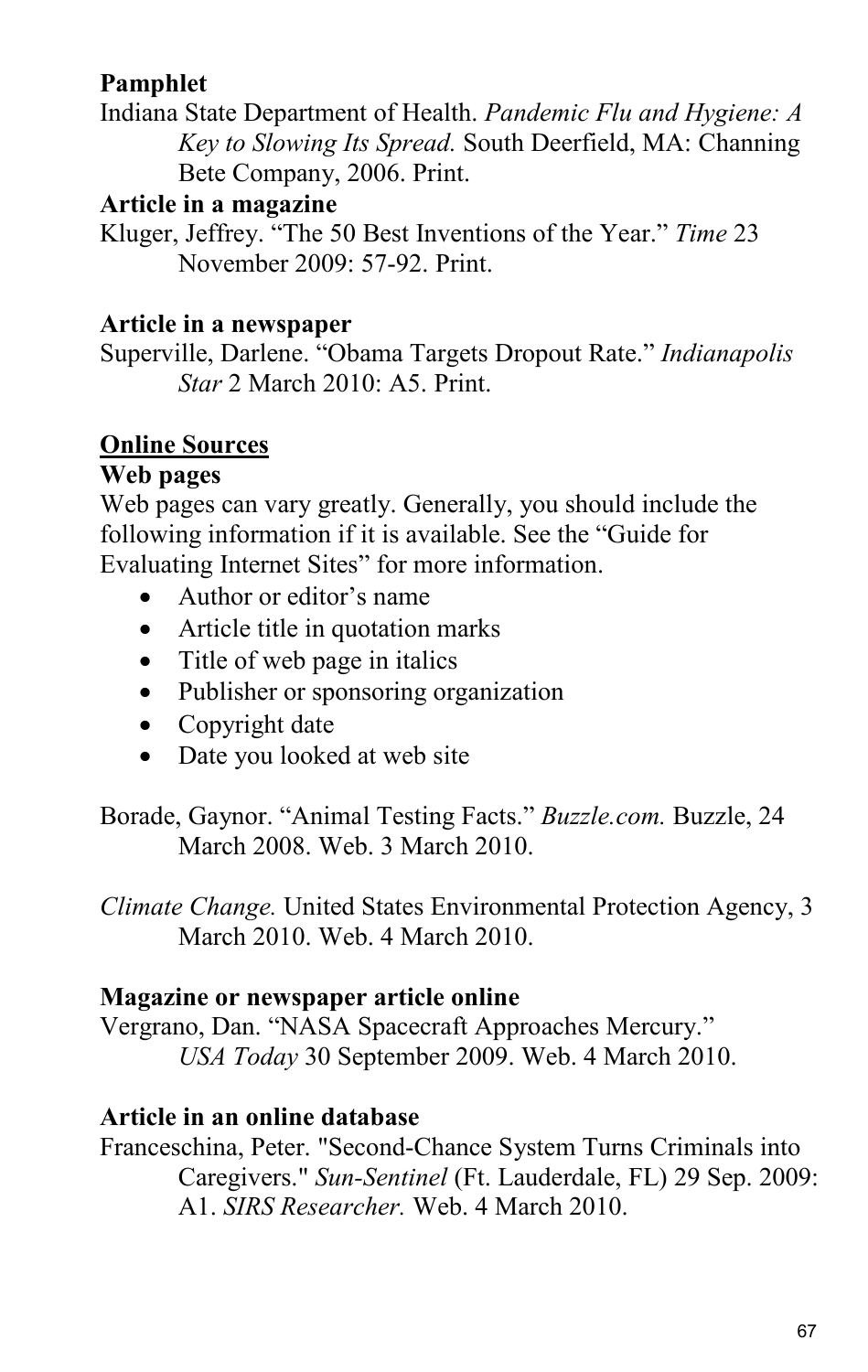Jost, Kenneth. "Professional Football." *CQ Researcher* 20.4 (2010): 73-96. *CQ Researcher*. Web. 4 Mar. 2010.

## **Government publication online**

United States. Government Accountability Office. *Biofuels: Potential Effects and Challenges of Required Increases in Production and Use.* Washington: GPO, 2009. Web. 3 March 2010.

## **Other Sources**

## **Interview**

Eiler, Edward. Personal interview. 29 February 2010.

## **Published conference proceedings**

Jost, Mark. *Public Water System Compliance Using Point-of-Use and Point-of-Entry Treatment Technologies*. 13 Feb. 2003, Orlando, FL. Chicago: National Science Foundation, 2003. Print.

## **Film or movie**

*Dead Poets Society.* Dir. Peter Weir. Perf. Robin Williams, Robert Sean Leonard, Ethan Hawke. Touchstone, 1989. DVD.

## **Television program**

Simon, Bob. "Turkey and Armenia Battle over History." *60 Minutes*. CBS. WLFI, Lafayette, IN. 28 Feb. 2010. **Television** 

## **In-Text Citations**

## **Citing author's name within the text of the paper**

- Use if author is a recognized name or expert to add validity to your research.
- Paper can become a bit choppy if used too often.
- EXAMPLE: **According to Dick Vitale, "UCLA's winning streak lasted only 3 short seasons" (21).**
- NOTE: The number in parenthesis is the page number. Write the number only – no "page" or " $\#$ ."
- NOTE: There is no punctuation mark before the parenthesis. Punctuation comes after the parenthesis.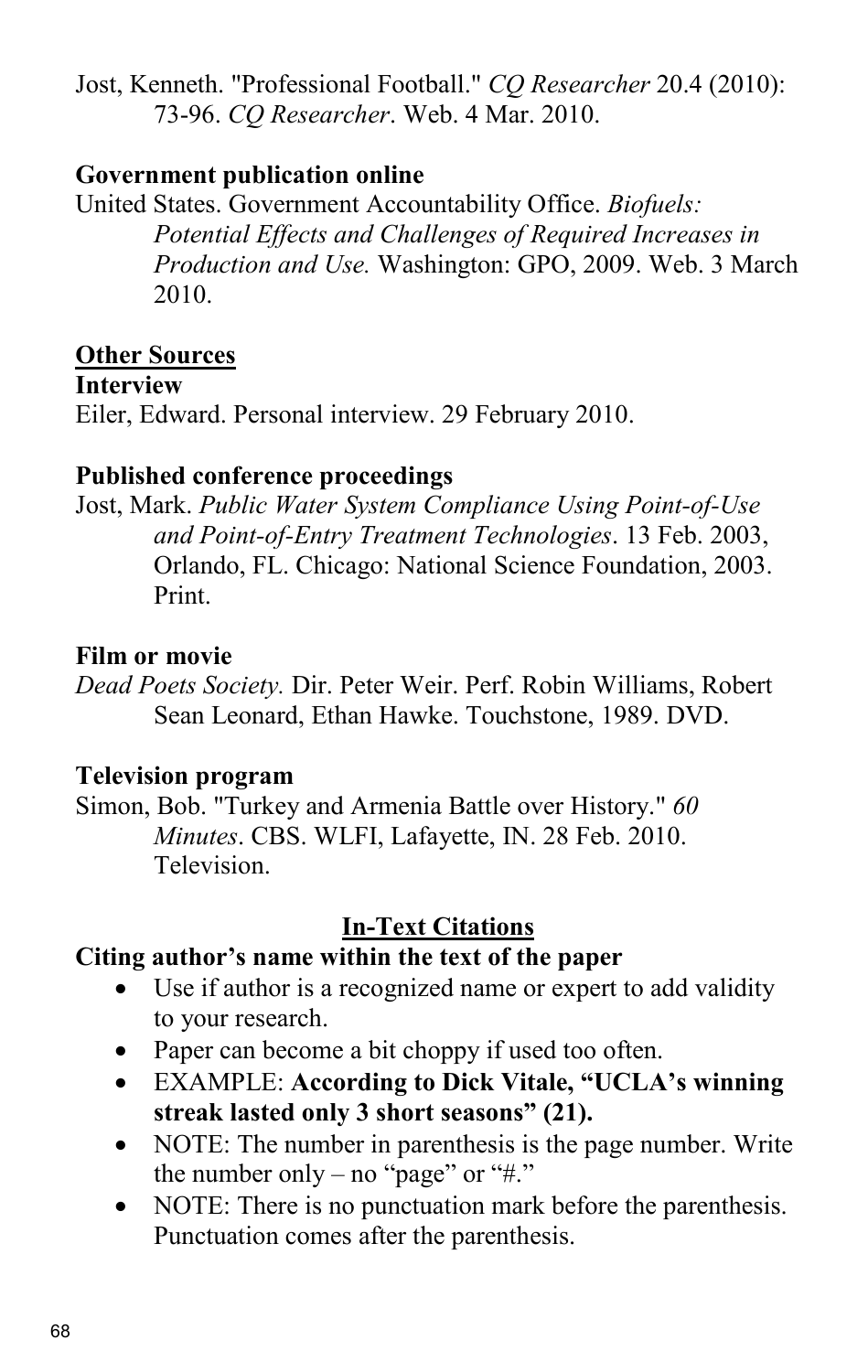## **Without citing author's name within the text of the paper**

- This type will be used most often.
- EXAMPLE: **UCLA posted a winning record for three seasons before falling to last place in 1982 (Vitale 21).**
- The basic rule is to use whatever is listed **first** in the MLA citation…typically this will be the author's last name.
- If there is no author for the citation, you will most likely use the article title in quotation marks or an italicized title of the work, what ever comes first in the citation.
	- o … ("Sculpture" 625).
	- o … (*Dead Poets* np).

## **More than one author with the same last name**

- $\bullet$  ... (Jost, M. np).
- $...$  (Jost, K. 75).

## **More than one article or book by the same author**

- ... (Superville, "Obama" A5).
- ... (Superville, "Local" B6).
- … (Cisneros, *The House* 255).
- … (Cisneros, *Family* 103).

## **Additional Information**

More information about research and MLA citation can be found in the following resources.

*MLA Handbook for Writers of Research Papers.* New York: Modern Language Association of America, 2009.

Jefferson High School library reference section: R 808.08 MLA

Purdue University Online Writing Lab (OWL) http://owl.english.purdue.edu/owl/section/2/

MLA citation information www.easybib.com

The Writing Lab, Room 1A4E, is staffed with an English teacher who can provide assistance with research and other types of writing.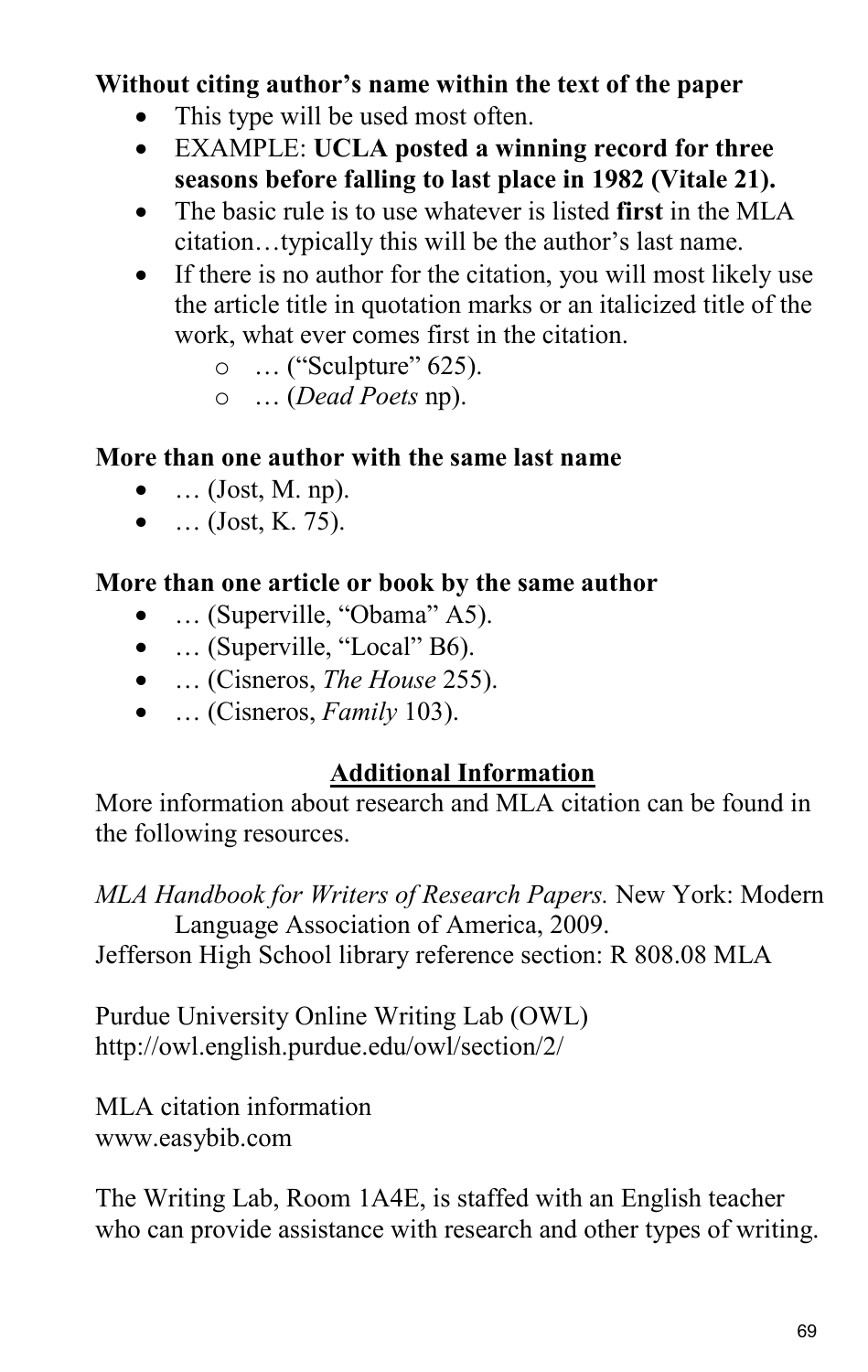## Sports Schedule

### **GOLF GIRLS**

- 8/12/13 Twin Lakes Twin Lakes Invitational (Away), 8:00 AM 8/14/13 Lake Central (Away), 4:45 PM
- 8/17/13 Western Western Invitational (Away), 1:00 PM
- 8/20/13 Twin Lakes Twin Lakes V/JV (Away), 4:30 PM
- 8/21/13 Brownsburg Brownsburg JV (Away), 4:30 PM
- 8/22/13 West Lafayette (West Lafayette), 4:15 PM
- 8/24/13 Penn Hall of Fame (Away), 11:00 AM<br>8/24/13 Western Boone We Bo Invite (JV) (A
- Western Boone We Bo Invite (JV) (Away), 1:30 PM
- 8/26/13 Brownsburg Brownsburg V/JV (Brownsburg), 5:00 PM
- 8/28/13 Zionsville Zionsville JV (Away), 4:30 PM<br>9/3/13 Brownsburg HCC Golf (Away), 10:00 AM
- Brownsburg HCC Golf (Away), 10:00 AM
- 9/4/13 Benton Central, Lafayette Central Catholic Benton Central/LCC (Away), 4:30 PM
- 9/5/13 Logansport (Away), 4:30 PM
- 9/7/13 Munster, Portage, Lowell, North Newton, Boone Grove, Andrean, Merrillville, Lapel, Twin Lakes, Harrison, Greenwood Community, Rensselaer Central, Glenn, Kankakee Valley, Northwestern, Plainfield Lady Broncho Invitational (Away), 1:00 PM
- 9/10/13 Harrison Harrison V/JV (Away), 4:15 PM
- 9/12/13 Southmont Southmont JV (Home), 4:30 PM
- Lafayette Central Catholic, McCutcheon, West Lafayette, Harrison County Tourney (Away), 4:15 PM
- 9/19/13 McCutcheon, Harrison, Lafayette Central Catholic, West Lafayette County Tourney (Away), 4:15 PM
- 9/21/13 Attica, Benton Central, Lafayette Central Catholic, Clinton Prairie, Crawfordsville, Seeger, Southmont, Turkey Run, Fountain Central, McCutcheon, North Montgomery, West Lafayette, Harrison Sectional (Away), 9:00 AM
- 9/28/13 Regional (Away), 9:00 AM<br>10/4/13 State (Away) 8:00 AM
- 10/4/13 State (Away), 8:00 AM
- State (The Legends), 8:00 AM

# **TENNIS BOYS**<br>8/15/13 Paoli

Paoli Lafayette Central Catholic (Home), 4:30 PM 8/20/13 McCutcheon (Home), 4:30 PM<br>8/22/13 Fishers (Fishers), 5:00 PM Fishers (Fishers), 5:00 PM 8/27/13 Harrison (Home), 5:00 PM 8/29/13 Zionsville (Away), 5:00 PM 9/4/13 Noblesville (Away), 5:00 PM<br>9/5/13 Avon (Home), 5:15 PM Avon (Home), 5:15 PM 9/7/13 Brownsburg (Away), 10:00 AM 9/10/13 Westfield (Away), 5:00 PM<br>9/11/13 Hamilton Southeastern (Ho 9/11/13 Hamilton Southeastern (Home), 5:00 PM<br>9/12/13 West Lafayette (West Lafayette), 4:30 PM West Lafayette (West Lafayette), 4:30 PM

9/14/13 Crawfordsville, Culver Military/Girls Academy, Harrison, Lake Central, Logansport, Peru, Plymouth Booster Club Invitational (Home), 9:00 AM 9/16/13 Frankfort (Home), 5:00 PM<br>9/17/13 Kokomo (Home) 4:30 PM 9/17/13 Kokomo (Home), 4:30 PM<br>9/20/13 HCC Tournament (Away), HCC Tournament (Away), 5:00 PM 9/21/13 HCC Tournament (Fishers), 9:00 AM<br>9/24/13 Lebanon (Home), 5:00 PM 9/24/13 Lebanon (Home), 5:00 PM<br>9/28/13 Benton Central Valpar Benton Central Valparaiso (Away), 11:00 AM 9/28/13 LaPorte (Away), 2:30 PM<br>10/3/13 Sectional (Away) 4:30 PM 10/3/13 Sectional (Away), 4:30 PM Sectional (Away), 4:30 PM 10/5/13 Sectional (Away), 9:00 AM<br>10/8/13 West Lafavette Regional (A 10/8/13 West Lafayette Regional (Away), 4:30 PM Regional (Away), 4:30 PM

#### **FOOTBALL B 7TH**

8/16/13 Intra-Squad Scrimmage (Home), 6:00 PM 8/22/13 Zionsville Middle (Home), 5:30 PM 9/12/13 Kokomo (Home), 6:00 PM<br>9/19/13 I afavette Central Catholic (I Lafayette Central Catholic (Home), 5:30 PM 10/3/13 Kokomo (Home), 6:00 PM 10/16/13 Southwestern Middle (Home), 5:45 PM

## **FOOTBALL B 8TH**

| 8/16/13  | Intra-Squad Scrimmage (Home), 6:00 PM      |
|----------|--------------------------------------------|
| 8/29/13  | Zionsville West (Home), 5:30 PM            |
| 9/5/13   | Brownsburg Middle East (Home), 5:30 PM     |
| 9/12/13  | Kokomo (Home), 7:15 PM                     |
| 9/19/13  | Lafayette Central Catholic (Home), 7:00 PM |
| 10/3/13  | Kokomo (Home), 7:15 PM                     |
| 10/16/13 | Southwestern Middle (Home), 6:45 PM        |

## **FOOTBALL B V**

| 8/16/13  | Chesterton Chesterton (Scrimmage)<br>(Home), 7:30 PM                          |
|----------|-------------------------------------------------------------------------------|
| 8/23/13  | Zionsville (Away), 7:30 PM                                                    |
| 8/30/13  | Harrison (Harrison), 7:00 PM                                                  |
| 9/6/13   | McCutcheon (SCHEUMANN STADIUM),<br>7:00 PM                                    |
| 9/13/13  | Noblesville (Noblesville), 7:00 PM                                            |
| 9/20/13  | Hamilton Southeastern Hamilton<br>Southeastern(Homecoming) (Home),<br>7:00 PM |
| 9/27/13  | Brownsburg Brownsburg (Fish Fry) (Home),<br>7:30 PM                           |
| 10/4/13  | Avon (Avon), 7:00 PM                                                          |
| 10/11/13 | Fishers (Fishers), 7:00 PM                                                    |
| 10/18/13 | Westfield Westfield (Senior Night) (Home),<br>7:00 PM                         |
| 10/25/13 | Sectional 1 (SCHEUMANN STADIUM),<br>7:00 PM                                   |
| 11/1/13  | Sectional 2 (SCHEUMANN STADIUM),<br>7:00 PM                                   |
| 11/8/13  | Sectional 3 (SCHEUMANN STADIUM),<br>7:00 PM                                   |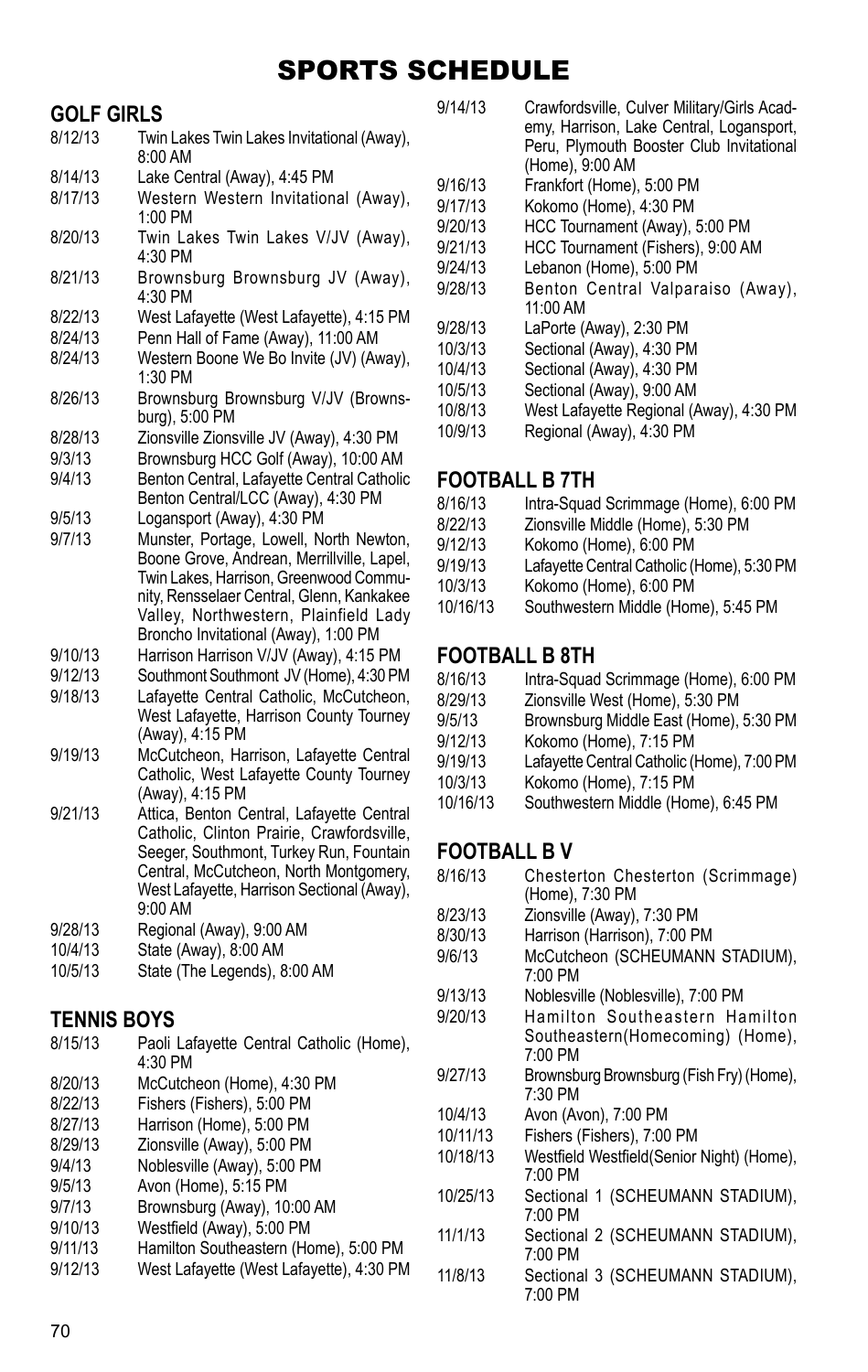| 11/15/13 | Regional (SCHEUMANN STADIUM),<br>7:00 PM   |  |
|----------|--------------------------------------------|--|
| 11/22/13 | Semi State (SCHEUMANN STADIUM),<br>7:00 PM |  |
| 11/30/13 | State (Away), 8:00 PM                      |  |

# **Soccer Boys V/JV**

- 8/20/13 Zionsville (Home), 5:30 PM
- 8/22/13 Kokomo (Away), 6:00 PM
- Fishers (Home), 12:00 PM
- 8/27/13 Harrison (Home), 5:00 PM<br>8/31/13 Westfield (Westfield) 10:00
- 8/31/13 Westfield (Westfield), 10:00 AM<br>9/3/13 McCutcheon (Away), 5:00 PM McCutcheon (Away), 5:00 PM
- 9/4/13 Logansport Logansport (Varsity first)
- (Away), 5:30 PM
- 9/7/13 Hamilton Southeastern (Away), 12:00 PM<br>9/10/13 Noblesville (SCHEUMANN STADIUM). Noblesville (SCHEUMANN STADIUM),
- 5:30 PM
- 9/11/13 West Lafayette (Home), 5:00 PM
- 9/21/13 Frankfort (Home), 10:00 AM
- 9/21/13 Benton Central (Away), 5:00 PM
- 9/24/13 Brownsburg (Away), 5:30 PM<br>9/28/13 Twin Lakes (Home) 11:00 AM
- 9/28/13 Twin Lakes (Home), 11:00 AM<br>9/28/13 Merrillville (Home), 6:00 PM
- Merrillville (Home), 6:00 PM
- 10/1/13 Avon (Home), 5:30 PM<br>10/7/13 Sectional (Home) 6:00
- 10/7/13 Sectional (Home), 6:00 PM
- Sectional (Home), 5:00 PM
- 10/12/13 Sectional (Home), 7:00 PM
- 10/16/13 Regional (Away), 7:00 PM
- 10/19/13 Regional (Away), 7:00 PM
- Semi State (Away), 10:00 AM
- 11/2/13 State (Away), 10:00 AM

### **VOLLEYBALL G V/JV**

- 8/20/13 Frontier (Frontier), 5:30 PM
- 8/22/13 Zionsville (Home), 6:00 PM<br>8/24/13 Benton Central Brownsbur
- Benton Central, Brownsburg, Greenfield-Central, Homestead, Huntington North, McCutcheon, Merrillville, Morristown JV Classic (Home), 9:00 AM
- 8/24/13 Warsaw Community, Morristown, Milan, McCutcheon, Greenfield-Central Jeff Classic (Home), 9:00 AM
- 8/27/13 West Lafayette (Away), 6:00 PM
- 8/29/13 Harrison (Home), 5:30 PM
- 9/3/13 Benton Central (Away), 6:00 PM<br>9/5/13 McCutcheon (Away), 5:30 PM
- 9/5/13 McCutcheon (Away), 5:30 PM
- Noblesville (Home), 6:00 PM
- 9/17/13 Lafayette Central Catholic Central Catholic (CRAWLEY MAIN GYM), 6:00 PM
- 9/19/13 Hamilton Southeastern (Away), 6:00 PM
- 9/21/13 Alexandria Monroe, Bloomington North, Carroll (Ft. Wayne), Clinton Prairie, Penn, Peru, Homestead, Munster, Lafayette Central Catholic, Rossville Varsity Tournament (Home), 10:00 AM
- 9/23/13 Logansport (Home), 6:00 PM<br>9/24/13 Kokomo (Away), 6:00 PM
- Kokomo (Away), 6:00 PM
- 9/26/13 Brownsburg (Away), 5:30 PM
- 9/28/13 Warsaw Community Warsaw V/JV Tournament (Warsaw Community), 10:00 AM
- 10/1/13 Clinton Prairie (Clinton Prairie), 6:00 PM
- 10/3/13 Avon (Home), 6:00 PM
- 10/5/13 Lafayette Central Catholic, Clinton Central, Clinton Prairie, Delphi Community, Twin Lakes, McCutcheon, Harrison, Carroll JV Invitational (Home), 9:00 AM
- 10/8/13 Twin Lakes (Away), 6:00 PM
- Fishers (Home), 6:00 PM
- 10/12/13 North Montgomery North Montgomery Varsity Tour. (Away), 9:00 AM
- 10/17/13 Westfield (Away), 6:00 PM
- Sectional (Away), 6:00 PM
- 10/26/13 Sectional (Away), 11:00 AM<br>10/26/13 Sectional (Away) 7:00 PM
- Sectional (Away), 7:00 PM

#### **VOLLEYBALL G F**

8/20/13 Crawfordsville (Home), 6:00 PM<br>8/22/13 Zionsville Zionzville (Home), 6:00 Zionsville Zionzville (Home), 6:00 PM 8/27/13 West Lafayette (Home), 6:00 PM<br>8/29/13 Harrison (Home), 5:30 PM 8/29/13 Harrison (Home), 5:30 PM 9/3/13 Logansport (Home), 5:30 PM<br>9/5/13 McCutcheon (Away), 5:30 PM McCutcheon (Away), 5:30 PM 9/12/13 Noblesville (Home), 6:00 PM<br>9/17/13 Lafavette Central Catholic (DI Lafayette Central Catholic (DENNY BLIND GYM), 6:00 PM 9/19/13 Hamilton Southeastern (Away), 6:00 PM 9/23/13 Logansport (Home), 6:00 PM<br>9/24/13 Kokomo (Kokomo) 6:00 PM 9/24/13 Kokomo (Kokomo), 6:00 PM 9/26/13 Brownsburg (Away), 5:30 PM<br>9/28/13 Zionsville (Away), 8:30 AM 9/28/13 Zionsville (Away), 8:30 AM 10/1/13 Clinton Prairie (Clinton Prairie), 6:00 PM 10/3/13 Avon (Home), 6:00 PM<br>10/8/13 Twin Lakes (Away), 6:0 10/8/13 Twin Lakes (Away), 6:00 PM 10/10/13 Fishers (Home), 6:00 PM Westfield (Away), 6:00 PM

#### **Soccer Girls V/JV**

- 8/21/13 Zionsville (Away), 5:30 PM Fishers (Fishers), 5:30 PM
- 8/28/13 Harrison (Harrison), 5:00 PM
- 
- 8/31/13 Westfield (Home), 10:00 AM<br>9/3/13 Kokomo (Home), 5:30 PM
- 9/3/13 Kokomo (Home), 5:30 PM<br>9/4/13 McCutcheon (Home), 5:00 McCutcheon (Home), 5:00 PM
- 9/7/13 Twin Lakes (Home), 12:00 PM<br>9/10/13 West Lafavette (Away), 5:00 P
- 9/10/13 West Lafayette (Away), 5:00 PM<br>9/11/13 Noblesville (Away), 5:30 PM
- 9/11/13 Noblesville (Away), 5:30 PM<br>9/18/13 Hamilton Southeastern (S)
- Hamilton Southeastern (SCHEUMANN STADIUM), 5:30 PM
- 9/21/13 Benton Central (Home), 5:00 PM<br>9/25/13 Brownsburg (SCHEUMANN ST
- Brownsburg (SCHEUMANN STADIUM), 5:30 PM
- 9/28/13 Highland (Away), 4:00 PM<br>10/2/13 Avon (Away), 5:30 PM
- 10/2/13 Avon (Away), 5:30 PM
	- Terre Haute South Vigo Terre Haute South (Away), 10:00 AM
- 10/5/13 Terre Haute North Vigo (Away), 1:30 PM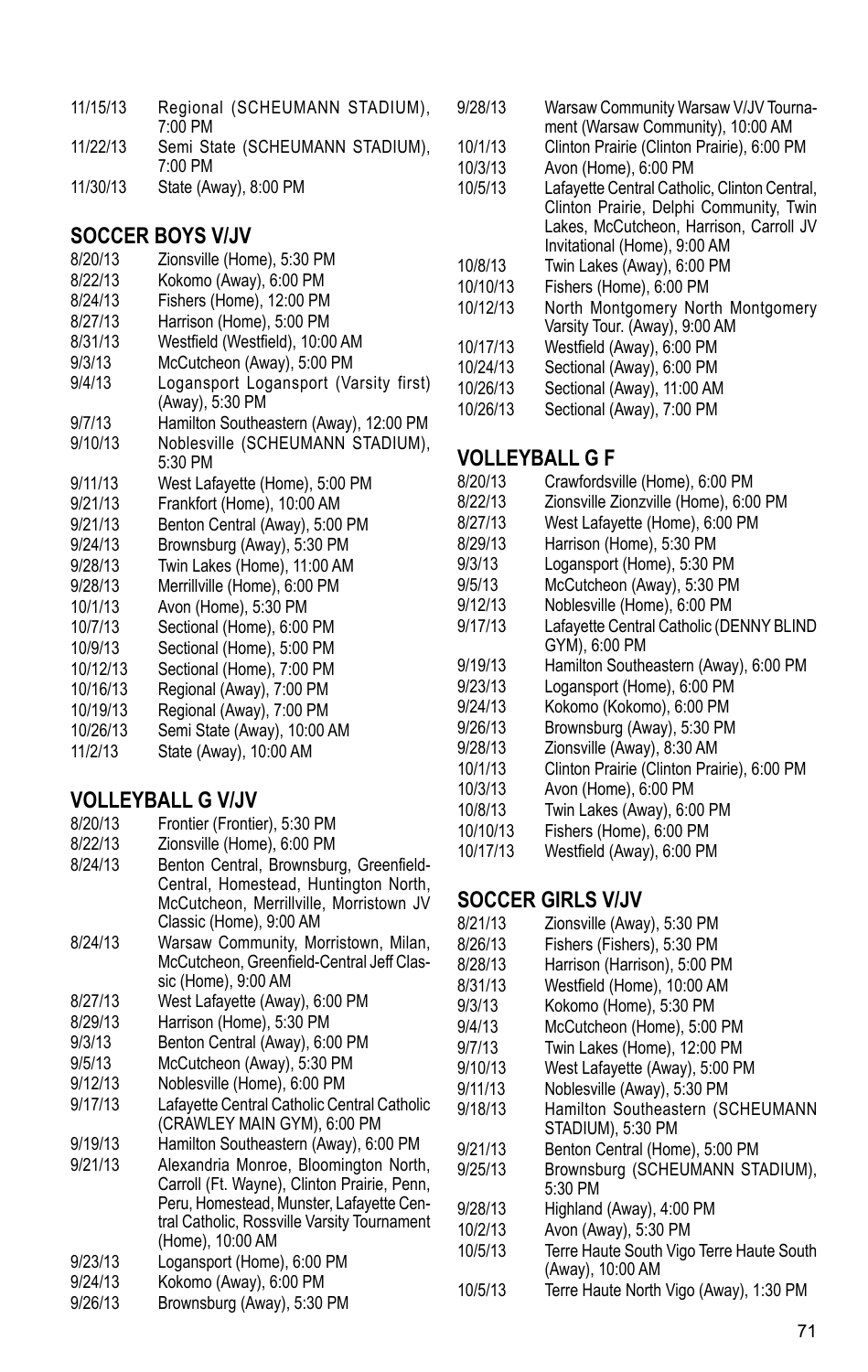| 10/8/13  | Sectional (Away), 5:00 PM      |
|----------|--------------------------------|
| 10/10/13 | Sectional (Away), 5:30 PM      |
| 10/12/13 | Sectional (Away), 4:00 PM      |
| 10/16/13 | Regional (Away), 5:00 PM       |
| 10/19/13 | Regional Final (Away), 4:00 PM |
| 10/26/13 | Semi State (Away), 10:00 AM    |
| 11/2/13  | State (Away), 10:00 AM         |
|          |                                |

# **FOOTBALL B JV**

- 8/24/13 Zionsville (Home), 9:00 AM
- Harrison (Home), 10:00 AM
- 9/7/13 McCutcheon (McCutcheon), 10:00 AM<br>9/14/13 Noblesville (Home) 10:00 AM
- 9/14/13 Noblesville (Home), 10:00 AM<br>9/23/13 Hamilton Southeastern (Away)
- Hamilton Southeastern (Away), 6:00 PM
- 9/28/13 Brownsburg (Away), 10:00 AM
- 10/5/13 Avon (Home), 12:00 PM<br>10/12/13 Fishers (Home) 10:00 A
- 10/12/13 Fishers (Home), 10:00 AM
- Westfield (Away), 10:00 AM

# **FOOTBALL B F**

- Zionsville (Away), 10:00 AM
- 8/31/13 Harrison (Away), 9:00 AM
- 8/31/13 Harrison (Harrison), 10:00 AM<br>9/7/13 McCutcheon (SCHFUMANN
- McCutcheon (SCHEUMANN STADIUM), 10:00 AM
- 9/14/13 Noblesville (Away), 10:00 AM<br>9/23/13 Hamilton Southeastern (Home
- 9/23/13 Hamilton Southeastern (Home), 6:00 PM<br>9/28/13 Brownsburg (Home), 10:00 AM
- Brownsburg (Home), 10:00 AM
- 10/5/13 Avon (Home), 10:00 AM
- 10/12/13 Fishers (Away), 10:00 AM
- Westfield (Home), 6:00 PM

### **X-COUNTRY V/JV**

- 8/24/13 Huntington North Huntington Invitational (Away), 10:00 AM 8/31/13 Mav Stampede (Away), 9:00 AM<br>9/3/13 I afavette Central Catholic McC Lafayette Central Catholic, McCutcheon, West Lafayette, Harrison City/County (Amphitheater), 5:00 PM 9/7/13 Harrison Harrison Invitational (Away), 9:00 AM 9/21/13 Westfield (Away), 9:30 AM
- 9/28/13 Highland Highland Invitational (Away), 10:00 AM
- 10/5/13 Avon, Brownsburg, Hamilton Southeastern, McCutcheon, Westfield, Harrison, Zionsville, Fishers, Noblesville HCC Tourney (Away), 10:00 AM
- 10/15/13 Sectional (Away), 5:00 PM
- 10/19/13 Regional (Away), 11:00 AM
- 10/26/13 Semi-State (Away), 12:00 PM<br>11/2/13 State (Away), 1:00 PM
- State (Away), 1:00 PM

## **Soccer Jr. High Girls**

| 9/3/13   | Frankfort Middle (Home), 5:00 PM      |
|----------|---------------------------------------|
| 9/12/13  | Lebanon Middle (Home), 6:30 PM        |
| 9/16/13  | Perry Meridian Middle (Home), 5:30 AM |
| 10/1/13  | Tuttle Middle (Home), 5:00 PM         |
| 10/10/13 | Northridge Middle (Home), 5:00 PM     |

#### **Soccer Jr. High Boys**

9/3/13 Frankfort Middle School (Home), 6:30 PM<br>9/12/13 Lebanon Middle School (Home), 5:00 PM 9/12/13 Lebanon Middle School (Home), 5:00 PM<br>9/16/13 Perry Meridian Middle (Home), 7:00 PM Perry Meridian Middle (Home), 7:00 PM 10/1/13 Tuttle Middle School (Home), 6:30 PM 10/8/13 FAITH CHRISTIAN SCHOOL (Home), 5:00 PM 10/10/13 Northridge Middle (Home), 6:30 PM

# **GIRLS BASKETBALL (V/JV)**<br>11/7/13 Delphi Community (Away

11/7/13 Delphi Community (Away), 6:00 PM 11/12/13 Western Boone (Home), 6:00 PM 11/18/13 J&C Hoops Classic (Harrison), 6:00 PM 11/19/13 J&C Hoops Classic (Harrison), 6:00 PM J&C Hoops Classic (Harrison), 6:00 PM 11/22/13 J&C Hoops Classic (Harrison), 6:00 PM 11/23/13 JV J&C Hoops (Away), 9:00 AM 11/23/13 J&C Hoops Classic (Harrison), 4:00 PM 11/30/13 Brownsburg (Away), 12:00 PM 12/4/13 Zionsville (Home), 6:00 PM 12/7/13 Westfield (Away), 6:00 PM Logansport (Away), 6:00 PM 12/17/13 Indianapolis Arsenal Technical (Home), 6:00 PM 12/19/13 Benton Central (Away), 6:00 PM 12/21/13 Avon (Away), 6:00 PM 12/23/13 Fishers (Home), 6:00 PM 12/27/13 Fishers (Home), 6:00 PM North Montgomery (Away), 6:00 PM 1/7/14 McCutcheon (CRAWLEY MAIN GYM), 6:00 PM 1/14/14 Kokomo (Away), 6:00 PM<br>1/18/14 Harrison (Away), 6:00 PM Harrison (Away), 6:00 PM 1/21/14 West Lafayette (Away), 6:00 PM 1/25/14 Hamilton Southeastern (Away), 6:00 PM Tipton (Home), 6:00 PM 2/1/14 Noblesville (Home), 6:00 PM 2/4/14 Lafayette Central Catholic (Home), 6:00 PM 2/11/14 Sectional (Away), 6:00 PM Sectional (Away), 6:00 PM 2/15/14 Sectional (Away), 7:30 PM 2/22/14 Regional (Away), 10:30 AM 3/1/14 Semi State (Away), 1:00 PM State (Away), 8:00 PM

### **BOYS BASKETBALL ( V/JV)**

| 11/22/13 | Thomas Carr Howe Community HS (Away),       |
|----------|---------------------------------------------|
|          | 6:00 PM                                     |
| 11/27/13 | Pioneer (CRAWLEY MAIN GYM), 6:00 PM         |
| 12/2/13  | Benton Central, Lafayette Central Catholic, |
|          | Twin Lakes, Frankfort, McCutcheon, West     |
|          | Lafayette, Harrison J&C Hoops Classic       |
|          | (Home), 6:00 PM                             |
| 12/3/13  | J&C Hoops Classic (Home), 6:00 PM           |
| 12/5/13  | J&C Hoops Classic (Home), 6:00 PM           |
| 12/6/13  | J&C Hoops Classic (Home), 6:00 PM           |
| 12/7/13  | JV Hoops (Away), 10:00 AM                   |
| 12/7/13  | J&C Hoops Classic (Home), 4:00 PM           |
| 12/13/13 | Westfield (Westfield), 6:00 PM              |
| 12/14/13 | Logansport (Logansport), 6:00 PM            |
|          |                                             |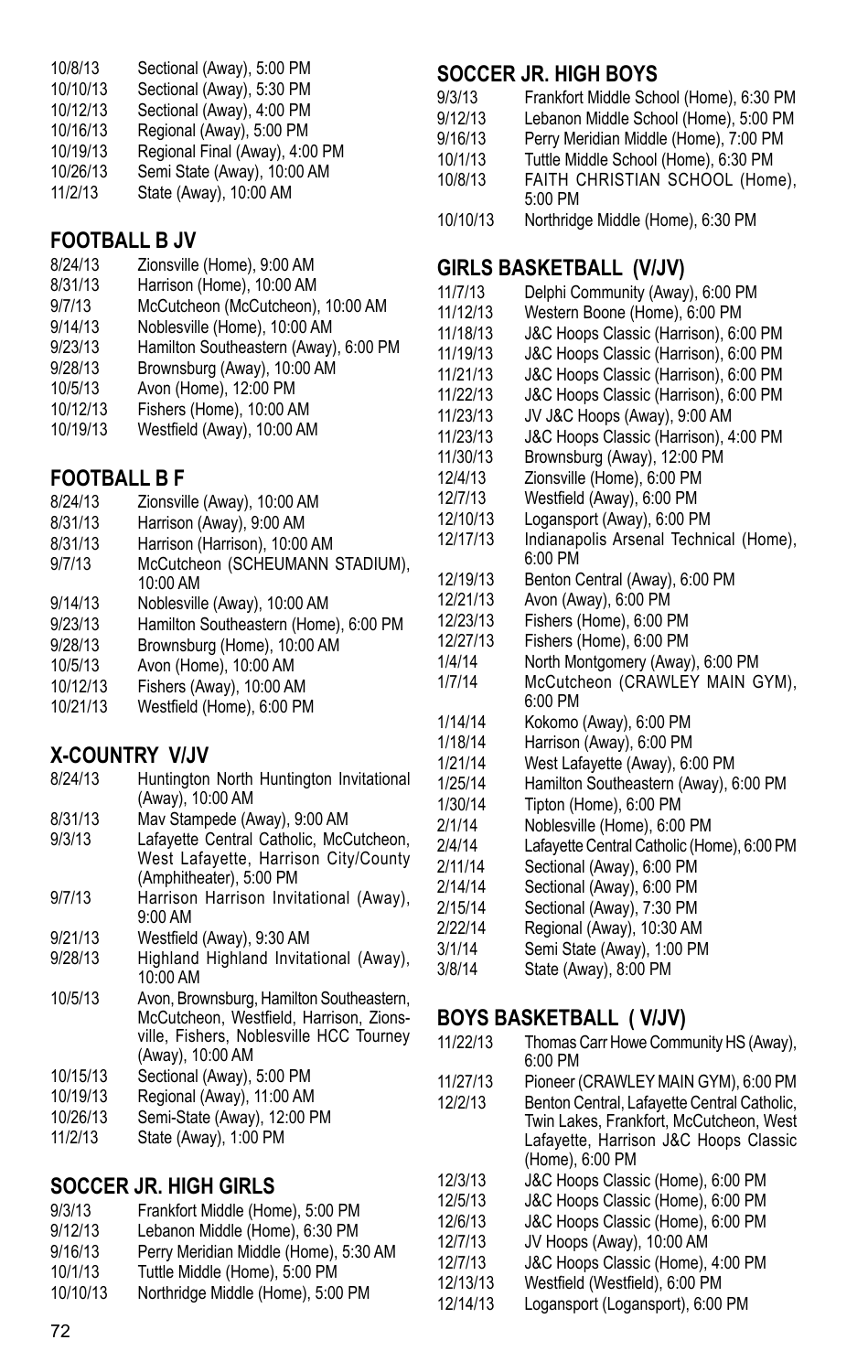| 12/20/13 | Noblesville (Away), 6:00 PM            | 1              |
|----------|----------------------------------------|----------------|
| 12/21/13 | Kokomo (Home), 6:00 PM                 |                |
| 1/4/14   | Highland (Home), 6:00 PM               |                |
| 1/10/14  | Zionsville (CRAWLEY MAIN GYM), 6:00 PM | 1              |
| 1/11/14  | Valparaiso (Away), 6:00 PM             |                |
| 1/17/14  | Fishers (CRAWLEY MAIN GYM), 6:00 PM    | 1              |
| 1/18/14  | Anderson (Away), 6:00 PM               |                |
| 1/24/14  | Harrison (Away), 6:00 PM               | 1              |
| 2/1/14   | Delphi Community (Away), 6:00 PM       | 1              |
| 2/1/14   | Richmond (Home), 6:00 PM               | $\mathbf{1}$   |
| 2/7/14   | Avon (Away), 6:00 PM                   | 1              |
| 2/8/14   | West Lafayette (Away), 6:00 PM         |                |
| 2/13/14  | McCutcheon (Home), 6:00 PM             | 1              |
| 2/18/14  | Western (Home), 6:00 PM                |                |
| 2/21/14  | Brownsburg (Home), 6:00 PM             |                |
| 2/28/14  | Hamilton Southeastern (Hamilton South- | 2              |
|          | eastern), 6:00 PM                      |                |
| 3/4/14   | Sectional (Away), 6:00 PM              |                |
| 3/7/14   | Sectional (Away), 6:00 PM              |                |
| 3/8/14   | Sectional Final (Away), 7:30 PM        | 2              |
| 3/15/14  | Regional (Away), 11:00 AM              | $\overline{c}$ |
| 3/22/14  | Semi State (Home), 1:00 PM             | $\overline{c}$ |
| 3/29/14  | State (Away), 8:00 PM                  | 2              |
|          |                                        |                |

#### **WRESTLING (V/JV)**

- 11/23/13 Attica, North White, Rossville, Indianapolis Manual Broncho Duals (Home), 10:00 AM
- 11/26/13 Benton Central, Delphi Community Benton Central/Delphi JV (Home), 6:00 PM
- 11/30/13 Delphi Community, Richmond, Guerin Catholic High School, Anderson Showdown Duals (Home), 10:00 AM
- 12/4/13 McCutcheon (Home), 6:30 PM<br>12/7/13 LaPorte LaPorte Duals (Away)
- 12/7/13 LaPorte LaPorte Duals (Away), 9:00 AM
- Logansport, North Montgomery, Western Boone Logan/N. Mont/Webo JV (Home), 6:00 PM
- 12/14/13 Evansville Reitz Memorial Evansville Memorial Invitatational (Away), 10:00 AM
- 12/18/13 Harrison (Away), 6:30 PM
- Benton Central, Indianapolis Cathedral, Crown Point, Delphi Community, North White, Perry Meridian, Portage, Frankfort, Kankakee Valley, Lawrence North, Logansport, McCutcheon, West Lafayette, Harrison JV Broncho Invitational (Home), 9:00 AM
- 12/27/13 Cascade, Crawfordsville, Rensselaer Central, Seeger, Hanover Central, Kankakee Valley, Kokomo, New Castle Chrysler, New Prairie Broncho Holiday Duals (Home), 10:00 AM
- 12/27/13 Cascade, Crawfordsville, Rensselaer Central, Seeger, Hanover Central, Kankakee Valley, Kokomo, New Castle, New Prairie Broncho JV Open (Home), 10:00 AM
- 12/28/13 Cascade, Crawfordsville, Rensselaer Central, Seeger, Hanover Central, Kankakee Valley, Kokomo, New Castle, New Prairie Broncho Holiday Duals (Home), 9:00 AM
- 1/11/14 Benton Central, Carroll, Lafayette Central Catholic, FAITH CHRISTIAN SCHOOL, Frankfort Senior Duals (Home), 9:00 AM
- 1/15/14 Clinton Central Clinton Central/Western JV (Home), 6:00 PM
- 1/15/14 Clinton Central, North White Clinton Central/ North White JV (Home), 6:00 PM
- 118/14 New Castle HCC (Home), 7:30 AM<br>118/14 HCC (Avon) 9:00 AM
- 118/14 HCC (Avon), 9:00 AM<br>119/14 North Montgomery (Av
	- North Montgomery (Away), 6:00 PM
- 1/22/14 West Lafayette (DENNY BLIND GYM), 6:30 PM
- 1/30/14 Benton Central, Delphi Community, McCutcheon, West Lafayette, Harrison, Rossville, Frontier, FAITH CHRISTIAN SCHOOL JV Sectional (Home), 6:00 PM 2/1/14 Benton Central, Carroll, Lafayette Central
	- Catholic, Delphi Community, Rossville, Seeger, McCutcheon, West Lafayette, Harrison Sectional (Home), 8:30 AM
- 2/8/14 Logansport Regional (Logansport), 9:00 AM
- 2/15/14 Merrillville Semi State (Merrillville), 9:00 AM
- 2/21/14 State Finals (Conseco), 6:00 PM
- State Finals (Conseco), 9:00 AM

#### **SWIMMING**

| 11/27/13 | Delphi Community (Away), 6:00 PM             |
|----------|----------------------------------------------|
| 12/4/13  | Twin Lakes (CRAWLEY POOL), 5:30 PM           |
| 12/7/13  | Warsaw Invitational (Away), 10:00 AM         |
| 12/7/13  | Western Western Diving Invite (Away),        |
|          | 10:00 AM                                     |
| 12/10/13 | Harrison (Away), 5:30 PM                     |
| 12/14/13 | Noblesville Noblesville Invitational (Away), |
|          | 10:00 AM                                     |
| 12/19/13 | McCutcheon (Away), 5:00 PM                   |
| 12/21/13 | Columbus North Invite (Away), 8:00 AM        |
| 1/2/14   | Valparaiso (Away), 1:00 PM                   |
| 1/3/14   | Harrison Harrison Invitational (Away),       |
|          | 10:30 AM                                     |
| 1/9/14   | Logansport (Home), 5:30 PM                   |
| 1/11/14  | Harrison HCC Tourney (Away), 11:30 AM        |
| 1/14/14  | West Lafayette (Home), 5:30 PM               |
| 1/16/14  | Zionsville (Home), 5:30 PM                   |
| 1/21/14  | Rensselaer Central (Away), 6:30 PM           |
| 1/25/14  | Crawfordsville ATHENIAN INV-C. (Away),       |
|          | 9:00 AM                                      |
| 1/28/14  | Crawfordsville (Home), 6:00 PM               |
| 1/29/14  | Lafayette Central Catholic Central Catholic  |
|          | (Home), 6:00 PM                              |
| 2/1/14   | Zionsville JV Invite (Away), 9:00 AM         |
| 2/6/14   | Girls Sectional (Away), 5:30 PM              |
| 2/8/14   | Girls Sectional Final (Away), 1:00 PM        |
| 2/11/14  | Girls Regional Diving (Away), 6:00 PM        |
| 2/20/14  | Boys Sectional (Away), 5:30 PM               |
| 2/22/14  | Boys Sectional (Away), 1:00 PM               |
| 2/25/14  | Boys Regional Diving (Away), 5:00 PM         |
| 2/28/14  | Boys State (Away), 6:00 PM                   |
| 6/4/14   | (Away), TBA                                  |
|          |                                              |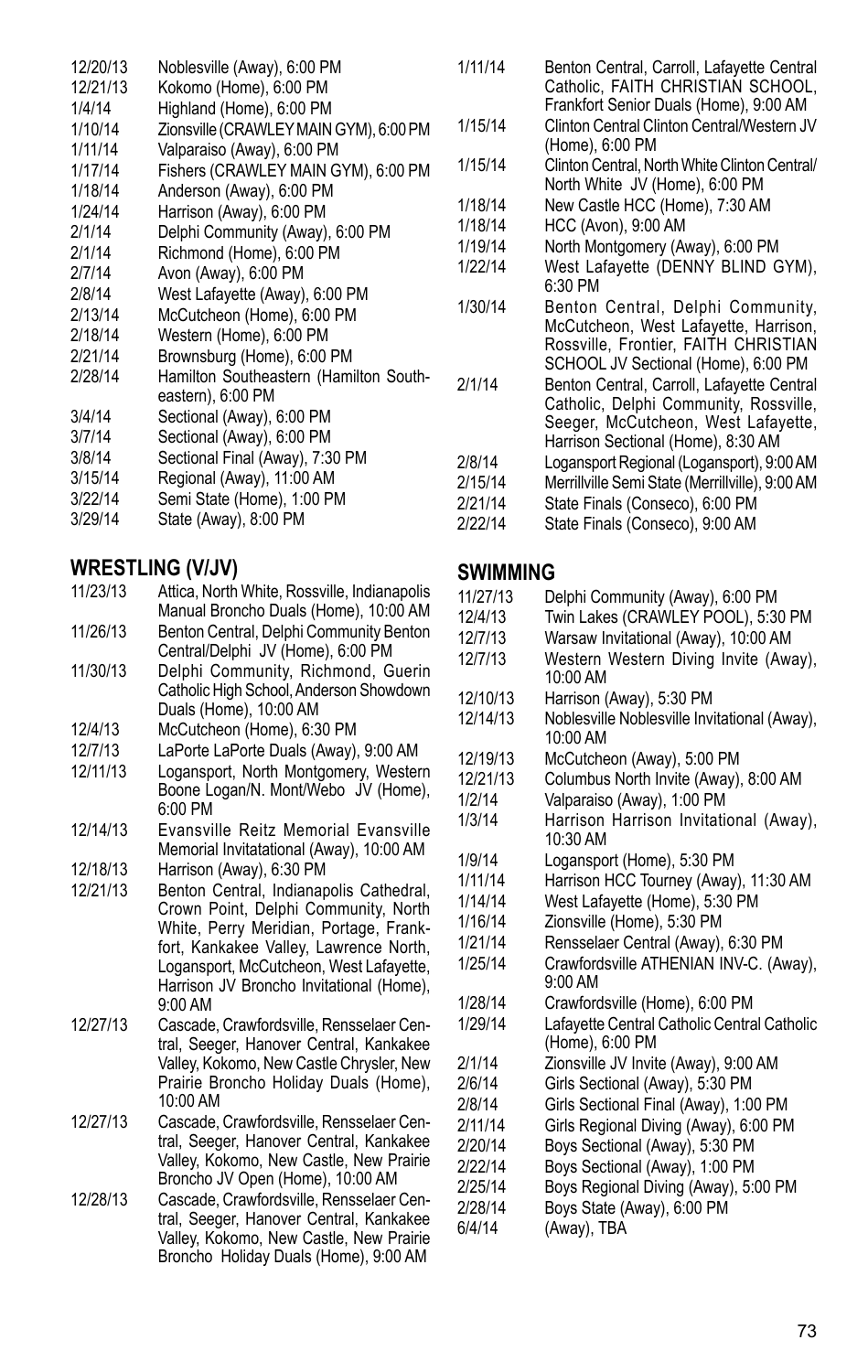#### **BASKETBALL G F**

- 11/30/13 Brownsburg (Away), 12:00 PM
- 12/7/13 Westfield (Westfield), 6:00 PM<br>1/3/14 Catherdral Tournament (Away)
- Catherdral Tournament (Away), 9:00 AM 1/7/14 McCutcheon (DENNY BLIND GYM),
- 6:00 PM
- 1/25/14 Hamilton Southeastern (Away), 6:00 PM

# **BASKETBALL (Boys Freshman)**

- 12/9/13 Twin Lakes (CRAWLEY MAIN GYM), 6:00 PM 12/11/13 West Lafayette (Home), 6:00 PM 12/19/13 Frankfort (CRAWLEY MAIN GYM), 6:00 PM 1/13/14 Kokomo (CRAWLEY MAIN GYM), 6:00 PM Brownsburg (Brownsburg), 6:00 PM 1/17/14 Fishers (DENNY BLIND GYM), 6:00 PM 1/20/14 Logansport (Home), 6:00 PM<br>1/23/14 McCutcheon (McCutcheon) 6 1/23/14 McCutcheon (McCutcheon), 6:00 PM<br>1/27/14 Harrison (CRAWLEY MAIN GYM), 6:00 Harrison (CRAWLEY MAIN GYM), 6:00 PM 1/29/14 Lafayette Central Catholic Central Catholic (Lafayette Central Catholic), 6:00 PM
- 2/1/14 Richmond (Home), 6:00 PM
- Lebanon (Lebanon), 6:00 PM
- 2/7/14 Avon (Away), 6:00 PM<br>2/19/14 Harrison HCC Tourney
- 2/19/14 Harrison HCC Tourney (Home), 6:00 PM<br>2/22/14 HCC Tournament (Away), 10:00 AM
- HCC Tournament (Away), 10:00 AM

# **GYMNASTICS**<br>1/18/14 Valna

- Valparaiso (Away), 12:00 PM
- 1/22/14 North Montgomery (Home), 6:00 PM
- 2/1/14 Merrillville (Merrillville), 2:00 PM<br>2/3/14 Northwestern Logansport Log
- Northwestern, Logansport Logansport, Northwestern (Home), 6:30 PM
- 2/8/14 Boone Grove, Indianapolis Cathedral, Crawfordsville, Northwestern, Southmont, Turkey Run, Franklin Central, Greenwood Community, Hobart, Morgan Township, North Montgomery, Western, Harrison, Noblesville Lafayette Jeff Invitational (Home), 12:30 PM
- 2/12/14 Noblesville (Away), 6:30 PM
- 2/17/14 Southmont (Away), 6:30 PM
- 2/22/14 Boone Grove, Crawfordsville, Southmont, Turkey Run, Lake Central, Morgan Township, North Montgomery, Wawasee, Fort Wayne Wayne, Harrison, Western Broncho Invite (Home), 11:00 AM
- 3/7/14 Sectional (Home), 6:30 PM
- 3/14/14 Regional (Home), 6:30 PM
- State (Away), 11:00 AM

## **TRACK BOYS**

| 3/13/14<br>4/10/14 | Hoosier Relays (Away), 5:00 PM<br>McCutcheon McCutcheon V/JV (SCHEU-<br>MANN STADIUM), 4:30 PM |
|--------------------|------------------------------------------------------------------------------------------------|
| 4/19/14            | Patriot Relays (Away), 10:00 AM                                                                |
| 4/21/14            | Carmel. Noblesville Carmel/Noblesville<br>(Away), 5:30 PM                                      |
| 4/23/14            | Kokomo Kokomo V/JV (Kokomo), 5:30 PM                                                           |

- 4/26/14 West Lafayette West Lafayette Relays (Away), 10:00 AM
- 4/29/14 Logansport (Logansport V/JV), 5:30 PM
- 5/2/14 Zionsville Invitational (Away), 5:00 PM
- 5/6/14 Lafayette Central Catholic, McCutcheon, West Lafayette, Harrison, FAITH CHRIS-TIAN SCHOOL Varsity City County (Home), 4:30 PM
- 5/7/14 Lafayette Central Catholic, McCutcheon, West Lafayette, Harrison JV City County (Away), 4:30 PM
- 5/13/14 Noblesville Noblesville Relays (Away), 5:30 PM
- 5/22/14 Sectional (Home), 6:00 PM
- 5/29/14 Regional (Home), 6:00 PM
- State Final (Away), 6:00 PM

# **TRACK GIRLS**<br>3/13/14 Hoosie

- 3/13/14 Hoosier Relays (Away), 5:00 PM
- McCutcheon McCutcheon V/JV (Home), 4:30 PM
- 4/19/14 Patriot Relays (Away), 10:00 AM
	- Noblesville Noblesville Invitational (Away), 4:30 PM
- 4/30/14 Kokomo (Away), 5:30 PM<br>5/2/14 7ionsville Invitational (Awa
	- Zionsville Invitational (Away), 5:00 PM
- 5/6/14 Lafayette Central Catholic, McCutcheon, West Lafayette, Harrison City County Varsity (Home), 4:30 PM
- 5/7/14 Lafayette Central Catholic, McCutcheon, West Lafayette, Harrison City County JV (Away), 4:30 PM
- 5/13/14 Avon, Brownsburg, Hamilton Southeastern, McCutcheon, Westfield, Harrison, Zionsville, Noblesville Hoosier Crossroads Conference (Home), 6:00 PM
- 5/20/14 Sectional (Harrison), 5:00 PM
- 5/27/14 Regional (West Lafayette), 5:00 PM<br>6/7/14 State Final (Away), 6:00 PM State Final (Away), 6:00 PM

## **SOFTBALL G V**

4/1/14 West Lafayette West Lafayette - Scrimmage (Home), 5:30 PM 4/7/14 Clinton Prairie (Home), 5:30 PM 4/8/14 McCutcheon (Home), 5:30 PM Harrison (Away), 5:30 PM 4/12/14 Penn Penn Classic (Away), 10:00 AM 4/14/14 Logansport (Away), 5:30 PM Noblesville (Away), 6:00 PM 4/17/14 Zionsville (Zionsville), 6:00 PM 4/19/14 Northwestern (Home), 12:00 PM<br>4/21/14 I afavette Central Catholic (Home) 4/21/14 Lafayette Central Catholic (Home), 5:30 PM Hamilton Southeastern (JEFF SOFTBALL), 6:00 PM 4/25/14 Frontier (Home), 5:30 PM 4/26/14 Highland (Away), 10:00 AM Lake Central (Away), 1:00 PM 4/28/14 West Lafayette (Home), 5:30 PM 4/29/14 Brownsburg (Home), 6:00 PM<br>5/1/14 Kokomo (Home) 6:00 PM 5/1/14 Kokomo (Home), 6:00 PM Twin Lakes (Away), 5:30 PM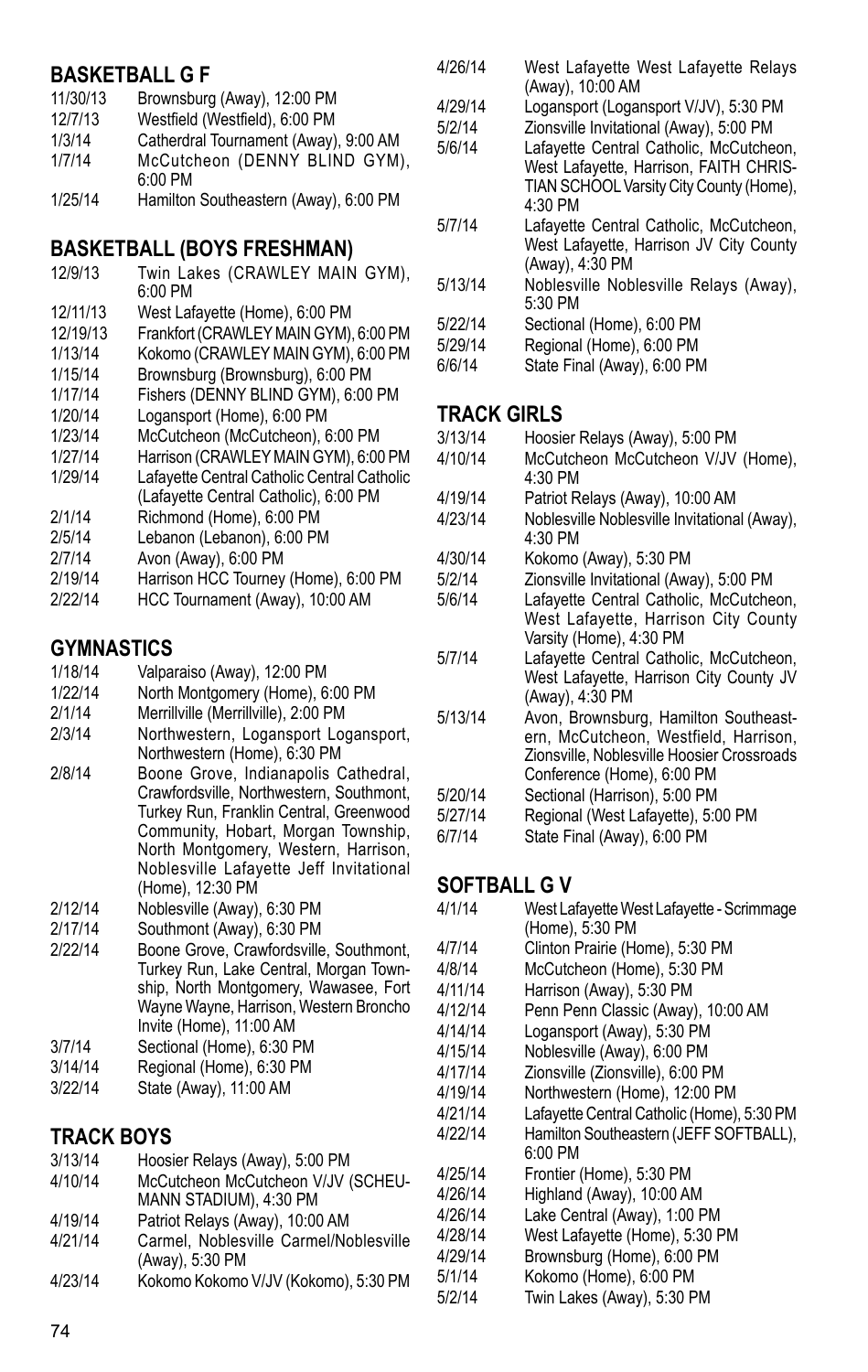- 5/6/14 Avon (Avon), 6:00 PM
- 5/8/14 Benton Central (Home), 5:30 PM
- Twin Lakes Twin Lakes Invitational (Away), 5:00 PM
- 5/10/14 Twin Lakes Twin Lakes Invitational (Away), 9:00 AM 5/13/14 Fishers (Away), 6:00 PM
- 
- 5/15/14 Carmel (Away), 6:00 PM Mishawaka, Western Mishawaka/Western (Home), 11:00 AM 5/20/14 Westfield (Home), 6:00 PM
- 5/26/14 Sectional (Harrison), 5:00 PM
- 5/28/14 Sectional (Harrison), 5:00 PM
- Regional (Away), 5:00 PM
- 6/14/14 State Finals (Away), 7:00 PM

### **BASEBALL (Varsity)**

- 4/3/14 Hixson, TN (Away), 4:00 PM
- 4/4/14 Hixson, TN (Away), 4:00 PM<br>4/5/14 Hixson TN (Away), 11:00 AM
- Hixson, TN (Away), 11:00 AM
- 4/11/14 Chesterton, Logansport, McCutcheon, Harrison, Huntington North, Terre Haute North Vigo Joe Heath Classic - Logansport (Home), 5:30 PM
- 4/11/14 Joe Heath Classic-TBA (Home), 7:30 PM<br>4/12/14 Terre Haute North Vigo Joe Heath Classic
- Terre Haute North Vigo Joe Heath Classic - Chesterton (Home), 10:00 AM
- 4/12/14 Joe Heath Classic TBA (Home), 12:30 PM
- 4/12/14 Joe Heath Classic-TBA (Home), 3:00 PM Joe Heath Classic-Huntington North
- (Home), 5:30 PM
- 4/14/14 Benton Central (Home), 6:00 PM
- Kokomo (Home), 6:00 PM
- 4/16/14 Zionsville (Away), 6:00 PM
- Zionsville (Home), 6:00 PM
- 4/19/14 Lafayette Central Catholic (Away), 6:00 PM
- 4/21/14 Harrison (Away), 6:00 PM
- 4/22/14 Harrison (Home), 6:00 PM
- 4/25/14 McCutcheon (Home), 6:00 PM
- 4/26/14 McCutcheon (Away), 12:00 PM<br>4/29/14 Noblesville (Home) 6:00 PM
- Noblesville (Home), 6:00 PM
- 5/1/14 Noblesville (Away), 6:00 PM
- 5/5/14 Hamilton Southeastern (Away), 6:00 PM Lafayette Jefferson Hamilton Southeastern (Away), 6:00 PM
- 5/6/14 Hamilton Southeastern (Home), 6:00 PM
- 5/6/14 Hamilton Southeastern (Home), 6:00 PM
- 5/9/14 Brownsburg (Home), 6:00 PM<br>5/10/14 Brownsburg (Away) 11:00 AM
- Brownsburg (Away), 11:00 AM
- 5/14/14 Avon (Away), 6:00 PM
- 5/15/14 Avon (Home), 6:00 PM
- 5/16/14 West Lafayette (Home), 7:30 PM
- Fishers (Home), 6:00 PM
- 5/20/14 Fishers (Away), 6:00 PM
- 5/22/14 Westfield (Away), 6:00 PM Westfield (Home), 6:00 PM
- 5/26/14 Twin Lakes (Home), 7:30 PM
- 
- 5/28/14 Sectional (Away), 6:00 PM 6/2/14 Sectional (Away), 11:00 AM
- Semi-state (Away), 2:00 PM
- 6/21/14 State Final (Away), 8:00 PM

#### **GOLF BOYS**

- 4/5/14 Seymour Seymour Invitational (Away), 9:00 AM
- 4/16/14 Brownsburg Brownsburg V/JV (Home), 4:30 PM
- 4/19/14 Warsaw Community Warsaw Varsity Invite (Away), 11:00 AM
- 4/21/14 Lebanon Lebanon V (Away), 4:30 PM
- 4/23/14 Noblesville, Frankfort Frankfort /Noblesville (Frankfort), 4:00 PM
- 4/28/14 McCutcheon (Home), 4:00 PM
- 5/5/14 Kokomo Kokomo V/JV (Home), 4:30 PM<br>5/7/14 7ionsville (Home) 4:30 PM
- 5/7/14 Zionsville (Home), 4:30 PM
	- Logansport, West Lafayette West Lafayette/ Logansport (Logansport), 4:45 PM
- 5/10/14 Chesterton, Seymour, Franklin Central, Hamilton Southeastern, Lawrence Central, Logansport, McCutcheon, Michigan City, Mooresville, Harrison, Zionsville, Noblesville, Brownsburg Jeff Booster (Home), 11:00 AM
- 5/19/14 Brownsburg HCC (Away), 9:00 AM<br>5/28/14 Lebanon Lebanon V/JV (Home), 4
- Lebanon Lebanon V/JV (Home), 4:00 PM
- 5/31/14 Ben Davis, Brownsburg, Lafayette Central Catholic, Columbus North, Rochester Community, Floyd Central, Franklin Central, Hamilton Southeastern, Kokomo, Lakeland, Lebanon, Triton, Twin Lakes, Warren Central, Indianapolis Cathedral, Frankfort, Warsaw Community, Fremont, Fishers, Lake Central Jeff Classic (Home), 1:00 PM
- 6/7/14 Sectional (Home), 1:00 PM
- 6/13/14 Regional (Home), 8:00 AM State Finals (Away), 8:00 AM
- 
- 6/18/14 State Finals (Away), 8:00 AM

## **SOFTBALL G JV**

- 4/7/14 Clinton Prairie (Home), 5:30 PM<br>4/8/14 McCutcheon (Home), 5:30 PM McCutcheon (Home), 5:30 PM 4/11/14 Harrison (Away), 5:30 PM 4/14/14 Logansport (Away), 5:30 PM 4/15/14 Noblesville (Away), 6:00 PM<br>4/17/14 7ionsville (Zionsville) 6:00 P 4/17/14 Zionsville (Zionsville), 6:00 PM Northwestern (Home), 12:00 PM 4/21/14 Lafayette Central Catholic (Home), 5:30 PM 4/22/14 Hamilton Southeastern (Murdock), 6:00 PM 4/25/14 Frontier (Home), 7:00 PM Highland (Away), 10:00 AM 4/26/14 Lake Central (Away), 1:00 PM<br>4/28/14 Delphi Community (Home) 5:3 4/28/14 Delphi Community (Home), 5:30 PM 4/29/14 Brownsburg (Home), 6:00 PM Kokomo (Home), 6:00 PM 5/2/14 Twin Lakes (Away), 5:30 PM 5/5/14 West Lafayette (MURDOCK), 5:00 PM<br>5/6/14 Avon (Avon), 6:00 PM Avon (Avon), 6:00 PM 5/8/14 Benton Central (Home), 5:30 PM 5/12/14 Delphi Community Delphi (Away), 5:30 PM 5/13/14 Fishers (Away), 6:00 PM Carmel (Away), 6:00 PM 5/19/14 Seeger (Away), 5:15 PM 5/20/14 Westfield (Home), 6:00 PM
	- Twin Lakes (Away), 9:00 AM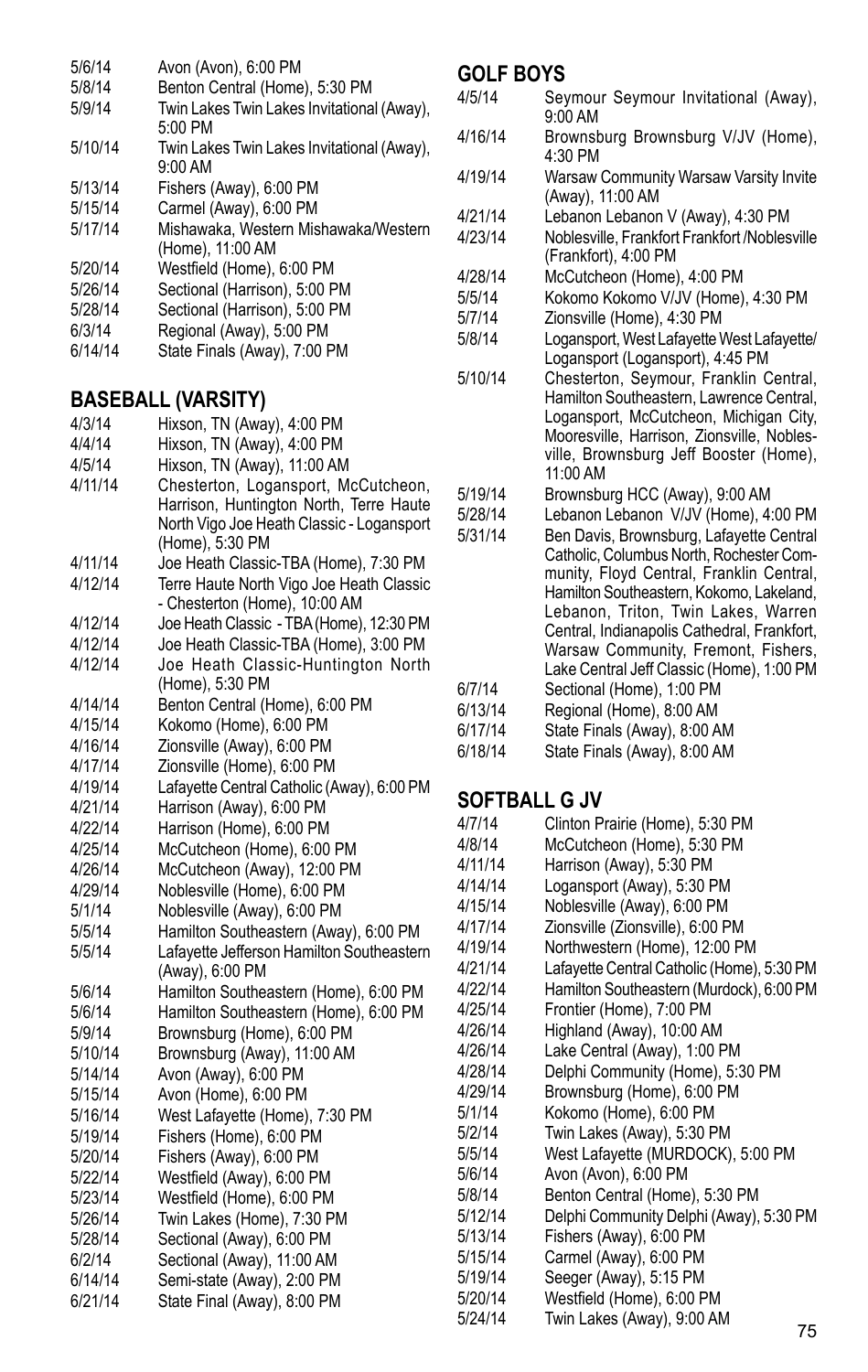#### **BASEBALL (JV)**

| 4/8/14  | Twin Lakes (Away), 5:00 PM                       |
|---------|--------------------------------------------------|
| 4/12/14 | Logansport Logansport (DH) (Away),<br>11:00 AM   |
| 4/16/14 | Zionsville (Home), 6:00 PM                       |
| 4/17/14 | Zionsville (Away), 6:00 PM                       |
| 4/18/14 | Kokomo (Home), 6:00 PM                           |
| 4/21/14 | Harrison (Home), 6:00 PM                         |
| 4/22/14 | Harrison (Away), 6:00 PM                         |
| 4/25/14 | McCutcheon (Away), 6:00 PM                       |
| 4/25/14 | McCutcheon (Away), 6:00 PM                       |
| 4/26/14 | McCutcheon (Home), 12:00 PM                      |
| 4/29/14 | Noblesville (Away), 6:00 PM                      |
| 5/1/14  | Noblesville (Home), 6:00 PM                      |
| 5/5/14  | Hamilton Southeastern (Home), 6:00 PM            |
| 5/6/14  | Hamilton Southeastern (Away), 6:00 PM            |
| 5/9/14  | Brownsburg (Away), 6:00 PM                       |
| 5/10/14 | Brownsburg (Home), 11:00 AM                      |
| 5/14/14 | Avon (Home), 6:00 PM                             |
| 5/15/14 | Avon (Away), 6:00 PM                             |
| 5/16/14 | West Lafayette (Home), 5:00 PM                   |
| 5/19/14 | Fishers (Away), 6:00 PM                          |
| 5/20/14 | Fishers (Home), 6:00 PM                          |
| 5/22/14 | Westfield (Home), 6:00 PM                        |
| 5/23/14 | Lafayette Jefferson Westfield (Away),<br>6:00 PM |
| 5/26/14 | Twin Lakes (Home), 5:00 PM                       |

#### **BASEBALL (Freshman)**

- 4/9/14 Lafayette Central Catholic (Home), 6:00 PM 4/10/14 McCutcheon (Home), 6:00 PM<br>4/14/14 Harrison (Away) 5:30 PM 4/14/14 Harrison (Away), 5:30 PM McCutcheon (Away), 5:30 PM
- 
- 4/19/14 North Montgomery (Home), 11:00 AM<br>4/21/14 7ionsville (Away) 6:00 PM
- 4/21/14 Zionsville (Away), 6:00 PM
- 4/24/14 Brownsburg (Away), 6:00 PM McCutcheon (Home), 2:00 PM
- 
- 4/28/14 Avon (Away), 6:00 PM
- 5/7/14 Noblesville (Home), 6:00 PM Westfield (Away), 10:00 AM
- 5/14/14 Kokomo (Away), 6:00 PM
- 5/17/14 Western Western "C" (Home), 1:00 PM
- Harrison (Away), 6:00 PM

## **BOYS GOLF (JV)**

- 4/12/14 LaVille (Away), 8:30 AM
- 4/21/14 McCutcheon (Away), 4:00 PM<br>4/26/14 Carmel Carmel JV Invite (Awa
	- Carmel Carmel JV Invite (Away), 1:00 PM
- 5/3/14 Avon, Brownsburg, Carmel, Indianapolis Cathedral, Center Grove, Plymouth, Twin Lakes, Floyd Central, McCutcheon, North Central, Warsaw Community, Zionsville, Park Tudo, South Bend St. Joseph, Fishers, Noblesville Booster (Home), 1:00 PM
- 5/8/14 West Lafayette (Battle Ground), 4:15 PM<br>5/10/14 Warren Central Zionsville JV Invite (Away)
- Warren Central Zionsville JV Invite (Away), 1:00 PM
- 5/12/14 Noblesville, Frankfort Frankfort/Noblesville (Away), 4:30 PM
- 5/15/14 Zionsville (Home), 4:30 PM

#### **TENNIS GIRLS**

- 4/16/14 Westfield (Westfield), 5:00 PM<br>4/17/14 Fishers (Fishers), 5:00 PM
- Fishers (Fishers), 5:00 PM
- 4/19/14 Noblesville (CRAWLEY TENNIS COURTS), 9:30 AM
- 4/19/14 Zionsville (CRAWLEY TENNIS COURTS), 1:30 PM
- 4/21/14 North Montgomery (Home), 5:00 PM
- 4/23/14 McCutcheon (Away), 4:30 PM
- 4/28/14 West Lafayette (West Lafayette), 4:30 PM<br>4/29/14 Frankfort (Away), 5:00 PM
- Frankfort (Away), 5:00 PM
- 5/3/14 Warren Central JV Invite (Away), 9:00 AM<br>5/3/14 Brownsburg (Brownsburg), 9:30 AM
- 5/3/14 Brownsburg (Brownsburg), 9:30 AM
- Hamilton Southeastern (CRAWLEY TENNIS COURTS), 5:15 PM
- 5/6/14 Benton Central (Away), 5:00 PM<br>5/12/14 I afavette Central Catholic Centra
- Lafayette Central Catholic Central Catholic (Home), 4:00 PM
- 5/19/14 Crawfordsville (CRAWLEY TENNIS COURTS), 4:30 PM